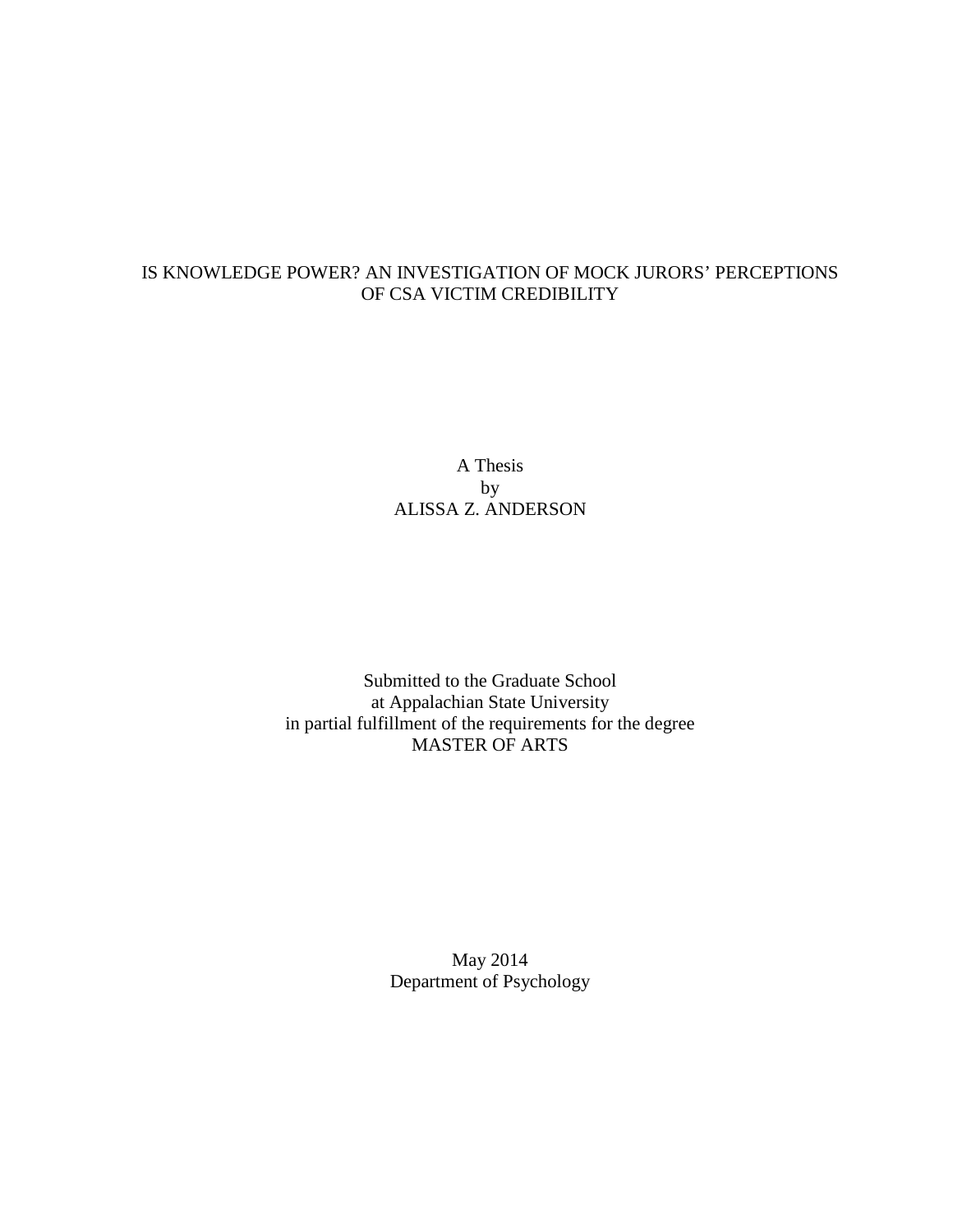## IS KNOWLEDGE POWER? AN INVESTIGATION OF MOCK JURORS' PERCEPTIONS OF CSA VICTIM CREDIBILITY

A Thesis by ALISSA Z. ANDERSON May 2014

## APPROVED BY:

Twila Wingrove Chairperson, Thesis Committee

Paul A. Fox Member, Thesis Committee

Amy T. Galloway Member, Thesis Committee

James C. Denniston Chairperson, Department of Psychology

Edelma D. Huntley Dean, Cratis Williams Graduate School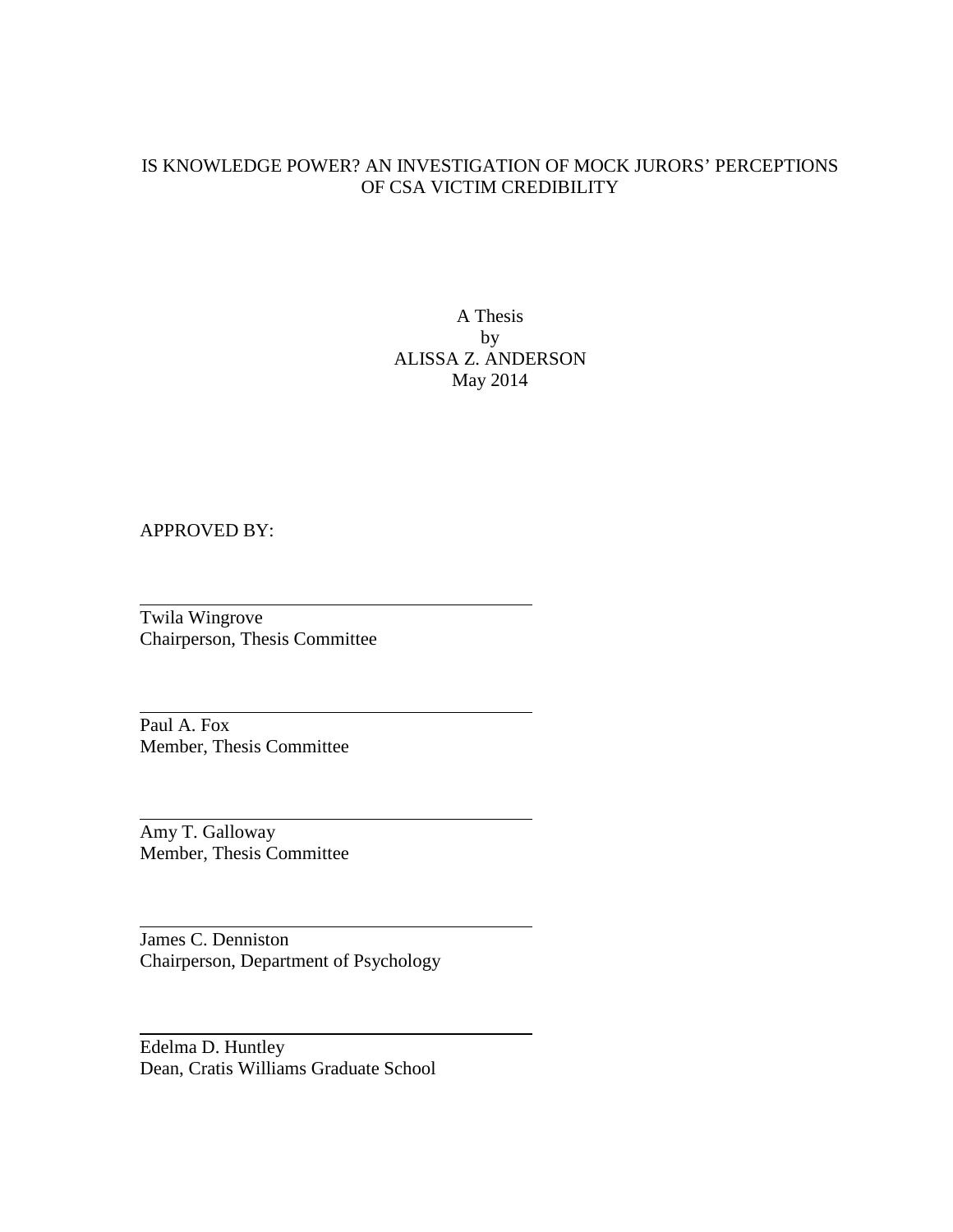Copyright by Alissa Z. Anderson 2014 All Rights Reserved Permission is hereby granted to the Appalachian State University Belk Library and to the Department of Psychology to display and provide access to this thesis for appropriate academic and research purposes.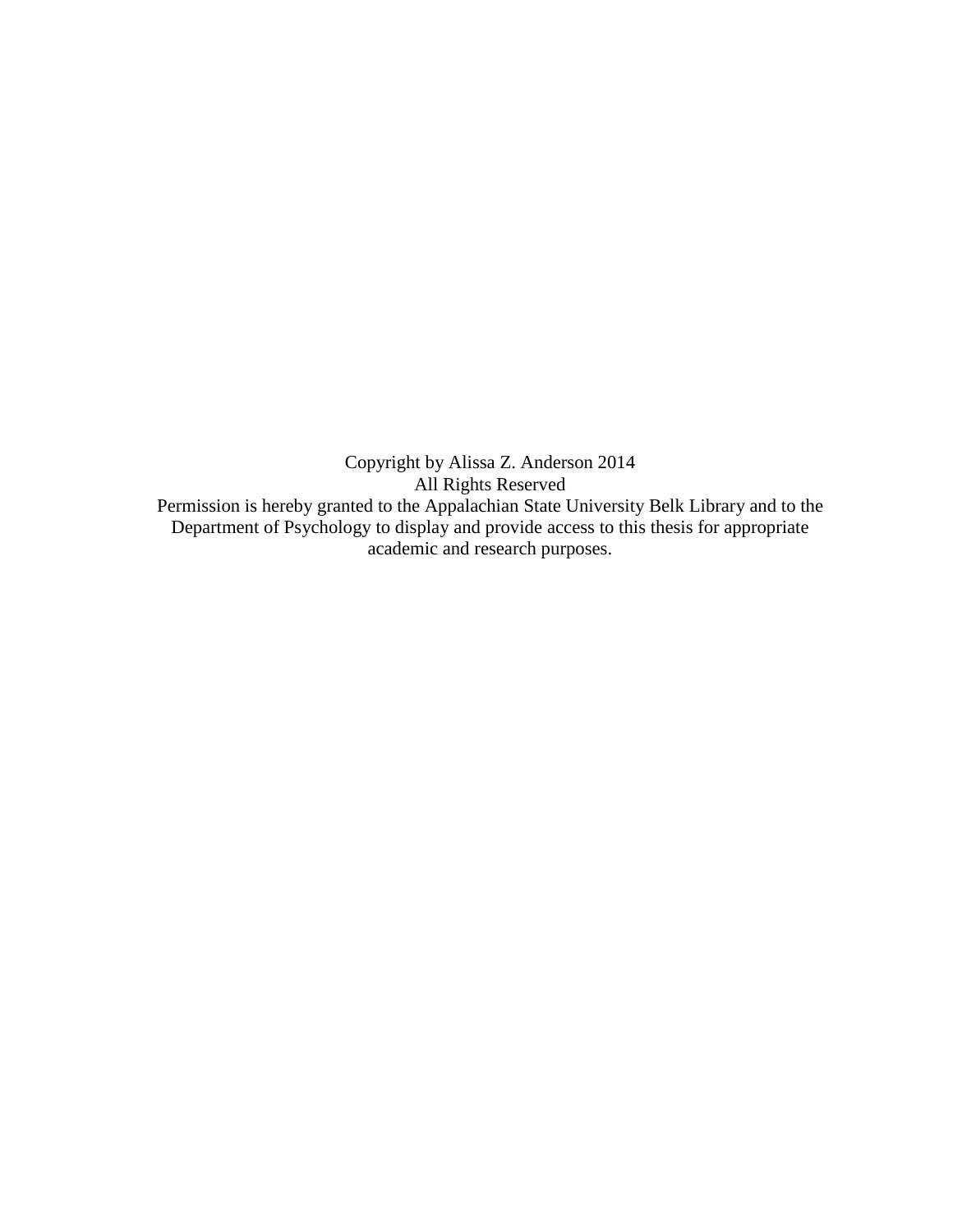#### **Abstract**

## IS KNOWLEDGE POWER? AN INVESTIGATION OF MOCK JURORS' PERCEPTIONS OF CSA VICTIM CREDIBILITY

Alissa Z. Anderson B.S., Appalachian State University M.A., Appalachian State University

Chairperson: Twila Wingrove

In the present study, I investigated the effects of child complainant's age (5 years, 15 years, a "minor"), the child's level of sexual knowledge (low, high), and the presence of jury instructions on mock jurors' perceptions of the child's credibility and legal decisions regarding a child sexual abuse (CSA) case. Participants read one of 12 trial transcriptions describing an ambiguous CSA case involving a summer camp doctor and female camper. Perceptions of the child complainant and frequency of convictions were also analyzed in relation to mock jurors' knowledge concerning CSA victims, as measured by the Child Sexual Abuse Misconceptions Questionnaire (Goodman-Delahunty, Cossins, & O'Brien, 2010). Results indicated significant effects for child age, the presence of jury instructions, mock juror gender, and CSA misconception endorsement on mock jurors' credibility ratings for the child complainant. Conviction decisions were also influenced by child age, the presence of jury instructions, and mock jurors' endorsements of CSA misconceptions. Additionally, perceptions of the child's credibility were found to significantly predict mock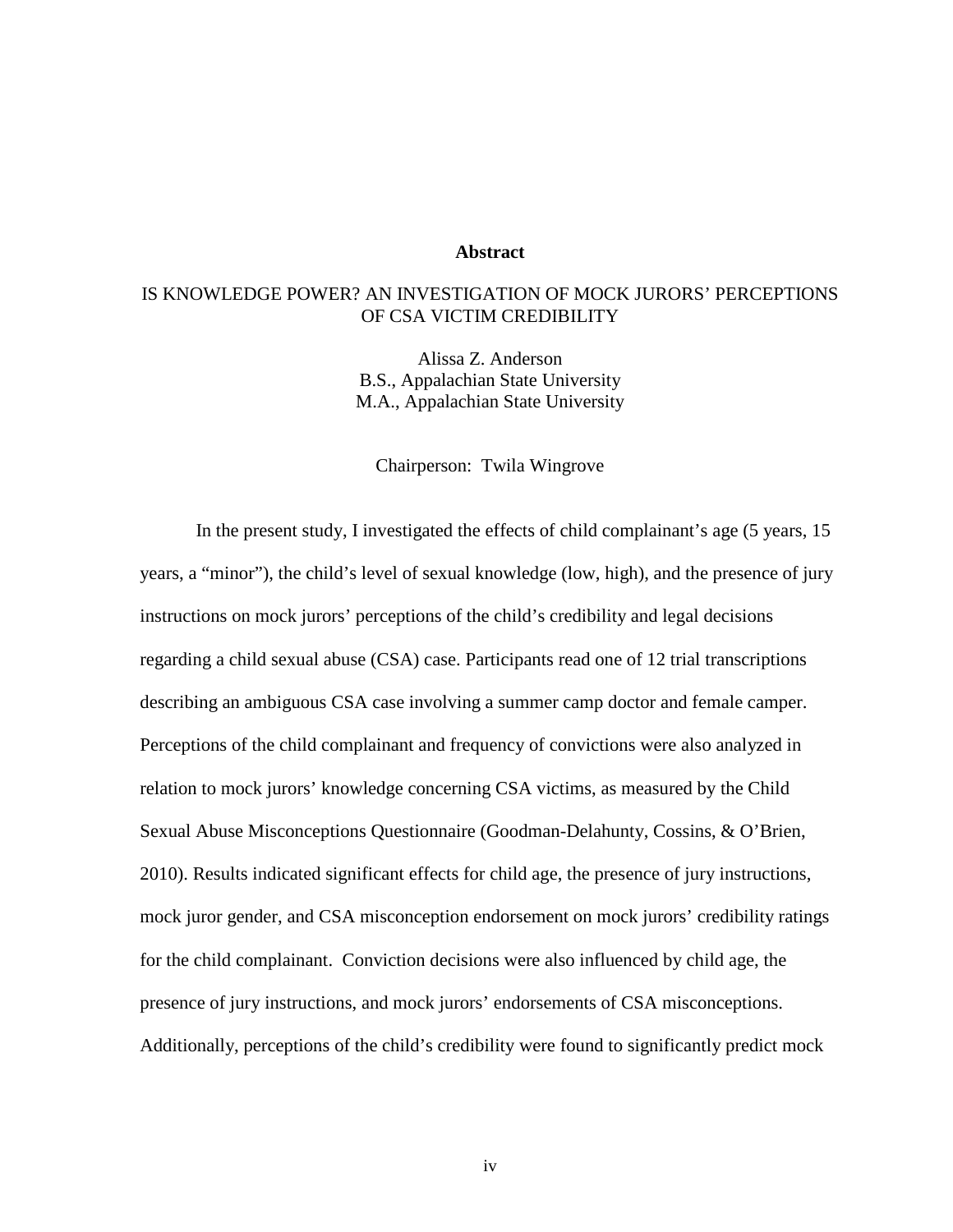jurors' decisions to convict the defendant. Implications for legal professionals and future directions are discussed in terms of these research findings.

*Keywords:* CSA Misconceptions, Mock Jurors' Perceptions, Child Sexual Abuse, Child Credibility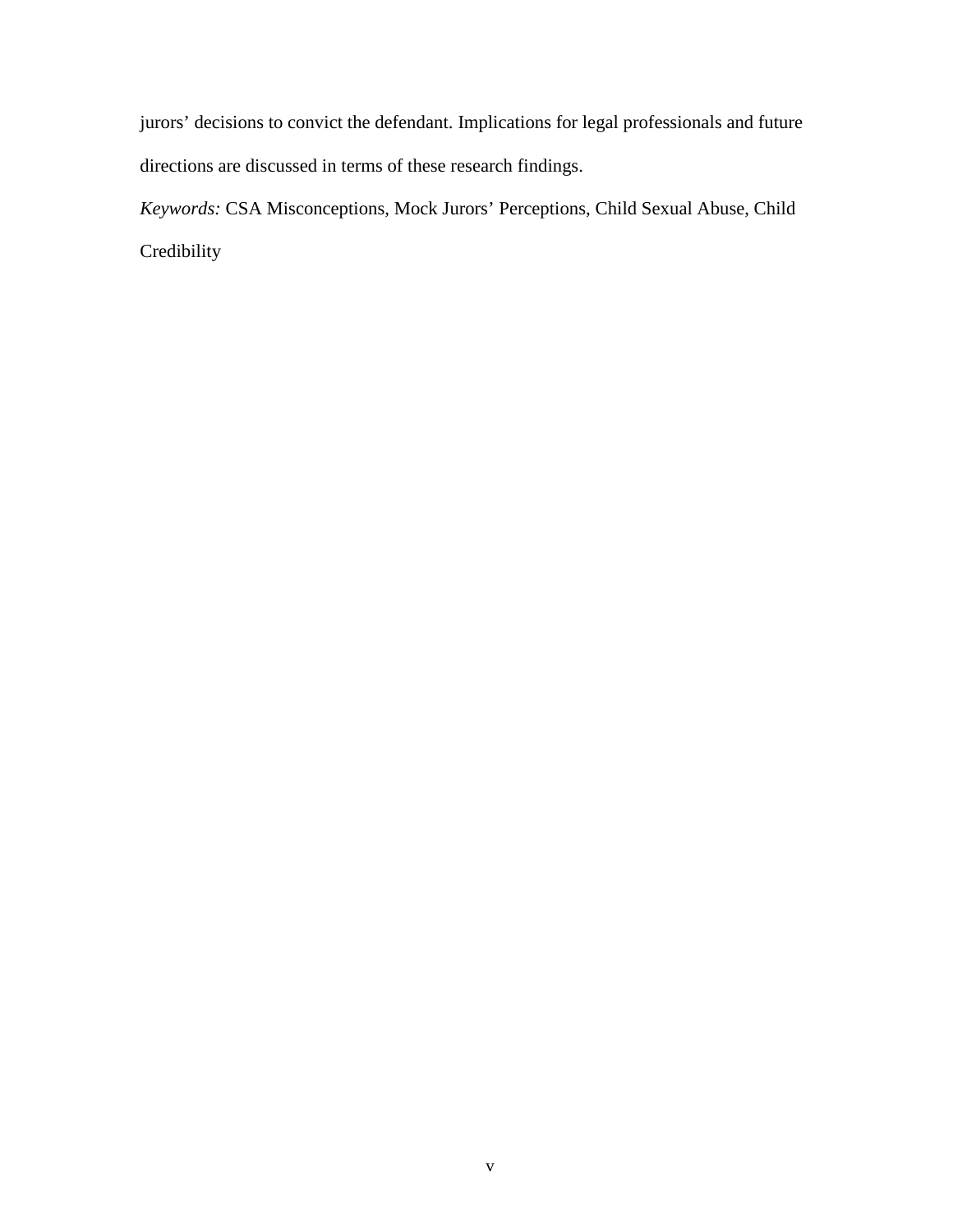## **Acknowledgments**

I would like to thank my thesis chair, Dr. Twila Wingrove, for her guidance, mentorship, patience, and all of the support she provided throughout the development of this thesis project. I would like to acknowledge and thank my thesis committee members, Drs. Paul Fox and Amy Galloway for their time spent reviewing and revising this thesis. I want to also recognize Dr. Rose Mary Webb for her assistance with formatting this paper to reflect the standards used by the American Psychological Association and the Cratis Williams Graduate School. Finally, I thank ASU's WiSE Research Awards program & the AP-LS Grants-in-Aid program for funding this research project.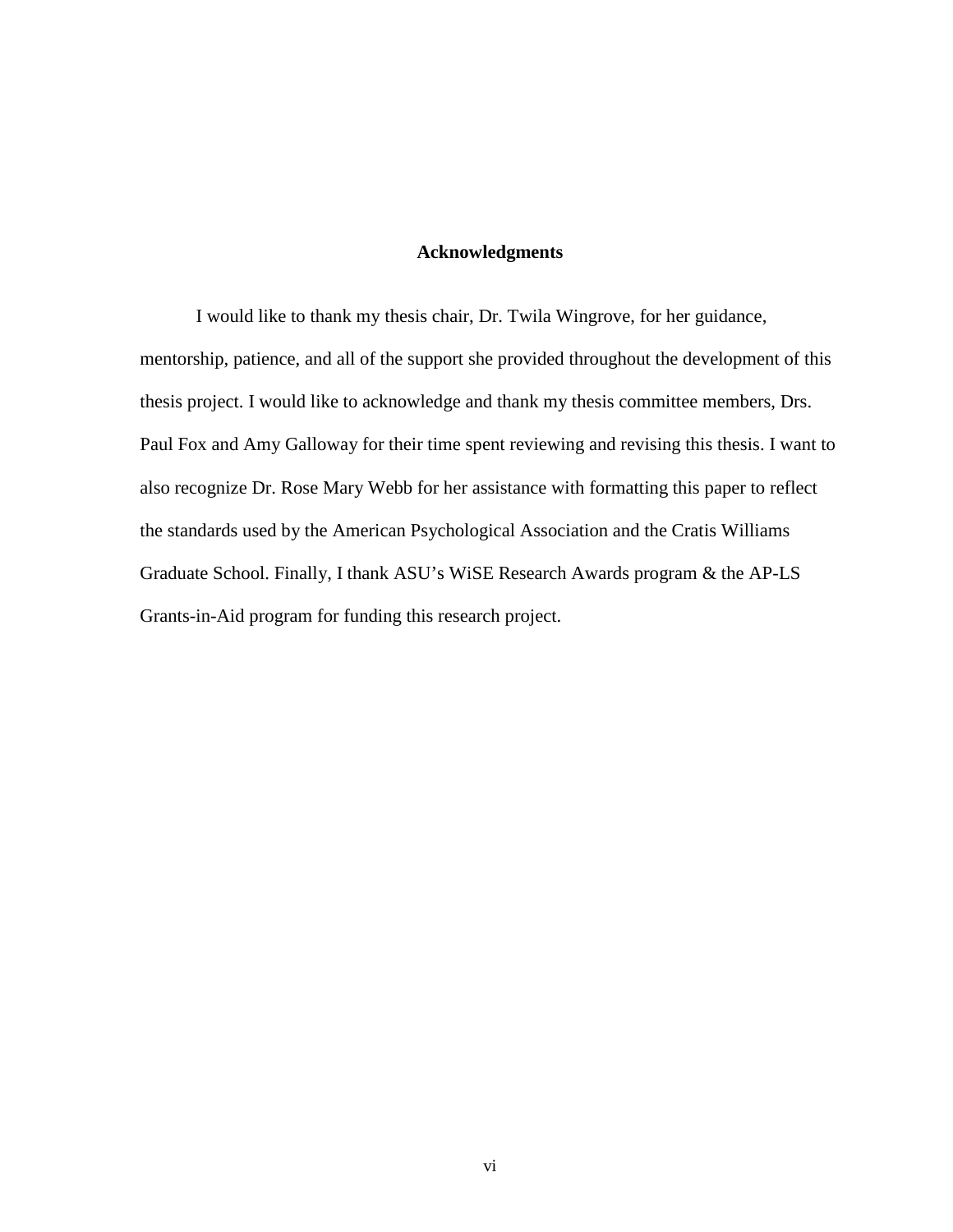## **Dedication**

This thesis is dedicated to my parents, Renee and Greg Anderson, and to my sister, Madelyn, for their relentless support of my education and academic goals; to my partner, Blake Call, for his love and understanding over the past two years and most importantly, the constant support he provided at all hours of the day (and night!); and finally, to any child who has ever been sexually victimized.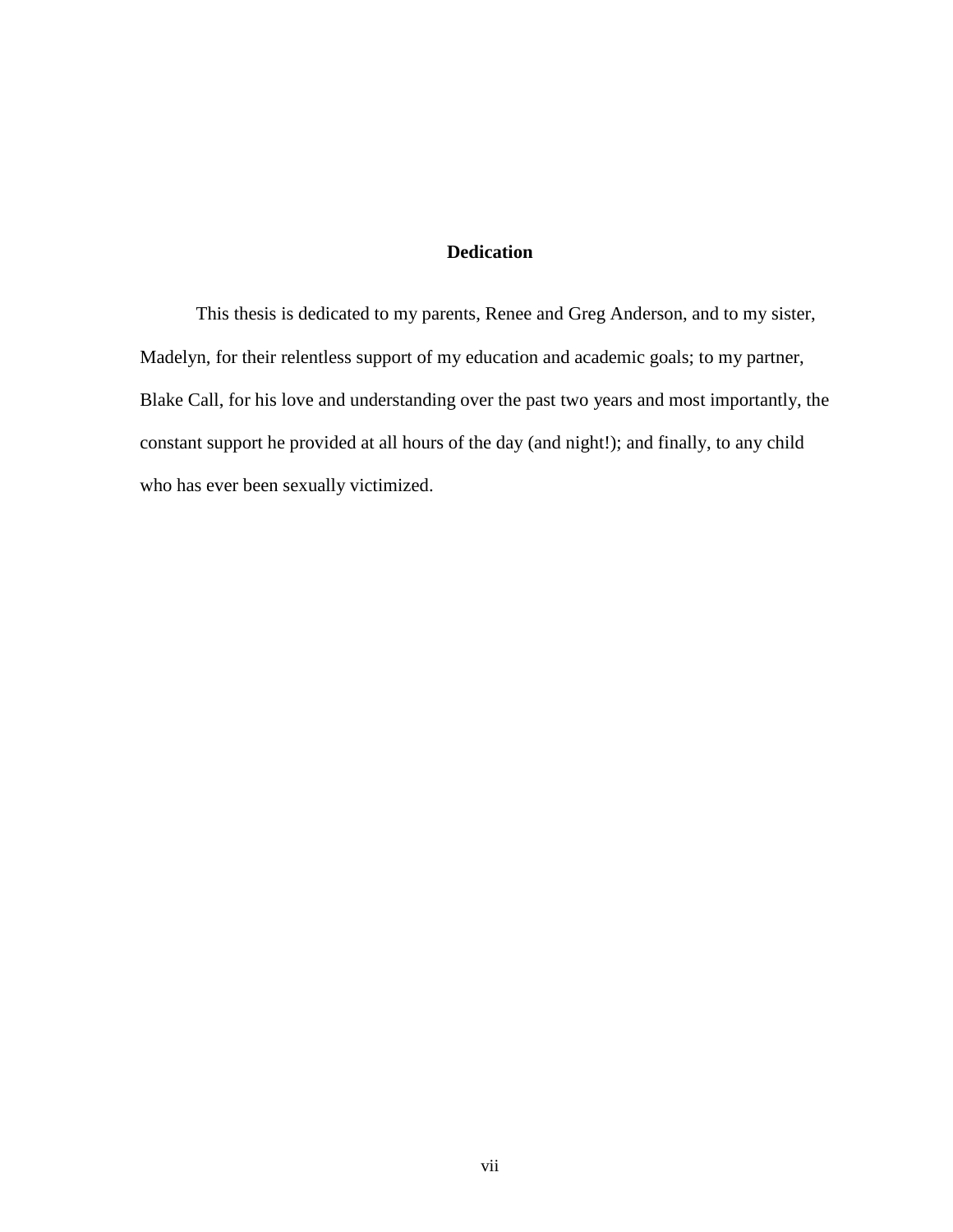# **Table of Contents**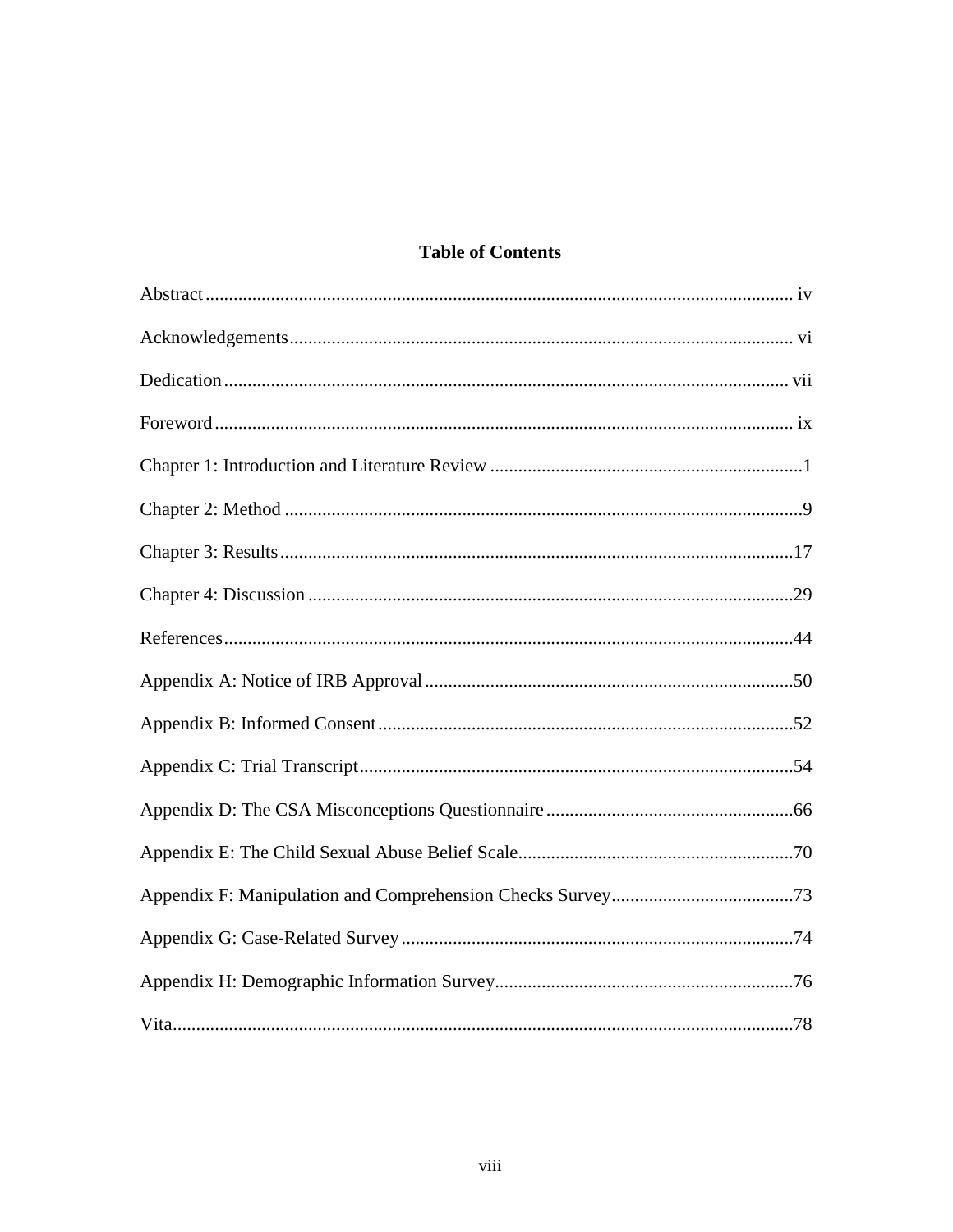# **Foreword**

This thesis is written in accordance with the style of the *Publication Manual of the American Psychological Association (6th Edition)* as required by the Department of Psychology at Appalachian State University.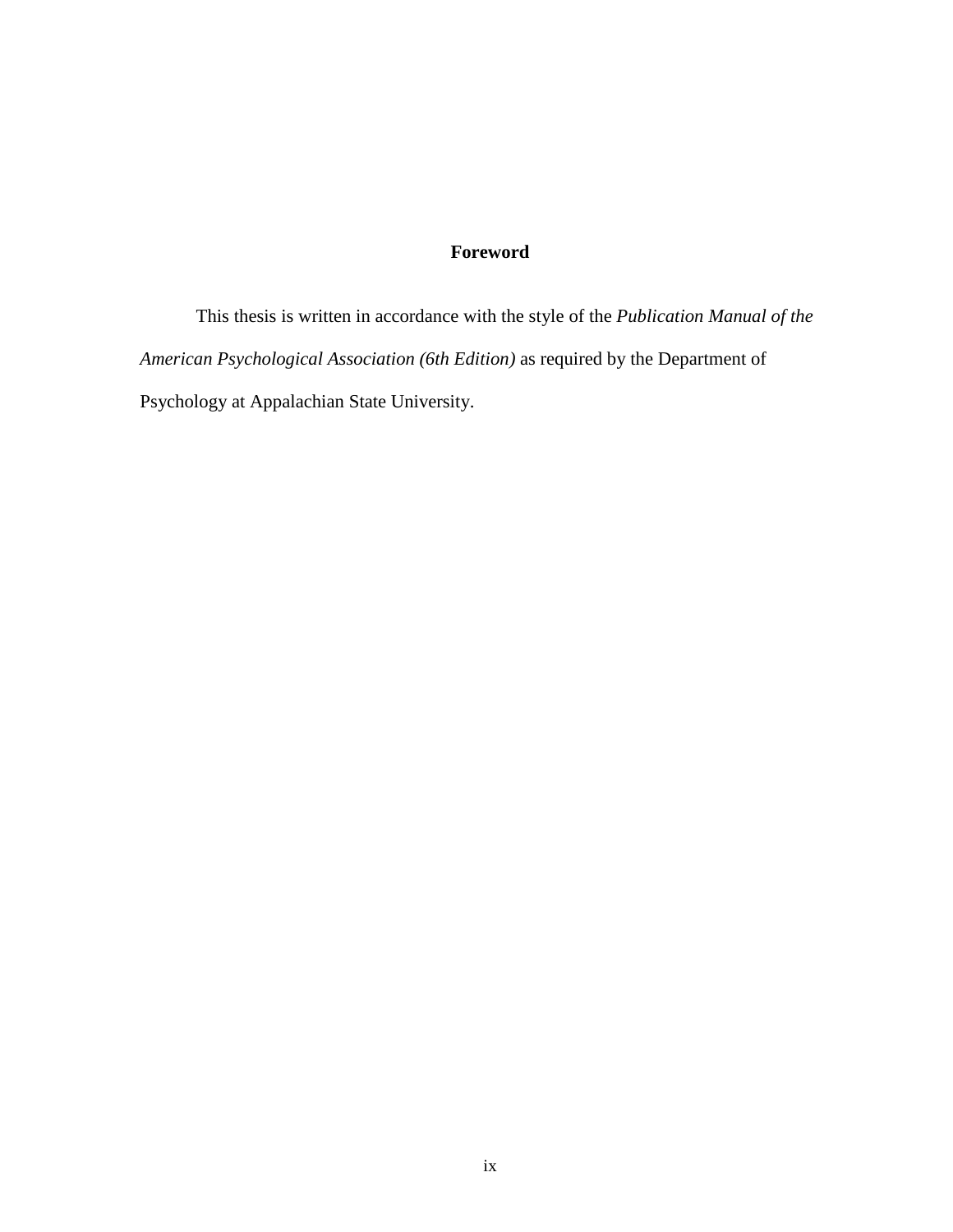#### Is Knowledge Power? Investigating Mock Jurors' Perceptions of

#### CSA Victim Credibility

Each year in the United States, approximately 3.3 million cases of child sexual abuse (CSA) are reported, involving approximately 6 million child victims (i.e., CSA cases reported may involve more than one child victim), yet only about one third of these cases proceed to trial (Bottoms, Golding, Stevenson, Wiley, & Yozwiak, 2007). Additionally, only 19% of CSA cases are substantiated (Snyder, 2000). In a meta-analysis of studies concerned with the prosecution and processing of child abuse cases, Cross, Walsh, Simone, and Jones (2003) reported that out of 100 child abuse referrals, 52 would be carried forward to be prosecuted, nine of the cases carried forward would go to trial, and only six of these cases would result in a conviction of the defendant. Research on jurors' perceptions of CSA victims may influence prosecutors' decisions on whether to take legal action, and posit explanations for the discrepancy between the amount of CSA claims referred and the number of CSA cases actually tried in court. Since CSA cases are rarely brought to trial, it is important for prosecutors to become more aware of possible extralegal factors that may influence or even bias jurors' legal decision making. CSA cases frequently lack extra witnesses (i.e., other than the child complainant and defendant) to provide testimony on whether or not the accusation did occur. Moreover, these offenses rarely involve any additional physical evidence corroborating the CSA allegation. Due to the secretive nature of CSA combined with the lack of hard legal evidence supporting the accusation, research on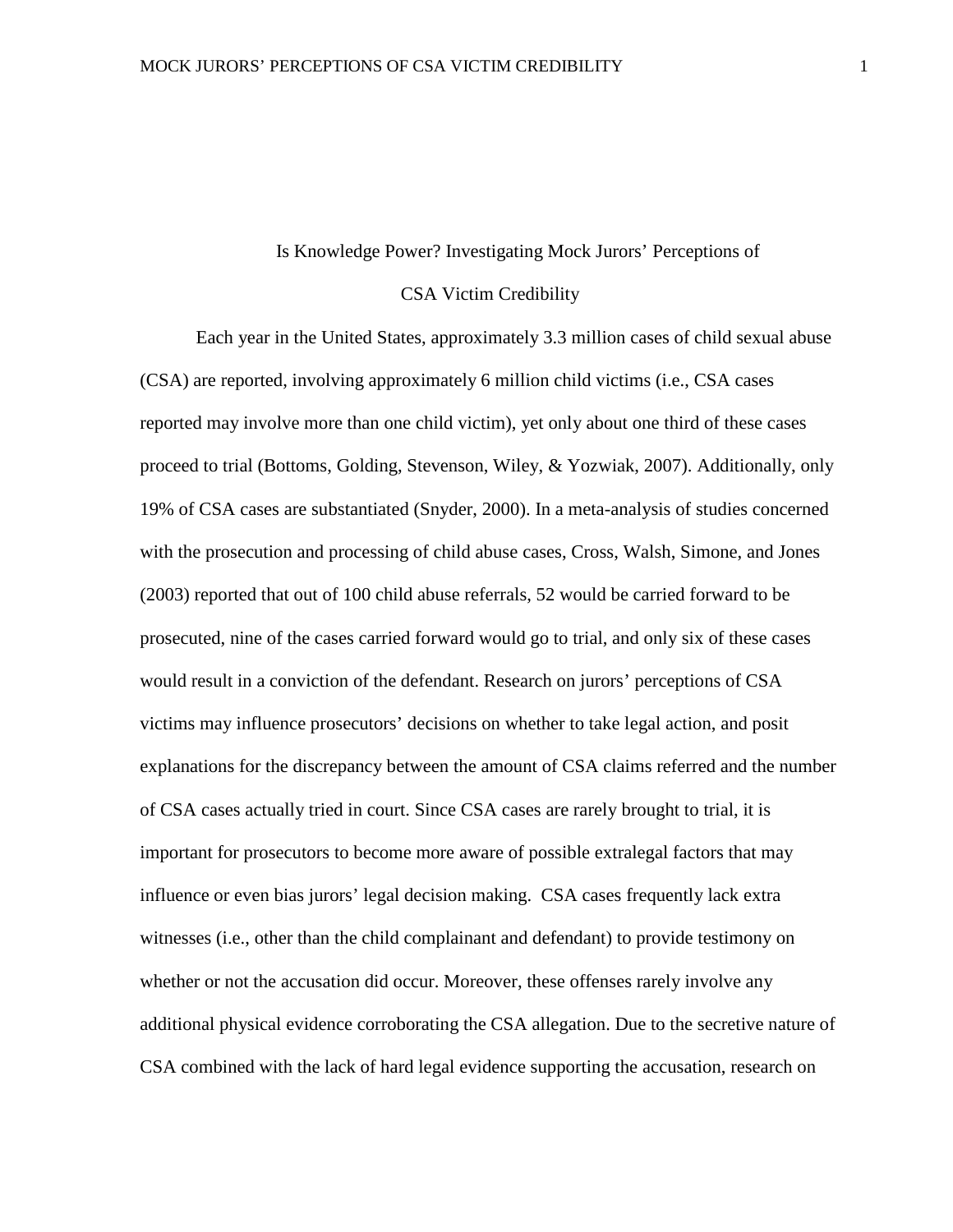jurors' perceptions and the extralegal factors that influence juror bias is imperative for understanding how that information may impact case outcomes.

Many CSA cases are brought to trial with little or any legal evidence (e.g., physical evidence) to corroborate the allegation, thus the conviction of the defendant depends strongly on the jurors' perceptions of the child's testimony (Bottoms et al., 2007). This brings into question which specific factors affect jurors' perceptions and whether these factors impact jurors' case-related decisions. Research findings have shown that extralegal factors such as victim age (Bottoms & Goodman, 1994; Goodman, Batterman-Faunce, Schaaf, & Kenney, 2002; Leippe & Romanczyk, 1989) and victim demeanor and behavior (Golding, Fryman, Marsil, & Yozwiak, 2003; Myers, Redlich, Goodman, Prizmich, & Imwinkelried, 1999; Regan & Baker, 1998) influence juror decision making for CSA trials. In one study, Golding et al. (2003) manipulated the child complainant's demeanor while testifying and found that mock jurors attributed more credibility to a CSA complainant's testimony when she was described as being teary-eyed on the stand compared to when she cried excessively or did not cry at all.

Despite low conviction rates for CSA trials, research has shown that extralegal factors such as juror gender and education level are positively associated with higher conviction rates; females (Crowley, O'Callaghan, & Ball, 1994; Gabora, Spanos, & Joab, 1993) and highly educated participants (Quas, Thompson, & Clarke-Stewart, 2005) are more likely to convict the defendant. On the other hand, jurors' judgments are negatively affected by extralegal factors such as juror gender; male jurors were found to report higher endorsement of CSA misconceptions than females (Gabora et al., 1993) and to rate child complainants as less believable, credible, and competent than adult victims (Bottoms & Goodman, 1994;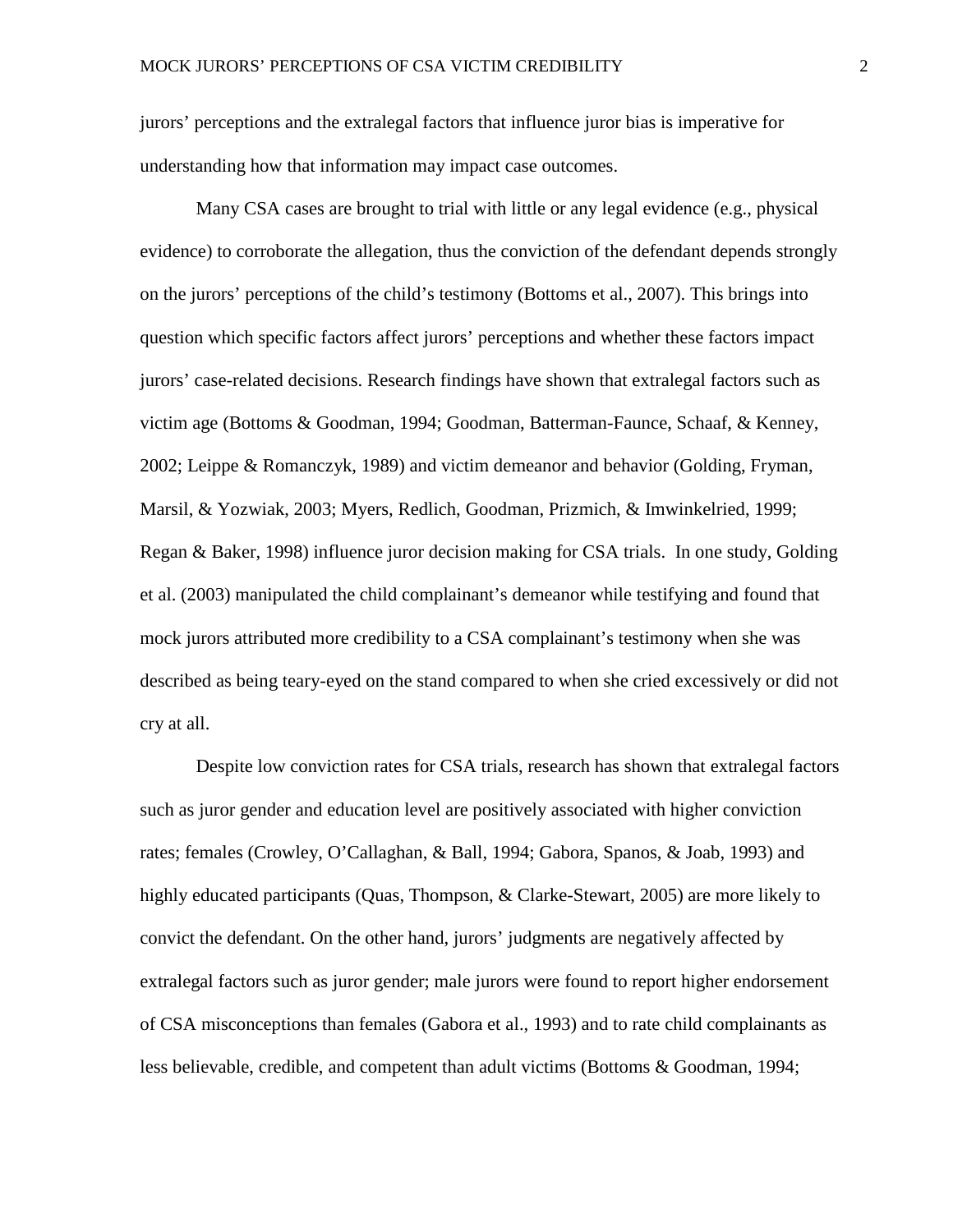Crowley et al., 1994; Quas, Bottoms, Haegerich, & Nysse-Carris, 2002; Quas et al., 2005); and juror age; older jurors report less favorable attitudes toward victims of child sexual abuse (Goodman et al., 1998).

The focus of the present research was to investigate the influence of specific extralegal factors on mock juror's decision making in an alleged CSA case trial. Current literature proposes a developmental scope to explain credibility perceptions of CSA victims by focusing on the effects of the child's age (Bottoms, Davis, & Epstein, 2004; Bottoms & Goodman, 1994; Duggan, Aubrey, Doherty, Isquith, Levine, & Scheiner, 1989) and sexual naiveté (Bottoms & Goodman, 1994) on mock jurors' perceptions of the child complainant's credibility. I also intended on replicating the findings in the literature where jurors' perceptions of the child complainant's credibility were enhanced through dissemination of specialized CSA knowledge in the form of jury instructions (Goodman-Delahunty, Cossins, & O'Brien, 2010). Replication of these findings would illuminate and fortify the benefits of jury instructions for CSA trials for correcting jurors' misconceptions and educating the jury about CSA victims, offenders, and characteristics of the offense.

#### **Child Complainant Age and Sexual Knowledge**

Researchers have reported contradictory findings for the influence of child complainant age on jurors' perceptions of the victim's credibility and legal decisions regarding the case. In an experiment on beliefs about children's memory, Leippe and Romanczyk (1989) found a positive correlation for child witness age and participants' estimates of child witness free-recall responses to questions about a staged homicidal incident. These researchers also observed that participants' concerns pertaining to the child's memory negatively influenced perceived witness credibility. Goodman, Aman, and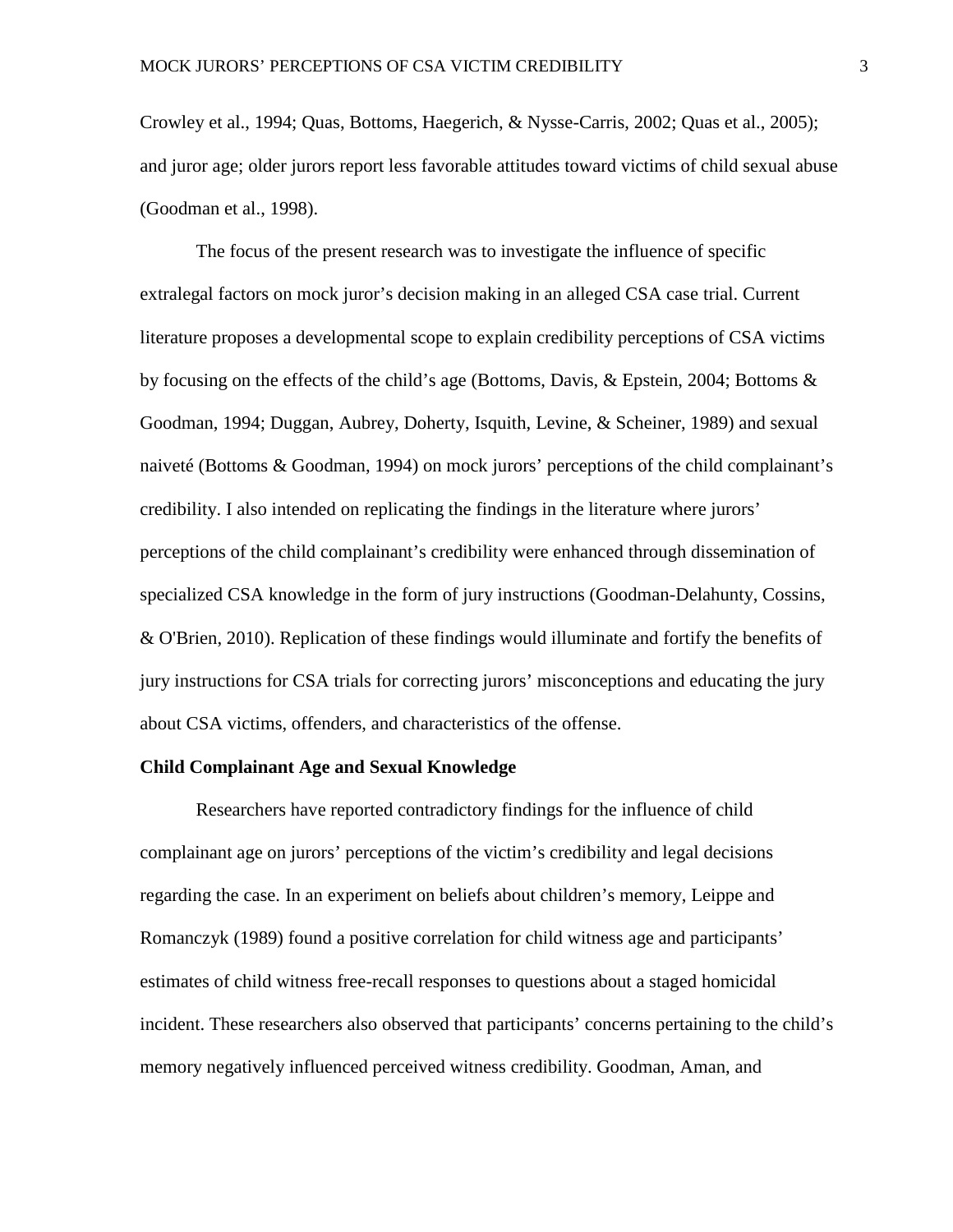Hirschman (1987) found child victim age to influence perceptions of victim credibility where the older child held an apparent advantage over the younger child victim in a non-CSA, criminal case. They attributed these results to the presumption that older, compared to younger, children have superior cognitive abilities and a more accurate memory.

On the other hand, children who allegedly fall victim to CSA are perceived differently than child witnesses for non-CSA offenses. Researchers have found that the younger the child, the more likely mock jurors are to perceive the complainant's testimony as credible in a CSA trial (Goodman, Bottoms, Herscovici, & Shaver, 1989; Leippe & Romanczyk, 1989; Nightingale, 1993). The general consensus appears to be that younger children (i.e., approximately age eleven and younger) lack sexual knowledge (i.e., information about sexual intercourse, masturbation, etc.) and are presumed to be sexually naive. In other words, at their young age, they should not have the same conceptions about sex as an adult or even an older child or adolescent (Bottoms & Goodman, 1994; Duggan et al., 1989; Nightingale, 1993). Therefore, a young child who displays an unusual level of sexual knowledge *must* have been sexually abused, increasing jurors' credibility perceptions. However, the opposite might also be true. It could be that jurors will perceive a young child with high sexual knowledge as *less credible,* because they will perceive that child as more capable of fabricating the allegation.

The connection between credibility judgments and ability to fabricate has been demonstrated in jury research involving older children (i.e., age twelve and older), who were more likely perceived to have the cognitive abilities and relevant knowledge to confabulate a sexual abuse allegation, negatively influencing jurors' perceptions of the older child's credibility (Bottoms & Goodman, 1994; Duggan et al., 1989; Nightingale, 1993). Jurors may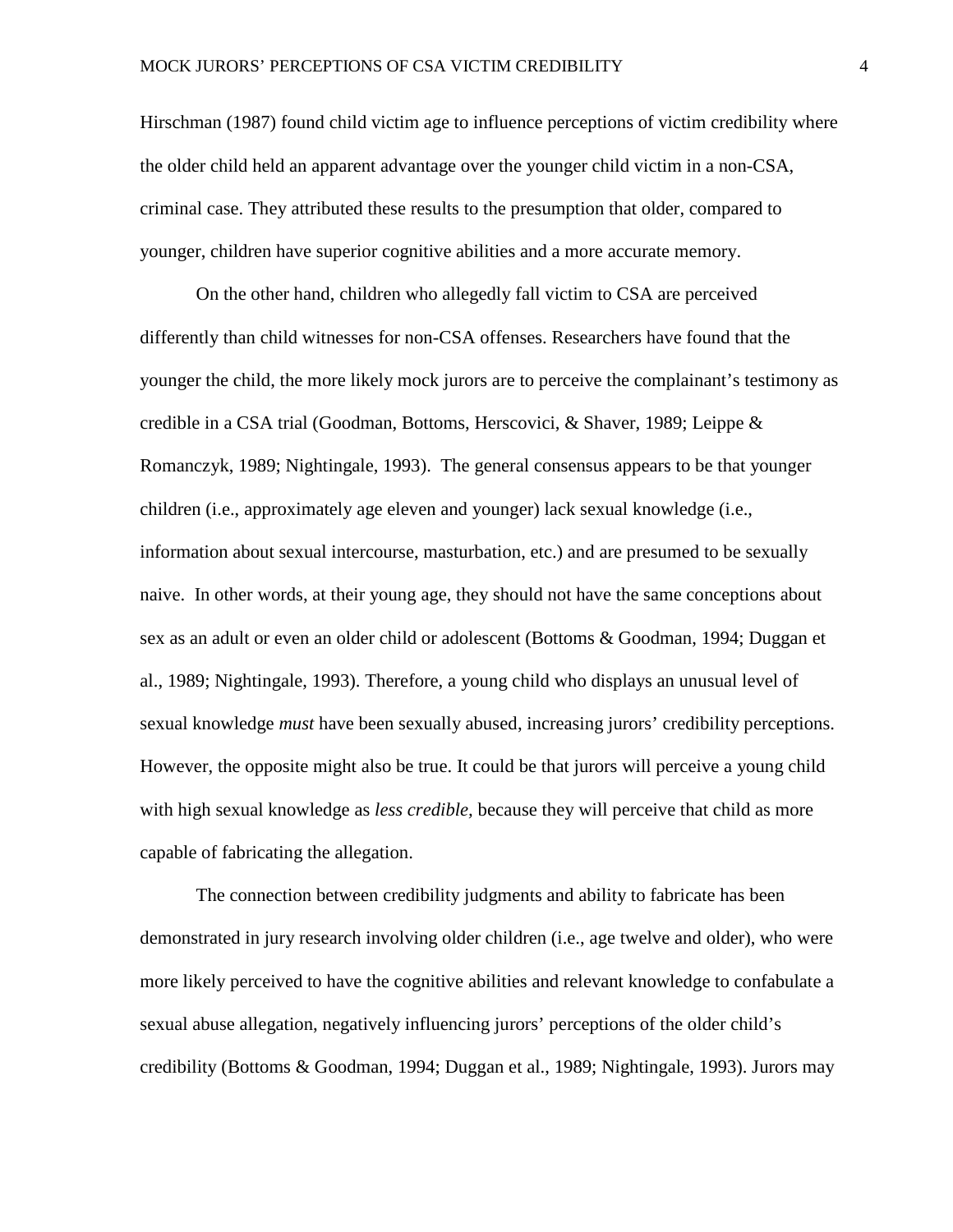assume that due to an overall increase in the amount of life experiences, older children may have more opportunities to become educated about sexual intercourse and reproduction through conversations with their parents and peers, school sex education programs, and through media influences such as television and online social networking sites, leading to a more comprehensive and mature conceptualization about sexuality.

In short, researchers have consistently proposed that the reason for the negative correlation between age and credibility in CSA cases is driven by jurors' ideas about sexual naiveté; however, this interrelationship does not seem to have been experimentally tested; no researcher has separately manipulated child age and sexual knowledge level within the parameters of one experimental study. Moreover, if sexual naiveté is the underlying explanation for this negative correlation then we should expect to see an interaction effect between the two constructs on jurors' perceptions of credibility. Consistent with the prior literature, younger children with low sexual knowledge should be perceived as *more* credible than both younger and older children who possess a high level of sexual knowledge. In contrast, younger children with high sexual knowledge should be seen as *less* credible than older children with a low level of sexual knowledge.

#### **Child Sexual Abuse (CSA) Misconceptions**

In CSA trials jurors may have pre-existing attitudes about the characteristics of CSA offenses (e.g., CSA typically being a violent physical crime), children's reactions to CSA (e.g., delayed disclosure is rare), and children's reliability in CSA cases (e.g., susceptibility to suggestion and having knowledge to fabricate allegations) (Cossins, 2008). Numerous studies show that mock jurors endorse a number of CSA misconceptions identified in the past decade of research on jurors' perceptions of CSA. For instance, Kovera and Borgida (1997),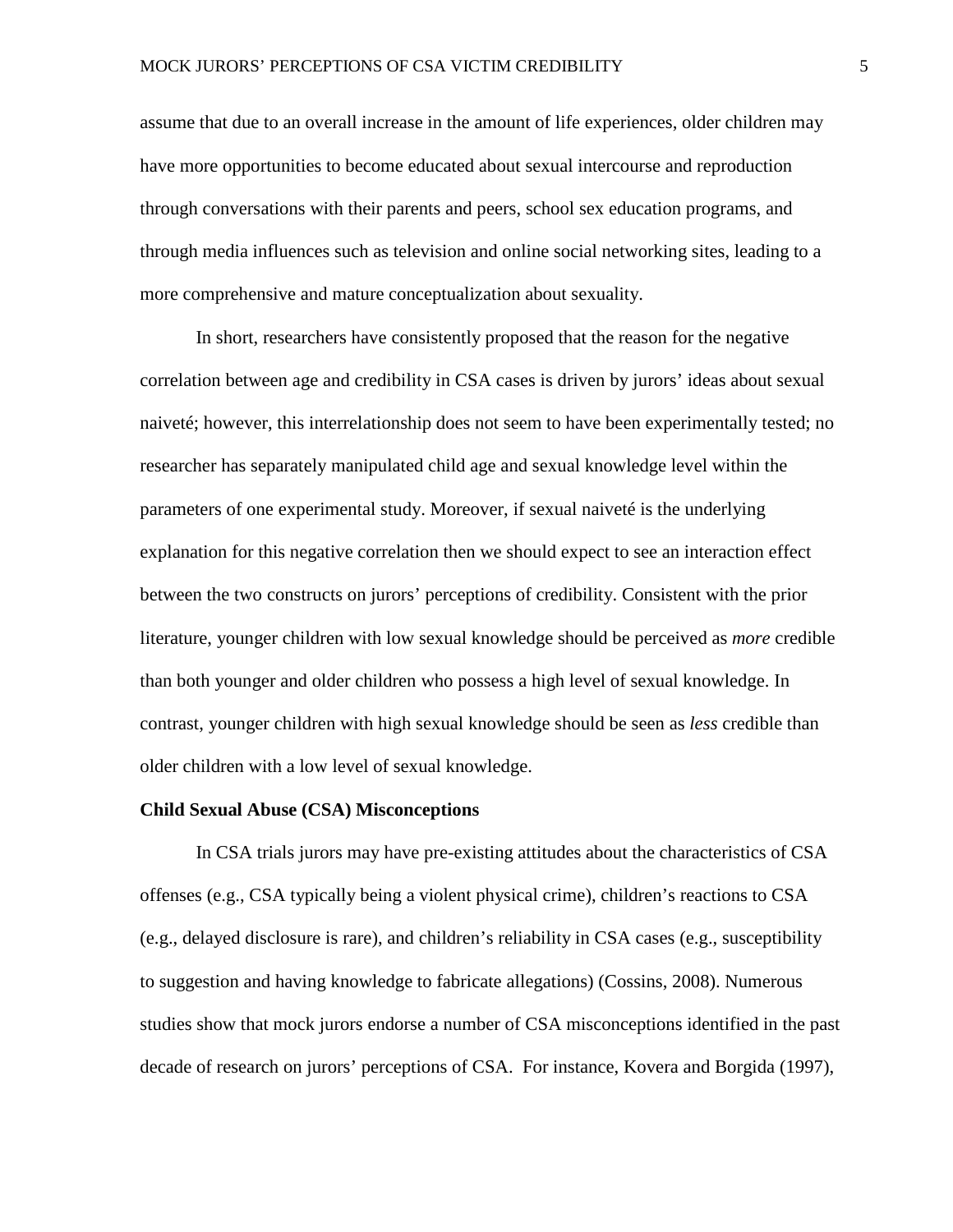Morison and Greene (1992), and Quas et al. (2005) all found that over 50% of laypeople and jurors endorsed the common CSA misconception that "children are easily manipulated into giving false reports of sexual abuse" (as cited in Cossins, 2008, p. 156). This misconception may be supported by additional fallacies jurors bring with them to trial, for instance "children who retract their reports have fabricated their allegations" (Morison & Greene, 1992; Quas et al., 2005), "children cannot remember events of an incident well enough for their testimony to be reliable in court" (Quas et al., 2005), and that "a physical examination by a doctor will reveal evidence of sexual abuse" (Morison & Greene, 1992; Quas et al., 2005; as cited in Cossins, 2008, p. 156).

In reality, researchers have found results suggesting that children's memories of CSA may be more reliable than what many laypeople tend to believe. Gobbo, Mega, and Pipe (2002) found that actual participation in an event (i.e., a child being sexually abused) versus witnessing an event increased the child's ability to recall accurate information of the event and decreased the child's susceptibility to false suggestions during interviewing. Additionally, Goodman, Rudy, Bottoms, and Aman (1990) found that by the age of four, most children are able to resist suggestions of sexual abuse under reasonable interviewing conditions.

Jurors who strongly endorse CSA misconceptions may have a pre-existing mental representation or stereotype of a CSA victim that may or may not be susceptible to change. Several researchers have shown a trend in jurors' endorsements of misconceptions negatively influencing perceptions of the complainant's credibility, which in turn has been correlated with low conviction rates (Goodman-Delahunty et al., 2010; Taylor, 2007; Vidmar, 1997). The combination of pre-existing attitudes about CSA victims, CSA misconception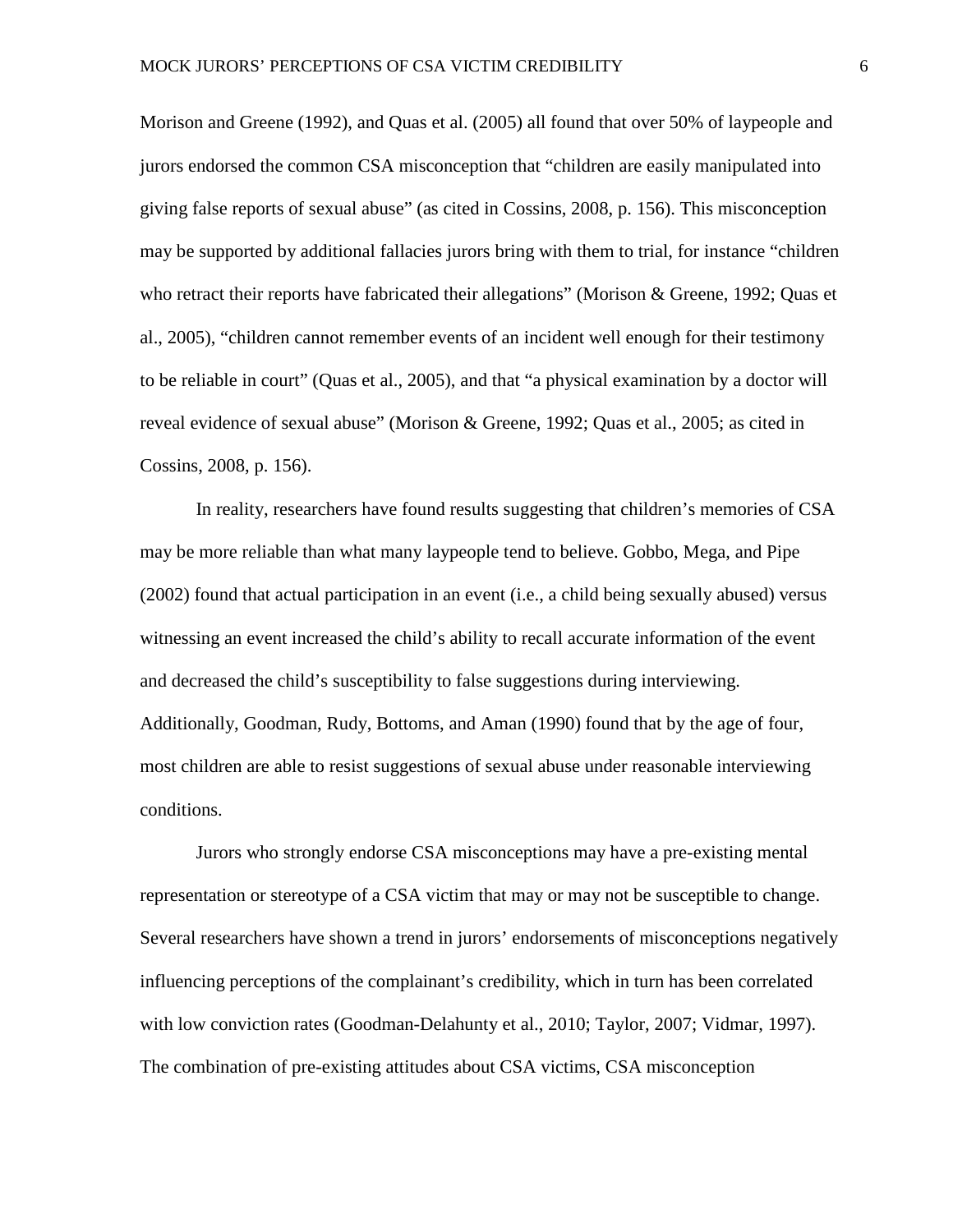endorsement, and lack of physical evidence could prove detrimental to CSA conviction rates. For instance, if a child complainant does not conform to the juror's pre-existing mental representation of a CSA victim, the juror may completely disregard the complainant's testimony (Cossins, Goodman-Delahunty, & O'Brien, 2009; Goodman-Delahunty et al., 2010; Myers, 1998).

In light of recent research on the influences of CSA misconceptions on jurors' perceptions of CSA complainant's credibility, researchers have readjusted their focus investigating the efficacy of trial interventions (i.e., jury instructions and expert witness testimony) for reducing CSA misconceptions endorsement, enhancing jurors' ratings of the child complainant's credibility, and increasing conviction rates (Gabora et al., 1993; Goodman-Delahunty et al., 2010).

#### **Trial Interventions for CSA Cases**

Studies using the mock juror experimental paradigm, utilizing both university student and community member samples, have reported a reduction in mock jurors' endorsements of CSA misconceptions, enhanced ratings of the child complainant's credibility, higher quantitative ratings of defendant guilt, and increased frequency in conviction rates as a result of trial interventions (Crowley et al., 1994; Gabora et al., 1993; Goodman-Delahunty et al., 2010). These trial interventions aim to educate jurors by providing specialized knowledge about CSA cases during a CSA trial. One potential avenue for disseminating this information is through expert witness testimony, which has been considerably accepted and utilized by courtrooms throughout the United States to counter jurors' misconceptions about a variety of criminal offenses, including CSA (Goodman-Delahunty et al., 2010).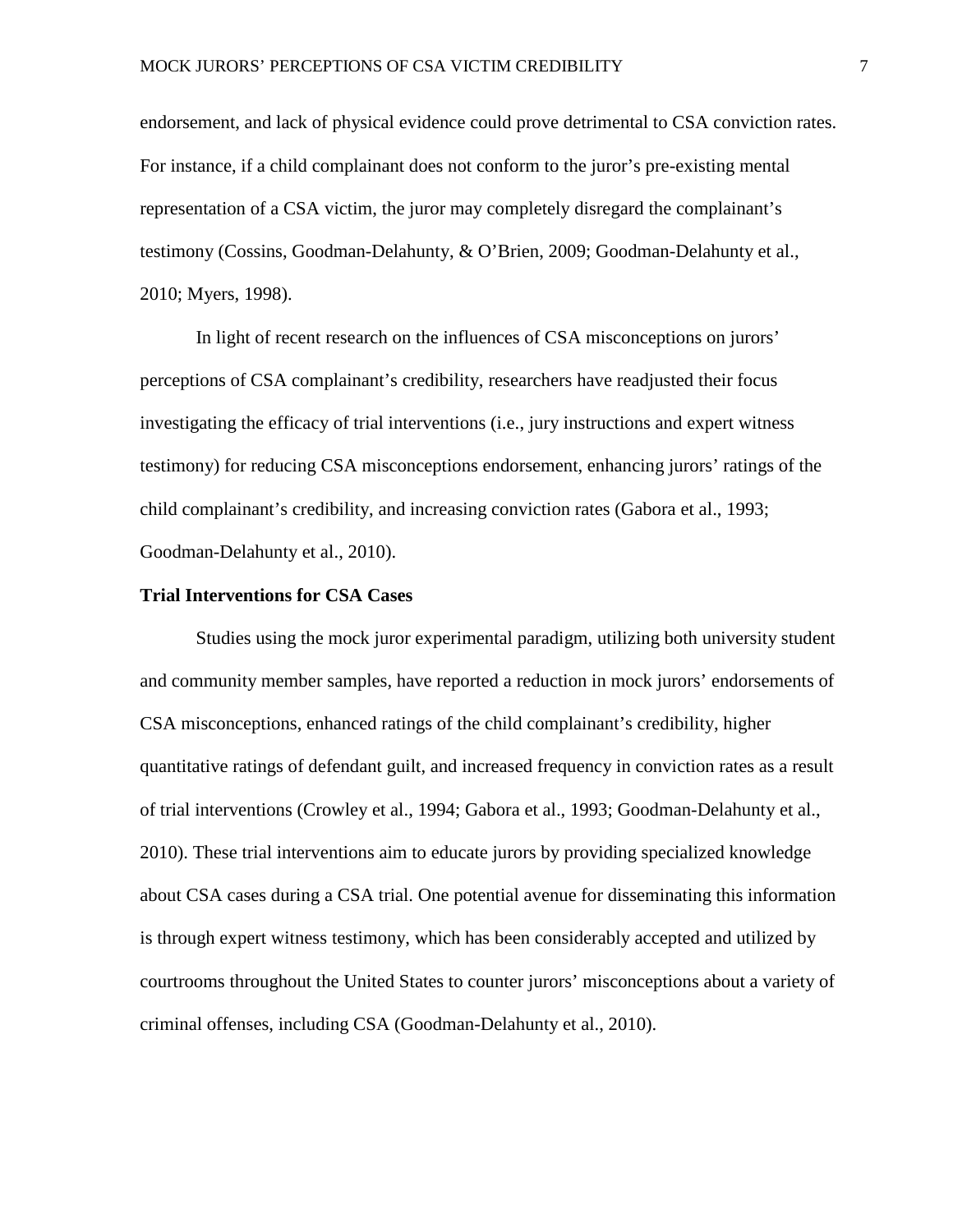In contrast to expert witness testimony, jury instructions are another form of trial intervention found to be significantly effective in reducing CSA misconceptions and increasing child complainant credibility (Goodman-Delahunty et al., 2010; Kovera, Levy, Borgida, & Penrod, 1994). Researchers have examined the efficacy of jury instructions presented either before the child complainant has testified, during the summation of the trial, or prior to jury deliberation. Goodman-Delahunty et al. (2010) observed that jury instructions had a stronger effect on countering mock jurors' endorsements of CSA misconceptions when provided prior to the child complainant's testimony. In this condition, mock jurors perceived the child's testimony as most credible and were least likely to believe the child had fabricated the CSA allegation (Goodman-Delahunty et al., 2010). Finally, one crucial advantage that jury instructions have in comparison to expert witness testimony is that jury instructions are cost effective and typically scripted, requiring less preparation and unruly clerical work for courtroom players.

#### **The Present Study**

A substantial amount of information on extralegal factors influencing jurors' and mock jurors' perceptions of child complainant credibility and legal decision making in CSA trials has been published, but none to date have directly investigated the effects of child complainant's sexual knowledge on mock jurors' perceptions of the child complainant's credibility and case outcomes. In the present study, I manipulated the child complainant's level of prior sexual knowledge (i.e., high or low) and the child's age (i.e., a 5-year-old or a 15-year-old), and included a control condition for age such that knowledge of the child complainant's age was withheld from mock jurors and instead she was described as a "minor." In order to better assess jurors' perceptions of minor victims with low or high levels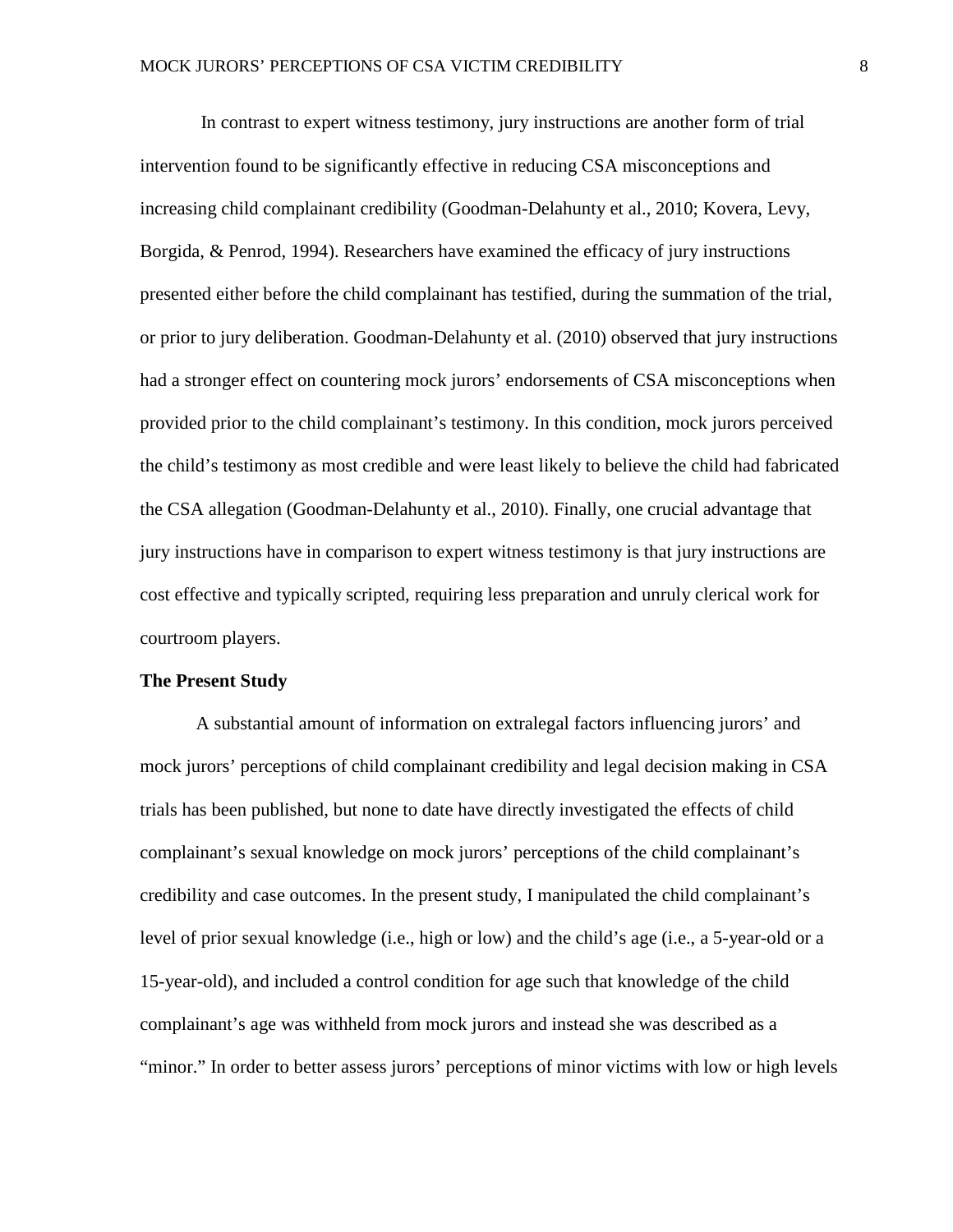of sexual knowledge, I included a control condition for the child's age. Furthermore, I examined whether the presence of a trial intervention, specifically jury instructions provided at the beginning of the trial, would influence ratings of the child's credibility as well as increase the frequency of prescribed guilty verdicts. Finally, this study also examined the effects of mock jurors' endorsements of CSA misconceptions and beliefs that children can fabricate CSA allegations on child credibility ratings and legal decisions.

In consideration of the literature, I postulated the following research hypotheses: 1) a main effect for age where mock jurors would rate the younger child complainant as more credible than the older child complainant (Nightingale, 1993); 2) an interaction effect for age and level of sexual knowledge where the younger child complainant with low sexual knowledge would be perceived as most credible; 3) the presence of jury instructions would enhance victim credibility ratings (Goodman-Delahunty et al., 2010); 4) participants who reported weaker endorsements in CSA misconceptions would be more likely to report higher credibility ratings for the child complainant; and 5) participants who believed the child to be credible would be more likely to convict the defendant.

#### **Method**

#### **Design**

The study was a 3 (child complainant's age: 5 years, 15 years, a minor) x 2 (jury instructions: provided, absent) x 2 (child complainant's sexual knowledge: low, high) factorial design. Effects of the experimental conditions were observed between-subjects and CSA knowledge was also tested between-subjects. Participants' scores on the CSA Misconception Questionnaire and the Child Sexual Beliefs Scale were not manipulated by the experimenter but were used as variables during data analysis.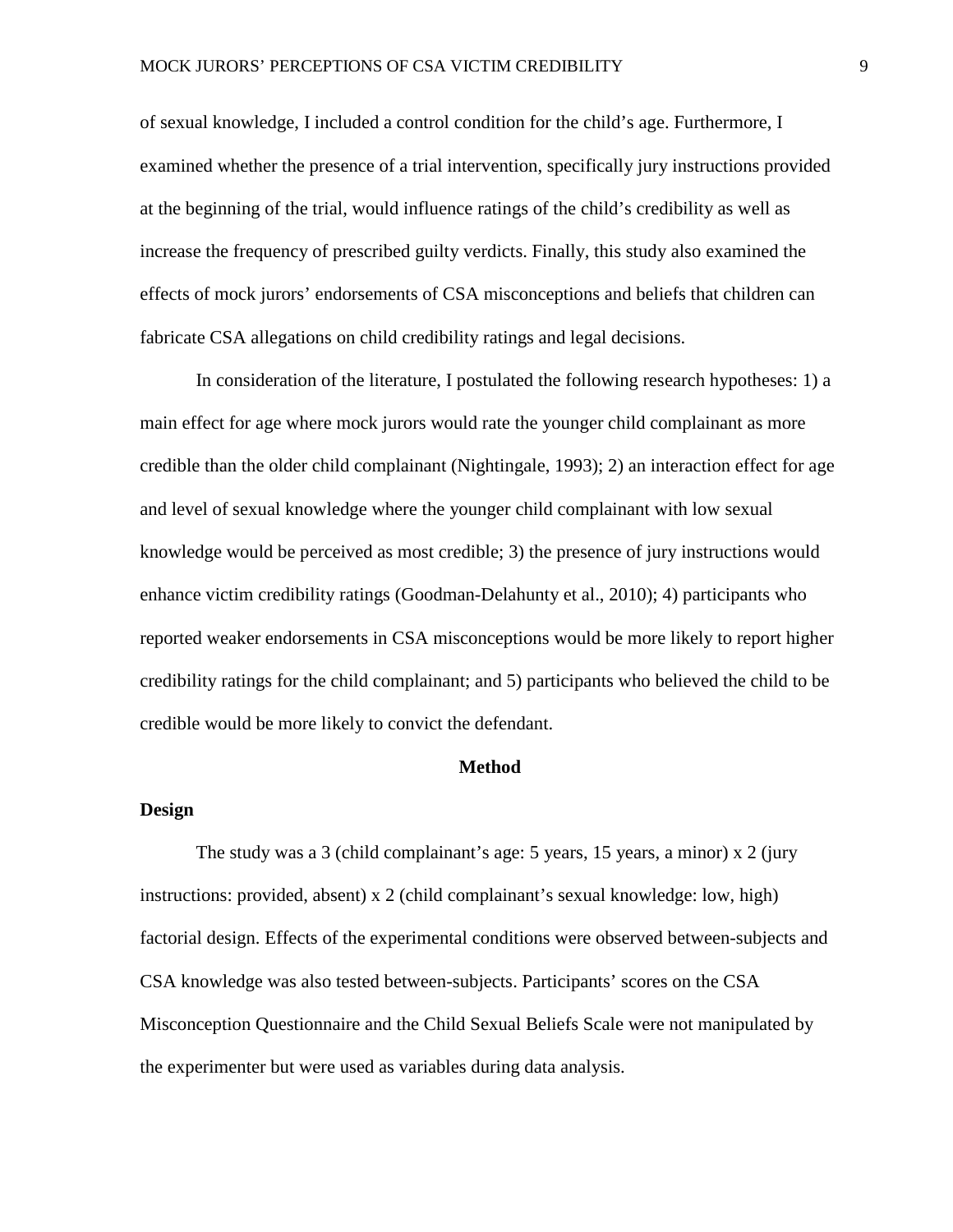#### **Participants**

Participants were 361 jury-eligible individuals residing in the United States. These individuals were recruited through Amazon Mechanical Turk (Mturk) and received \$0.25 initially for completing the study, and an additional bonus of \$0.25 for perfect performance on manipulation/comprehension checks. The Institutional Review Board at Appalachian State University approved all procedures for this study on September 16, 2013 (see Appendix A, p. 50). Sixty percent of participants were women (217 women and 114 men) and the majority of participants identified themselves as "Caucasian" (69%, *N* = 248) compared to "African American" (7%,  $N = 25$ ), followed by "Hispanic, Latino, Spanish" (4%,  $N = 15$ ), "Asian" (17%,  $N = 62$ ), or "Other" (3%,  $N = 10$ ). Participants ranged in age from 18 to 74 years ( $M = 36.19$ ,  $SD = 12.93$ ). Additional demographic analyses indicated that 48% of participants recruited had a college degree  $(N = 172)$  and the majority of participants reported having never served on a jury (85%,  $N = 306$ ). Eighty-eight percent ( $N = 319$ ) of the sample identified themselves as "Straight" as opposed to "Bisexual" (6%,  $N = 22$ ), or "Gay" (4%,  $N$ ) = 15). Furthermore, on a scale ranging from 1 (*conservative*) to 7 (*liberal*) participants reported predominantly neutral political ideologies ( $M = 4.68$ ,  $SD = 1.70$ ) and, on average, engaged in religious practices "once a month" ( $M = 4.59$ ,  $SD = 2.34$ ) as identified on a 7point scale (1 = *everyday*, 7 = *not religious*).

#### **Procedure**

Participants were recruited by an advertisement posted on Amazon Mturk. A statistical power analysis using G\*Power (Faul, Erdfelder, Buchner, & Lang, 2009) indicated that a sample of at least 400 participants would be required to achieve the appropriate power observed in previous research,  $(F = .25, \alpha = .05, \beta = .05)$ . Based on the pilot sample (see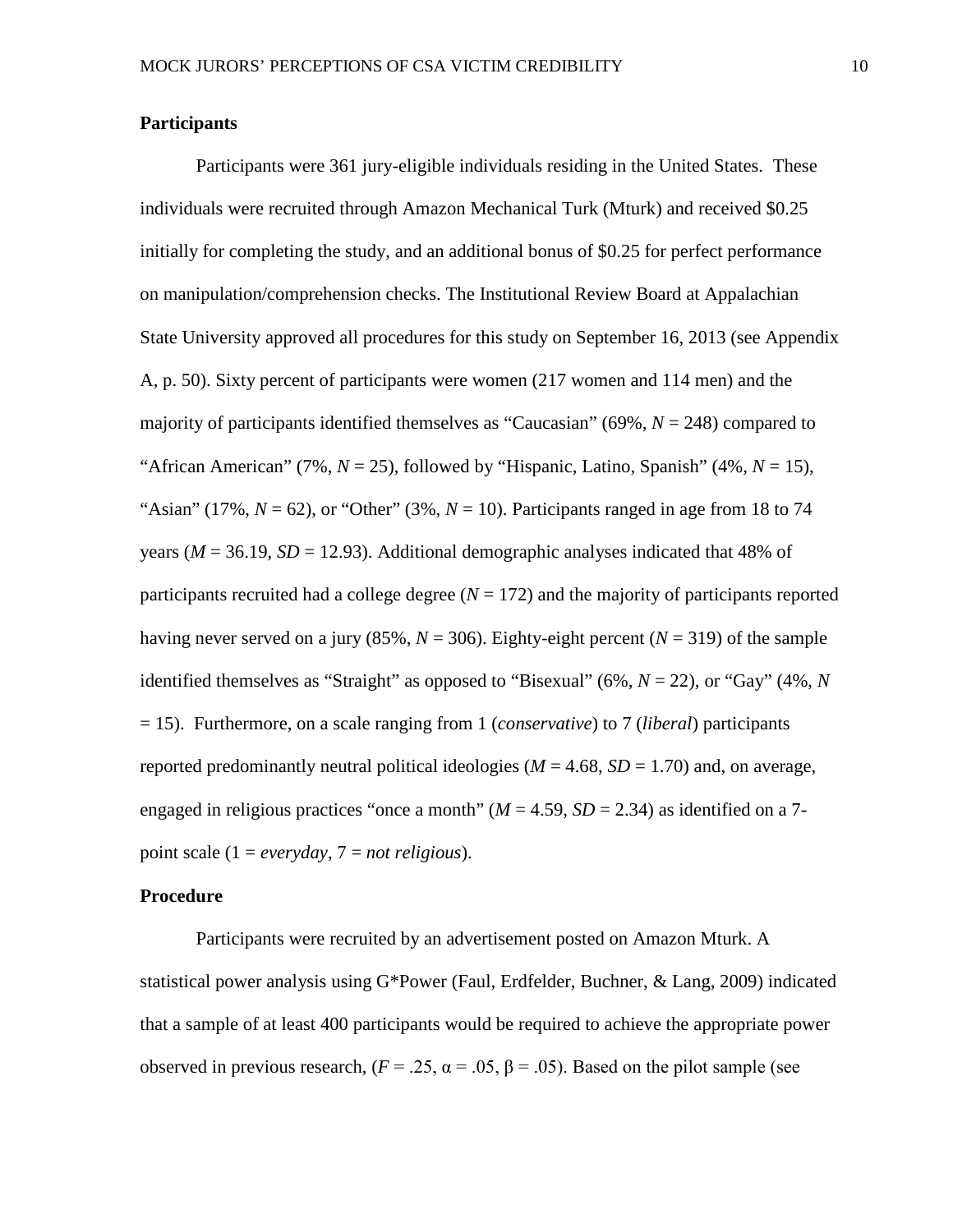Results, p. 17), I expected that approximately 20% of the recruited sample would fail comprehension and manipulation checks and that these data would be excluded from further analyses; therefore, the total recruitment goal for this study was 480.

Recruited individuals were provided a web link to the online survey hosted by Qualtrics. Once the survey was accessed and informed consent was obtained (see Appendix B, p. 52), participants were read one of twelve randomly assigned trial transcripts describing an alleged CSA case involving a female camper and the camp doctor. They were asked to answer three manipulation checks and three comprehension checks, and then to respond to questions on the Case-Related Survey regarding legal decisions for the case, factual guilt and perceptions of the child's credibility. Participants also completed a demographic survey and concluded the online study by completing two attitudinal scales measuring perceptions of child sexual abuse. The entire survey process lasted no longer than 30 minutes to complete. Participants were paid within approximately one week of having completed the study.

#### **Materials and Measures**

**Trial transcript***.* The proposed study used a shortened version of a trial transcript (see Appendix C, p. 54), which was inspired by a review of CSA case summaries found using LexisNexis Academic, an online legal case database. This transcript opened either with or without the presentation of jury instructions, depending on the participant's random assignment. Next, participants read the testimony and cross-examination of the child complainant's father, the person who the victim first notified about the alleged abuse. Following the father's testimony and cross-examination, a statement about the child's interview was provided by the clinical psychologist assigned to the case. Finally, the participant read the female child complainant's testimony and cross-examination.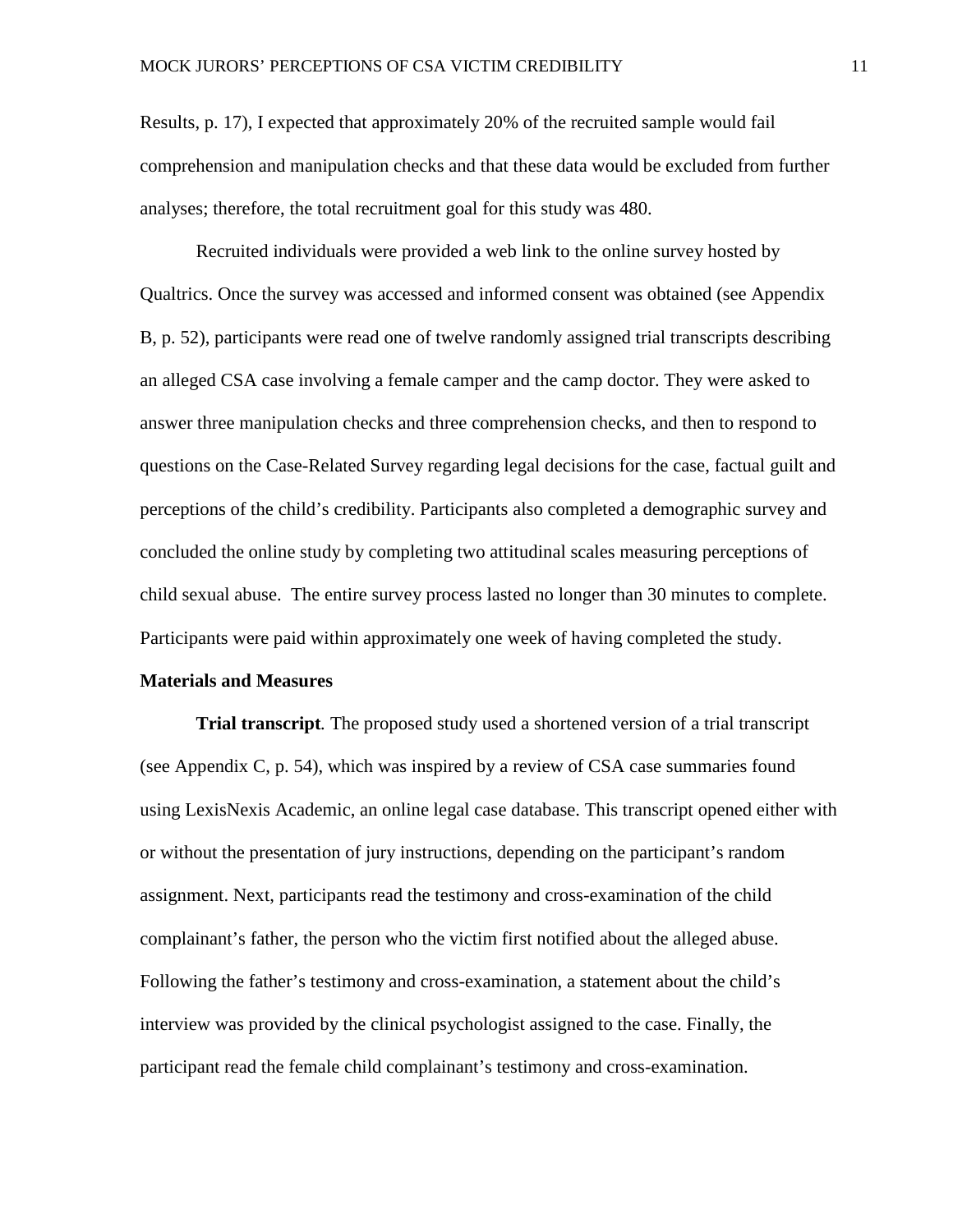In the transcript, the alleged child sexual abuse was described as a single incident including the following common elements: (a) the alleged perpetrator was an acquaintance of the complainant (i.e., a community doctor practicing at the complainant's summer camp), (b) the complainant delayed reporting the abuse for seven days, (c) the child's examinations showed no use of physical force, and (d) there was one retraction of the allegation by the child complainant. These elements were chosen because they are fairly typical of the child sexual abuse cases that proceed to court, but they also have been shown to be consistent misconceptions among jurors. For example, many jurors believe that delayed reporting is uncommon and, therefore, are suspicious when a child's report of abuse is delayed, rather than immediate (Golding, Sanchez, & Sego, 1999; Golding, Sego, Sanchez, & Hassemann, 1995).

The variables manipulated in each version of the trial transcript included the child complainant's age, the child complainant's level of sexual knowledge, and the presence/absence of jury instructions. The child complainant's age was defined as a 5-yearold, a 15-year-old, or a minor without reference to a specific age (i.e., the control condition). The child complainant's level of sexual knowledge was explained by an expert witness, a clinical psychologist, and manipulated into two levels: low and high. For the low condition, information was provided to the mock juror explaining that the child complainant had knowledge of male and female genital differences as well as knowledge of "where babies come from." In the high condition, information regarding the child complainant's sexual knowledge was identical to that of the low condition with additional information that the child had some knowledge of masturbation, oral sex, and sexual intercourse. This information was presented by the clinical psychologist rather than the female child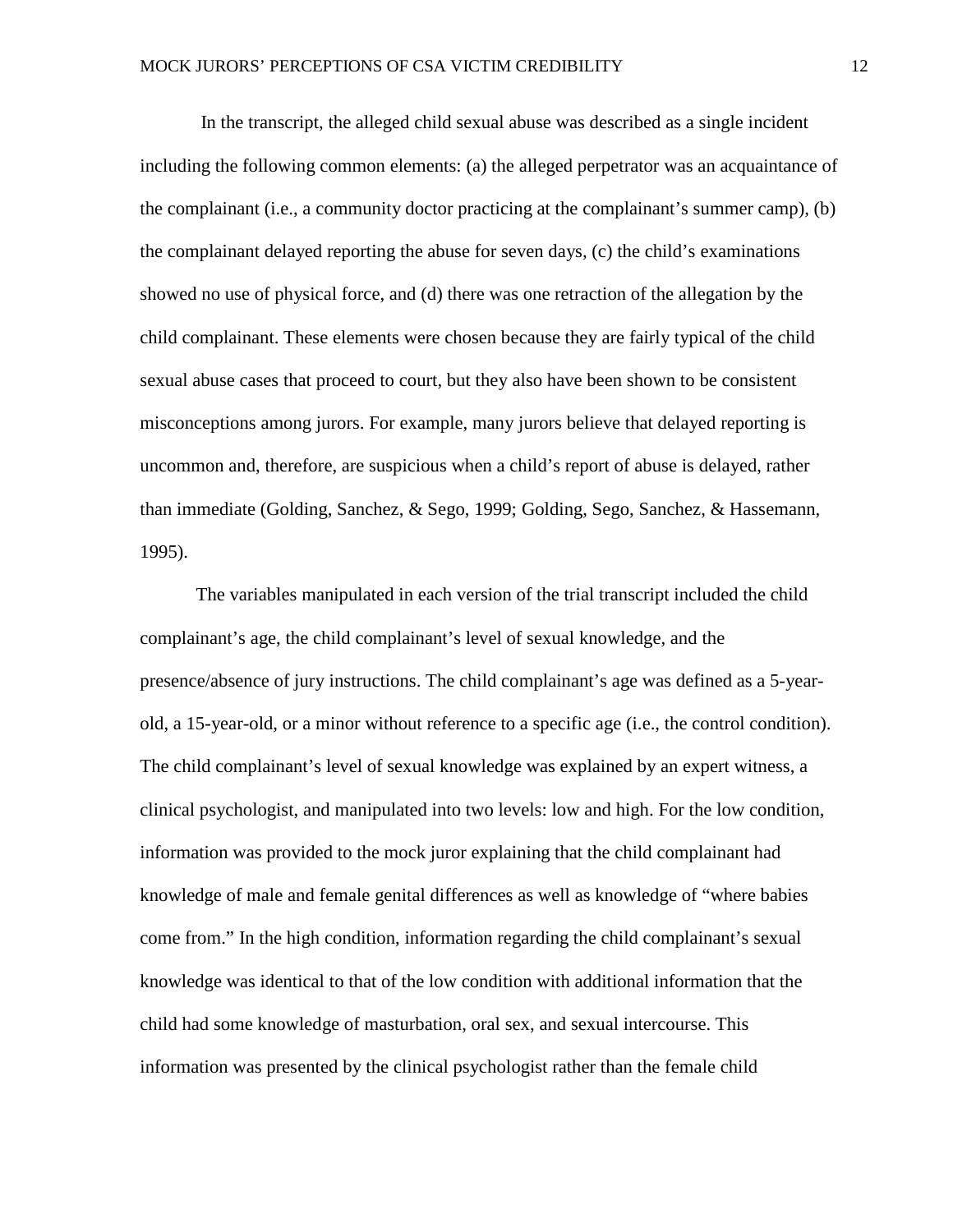complainant because child victims are not asked to discern their level of sexual knowledge while on the stand. Thus, an expert witness testimony on the child's level of sexual knowledge provided by a clinical psychologist was more externally valid to a real CSA case. Finally, specialized CSA knowledge was disseminated to mock jurors in the form of jury instructions via the presiding judge (see Appendix C, p. 54). The trial intervention variable had two condition levels: a) the judge provided jury instructions at the beginning of the trial, and b) the control condition that had no mention of jury instructions.

**CSA knowledge and misconception endorsement***.* Participant's CSA knowledge and misconception endorsement was assessed using the CSA Misconceptions Questionnaire (Goodman-Delahunty et al., 2010; originally developed by Cossins et al., 2009; see Appendix D, p. 66) and the Child Sexual Abuse Belief Scale (Gabora et al., 1993; see Appendix E, p. 70). The 26-item CSA Misconceptions Questionnaire was originally developed by Cossins et al. (2009) to assess mock jurors' endorsements of CSA misconception statements in three broad domains: a) children's reactions to sexual abuse; b) characteristics about the child sexual abuse offense or offender; and c) children's susceptibility to suggestion and ability to provide reliable testimony. Goodman-Delahunty et al. (2010) included a seven rather than six point scale to allow for an uncertainty option and also added six items relevant to their specific study. These additional six items were not pertinent to the current research, and thus were excluded leaving a total of 20-items. Participants' scores on the CSA Misconceptions Questionnaire were calculated by summing across all 20-item ratings.

Regarding the CSA Misconceptions Questionnaire, mock jurors were instructed to rate their agreement to each statement on a 7-point Likert scale (1 = s*trongly disagree*, 7 =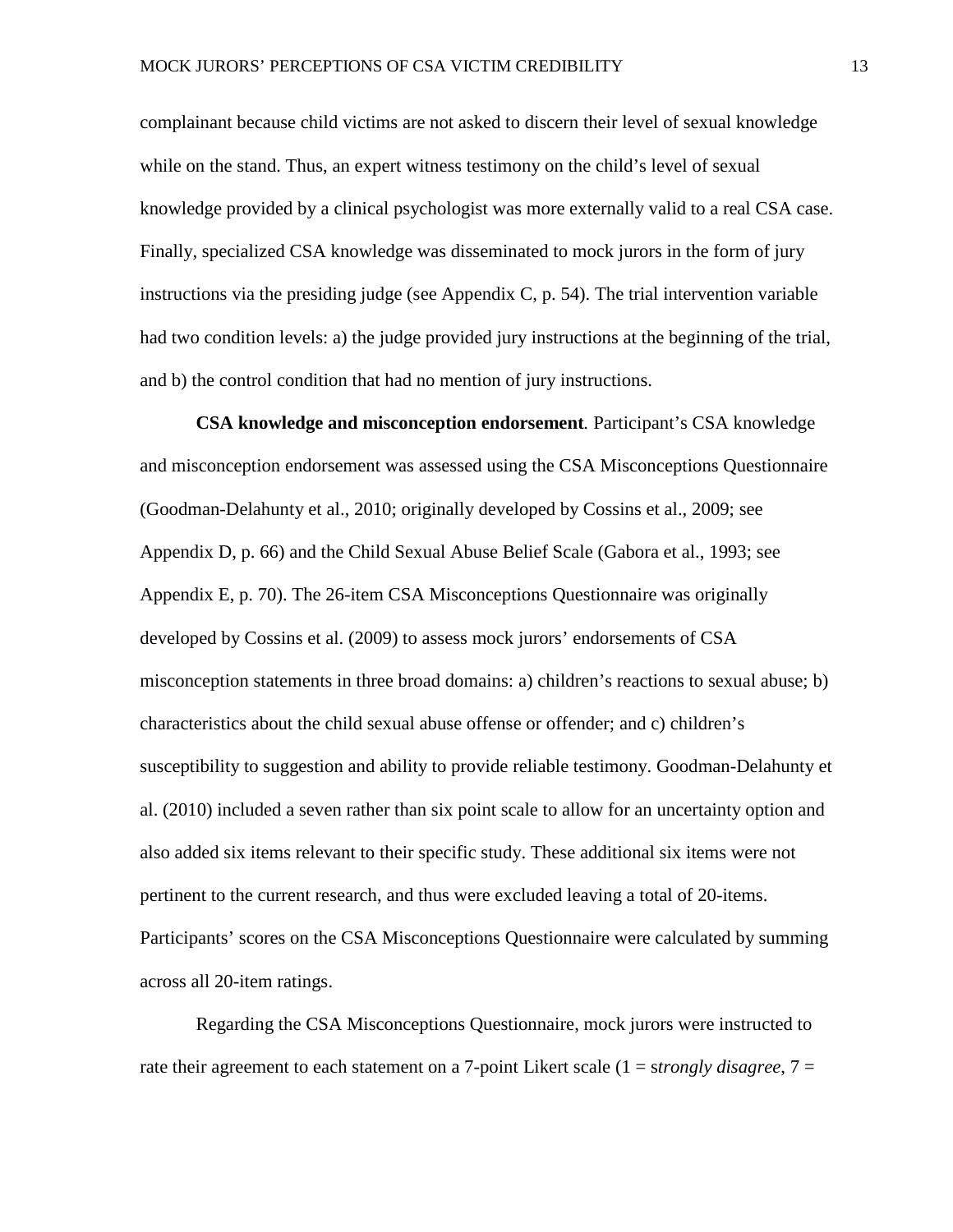s*trongly agree*). Some examples of statements found on the CSA Misconceptions Questionnaire include: "the perpetrator of child sexual abuse is normally a stranger to that child"; "a physical examination by a doctor will almost always show whether or not a child has been sexually abused"; "children sometimes make false claims of sexual abuse to get back at an adult." Total potential scores range from 20 to 120 where higher scores are interpreted as an indicator of stronger endorsement of CSA misconceptions. The CSA Misconceptions Questionnaire had adequate internal consistency (Cronbach  $\alpha = .73$ ), comparable to past research (Cronbach  $\alpha$  = .76; Cossins et al., 2009).

In addition to the CSA Misconceptions Questionnaire, participants were given the Child Sexual Abuse Belief Scale (Gabora et al., 1993). The 17-item Child Sexual Abuse Belief Scale was developed to assess mock jurors' perceptions of children's ability to fabricate CSA allegations. Each item is a statement (e.g., "it is uncommon for children to fabricate false accusations of sexual abuse"; "children are more prone to lying about sexual abuse than adults") about which mock jurors were instructed to report the extent that they agree or disagree on an 11-point scale (-5 = *disagree*, +5 = a*gree*). Higher scores indicated a greater acceptance of a child sexual abuse victim's ability to confabulate allegations. The Child Sexual Abuse Belief Scale also had adequate internal reliability in my sample (Cronbach  $\alpha = .77$ ).

Because I was worried that high collinearity among these two scales might affect some of the results, I ran a correlation to see how strongly scores on one scale related to scores on the other. As anticipated, scores were quite highly correlated,  $(r = .736, p < .01)$ . Given the high correlation and the fact that the internal reliability was higher for the CSA Misconceptions Questionnaire, I decided to only use scores on the CSA Misconceptions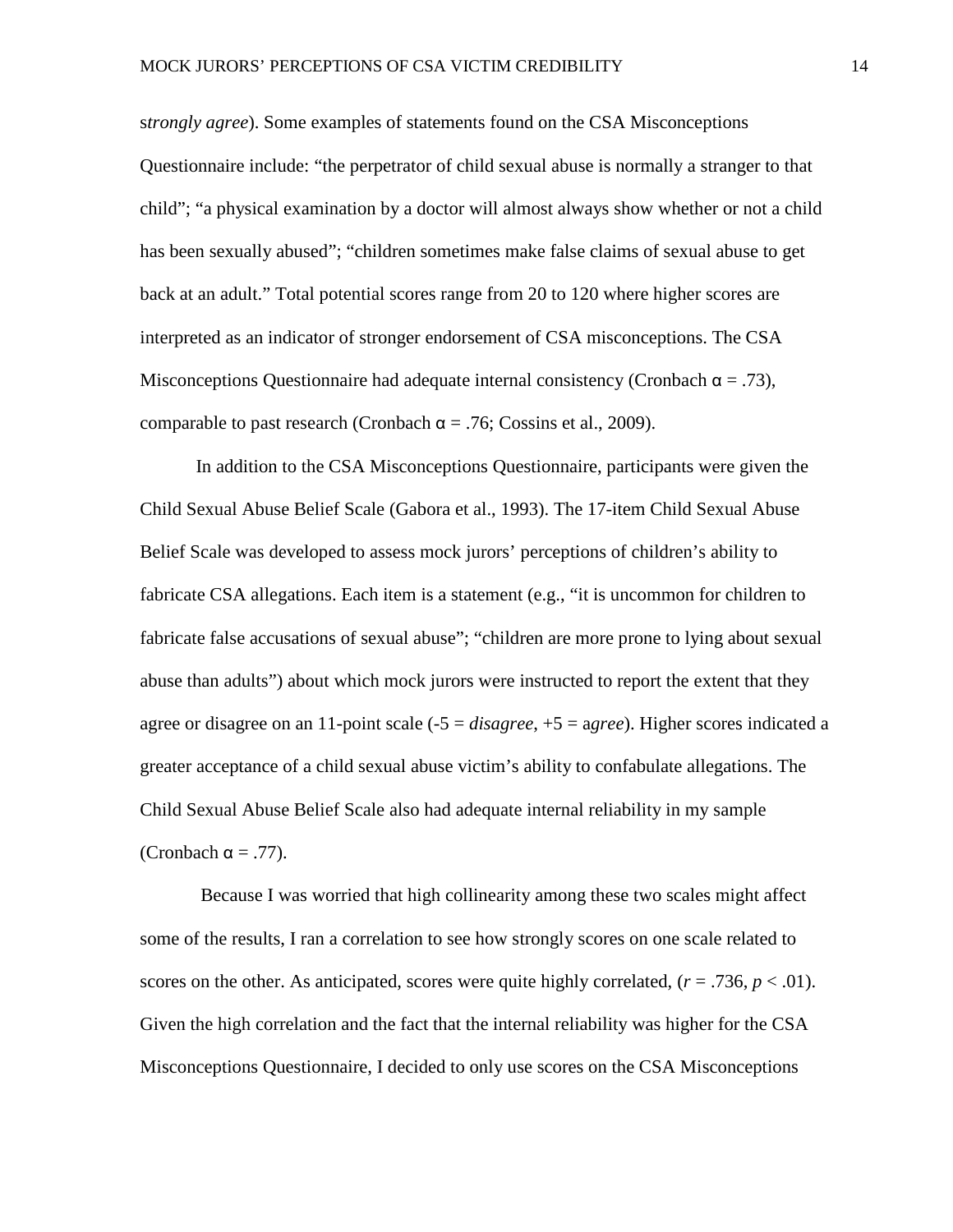Questionnaire for the purposes of hypothesis-testing. Mock jurors' scores on the Child Sexual Abuse Beliefs Scale were not further analyzed, thus this scale will no longer be referenced.

**Dependent measures.** Immediately after reading the trial transcription, participants were asked to respond to a total of six questions regarding the case (see Appendix F, p. 73). The first three questions referred to the experimental manipulations (i.e., manipulation checks) and asked participants to enter the age of the child from the story (i.e., "How old was Cindy in the story?"), to rate the child's level of sexual knowledge (i.e., "How much knowledge did Cindy have about sexual reproduction and intercourse?") on a 7-point scale (1 = *very little*, 7 = *very much*), and to report whether jury instructions were presented (i.e., "Did the judge speak to the jury in the story?") answering either yes or no. Three additional multiple choice questions were used to assess whether participants understood the material contained within the trial transcription (i.e., comprehension checks), including: a) "Who allegedly sexually abused Cindy in the story?" b) "Where did the alleged sexual encounter occur?" and c) "Who did Cindy first tell about the alleged sexual abuse?"

As stated previously, these questions were used to identify and exclude participants who did not understand or pay close attention to the details of the trial transcript. Only the data from participants who correctly answered the two objective manipulation checks (i.e., child age and presence of jury instructions) in addition to the three multiple choice comprehension checks was used to investigate my research hypotheses.

In order to investigate mock jurors' decisions about the case, the researcher included a modified Case-Related Survey (see Appendix G, p. 74) developed by Goodman-Delahunty et al. (2010). The Case-Related Survey asked mock jurors whether they would vote to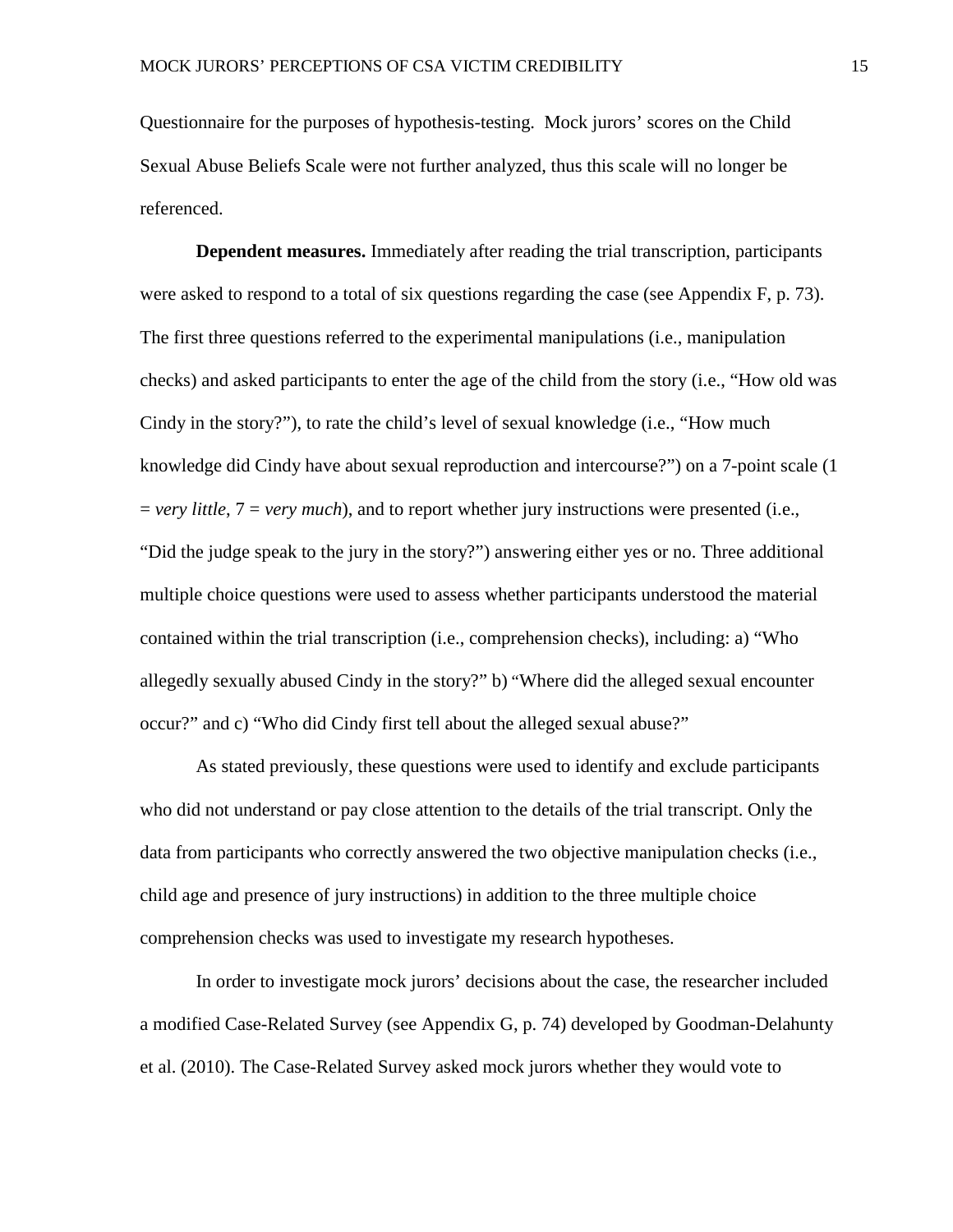convict the defendant (yes or no), and to rate their confidence in making a verdict decision (1 = *very little*, 7 = *very much*). The Case-Related Survey also asked participants to indicate how strongly they agree or disagree with three statements regarding factual guilt (i.e., "The defendant sexually abused the child"; "the victim fabricated the allegation"; and "the victim had the knowledge to fabricate the allegation") using a 7-point Likert scale (1 = *strongly disagree,* 7 = *strongly agree*). For the purpose of this thesis, only the conviction item was analyzed. The remaining questions were not the subject of specific hypotheses and will be analyzed later for manuscript preparation.

The remaining questions on the Case-Related Survey asked participants to rate the female child complainant using a 7-point Likert scale (1 = *very little/strongly disagree*, 7 = *very much/strongly agree*) on statements and questions regarding their perceptions of the child complainant's mental abilities (i.e., "The child complainant had the ability to distinguish fact from fantasy", "How consistent was the child complainant?", and "How competent did the child complainant appear?"), reliability (i.e., "How reliable was the child complainant?"), believability (i.e., "How believable was the child complainant?"), trustworthiness (i.e., "How trustworthy was the child complainant?"), and credibility (i.e., "How credible was the child complainant?"). For this thesis, I only made specific predictions about *child credibility*, therefore the remaining six items are not analyzed herein.

**Participant demographics.** Finally, participants were asked to complete a demographic information survey (see Appendix H, p. 76) referring to various characteristics of the individual. The demographic information survey contained eight questions in a variety of question formats (i.e., Likert-scales, multiple choice questions, and open-ended questions). Questions on the demographic information survey asked participants to report personal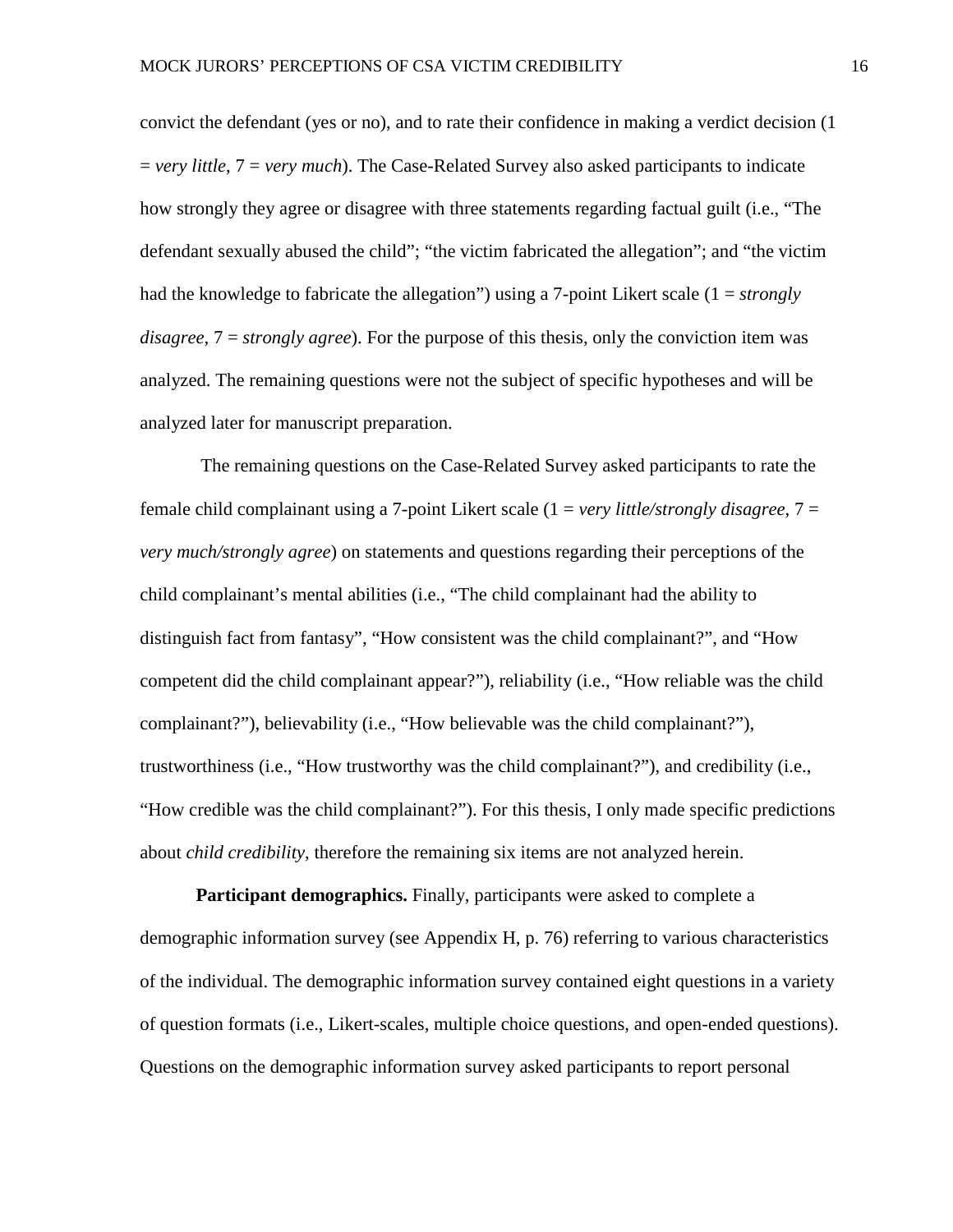information about their sex (male, female), age, race (Caucasian; African American; Hispanic, Latino, Spanish; Asian; American Indian; or Other), college major, sexual orientation (Straight, Bisexual, Gay), political ideology (1 = *conservative*, 7 = *liberal*), frequency of religious practice (1 = *everyday*, 7 = *not religious*), and whether the individual has ever participated as a jury member (yes, no). Demographics were reported in the Participants section (see p. 10). Aside from participant gender, they were not analyzed further.

#### **Results**

#### **Manipulations Checks**

**Pilot study.** A preliminary pilot study was conducted in order to investigate the success of the experimental manipulations. Participants for this pilot study included 66 undergraduate psychology students enrolled in the Psychology Department SONA Participant Pool. Pilot participants were randomly assigned to one condition and then responded only to the six manipulation and comprehension checks.

To investigate the effects of the manipulations for the two quantitative checks victim age and level of sexual knowledge—I ran ANOVAs. Significant differences between the victim age manipulations were found,  $F(2, 53) = 54.35$ ,  $p < .001$ , indicating that the participants accurately perceived Cindy to be a 5-year-old ( $M = 5.50$ ,  $SD = 2.00$ ), a 15-yearold  $(M = 15.64, SD = 3.25)$ , or a minor  $(M = 11.22, SD = 3.28)$ . Participants' views of Cindy's sexual knowledge also differed significantly between the low  $(M = 3.14, SD = 1.57)$ , and high ( $M = 4.17$ ,  $SD = 1.37$ ) levels of sexual knowledge conditions,  $F(1, 64) = 7.88$ ,  $p =$ .007. These results showed that participants were accurately differentiated between the levels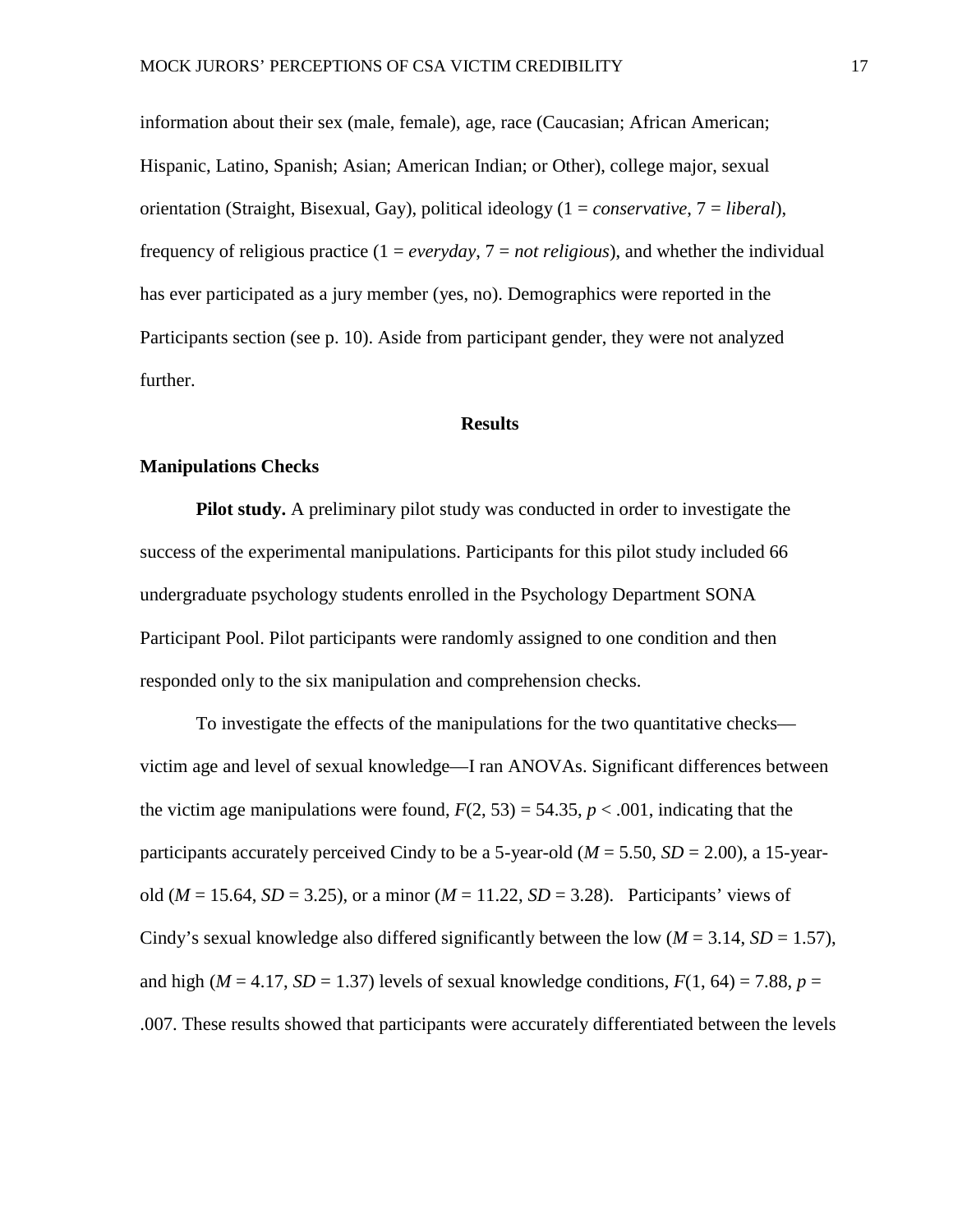of both the child age and level of sexual knowledge conditions as described in the trial transcript.

To measure the success of the jury instructions manipulation, I conducted a chisquare comparing actual condition assignment to participant-reported condition assignment. When jury instructions were presented in the trial transcript, 46% of participants  $(N = 13)$ answered correctly while 54% of participants  $(N = 15)$  failed the manipulation check, indicating that the judge did not speak when he did in fact speak at the beginning of the transcript,  $\chi^2(1, N = 66) = 18.50$ ;  $p < .001$ . When the jury instructions were absent, only one participant out of 37 (3%) said that the directions were present. Therefore, overall, 16 out of 66 (24%) participants failed the third manipulation check.

To indicate whether participants were generally paying attention to the transcript, participants were also asked to answer three multiple choice comprehension checks. I ran frequencies for each of these checks to observe the rate at which participants were responding accurately. One hundred percent of participants  $(N = 66)$  accurately reported that Cindy was allegedly sexually abused by the "summer camp doctor." When asked where the alleged sexual encounter occurred, all but one participant  $(N = 65, 98%)$  accurately responded with "at summer camp." Finally, when asked who Cindy first told about the alleged abuse, four participants answered incorrectly (1%). Overall, only five participants (8%) failed at one or more of the comprehension checks.

As a result of these analyses, I felt satisfied that participants would be able to identify key details regarding experimental manipulations embedded in the trial transcript. Despite my decision to move forward with the experimental data collection using a nationwide sample, I chose to continue to include these manipulation and comprehension checks to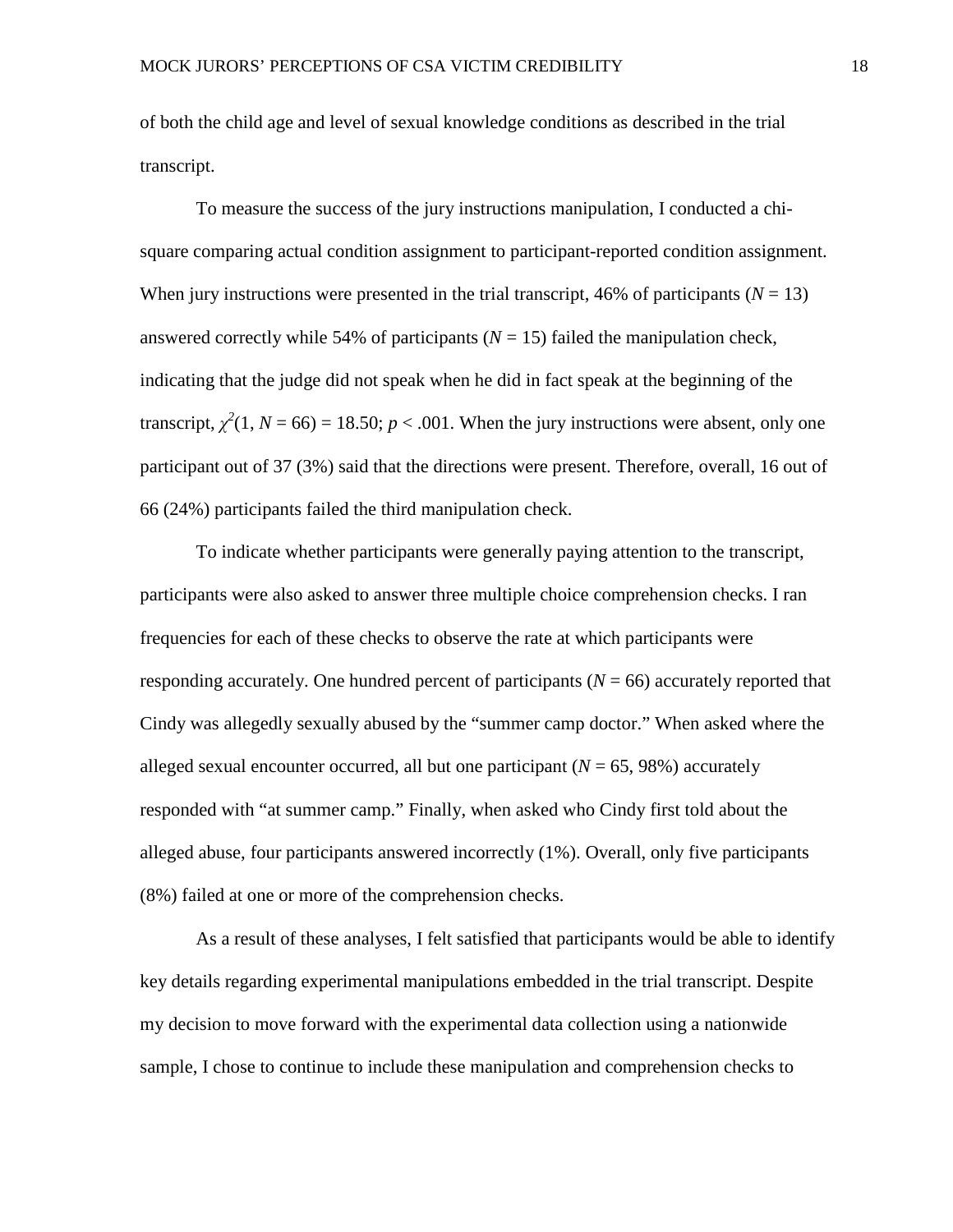continue to gauge participants' understanding, especially given that this sample was expected to be much more demographically diverse.

**Present study.** To enhance the external validity and generalizability of my research findings, I decided to recruit a national sample of jury-eligible individuals rather than undergraduate student participants. A total of 629 individuals signed up to participate in the present study. Despite having signed up to participate, 138 (22%) did not actually follow through and complete the online survey and were removed from the data. Thirty-seven (1%) participants were excluded because they did not score 100% correct on comprehension checks, 13 (less than 1%) participants were excluded for failing the child age manipulation check, and finally, 80 (13%) participants were excluded from data analysis because they failed the jury instructions manipulation check. Analysis of the child sexual knowledge condition revealed that this manipulation was successful in that participants recognized a significant difference,  $F(1,359) = 29.79$ ,  $p < .001$ , between low ( $M = 3.56$ ,  $SD = 1.37$ ), and high levels ( $M = 4.31$ ,  $SD = 1.26$ ). Although this manipulation was successful, accuracy on the sexual knowledge manipulation check was not used as exclusion criteria because it was assessed using a 7-point scale (1 = v*ery little,* 7 = v*ery much*). In conclusion, approximately 57% ( $N = 268$ ) of data collected from the total number of recruited participants ( $N = 629$ ) were excluded, leaving a sample of 361 which was used for data analysis.

#### **Analyses of Research Hypotheses**

**Effects of age and sexual knowledge on credibility perceptions.** To specifically test the effects of child age and level of sexual knowledge on mock jurors' credibility perceptions, I conducted a 3 (child age) X 2 (level of sexual knowledge) ANOVA using the scaled child credibility item as the dependent variable. My first hypothesis for the current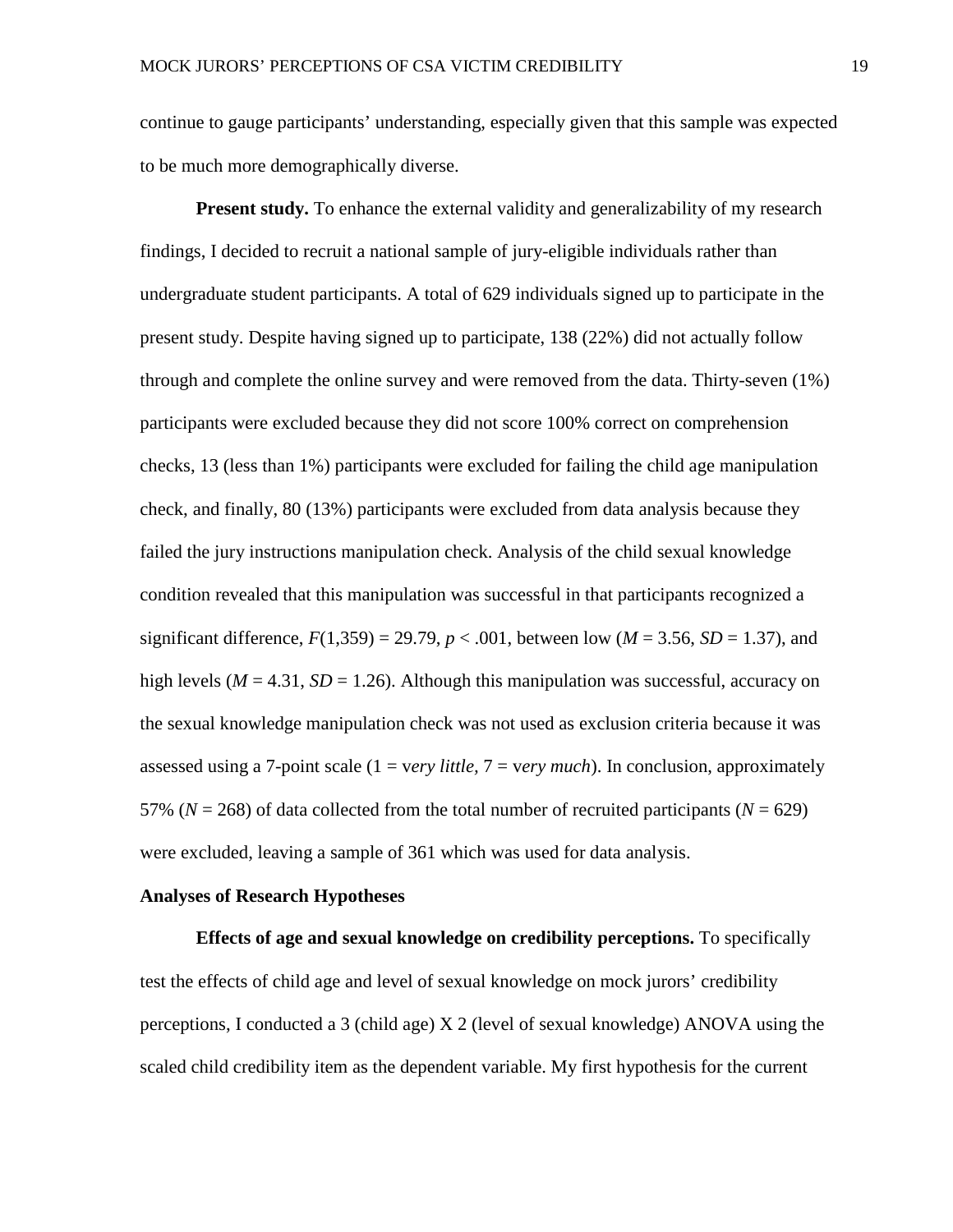study was that mock jurors would attribute more credibility to the 5-year-old complainant compared to the 15-year-old and minor complainants. Additionally, I predicted that the 5 year-old child who appeared to have low sexual knowledge would be perceived as most credible in comparison to the other three child age and sexual knowledge interactions.

As predicted, I found a significant main effect for child age on mock jurors' credibility ratings regarding the child complainant,  $F(2,358) = 3.13$ ,  $p = .045$ ,  $np2 = .017$ . As expected, LSD Post Hoc analysis revealed that participants perceived the 5-year-old victim  $(M = 5.69, SD = 1.20)$  to be significantly more credible than the 15-year-old victim  $(M = 10^{-10})$ 5.30,  $SD = 1.50$ ,  $p = .02$ , 95% CI = [.06, .72]). When the child was identified as a "minor," mock jurors' perceptions of child credibility did not significantly differ from the 5-year-old or 15-year-old, (*p* = .653, 95% CI = [-.65, .02]; and *p* = .653, 95% CI = [-.02, .65], respectively); however, I noticed higher credibility ratings for the minor ( $M = 5.61$ ,  $SD =$ 1.18) compared to the 15-year-old ( $M = 5.30$ ,  $SD = 1.50$ ). Contrary to my second research hypothesis that the most credibility would be attributed to the 5-year-old child with low sexual knowledge, the interaction between child age and level of sexual knowledge was not significant,  $F(2, 355) = 0.51$ ,  $p = .599$ ,  $np2 = .003$ . Additionally, these results were not indicative of a significant main effect for level of sexual knowledge on mock jurors' credibility perceptions,  $F(2, 355) = 1.16$ ,  $p = .283$ ,  $np2 = .003$ . However, the credibility means for both low and high conditions did appear to fall in the expected direction (refer to Table 1, p. 23).

Finally, I noticed that on average mock jurors perceived Cindy—the child complainant—as fairly credible ( $M = 5.55$ ,  $SD = 1.30$ ). As you can see in Figure 1 (see p. 22), a majority of participants perceived Cindy and her testimony as being credible, reporting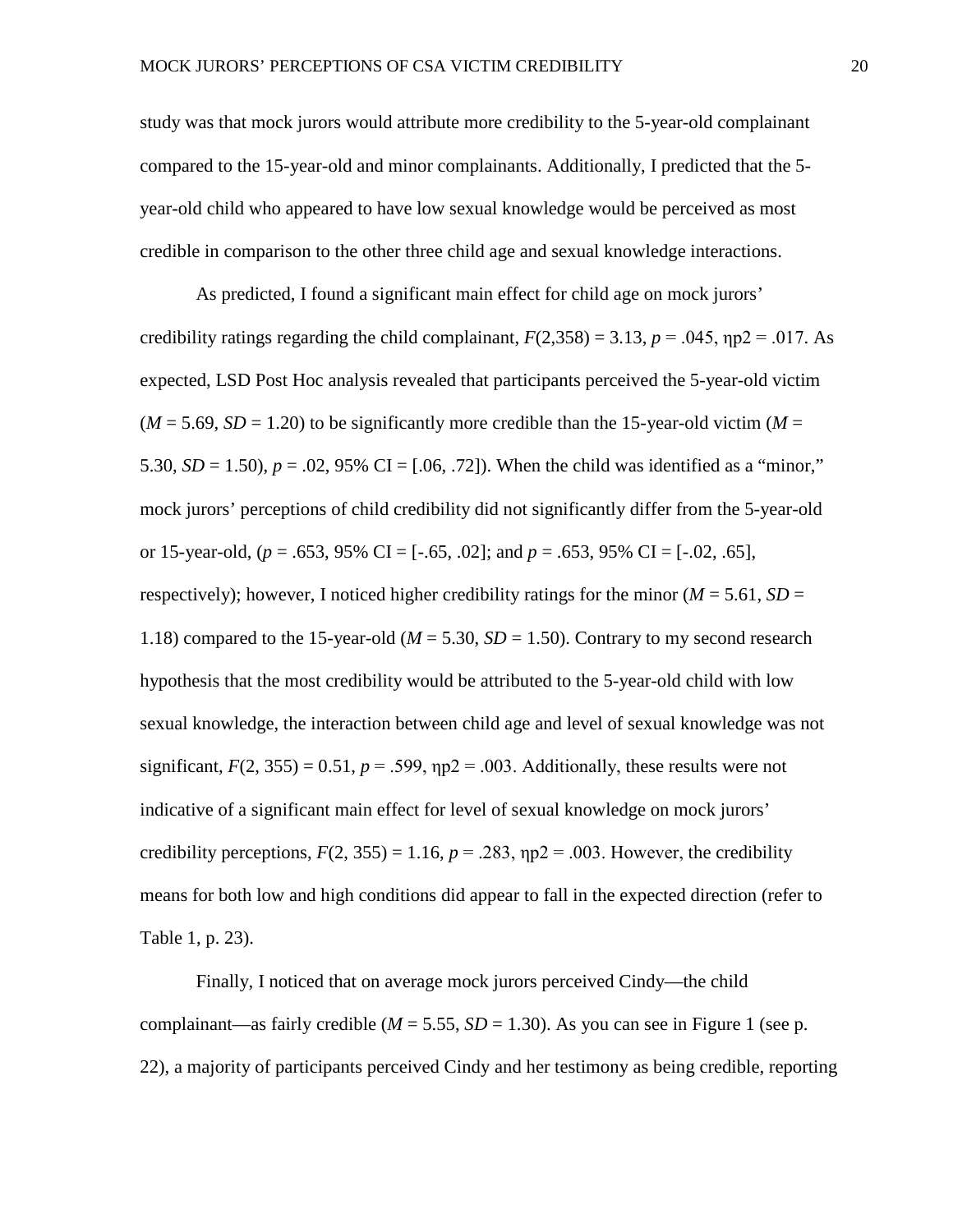

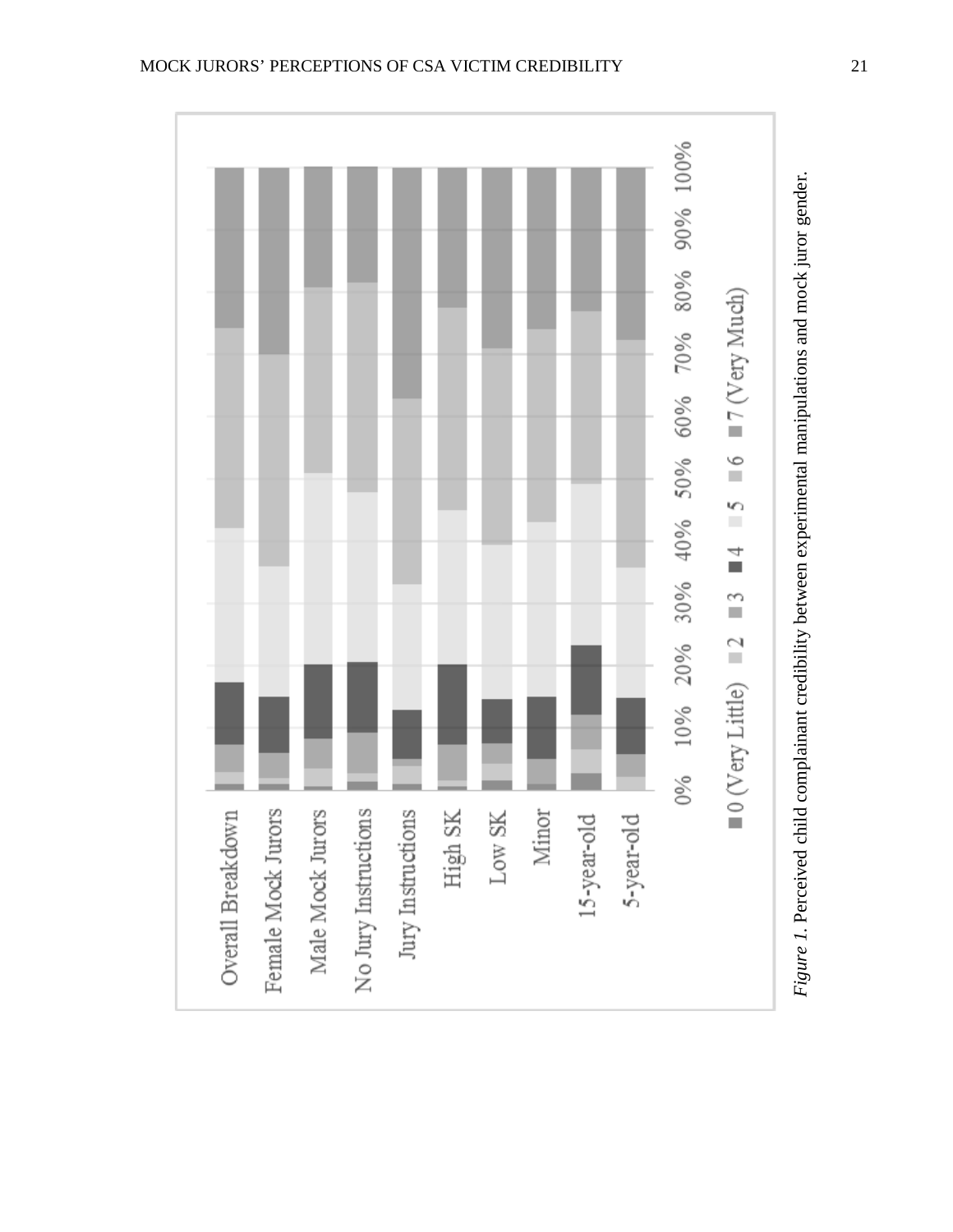higher ( $5 = 25\%$ ,  $n = 89$ ;  $6 = 32\%$ ,  $n = 116$ ; and  $7 = 26\%$ ,  $n = 93$ ) rather than lower ( $l = 1\%$ ,  $n = 4$ ;  $2 = 2\%, n = 7$ ; and  $3 = 4\%, n = 16$ ) credibility ratings.

**Effects of jury instructions on credibility perceptions.** To test the effects of jury instructions on mock jurors' credibility perceptions, I ran a separate ANOVA having entered the jury instruction manipulation (i.e., present or absent) as the independent variable and

Table 1

|                                           | Means (SDs) | $\boldsymbol{F}$ | $\boldsymbol{p}$ | $\eta p^2$ |
|-------------------------------------------|-------------|------------------|------------------|------------|
| Child Age <sup>a</sup>                    |             | 3.24             | .040             | .019       |
| 5 years                                   | 5.69(1.20)  |                  |                  |            |
| 15 years                                  | 5.30(1.50)  |                  |                  |            |
| Minor                                     | 5.61(1.18)  |                  |                  |            |
| Child Sexual Knowledge Level <sup>a</sup> |             | .90              | .343             | .003       |
| Low                                       | 5.61(1.35)  |                  |                  |            |
| High                                      | 5.48(1.25)  |                  |                  |            |
| Jury Instructions <sup>b</sup>            |             | 9.73             | .002             | .028       |
| Present                                   | 5.82(1.27)  |                  |                  |            |
| Not Present                               | 5.37(1.29)  |                  |                  |            |
| Mock Juror Gender <sup>c</sup>            |             | 5.39             | .021             | .016       |
| Males<br>$(40\%, N = 144)$                | 5.36(1.28)  |                  |                  |            |
| Females<br>$(60\%, N = 217)$              | 5.67(1.30)  |                  |                  |            |

*Univariate Effects of Experimental Manipulations and Mock Juror Gender on Perceived Child Credibility.* 

*Note.*  $a = ANOVA Model 1$ .  $b = ANOVA Model 2$ .  $c = ANOVA Model 3$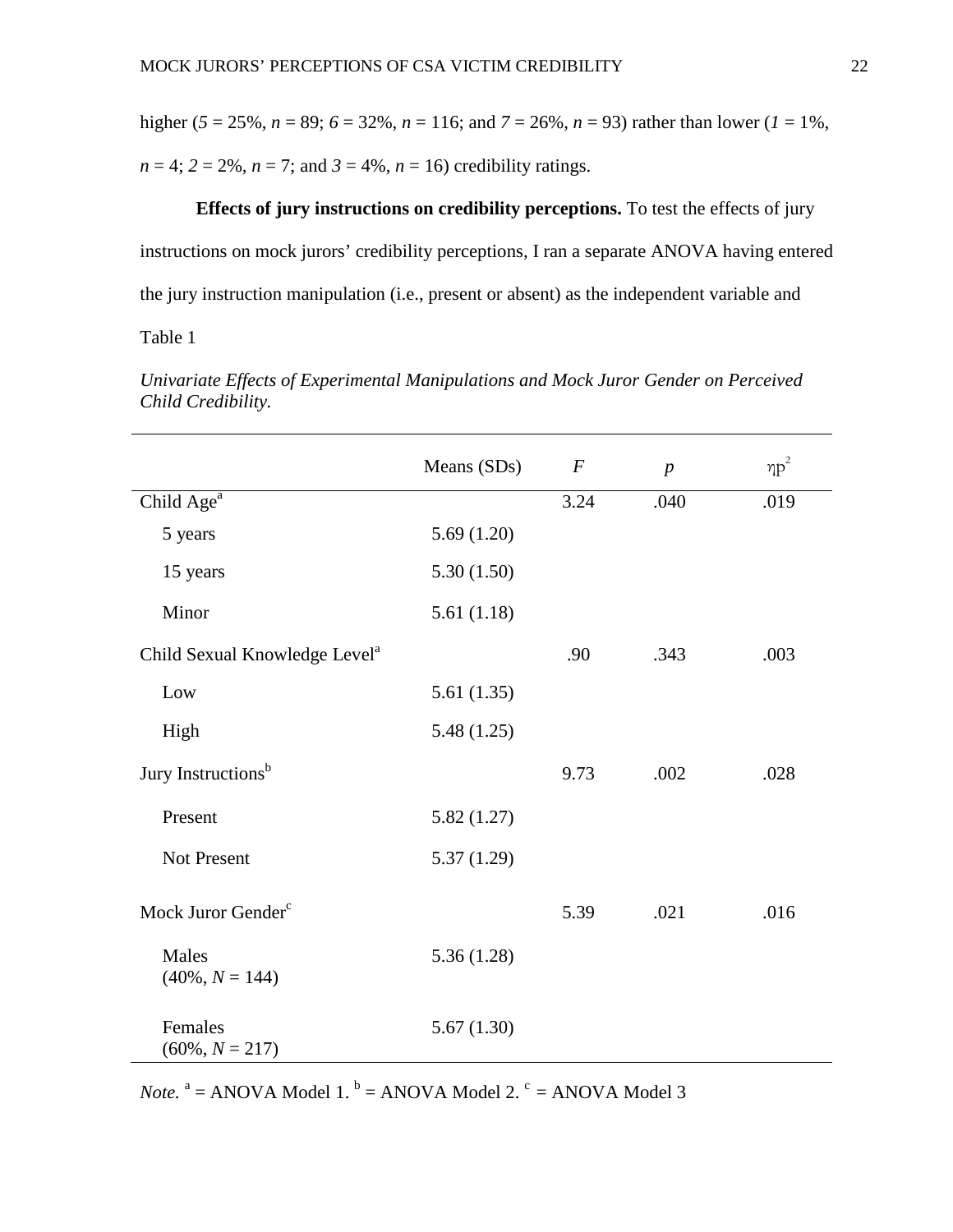child credibility as the dependent variable. As expected, my prediction was supported such that the presence ( $M = 5.82$ ,  $SD = 1.27$ ) of jury instructions resulted in significantly higher child credibility judgments,  $F(1, 359) = 10.24$ ,  $p = .001$ ,  $np2 = .028$ , compared to when jury instructions were absent  $(M = 5.37, SD = 1.29)$  (see Table 1).

# **Effects of CSA misconceptions on credibility perceptions.** Average scores for the

CSA Misconceptions Questionnaire ( $M = 60.99$ ,  $SD = 12.08$ , ranging from 37 to 110)

Table 2

*Correlations and Descriptive Statistics between Manipulations, Child Credibility Ratings, Conviction Rates, Scale Scores and Mock Juror Gender.*

| Item                                   | $\mathbf{1}$   | $\overline{2}$ | $\overline{3}$ | $\overline{4}$ | 5        | 6       | $\overline{7}$ | M                            | <b>SD</b>                           |
|----------------------------------------|----------------|----------------|----------------|----------------|----------|---------|----------------|------------------------------|-------------------------------------|
| 1. Child age                           | $\blacksquare$ |                |                |                |          |         |                |                              |                                     |
| 2. Level of<br>sexual<br>knowledge     | .10            |                |                |                |          |         |                |                              |                                     |
| 3. Presence of<br>jury<br>instructions | .03            | .03            |                |                |          |         |                |                              |                                     |
| 4. Child<br>credibility<br>ratings     | $-.03$         | $-.05$         | $-.17**$       |                |          |         |                | 5.55                         | 1.30                                |
| 5. Frequency of<br>convictions         | $-.03$         | $-.01$         | $.14**$        | $.57**$        |          |         |                | Yes<br>$n = 290$<br>$(80\%)$ | N <sub>o</sub><br>$n = 71$<br>(20%) |
| 6. CSAMQ<br>score                      | .01            | .07            | $-.13*$        | $-.35**$       | $.14***$ |         |                | 60.99                        | 12.08                               |
| 7. CSABS<br>score                      | .04            | .02            | $-.07$         | $-.27**$       | $.14**$  | $.74**$ | $\blacksquare$ | 54.78                        | 19.72                               |
| 8. Mock juror<br>gender                | .01            | .00            | .06            | $-.12*$        | $-.01$   | $.34**$ | $.32**$        | Male<br>$N = 144$<br>(40%)   | Female<br>$N = 217$<br>$(60\%)$     |

*Note.* \**p* < .05, \*\**p* < .001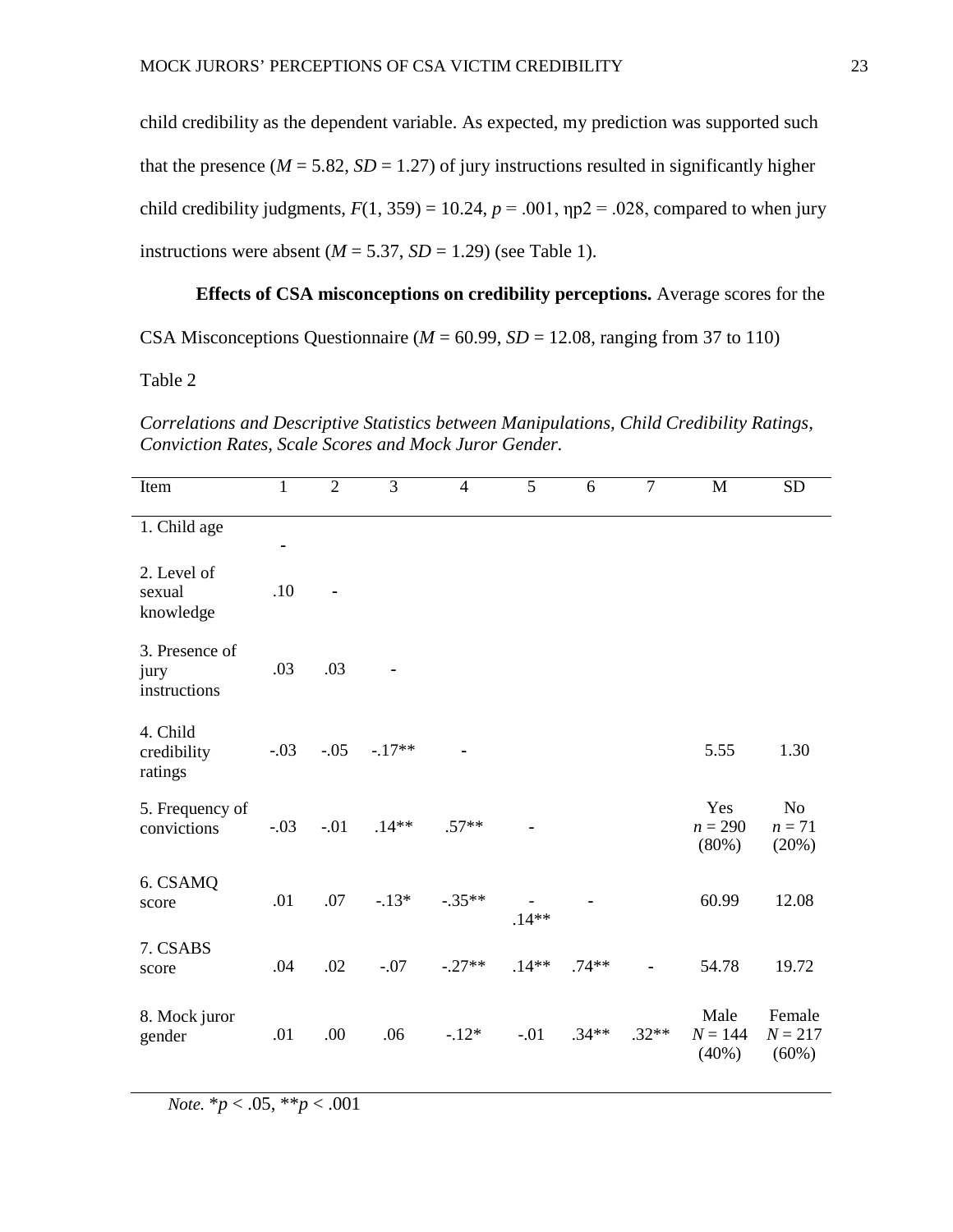indicated participants in this sample moderately endorsed common CSA misconceptions, comparable to those of past samples ( $M = 81.90$ ,  $SD = 11.64$ , ranging from 52 to 110 in Goodman-Delahunty et al., 2010).

As shown in Table 2, I observed a significant negative relationship between mock jurors' perceptions of child credibility and CSA Misconceptions Questionnaire scores (*r* = - .35,  $p < 0.01$ ). This negative correlation provided initial support for my fourth research hypothesis, that mock jurors who highly endorse CSA misconceptions would be less likely to view the child complainant as credible. To investigate this relationship further, I conducted a regression analysis having entered participants' CSA Misconceptions Questionnaire scores as the predictor variable and child victim credibility as the outcome variable. Results indicated that the model significantly predicted mock jurors' credibility ratings of the child victim,  $R^2$  = .126,  $F(1, 359) = 51.56$ ,  $p < .001$ , where endorsement in CSA misconceptions accounted for approximately 13% of the variance in mock jurors' perceptions of child credibility. Specifically, higher scores on the CSA Misconceptions Questionnaire significantly predicted lower credibility ratings, β = -.04, *t*(359) = -7.18, *p* < .001, 95% CI = [-.05, -.03].

**Effects of credibility perceptions on conviction rates.** My final prediction for the present study was that mock jurors who perceived the child as credible would be more likely to convict the defendant of CSA. In order to investigate whether participants' views of child complainant credibility influenced case decisions I conducted a binary logistic regression, entering child credibility as the predictor variable and case decision (i.e., convict or do not convict) as the outcome variable. On average, 80% of participants  $(N = 290)$  voted to convict the defendant and as expected, child credibility judgments significantly predicted mock jurors' decisions to convict the defendant,  $-2LL = 238.96$ ,  $\chi^2(1) = 118.98$ ;  $p < .001$ . In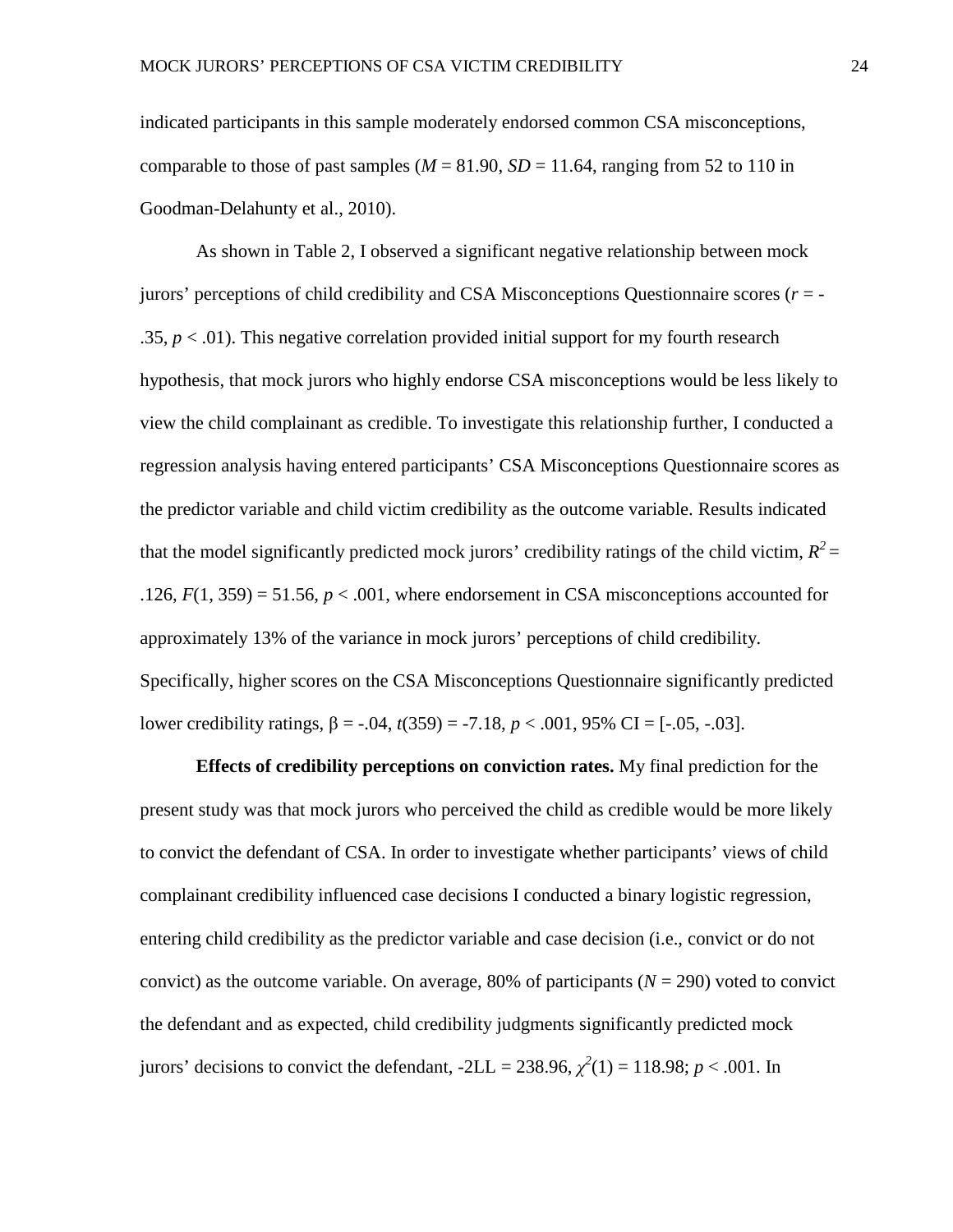support of my original hypothesis, higher child credibility ratings significantly predicted convictions, *B* = 1.33, *SE* = 0.16,  $z^2$  (1) = 66.92, *p* < .001,  $exp(B)$  = 3.79, 95% CI [2.75, 5.21]. Additionally, the value of the odds ratio was greater than one indicating mock jurors' credibility perceptions significantly predicted the likelihood of convicting the defendant. Specifically, mock jurors who judged the child as a credible complainant were 3.79 times more likely to convict the defendant compared to those who discredited the child.

#### **Supplemental Data Analyses**

**Effects of experimental manipulations on conviction rates.** While there were no specific hypotheses made predicting direct relationships between the manipulations and conviction rates, I wanted to explore whether associations between these variables existed. Figure 2 displays legal decisions rendered by mock jurors indicating that the majority



*Figure 2.* Participants' case decisions on whether to convict the defendant between experimental manipulations and mock juror gender.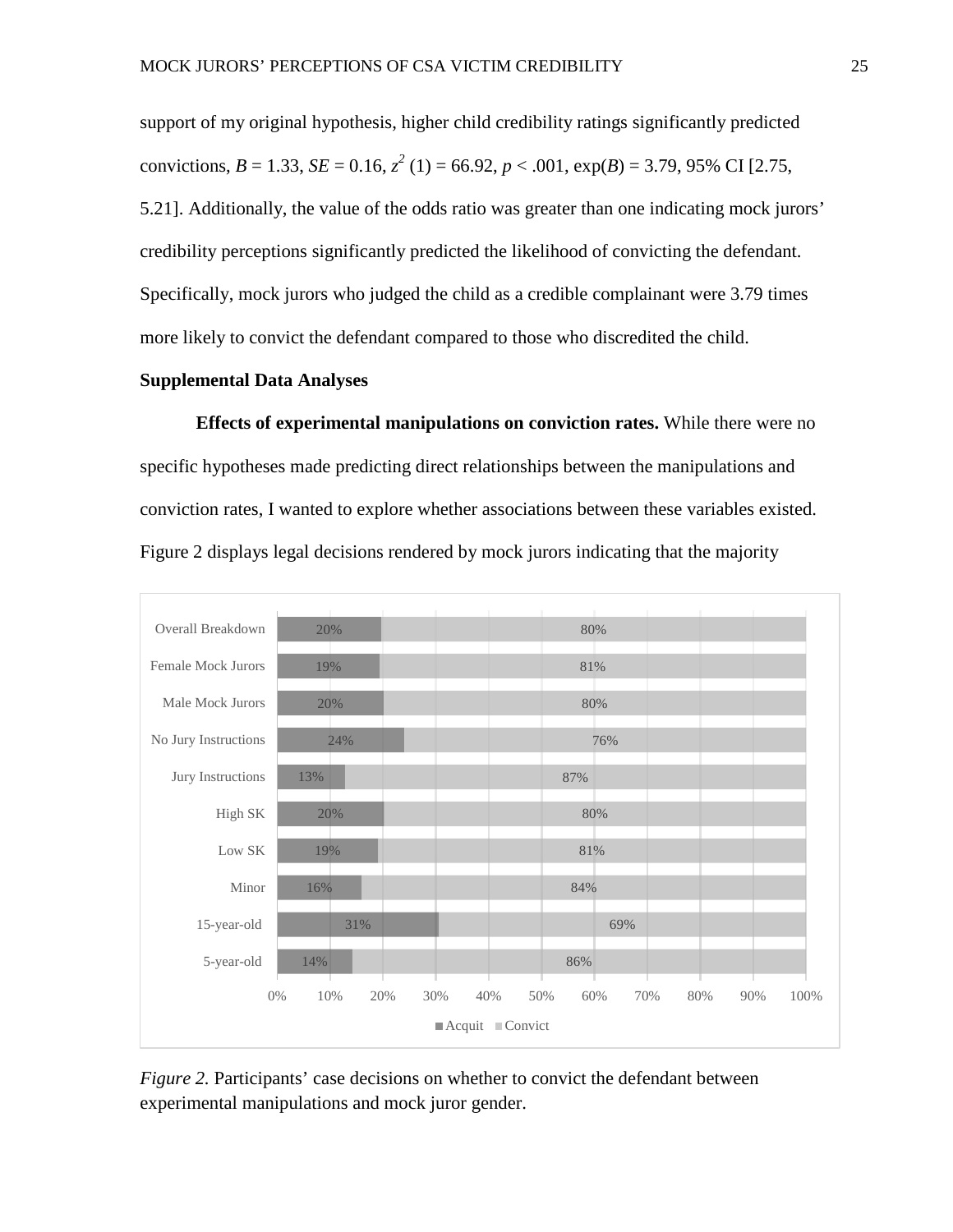decision was to convict (80%,  $n = 290$ ) the defendant rather than to find him "not guilty"

(20%, *n* = 71). Table 3 presents the frequency for conviction decisions and chi-square results

for child age, level of sexual knowledge, the presence of jury instructions, and mock juror

gender.

Table 3

| <b>Convict Defendant</b> |                    |                          |          |                  |             |  |
|--------------------------|--------------------|--------------------------|----------|------------------|-------------|--|
|                          | $Yes$<br>$n = 290$ | N <sub>0</sub><br>$n=71$ | $\chi^2$ | $\boldsymbol{p}$ | $\mathbf V$ |  |
| Child Age                |                    |                          | 11.69    | .003             | .180        |  |
| 5 years                  | 40%                | 27%                      |          |                  |             |  |
|                          | $(n = 115)$        | $(n = 19)$               |          |                  |             |  |
| 15 years                 | 26%                | 47%                      |          |                  |             |  |
|                          | $(n = 75)$         | $(n=33)$                 |          |                  |             |  |
| Minor                    | 34%                | 27%                      |          |                  |             |  |
|                          | $(n = 100)$        | $(n = 19)$               |          |                  |             |  |
| Child Sexual Knowledge   |                    |                          | .07      | .793             | .014        |  |
| Level                    |                    |                          |          |                  |             |  |
| Low                      | 51%                | 49%                      |          |                  |             |  |
|                          | $(n = 148)$        | $(n = 35)$               |          |                  |             |  |
| High                     | 49%                | 51%                      |          |                  |             |  |
|                          | $(n = 142)$        | $(n = 36)$               |          |                  |             |  |
| <b>Jury Instructions</b> |                    |                          | 6.98     | .008             | .139        |  |
| Present                  | 42%                | 25%                      |          |                  |             |  |
|                          | $(n = 123)$        | $(n = 18)$               |          |                  |             |  |
| Not Present              | 58%                | 75%                      |          |                  |             |  |
|                          | $(n = 167)$        | $(n = 53)$               |          |                  |             |  |
| <b>Mock Juror Gender</b> |                    |                          | .03      | .854             | .010        |  |
| Males                    | 40%                | 41%                      |          |                  |             |  |
| $(40\%, N = 144)$        | $(n = 115)$        | $(n = 29)$               |          |                  |             |  |
| Females                  | 60%                | 59%                      |          |                  |             |  |
| $(60\%, N = 217)$        | $(n = 175)$        | $(n = 42)$               |          |                  |             |  |

*Chi-Square Results for Legal Decisions by Experimental Manipulations and Mock Juror Gender.*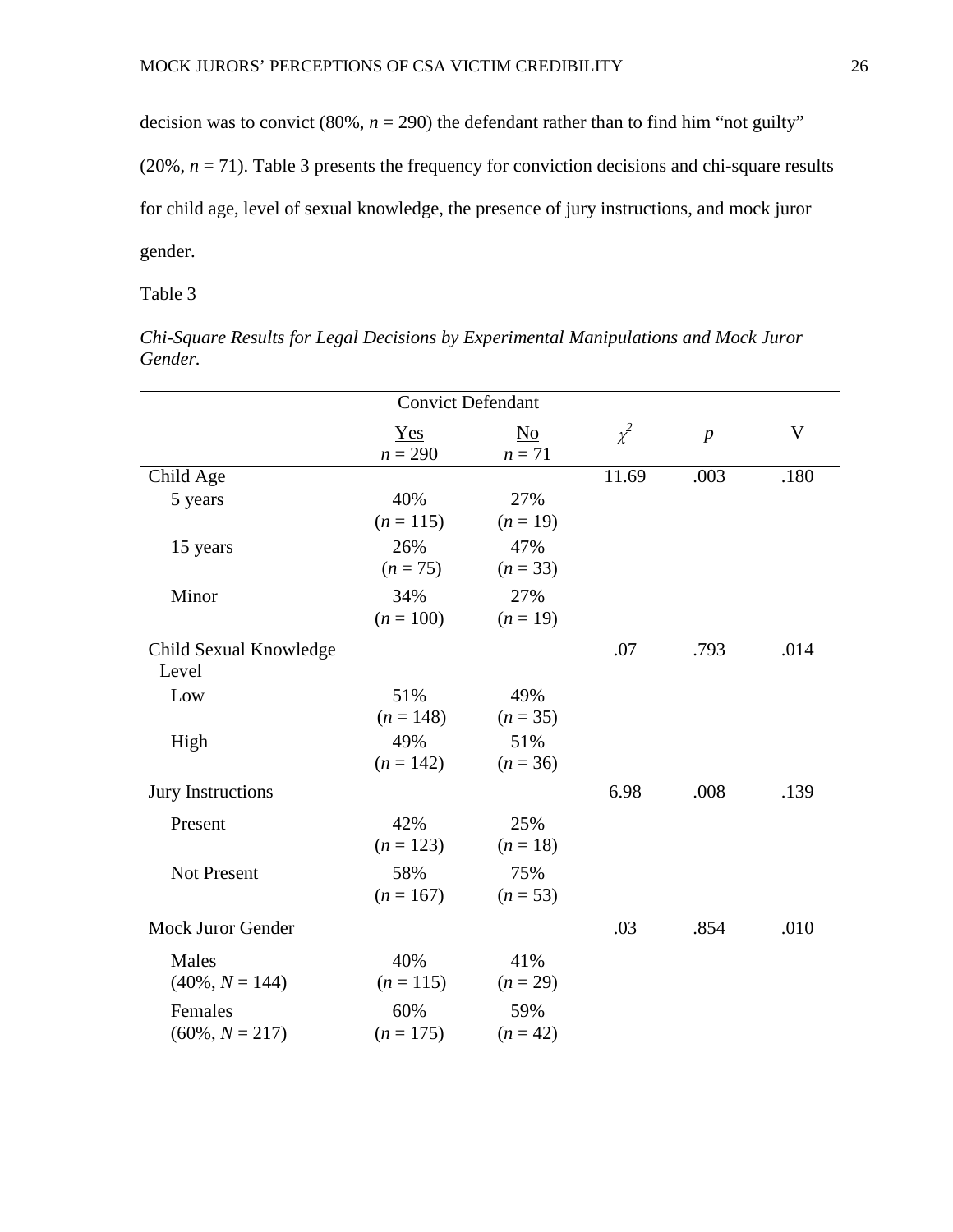A series of three Pearson's chi-square tests were used to investigate the effects of child complainant age, level of sexual knowledge, and jury instructions on the frequency of conviction decisions. A significant association was detected between child complainant age and frequency of convictions,  $\chi^2(2, N = 361) = 11.69$ ;  $p < .003$ , V = .180. As predicted, the majority of total conviction decisions were rendered for the case involving the 5-year-old  $(40\%, n = 115)$ , compared to the cases involving the minor  $(34\%, n = 100)$  and the 15-yearold complainant  $(26\%, n = 75)$ . Similarly, decisions to acquit the defendant were most common for the 15-year-old child  $(47\%, n = 33)$ , compared to the minor  $(27\%, n = 19)$  and the 5-year-old  $(27\%, n = 19)$  age conditions.

Results from an additional chi-square analysis indicated a significant association between conviction rates and the presence of jury instructions,  $\chi^2(1, N = 361) = 6.98$ ;  $p =$ .008,  $V = 0.139$ , although in opposition of the predicted direction. Interestingly, mock jurors convicted the defendant more often in the absence of jury instructions (58%,  $n = 167$ ) compared to when jury instructions were presented at the beginning of the trial transcript  $(42\%, n = 123)$ .

A final chi-square test indicated that the level of sexual knowledge condition was not significantly related to conviction decisions,  $\chi^2(1, N = 361) = .07$ ;  $p < .793$ , V = .014.

# **Effects of CSA misconception endorsement on conviction rates.** Additionally, participants' endorsements in CSA misconceptions were found to influence case outcomes. Using a binary logistic regression, participants' CSA Misconceptions Questionnaire scores were entered as the predictor variable and the case decision was entered as the criterion variable. As expected, CSA misconception endorsement significantly predicted convictions for the case described in the trial transcript,  $-2LL = 351.42$ ,  $\chi^2$  (1) = 6.52; *p* = .011.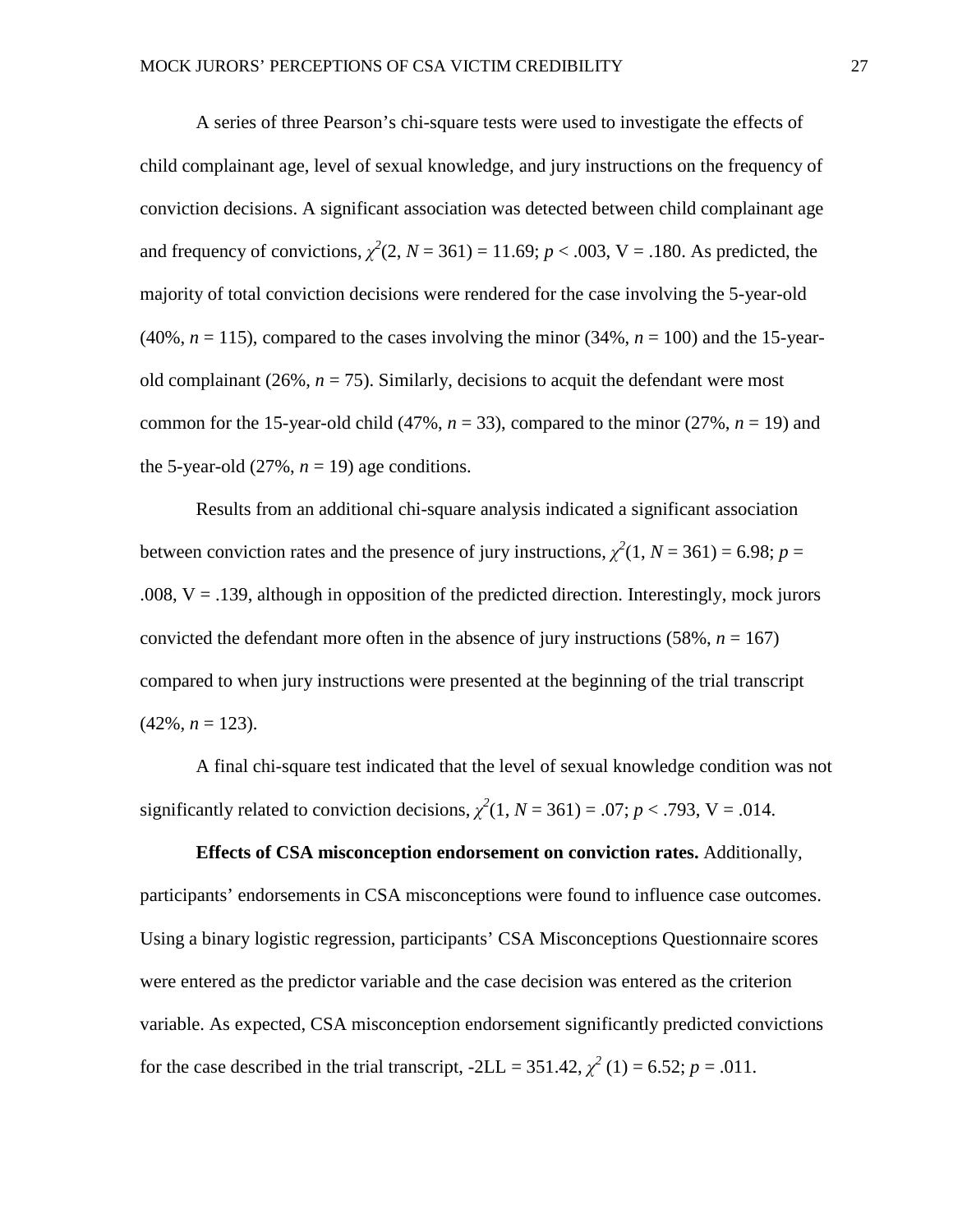Specifically, lower scores predicted convictions,  $B = -.027$ ,  $SE = 0.011$ ,  $z^2$  (1) = 6.56,  $p =$ .010; however, the value of the odds ratio was less than one, indicating that CSA Misconceptions Questionnaire scores did not strongly predict the likelihood of convicting the defendant,  $exp(B) = .97, 95\%$  CI = [.95, .99].

**Effects of jury instructions on CSA misconception endorsement.** In addition, I chose to run a subsequent ANOVA to investigate the effects of jury instructions on endorsement in common CSA misconceptions. Results from this analysis revealed a significant difference in mock jurors' beliefs in CSA misconceptions depending on the presence or absence of jury instructions prior to reading the trial transcription,  $F(1, 359) =$ 6.38,  $p = 0.012$ ,  $np2 = 0.017$ . Mock jurors who were presented with instructions containing general educative information regarding CSA victims and child witnesses reported lower scores ( $M = 59.00$ ,  $SD = 12.53$ ) on the CSA Misconceptions Questionnaire compared to mock jurors who were not presented with said instructions  $(M = 62.27, SD = 11.64)$ .

**Effects of mock juror gender.** To investigate the influence of mock juror gender on perceptions of child complainant credibility, I ran additional exploratory analyses using an ANOVA, entering child credibility ratings as the dependent variable and mock juror gender as the independent variable. Unsurprisingly, results indicated that females ( $M = 5.67$ ,  $SD =$ 1.30) perceived the child to be significantly more credible than male participants  $(M = 5.36$ ,  $SD = 1.28$ ,  $F(1, 359) = 4.89$ ,  $p = .028$ ,  $np^2 = .013$ .

Additionally, I explored the effects of mock juror gender on CSA misconception endorsement by conducting a one-way ANOVA with gender entered as the independent variable and CSA Misconceptions Questionnaire scores as the dependent variable. CSA Misconceptions Questionnaire scores significantly differed between female and male mock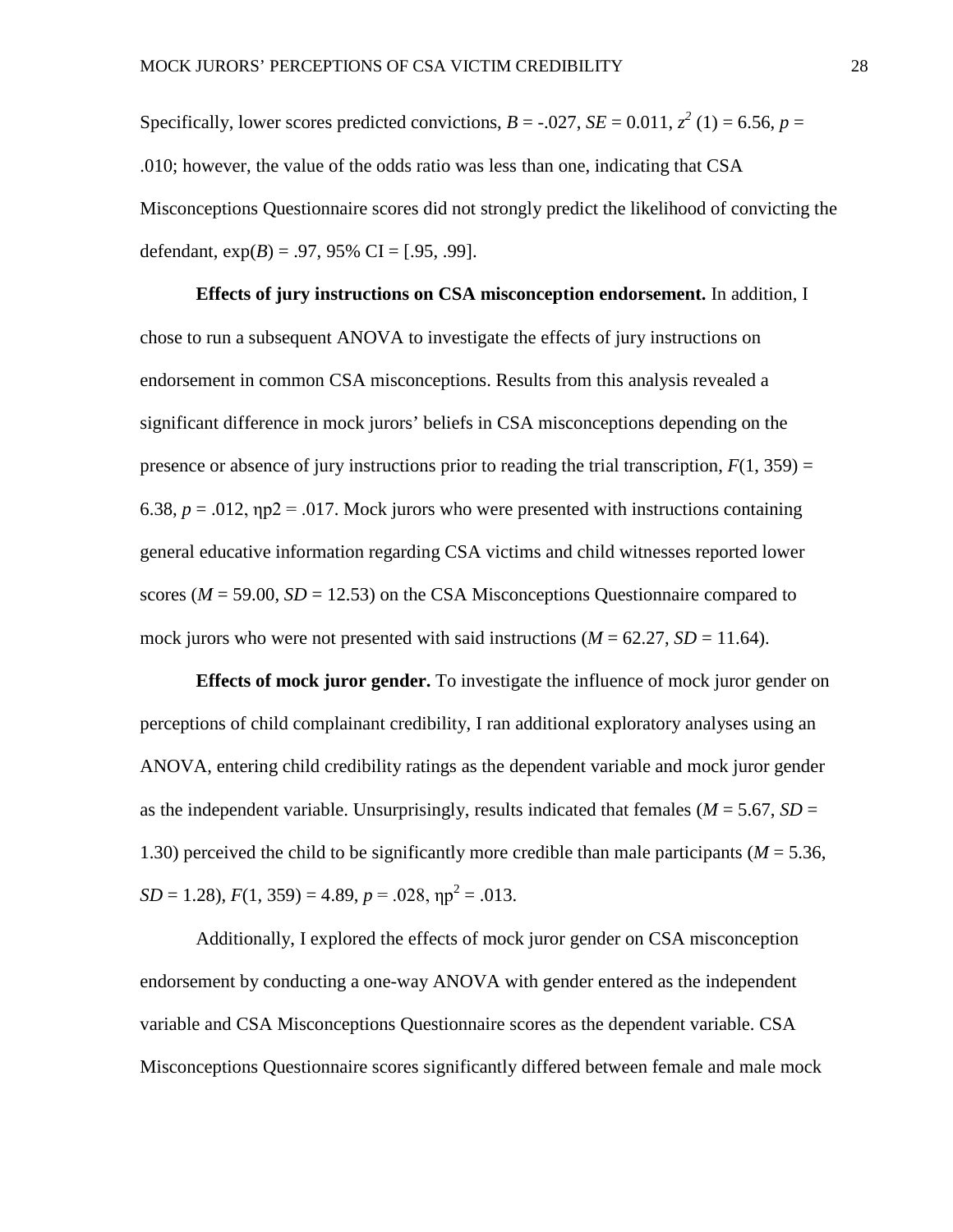jurors,  $F(1,359) = 47.22$ ,  $p < .001$ ,  $np^2 = .116$ . Overall, males ( $M = 66.04$ ,  $SD = 12.80$ ) were found to endorse common CSA misconceptions more than female mock jurors ( $M = 57.64$ ,  $SD = 10.33$ ).

Based on these effects observed for mock juror gender on child credibility ratings and beliefs in CSA misconceptions, I also expected to find significant gender differences for convictions decisions; however, this was not the case. As specified in Table 3 (see p. 27), chi-square results did not indicate a significant difference in case decisions between mock juror gender,  $\chi^2(2, N = 361) = .034$ ;  $p = .854$ ,  $V = .010$ . Figure 2 (see p. 26) shows that case decisions on whether or not to convict the defendant were practically identical for both male and female mock jurors.

#### **Discussion**

#### **Summary of Major and Auxiliary Findings**

The present study revealed influences for child age, jury instruction presentation, and mock jurors' mistaken beliefs about child sexual abuse (CSA) on perceptions of child complainant credibility, all of which supported my initial first, third, and fourth research hypotheses. Specifically, credibility ratings were greater when the child was five years old, when jury instructions were presented, and when mock jurors held weaker endorsements in CSA misconceptions. Contrary to my initial predictions, neither child sexual knowledge level nor the interaction between sexual knowledge and child age proved to generate differences in mock jurors' perceptions of the alleged CSA victim.

In support of my final hypothesis, I also observed an increased number of conviction decisions when mock jurors' attributions of credibility to the child were high. It is important to note that conviction decisions and guilty verdicts are assumed to be ideologically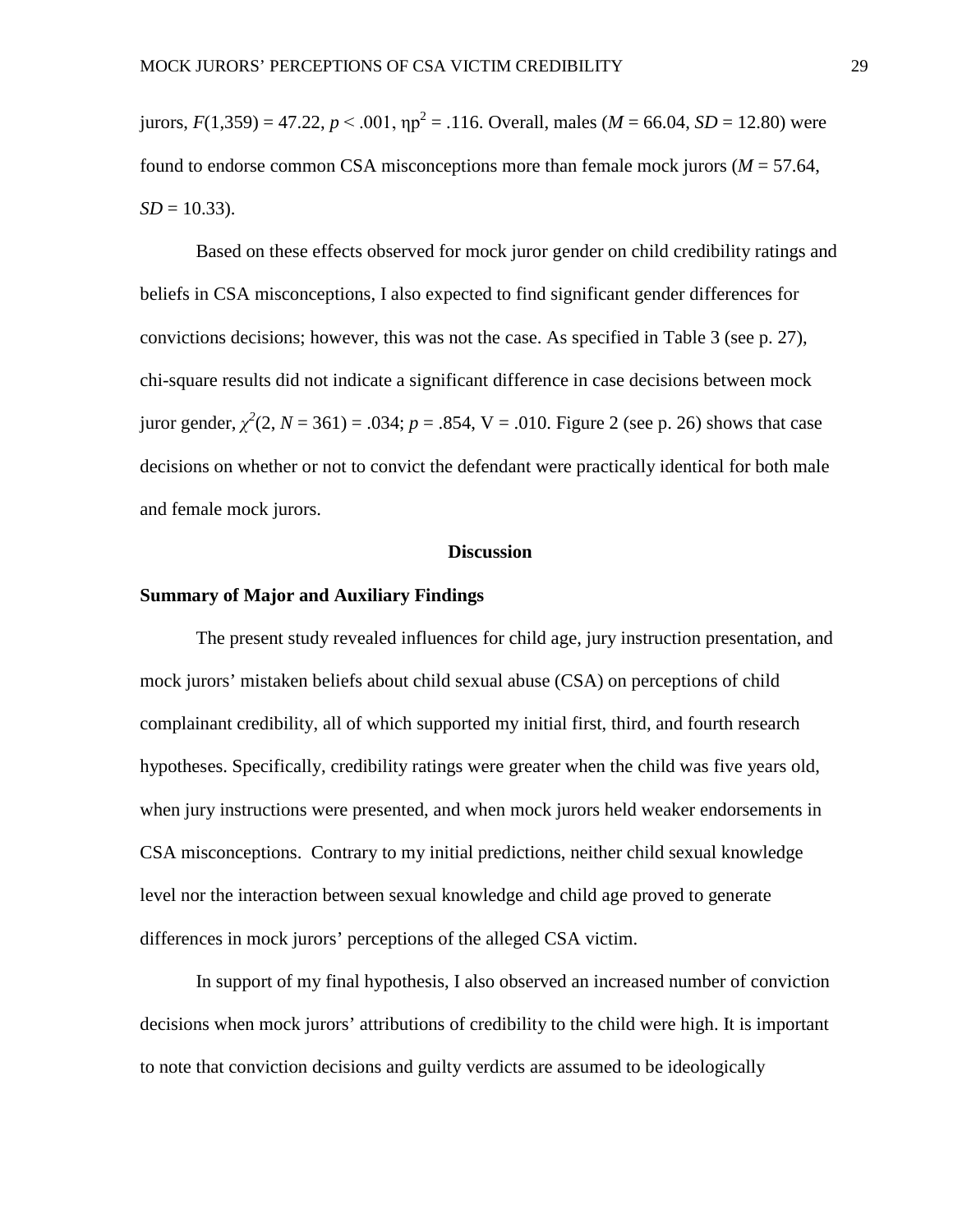synonymous in the current study. Decisions to convict the defendant of CSA were also dependent on child age and mock jurors' endorsements in CSA misconceptions, such that they most often occurred for cases involving the 5-year-old complainant and when mock jurors supported fewer mistaken beliefs about CSA victims. As anticipated, jury instructions impacted mock jurors' legal decisions for the case: however, the direction of this relationship was opposite to what was expected; more conviction decisions were made in the absence of this specific trial intervention.

Finally, male and female mock jurors' decisions differed in regards to child credibility perceptions and endorsements in common CSA misconceptions, but not for the frequency of convictions. Overall, males attributed less credibility to the child complainant and supported a greater number of CSA misconceptions than female mock jurors. In the following sections, these primary and supplemental findings will be discussed in tandem to provide a more comprehensive and informative interpretation of the present research study.

#### **The Ascendency of Child Complainant Age on Mock Juror Decision Making**

Results from this study suggest that both jurors' perceptions of the child's credibility  $(\text{np}^2 = .019)$  and their decisions to convict the defendant (V = .180), are moderately influenced by child complainant age. Credibility perceptions and conviction decisions were highest for the 5-year-old compared to the 15-year-old and the minor complainant. These findings are in support of and consistent with a number of studies that have also observed this reversed child age bias on mock jurors' perceptions of child credibility (Goodman et al., 1989; Leippe & Romanczyk, 1989; Nightingale, 1993), and frequency of convictions for CSA cases (Bottoms & Goodman, 1994; Golding, Sanchez, & Sego, 1999; Golding et al., 2003; Nightingale, 1993).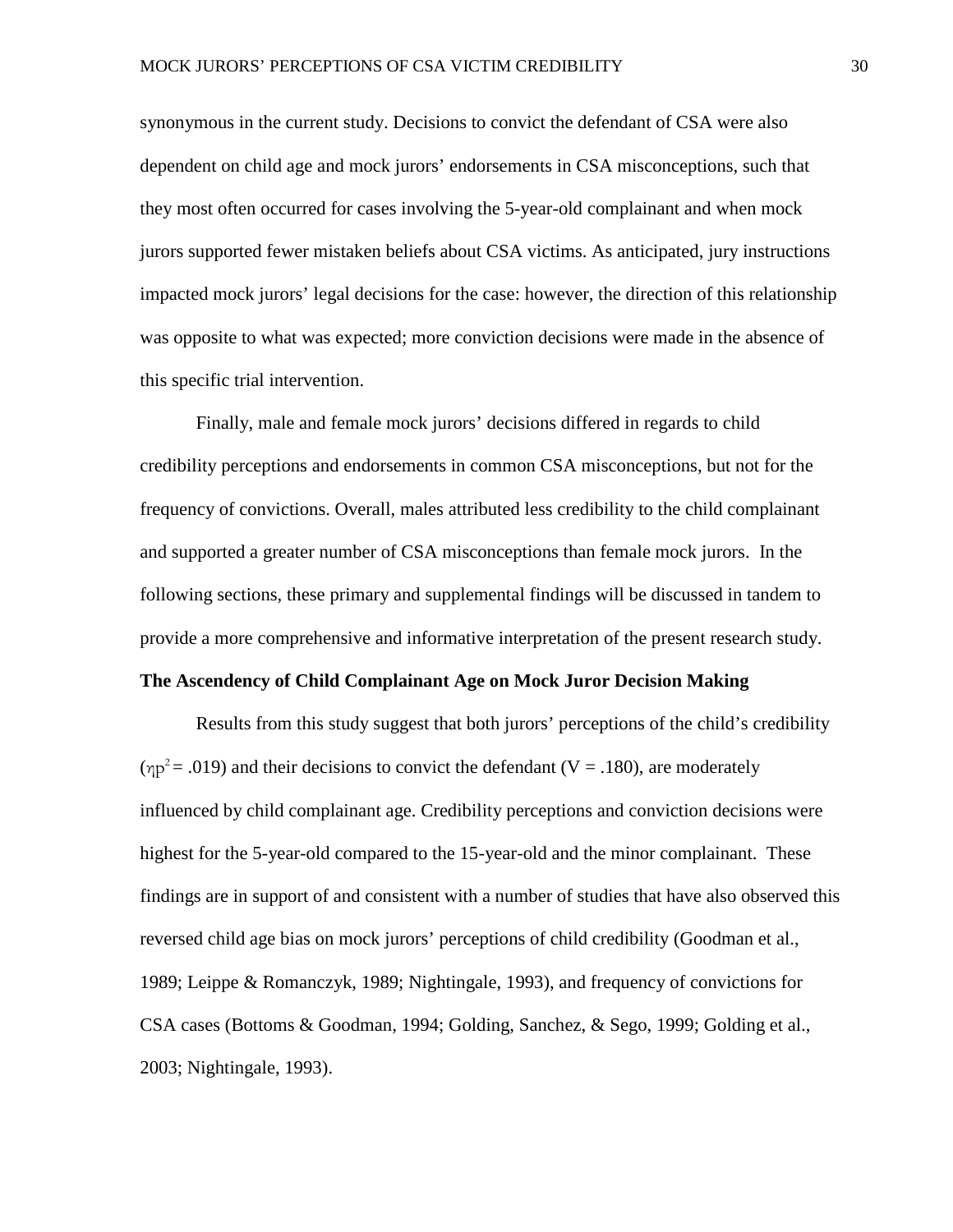Additionally, perceptions of the child's credibility mainly affected mock jurors' decisions to convict the defendant of having sexually abused the 15-year-old complainant. Specifically, the 15-year-old was rated as least credible, and in turn, mock jurors voted to acquit the defendant more often than when the case involved either the 5-year-old or the minor complainant.

Interestingly, mock jurors generally treated the minor complainant somewhere between the 5- and 15-year-old. Specifically, credibility perceptions and conviction rates observed for the minor fell between those observed for the 5- and 15-year-old child age conditions. Leippe and Romanczyk (1989) suggested that jurors' decisions may depend on their preexisting stereotypes of CSA victims and the degree to which the child complainant appears similar or contradictory to their stereotypes. Here, mock jurors may not have been able to discern the extent to which the minor complainant agreed or disagreed with their preexisting views about CSA victims, therefore neutralizing the veracity of the observed negative age bias. Consequently, this study suggests that jurors may actually require knowledge of the child complainant's age in order to compare the child with their stereotypes about CSA victims. On the other hand, the mock jurors in this study may have simply assumed a "minor" to be younger than 15 years old and therefore adhered to the negative age/credibility bias in that they perceived the minor as *more* credible than the 15-year-old, yet *less* credible than the 5-year-old complainant.

Since child age has been well established as an important factor influencing jurors' perceptions and legal decisions for CSA cases, future researchers should adjust their investigative focus to the influences of other individual characteristics (e.g., child complainant gender). It may also be valuable to further investigate the influence of child age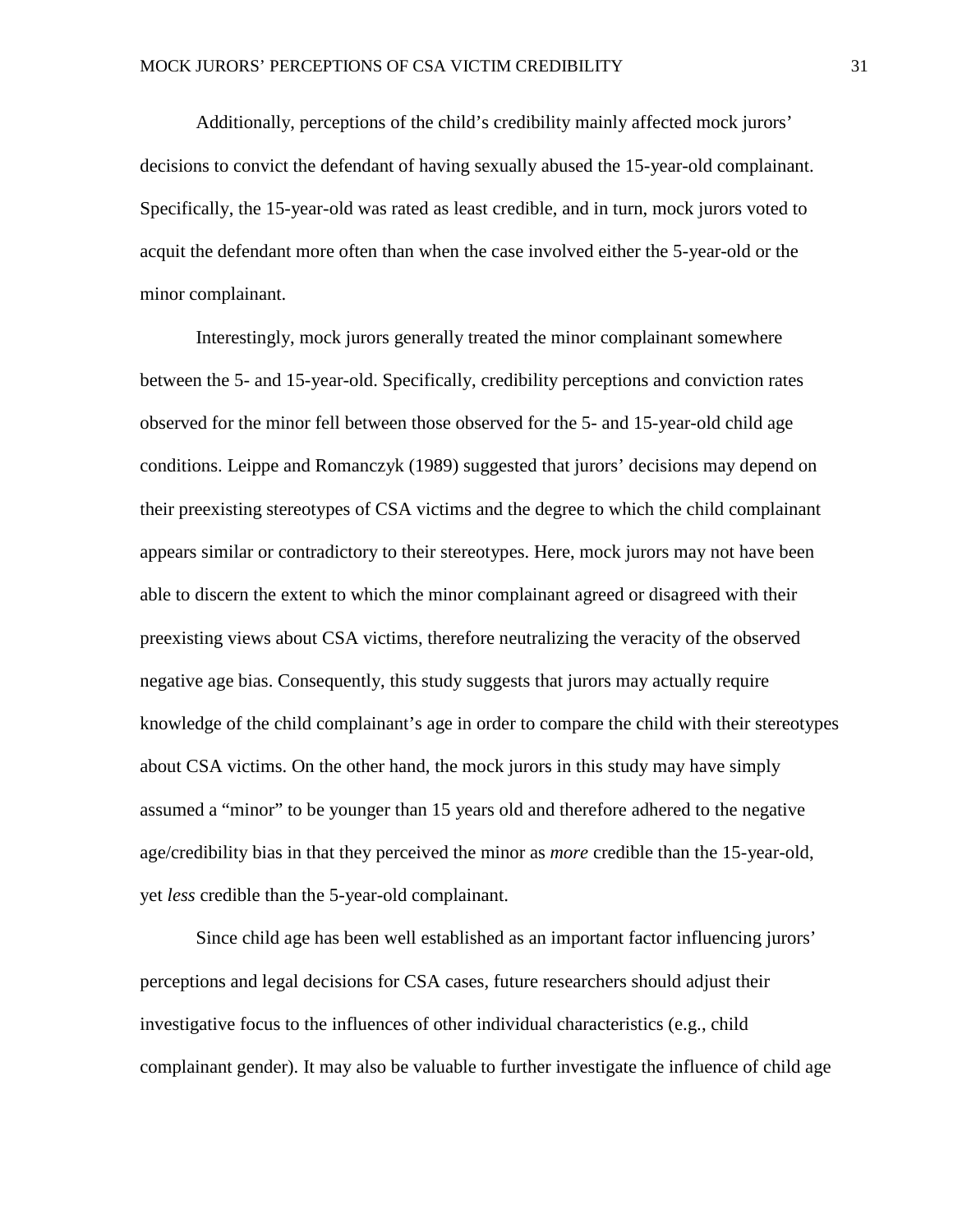on differences in jurors' perceptions of the underlying constructs regarding credibility (e.g., honesty, believability, consistency) and how these variables relate to impact CSA case outcomes.

#### **The Role of Child Sexual Knowledge in Judging CSA Trials**

Researchers have posited sexual naiveté as the driving force behind the inverse child age/credibility relationship, consistently arguing the importance of sexual naiveté (i.e., lack in sexual knowledge) on shaping jurors' credibility perceptions of CSA victims. For example, Duggan et al. (1989) found that jurors' attributed higher credibility to a 5- and 9 year-old child claiming to have been sexually molested in comparison to a 13-year-old providing an identical claim of CSA. Furthermore, analysis of jurors' deliberation comments revealed jurors' beliefs of sexual naiveté were recognized most for these younger child complainants.

Nightingale (1993) theorized that younger children's sexual naiveté may be due to fewer life experiences and opportunities to learn about sexuality. In other words, as the child ages the likelihood of being exposed to information about sexual reproduction and intercourse by parents, peers, and the media also increases. This motivated my interests and prompted the exploration of jurors' perceptions of the child complainant's level of sexual knowledge, and more importantly, identifying the relationship between child age and sexual knowledge. I proposed that a young child complainant with a comprehensive understanding of sexual acts (i.e., high sexual knowledge) may be perceived by jurors as having the ability to fabricate an allegation of CSA, thereby decreasing her perceived credibility.

In correspondence to this theory, I expected mock jurors to rate the younger child having a lower level of sexual knowledge as most credible out of all six crossed-condition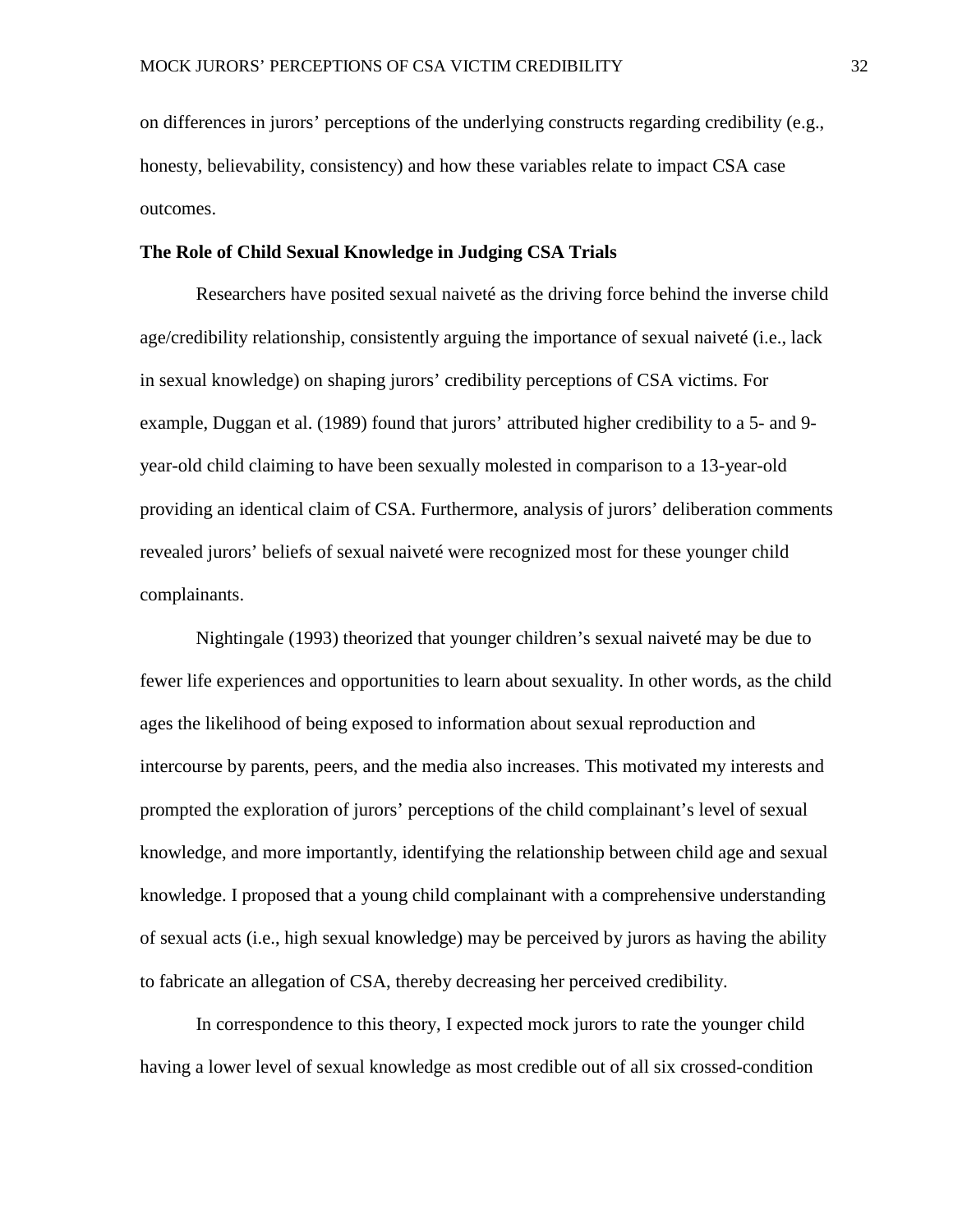interactions; however, this was not observed in the present study. Furthermore, the child's level of sexual knowledge had no direct effect on child credibility ratings and was not associated with the occurrence of convictions. One possible explanation for these nonsignificant results is that although the level of sexual knowledge manipulation was successful it may not have been salient to participants and, therefore, was unable to elicit a reaction. In other words, the description provided by the clinical psychologist may not have adequately illustrated the child's level of sexual knowledge for mock jurors.

Furthermore, the means by which the child's testimony was presented may have interfered with mock jurors' abilities to make credibility judgments because the child was not directly visible when she testified. Researchers have found evidence of jurors' views about the child's confidence and consistency to influence credibility perceptions, especially regarding ambiguous cases (Leippe, Manion, & Romancyzk, 1992). Simulated trial videos have also been widely accepted and utilized by researchers in order to investigate the influences of demeanor on jurors' perceptions of child witness and case outcomes (Duggan et al., 1989; Kovera, Gresham, Borgida, Gray, & Regan, 1997; Ross, Hopkins, Hanson, Lindsay, Hazen, & Eslinger, 1994; Schmidt & Brigham, 1996). For the present study, a video of the child's testimony may have proved more successful for observing the effects of sexual knowledge level by allowing mock jurors to hear and see the child's explanation of sexual victimization, therefore, potentially permitting a more thorough assessment of the child's credibility (Goodman et al., 1998). However, a video trial simulation may also present unintentional opportunities where extralegal factors, not currently scrutinized through careful observation, bias jurors' perceptions and legal decisions.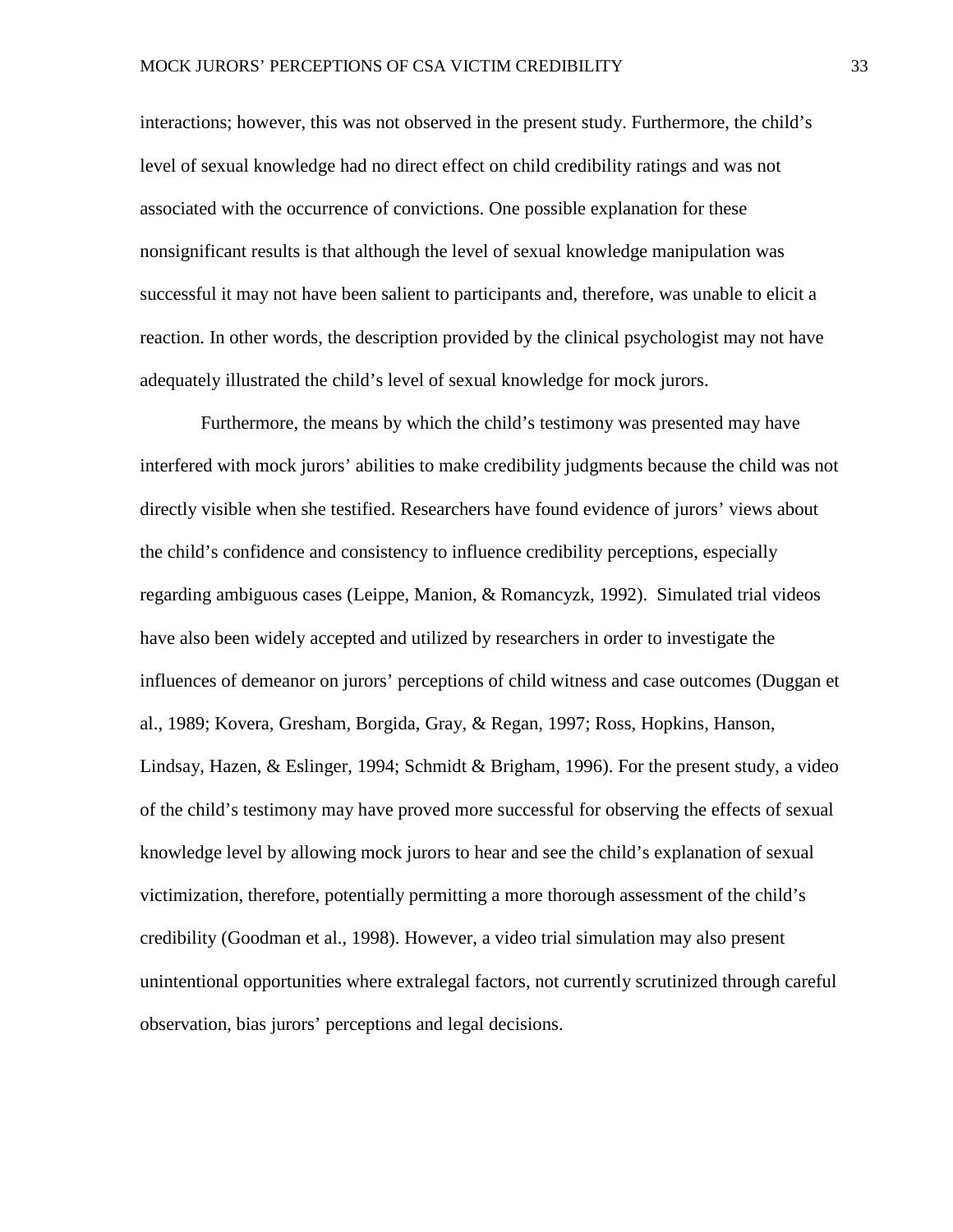Visual representation of the child's testimony may have eliminated the need for an expert witness (i.e., the clinical psychologist) to testify on behalf of the child's level of sexual knowledge, allowing: a) mock jurors to discern the child's sexual knowledge level for themselves, and b) decide whether the child's degree of sexual knowledge appropriately matches their preconceptions of developing children, specifically, a child's ability and capacity to fabricate claims of sexual victimization and abuse.

Another explanation is that—based on their own experiences—mock jurors may strongly associate sexual knowledge level with stages in child development, and therefore these variables were not able to be separately investigated in regards to credibility perceptions, as this study tried to do. For example, researchers have found mock jurors who reported having more personal experience with children attributed less responsibility to the CSA victim compared to individuals having less experience (Duggan et al., 1989). Similarly, Leippe, Manion, & Romanczyk (1993) found that parenting experience enhanced mock jurors' abilities to detect accurate from inaccurate CSA reports told by 5- and 6-year-olds.

When making legal decisions about this particular CSA case, mock jurors may have relied on their own experiences with children to fortify their understanding of what constitutes an appropriate level of sexual knowledge according to child age and stage of development, potentially blinding jurors to the child sexual knowledge manipulation used in this study. Future research is warranted to assess whether jurors actually consider the child complainant's level of sexual knowledge an important piece of "extralegal evidence" when judging ambiguous CSA cases.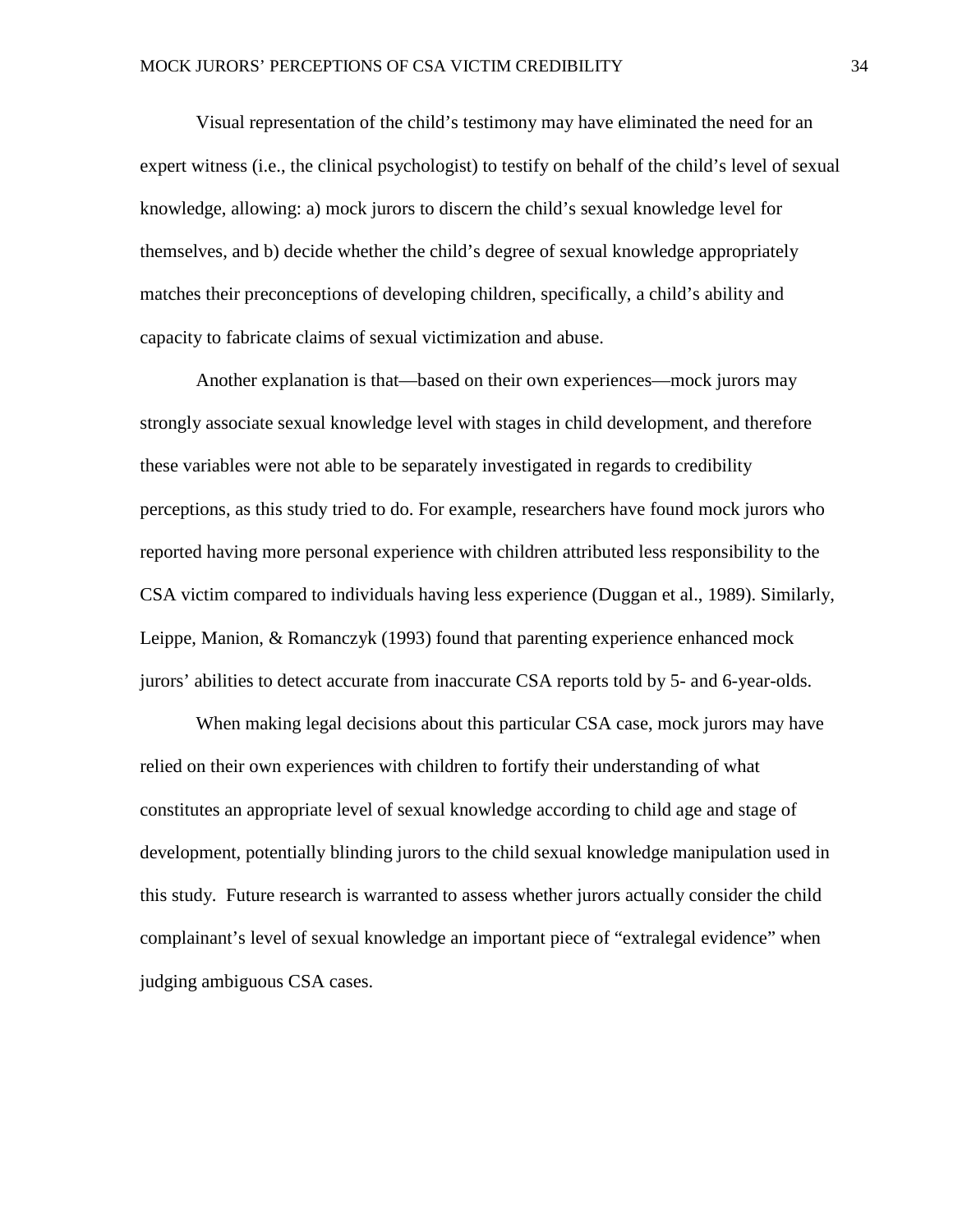# **Consequences of CSA Misconception Endorsements and Jury Instruction Dissemination**

In terms of CSA cases, jurors who are well versed and knowledgeable about child witnesses may be more likely to judge the child as credible and, in turn, decide to convict the defendant. For example, Goodman-Delahunty et al. (2010) found that common misconceptions regarding defendants and complainants involved in a CSA trial impacted child credibility ratings and conviction rates. This pattern was supported by the present study where mock jurors who strongly endorsed CSA misconceptions voted to convict the defendant less frequently than those who did not highly endorse these misconceptions.

Researchers have shown that when presented to the jury, instructions on how to evaluate a child's testimony effectively reduces jurors' endorsements of erroneous beliefs about CSA victims, enhances perceptions of child credibility and increases the frequency of guilty verdicts (Crowley et al., 1994; Gabora et al., 1993; Goodman-Delahunty et al., 2010). In the present study, I also found evidence that jury instructions were an effective method for reducing juror bias and enhancing perceptions of child credibility. Furthermore, jury instruction presentation was most influential for mock jurors' perceptions of the child's credibility and was the second most predictive factor for conviction decisions, extending the knowledge of how powerful the influence of jury instructions are on jurors' legal decisions for CSA cases. Consistent with previous literature, the presence of jury instructions was also found to be associated with weaker endorsement of CSA misconceptions (Goodman-Delahunty et al., 2010; Kovera, Levy, Borgida, & Penrod, 1994).

Researchers have consistently found evidence of an association between higher credibility ratings and the likelihood of conviction decisions (Kennedy & Haygood, 1992;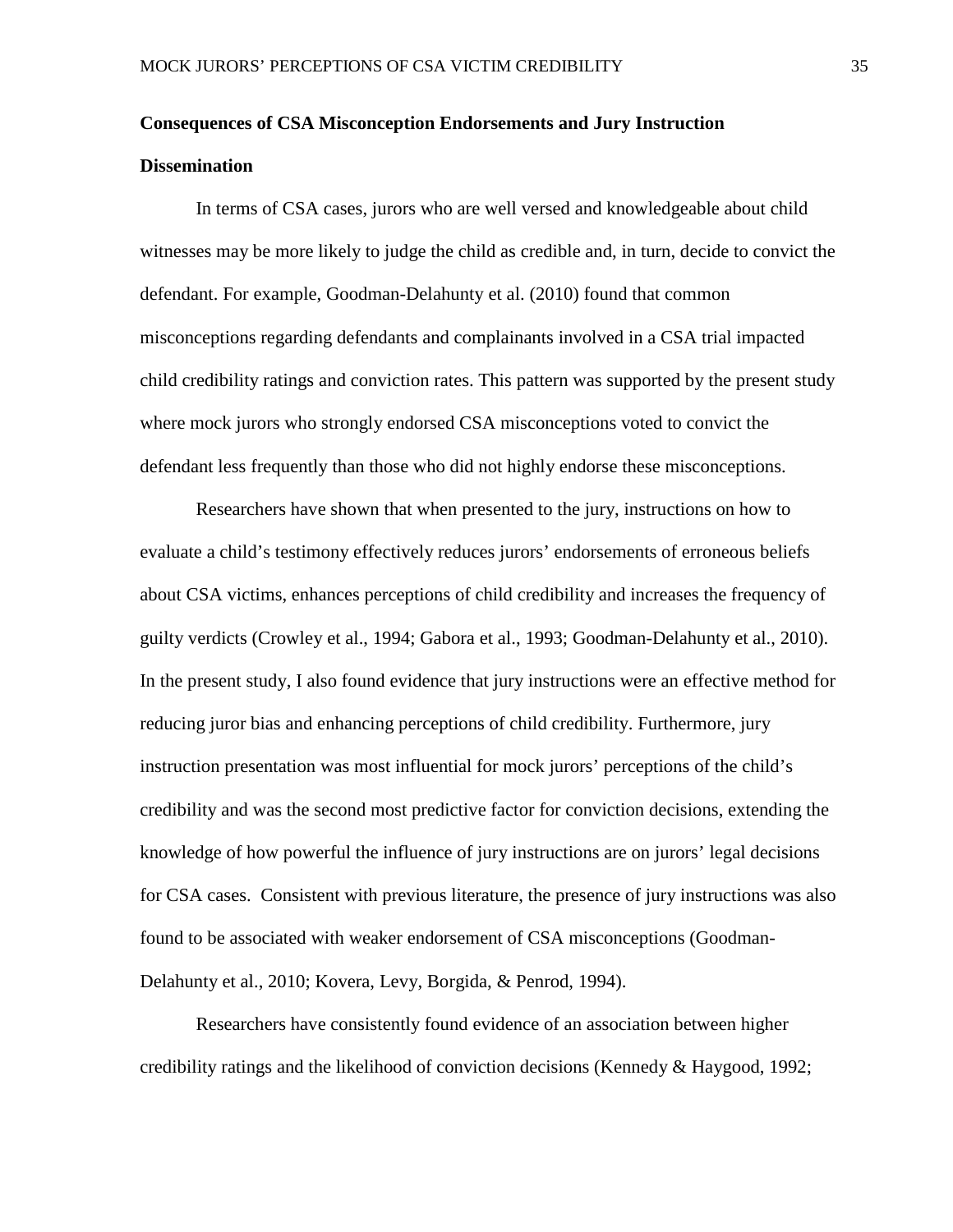Nightingale, 1993), which led me to believe that there would also be a direct effect of jury instructions on convictions in this study; however, my prediction was not supported. Interestingly, a greater number of conviction decisions were made in the *absence* of jury instructions rather than in their presence; however, these instructions did appear to reduce the occurrence of decisions to acquit the defendant of the alleged CSA charges. Two possible explanations for these effects are that: a) mock jurors may have forgotten the information detailed in the instructions by the time they were asked to make decisions regarding the case; or b) even though jury instructions were shown to enhance credibility ratings, "generic prejudice" may have masked the potentially positive effect of jury instructions on case outcomes. The generic prejudice theory suggests that jurors often bring especially strong preexisting attitudes about specific types of cases to the courtroom. CSA is one type of case where generic prejudice may exist, thus predisposing people to make legal decisions in favor of CSA victims (Bornstein, 1999; Burt, 1980; Vidmar, 1997). In other words, jurors may be biased to determine the defendant is probably guilty after having only been told he was charged with CSA.

Future research should be conducted in order to develop trial interventions that could be used to reduce commonly endorsed CSA misconceptions resulting in a potentially less biased and more knowledgeable jury panel. Researchers should also consider using repeated measures designs to investigate the efficacy of specialized knowledge in reducing commonly believed CSA misconceptions. If found to be effective, this specialized CSA information could be directly and easily disseminated to the jury in the form of instructions. In addition to developing courtroom interventions for educating jurors, the efficacy of existing methods should be empirically evaluated. Furthermore, it would be beneficial to research how juror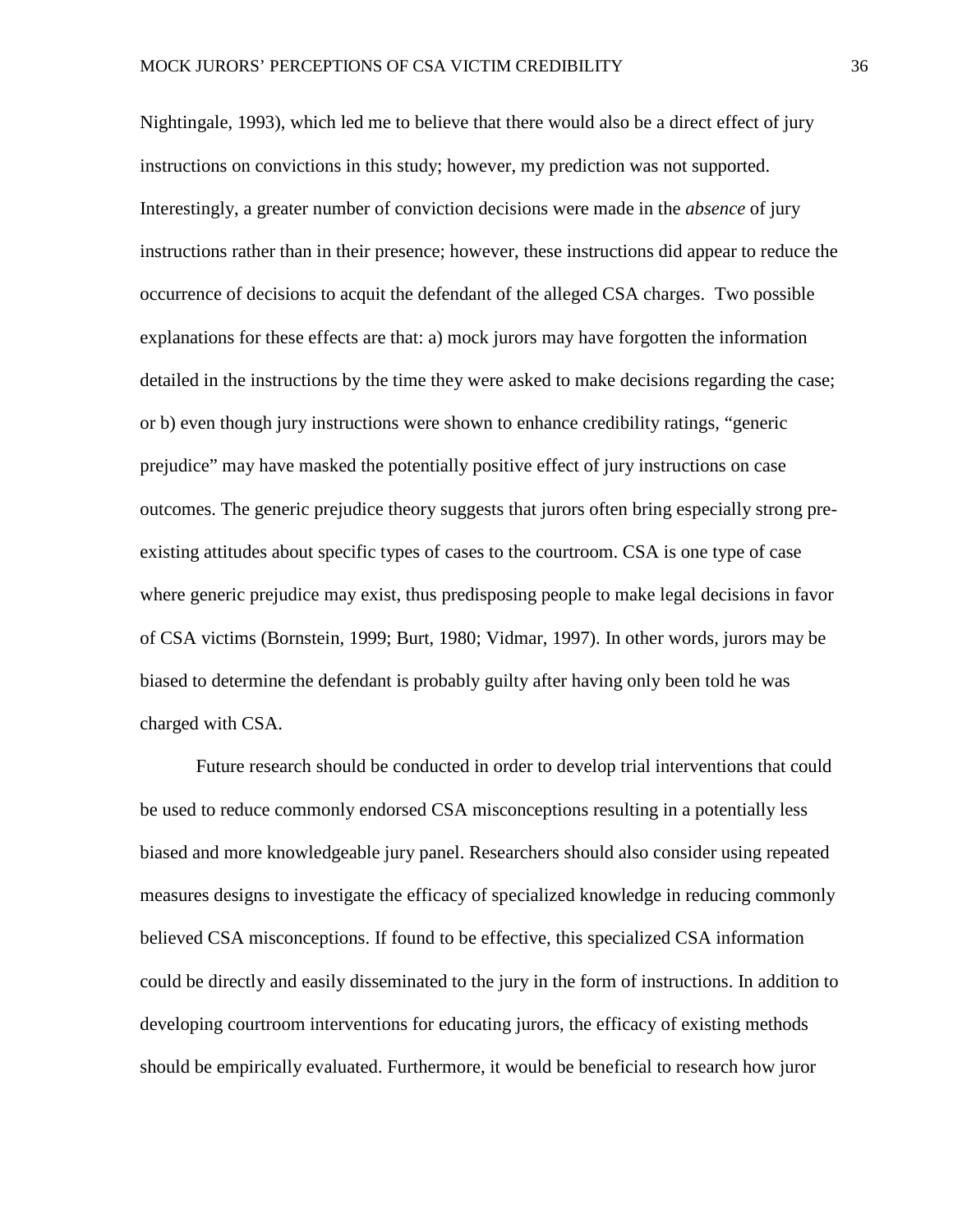endorsement of CSA misconceptions mediates the frequency of conviction decisions for these specific cases.

#### **Perceptions of Child Credibility as an Indicator of Conviction Decisions**

I observed that mock jurors who perceived the child complainant to be credible were more likely to vote to convict the defendant, supporting my final hypothesis. This finding is also consistent throughout the literature (Gabora et al., 1993; Goodman-Delahunty et al., 2010), implying child credibility is an essential and important extralegal factor jurors consider when making legal decisions for CSA cases. In CSA cases where the child complainant's credibility is likely to be perceived negatively by the jury, it may be beneficial to research the efficacy of the various methods (e.g., courtroom tours and educational programs) used to inform and prepare children to testify in court, which researchers have recently proposed as a tool to enhance jurors' decrees of child complainant credibility.

#### **The Function of Mock Juror Gender for CSA Trials**

Out of many factors that may impact mock jurors' perceptions (e.g., victim and defendant genders, defendant criminal history, victim demeanor, and victim age) the effect of juror gender is most consistently cited throughout the literature (Golding et al., 2003). Results from various empirical studies regarding CSA cases show strong effects for juror gender on case outcomes where females are more likely to advocate for the victim and convict the defendant compared to males (Golding et al., 2003; Goodman-Delahunty et al., 2010; Ross et al., 1994).Compared to females, males are more likely to endorse common CSA misconceptions, and less likely to find the child complainant's testimony believable (Goodman-Delahunty et al., 2010).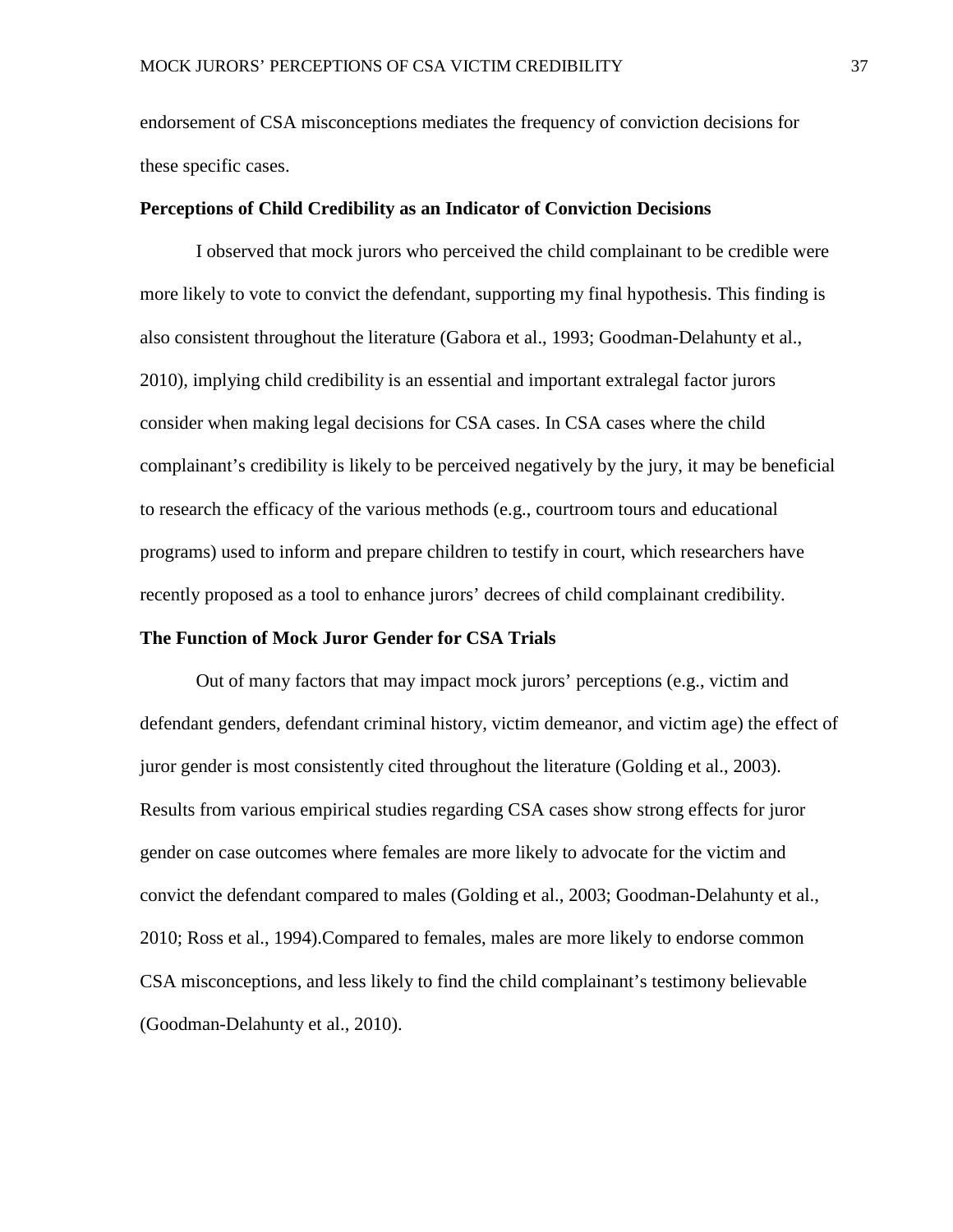Consistent with this literature, female mock jurors in my study perceived the child complainant as being more credible compared to male mock jurors. Additionally, males were more likely to endorse common CSA misconceptions compared to females. Despite differences in credibility ratings and views about CSA, I found no evidence for gender effects on case outcomes, where the majority of both male and female jurors voted to convict (80%) the defendant rather than render a verdict of "not guilty" (20%). These findings are, again, in support of the "generic bias" theory, suggesting that a decision to convict an alleged perpetrator of child sexual abuse is not swayed by individual differences in CSA misconceptions endorsement or juror gender. If this is the case, prosecutors should seize the opportunity to bring a CSA allegation to trial due to the high probability that jurors' will assume the defendant is guilty and rule in favor of a conviction, regardless of the preconceptions and biases they may bring with them into the courtroom.

#### **General Implications of Research Findings**

**Theoretical and research implications.** Despite the nonsignificant findings for child age and level of sexual knowledge in the present study, numerous studies have found evidence for sexual naiveté mediating the inverse relationship between child age and credibility perceptions. For instance, in cases involving CSA, greater acuities of credibility are reported for younger compared to older children (Bottoms & Goodman, 1994; Duggan et al., 1989; Gabora et al., 1993; Goodman et al., 1998; Nightingale, 1993), where jurors have the tendency to construct credibility perceptions in terms of sexual naiveté, honesty, and ability to fabricate CSA allegations; however, in trials where credibility perceptions hinge on jurors' evaluations of the child's cognitive capacities and resilience to suggestion (Goodman, Golding, & Haith, 1984; Goodman et al., 1987; Nightingale, 1993), more so than level of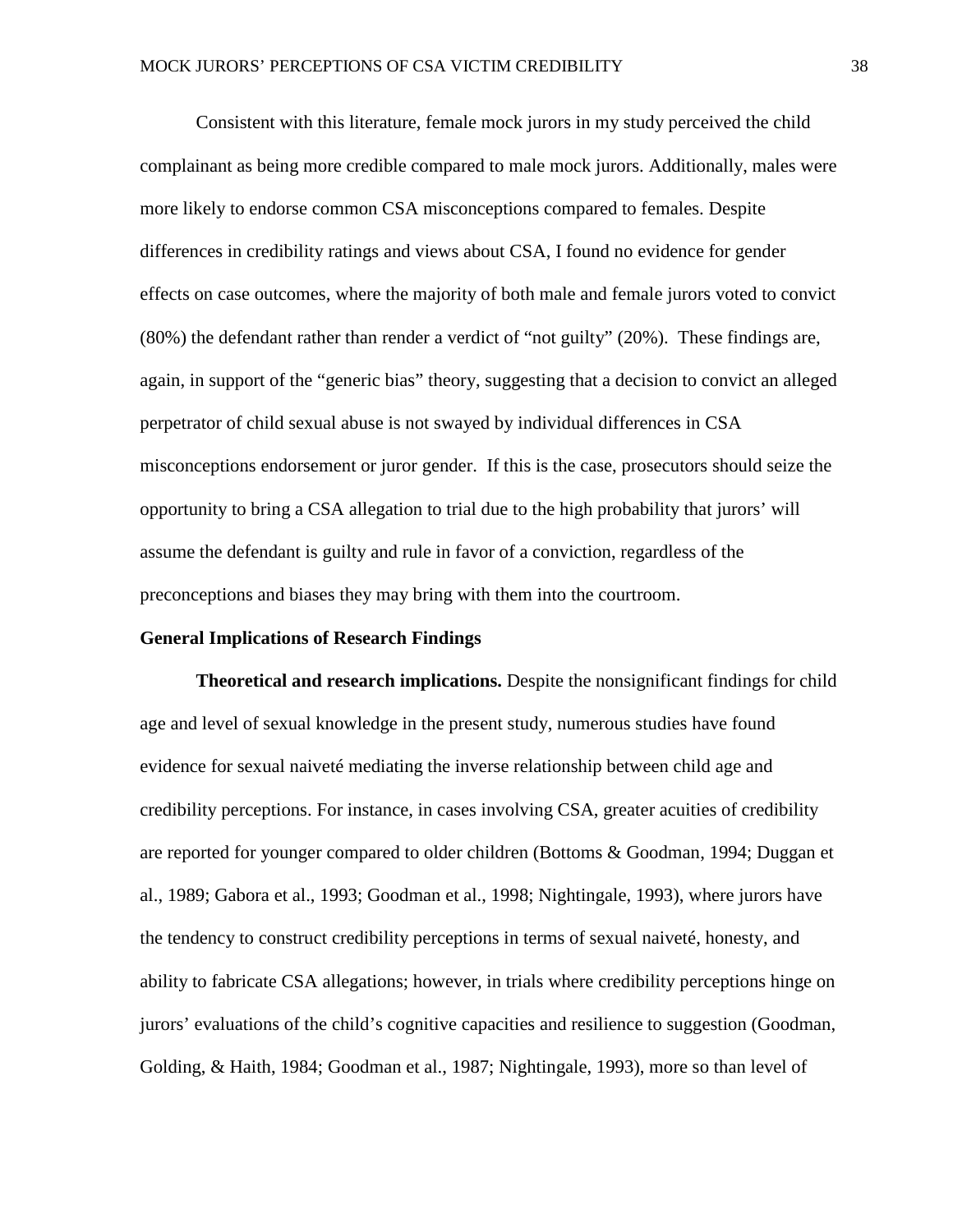sexual knowledge, older children are attributed higher credibility compared to younger children.

My prediction that the child complainant's age and level of sexual knowledge would interact to influence mock jurors' perceptions of credibility was not observed. Mock jurors may not have been able to separate these two variables from one another because of beliefs in sexual knowledge increasing as a function of childhood development, where incongruence between these variables is virtually implausible. These preconceptions may actually blind jurors to the actual amount of sexual knowledge the child complainant possesses. Alternatively, this lack of substantiation may suggest that sexual naiveté does not explain the negative correlation between age and credibility observed in CSA cases. Future researchers should consider additional experimental designs to better facilitate an investigation of the child's sexual knowledge level on jurors' perceptions and case decisions.

The effects I found for jury instructions may have been confounded by the time at which they were presented to mock jurors. For instance, by the time at which they are asked to make case-related decisions, mock jurors may have already forgotten important information about CSA victims previously presented by jury instructions, thus, potentially compromising their ability to evaluate the child's testimony. Goodman-Delahunty et al. (2010) found a significant decrease in mock jurors' CSA misconceptions endorsements when jury instructions were either presented prior to the time at which the child testified or during the judicial summation compared to when jury instructions were not provided at all; however this study was conducted in a laboratory setting which may not have been representative of the impact jury instructions have in the courtroom. Future researchers might examine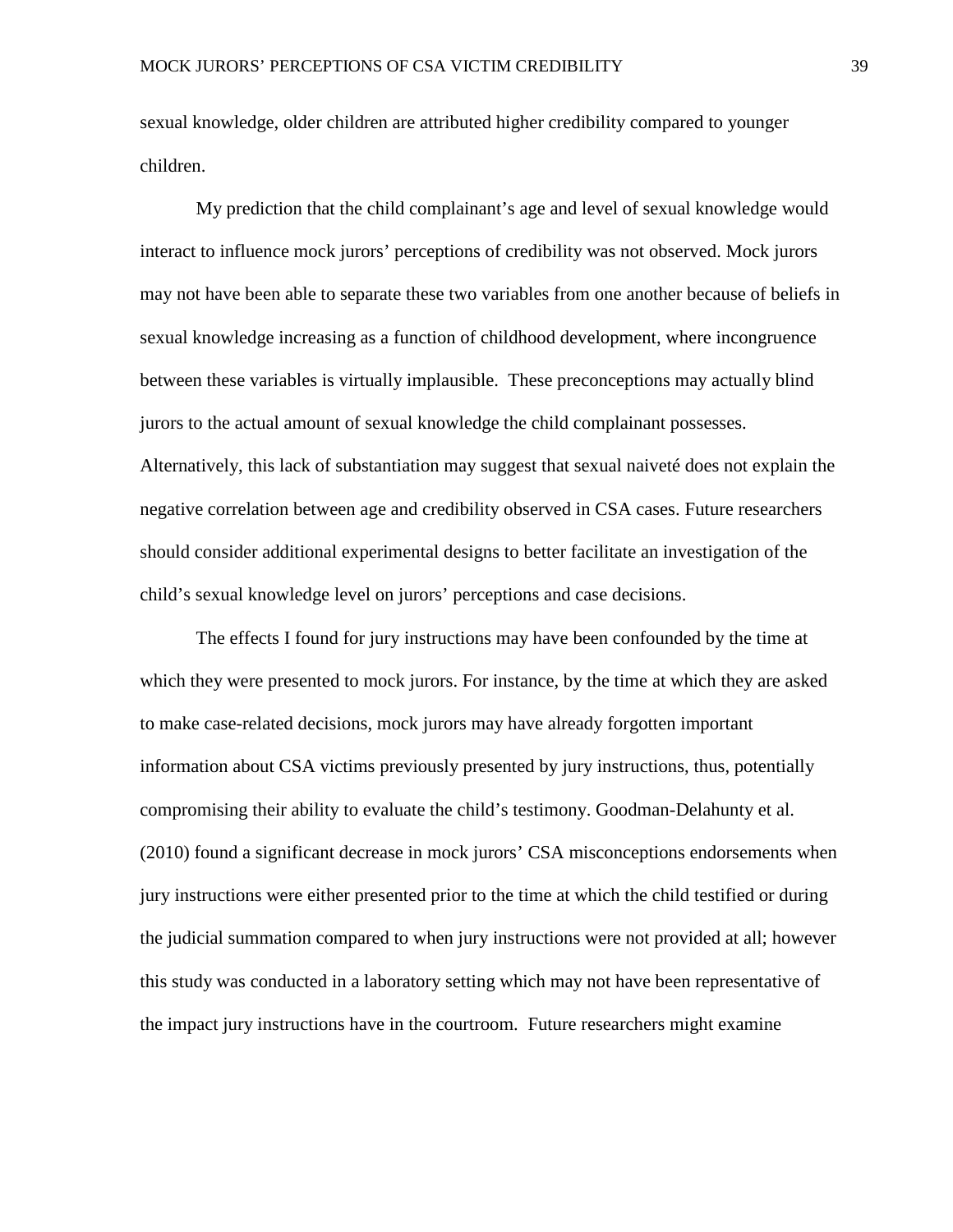whether the time at which these specific instructions are presented to actual jurors influences perceptions of the child complainant and/or verdict decisions.

Finally, my study suggests that individual differences in jurors' perceptions of the child and CSA misconception endorsements may be neutralized by presence of jury instructions; however, generic bias may still overrule these effects for case outcomes. Therefore, future research is warranted in order to identify individuals' attitudes (e.g., rape empathy), beliefs (e.g., rape myth acceptance), and experiences (e.g., personal victimization) that may construct this generic juror bias for CSA cases. Future research is also needed regarding the development of trial interventions that may minimize the impact of this prejudice on jurors' perceptions and legal decisions making.

**Practical implications.** Jurors' tendency to convict alleged perpetrators of CSA involving young children implies that claims of CSA disclosed by younger children should be investigated extensively before proceeding to trial in order to eliminate the possibility of a wrongful conviction. Conversely, in CSA cases involving older children and adolescents, prosecutors should investigate strategies to enhance jurors' perceptions of the complainant's credibility before the trial to increase the likelihood of a conviction decision if the defendant is found guilty.

This research is also supports the implementation of trial interventions used to disseminate specialized CSA knowledge and instruct jurors on how to evaluate the testimony of an alleged CSA victim. Mock jurors who read jury instructions attributed more credibility to the child complainant and were observed to have endorsed common CSA misconceptions less than participants who did not receive these specialized instructions. Furthermore, in relation to CSA cases, the use of "juror rehabilitation" may be an effective method to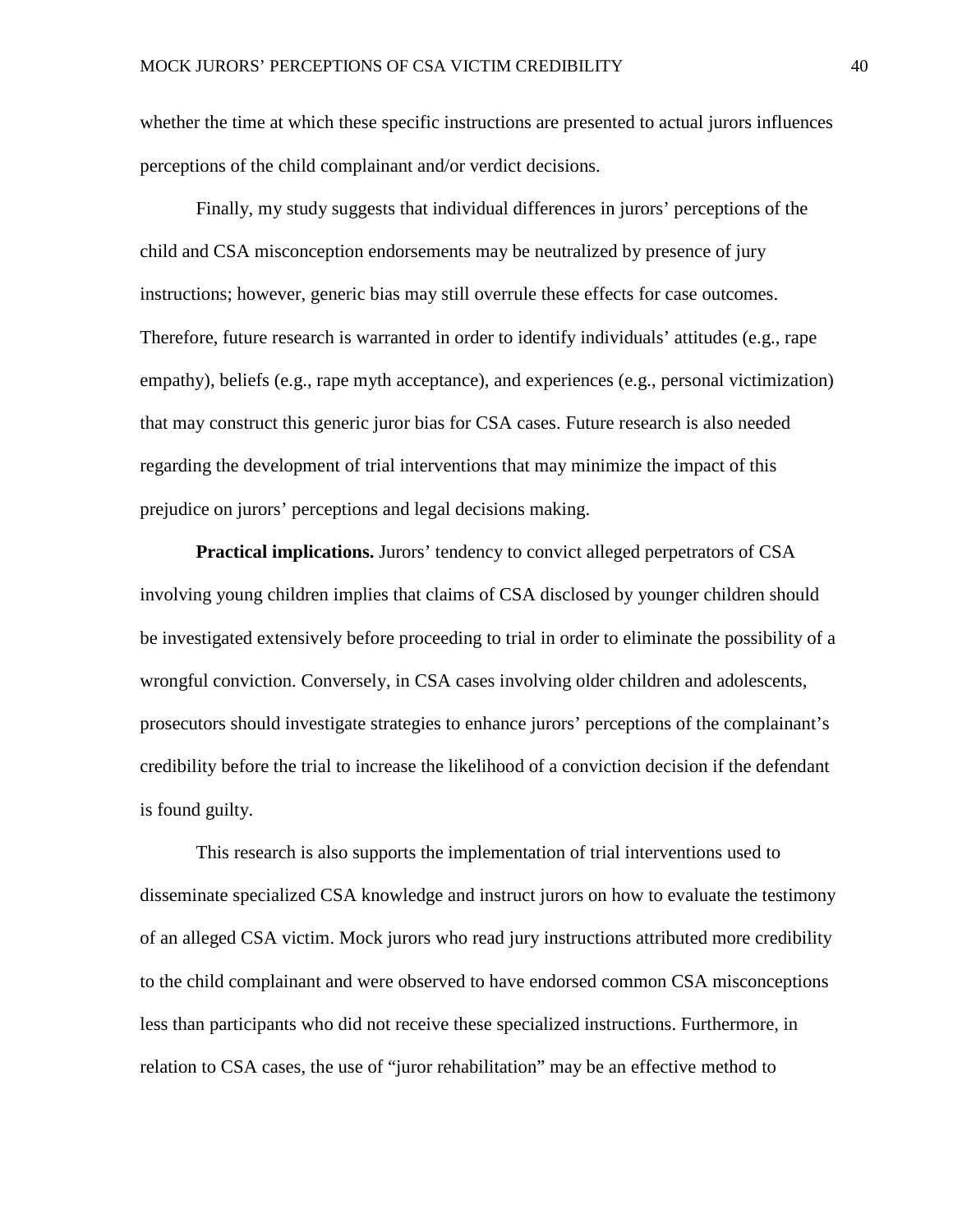temporarily neutralize jurors' attitudes, thus allowing jurors to think more rationally when making legal decisions.

Finally, jurors' decisions to convict the defendant did not differ between male and female mock jurors despite their diverse perceptions of the child complainant and beliefs in CSA misconceptions. The extent to which male and female jurors differ may only be observed through their divergent perceptions of the child complainant and the magnitude for which they endorse CSA misconceptions and may not actually impact CSA case outcomes. More broadly, individual biases may not influence trial outcomes, because for CSA cases specifically, a conviction is most likely if the case is brought to court. Jury consultants hired to assess bias amongst potential jurors and develop strategies for reducing jurors' personal bias, may not be successful or even necessary for CSA case trials. Instead, these professionals should reserve their abilities and skill for cases where juror bias is more likely to impact jury decision making.

#### **General Limitations of the Present Study**

Undoubtedly, there were a few limitations to the present study regarding the design of the experiment, external validity and generalizability, analyses and statistical power, and measurement concerns. First, the way in which I decided to manipulate the child complainant's level of sexual knowledge may not have been sufficiently salient to influence mock jurors' perceptions of the child's credibility because the clinical psychologist's testimony did not properly convey whether Cindy had the knowledge and/or ability to have fabricated the sexual abuse allegation.

Secondly, this study investigated individual mock jurors' decisions instead of case decisions rendered after jury deliberation, therefore these results cannot necessarily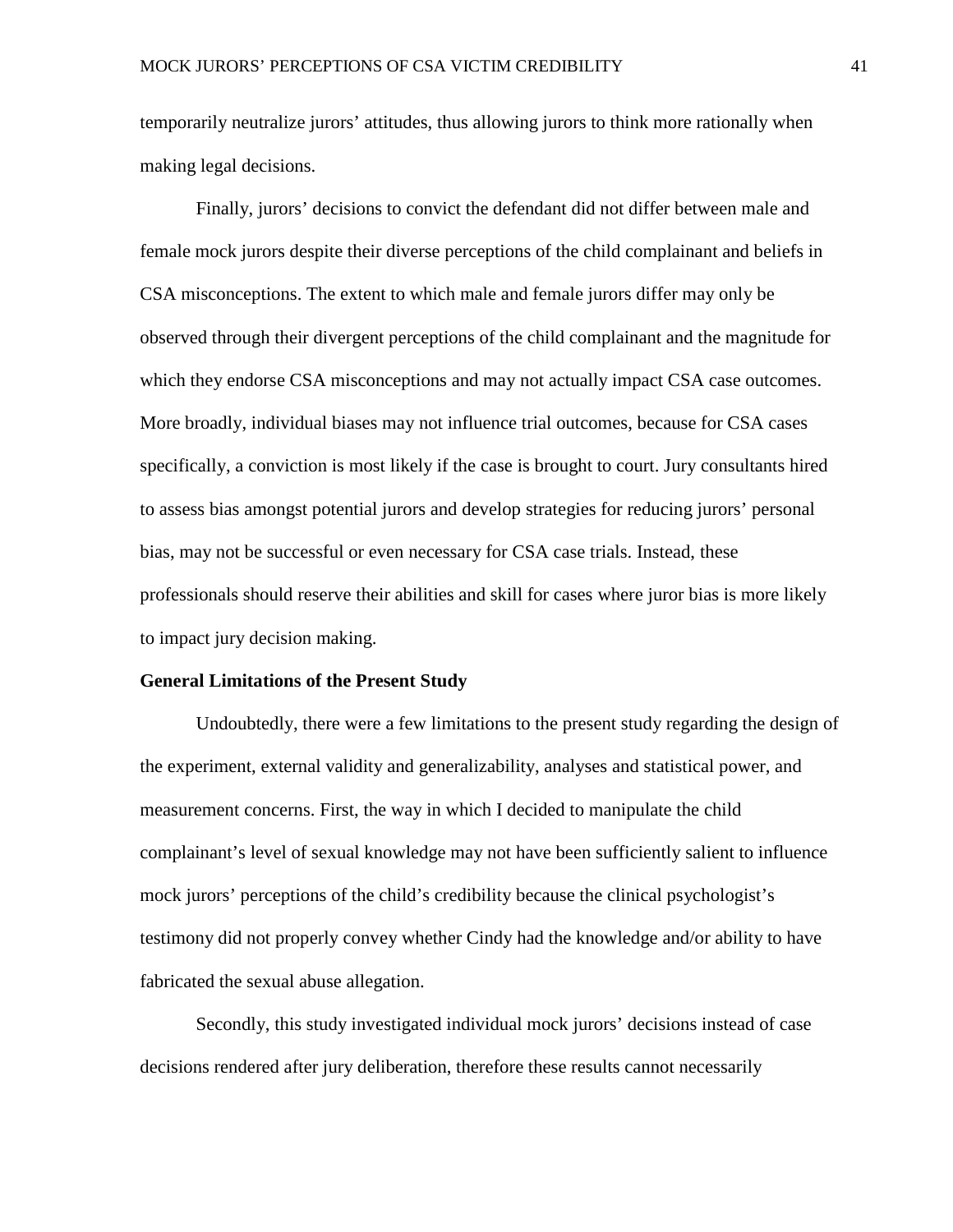generalize to actual CSA case trials. In regards to the American jury, the sequence of events and evidence presented at trial are evaluated and oftentimes debated by a jury panel ranging from six to twelve demographically diverse individuals, representative of the attitudes and beliefs shared by a community. This suggests that jurors' perceptions of the child complainant and case outcomes may have been different if participants were required to deliberate as a mock jury panel until a unanimous verdict is rendered. However, it is important to note that by recruiting a national sample instead of relying on undergraduate participants, the results of my study are more representative of the perceptions and prejudice held by jury-eligible individuals, and may be more typical of actual jurors' legal and case decisions.

Another limitation to the current research study is that I excluded data from 57% ( $N =$ 268) of my total recruited sample resulting in a drastically reduced sample size as well as mildly unequal cell size for the child age (i.e.,  $n = 134$  for the 5-year-old,  $n = 108$  for the 15year-old, and  $n = 119$  for the minor) and jury instructions (i.e.,  $n = 220$  for the absence of, and  $n = 141$  for the presence of jury instructions). Admittedly, I may have been too strict when developing my criteria for excluding participants based upon their responses to manipulation *and* comprehension checks. In hindsight, excluding participants based on comprehension checks alone may have been satisfactory, especially since the results of my pilot study indicated the success of my manipulations.

Finally, mock jurors' perceptions of child credibility may not have been adequately measured by assessing their responses to a single 7-point Likert scale question  $(1 = \nu e \nu)$ *little,*  $7 = \text{very much}$ . Furthermore, mock jurors may have considered the child's cognitive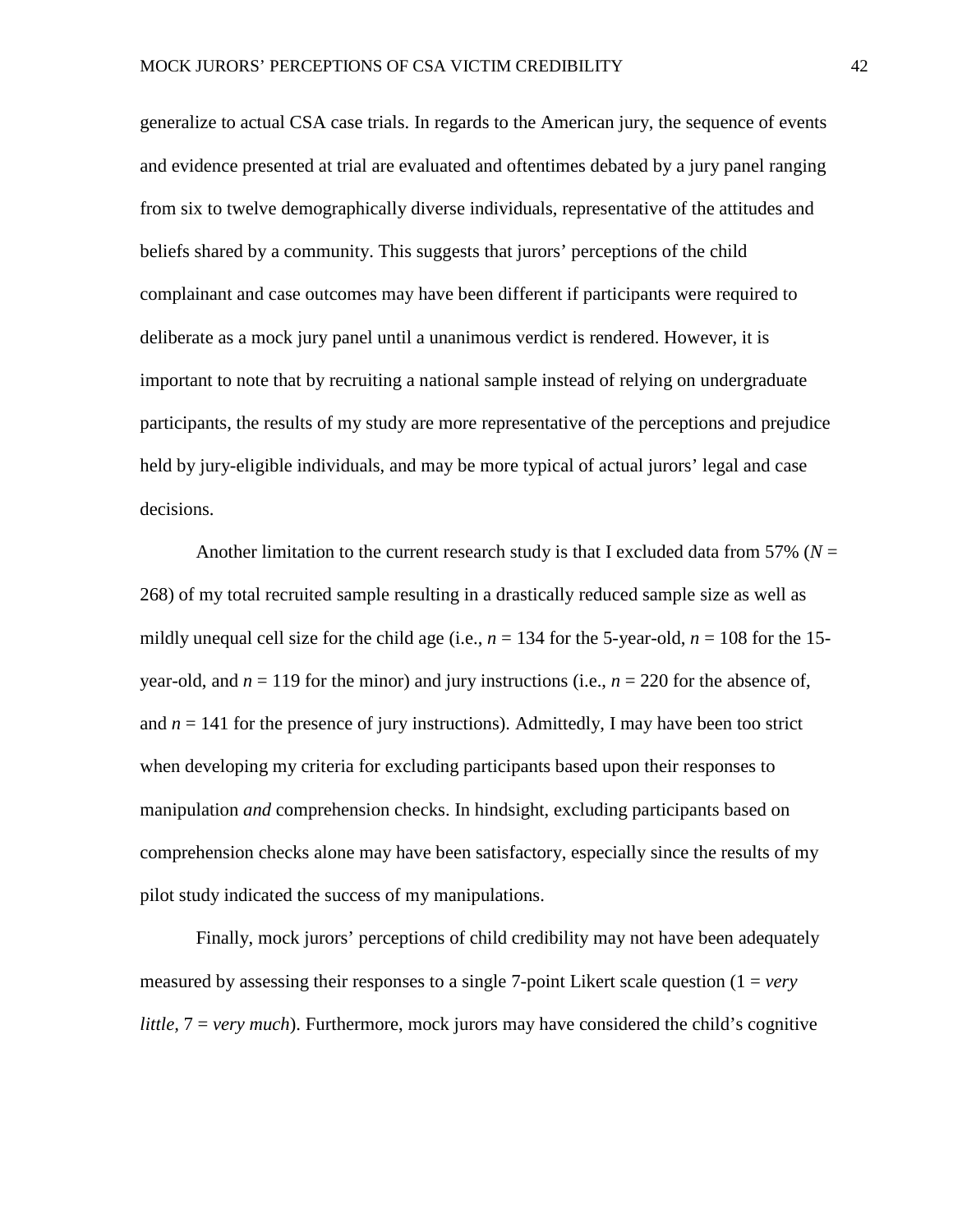ability, honesty, and susceptibility to suggestion to be more important for judging the credibility of the child complainant, instead of the child's level of sexual knowledge.

#### **Future Directions and Conclusions**

If given the opportunity, I would like to expand on the present study in four directions. First, I would like to investigate the threshold for sexual naiveté, specifically the age when a child is believed to possess the knowledge and ability to confabulate a CSA allegation. I suspect that credibility requirements may vary according to the age of the child complainant in association with the evidence presented at trial. I think it would be interesting to investigate the variables that specifically contribute to jurors' views of younger versus older child complainants of CSA. Another possible direction to take this research would be to compare these results to subsequent studies involving a male child complainant and then incorporating fully crossed defendant-child complainant gender conditions. Finally, I would like to investigate the importance of credibility perceptions compared to sexual experience history and maturity of the child complainant.

In conclusion, it would be naive to assume that one particular defendant or victim characteristic, or piece of evidence influences jury decision making for CSA cases. Past literature supports this notion that there are many variables that jurors take into consideration when deciding on a verdict for the case (Bottoms et al., 2007). It would be wise for researchers to continue investigating the ways in which these extralegal variables *interact* instead of merely their discrete influences on jurors' decision making for CSA cases.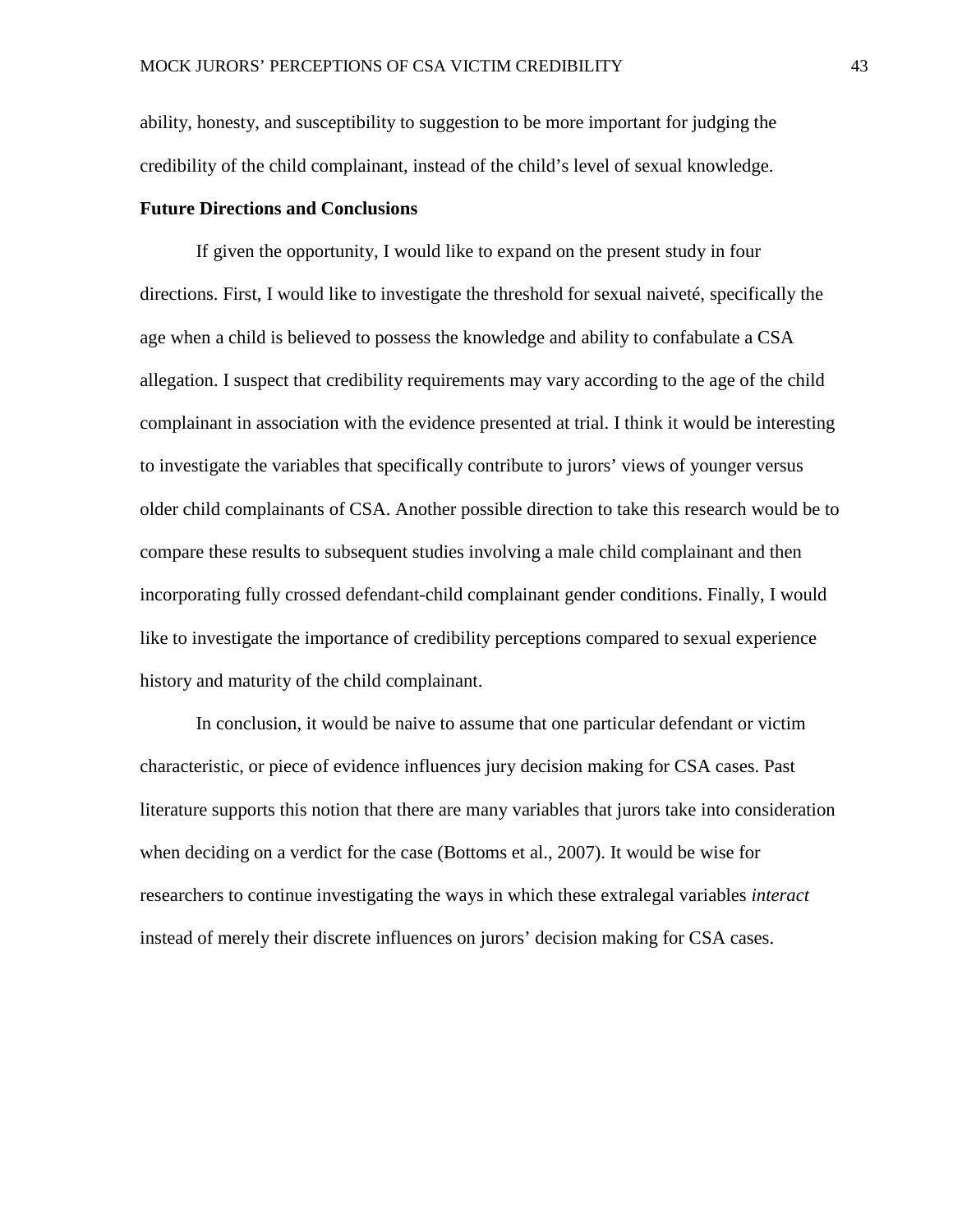#### **References**

- Bottoms, B. L., Davis, S. L., & Epstein, M. A. (2004). Effects of victim and defendant race on jurors' decisions in child sexual abuse cases. *Journal of Applied Social Psychology*, *34*, 1-33. doi:10.1111/j.1559-1816.2004.tb02535.x
- Bottoms, B. L., Golding, J. M., Stevenson, M. C., Wiley, T. A., & Yozwiak, J. A. (2007). A review of factors affecting jurors' decisions in child sexual abuse cases. In M. P. Toglia, J. Read, D. F. Ross, R. L. Lindsay (Eds.), *The handbook of eyewitness psychology, Vol I: Memory for events* (pp. 509-543). Mahwah, NJ US: Lawrence Erlbaum Associates Publishers.
- Bottoms, B. L., & Goodman, G. S. (1994). Perceptions of children's credibility in sexual assault cases. *Journal of Applied Social Psychology*, *24*(8), 702.
- Bornstein, B. H. (1999). The ecological validity of jury simulations: Is the jury still out? *Law and Human Behavior*, *23*, 75-91. doi:10.1023/A:1022326807441
- Burt, M. R. (1980). Cultural myths and supports for rape. *Journal of Personality And Social Psychology*, *38*, 217-230. doi:10.1037/0022-3514.38.2.217
- Cossins, A. (2008). Children, sexual abuse and suggestibility: What laypeople think they know and what the literature tells us. *Psychiatry, Psychology & Law*, *15*, 153-170. doi:10.1080/13218710801886040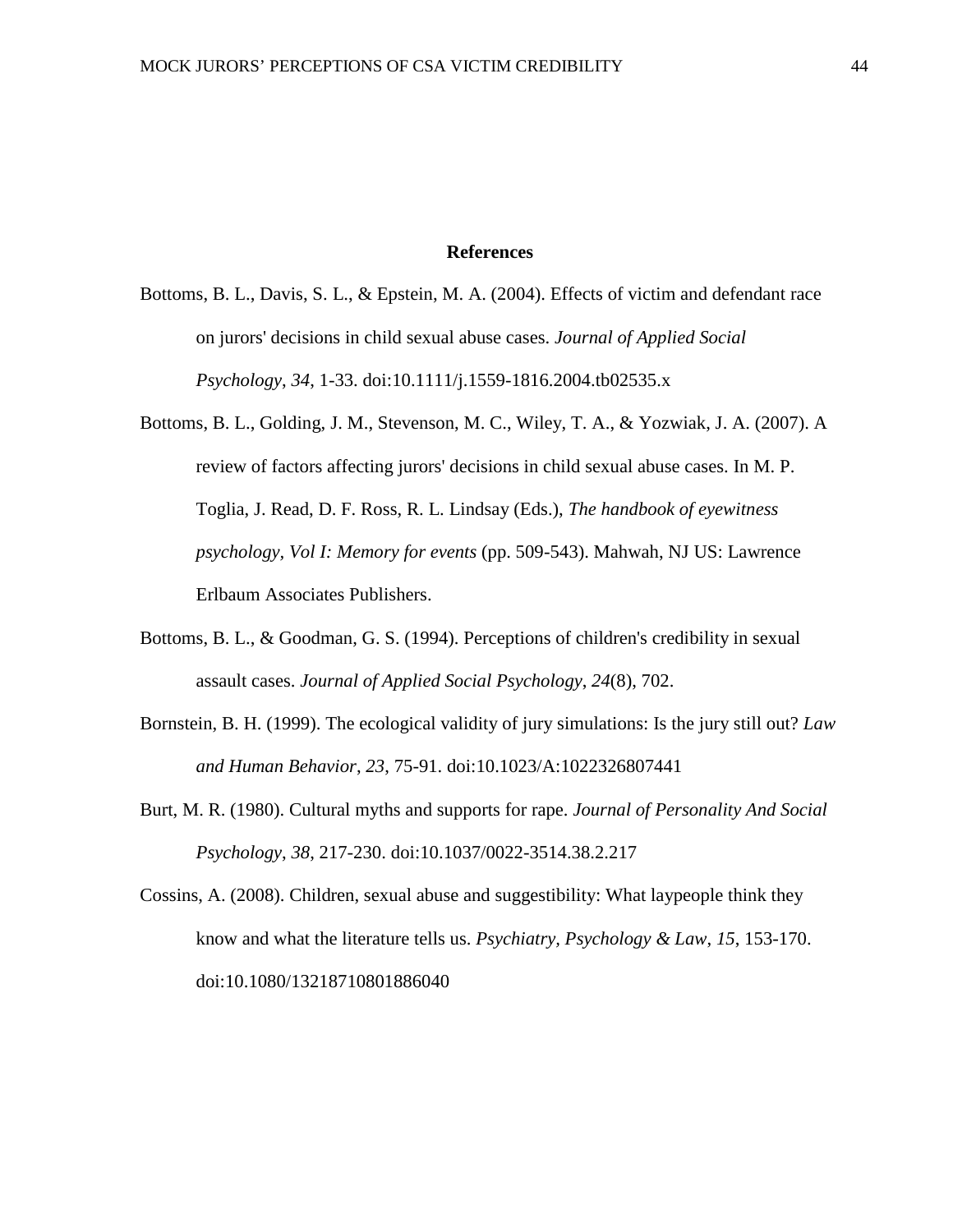- Cossins, A., Goodman-Delahunty, J., & O'Brien, K. (2009). Uncertainty and misconceptions about child sexual abuse: Implications for the criminal justice system. *Psychiatry, Psychology & Law*, *16*, 435-452. doi:10.1080/13218710902930234
- Crowley, M. J., O'Callaghan, M., & Ball, P. J. (1994). The juridical impact of psychological expert testimony in a simulated child sexual abuse trial. *Law and Human Behavior*, *18*, 89-105. doi:10.1007/BF01499146
- Cross, T., Walsh, W., Simone, M., & Jones, L. (2003). Prosecution of child abuse: A metaanalysis of rates of criminal justice decisions. *Trauma, Violence & Abuse*, *4*, 323-340.
- Duggan, L. M., Aubrey, M., Doherty, E., Isquith, P. K., Levine, M., & Scheiner, J. (1989). The credibility of children as witnesses in a simulated child sex abuse trial. In S.J. Ceci, D. F. Ross, & M. P. Toglia (Eds.), *Perspectives on the child witness* (pp. 71- 99). New York, NY US: Springer-Verlag.
- Faul, F., Erdfelder, E., Buchner, A., & Lang, A.-G. (2009). Statistical power analyses using G\*Power 3.1: Tests for correlation and regression analyses. *Behavior Research Methods, 41*, 1149-1160.
- Gabora, N. J., Spanos, N. P., & Joab, A. (1993). The effects of complainant age and expert psychological testimony in a simulated child sexual abuse trial. *Law and Human Behavior*, *17*, 103-119. doi:10.1007/BF01044540.
- Gobbo, C., Mega, C., & Pipe, M. (2002). Does the nature of the experience influence suggestibility? A study of children's event memory. *Journal of Experimental Child Psychology*, *81*, 502-530. doi:10.1006/jecp.2002.2662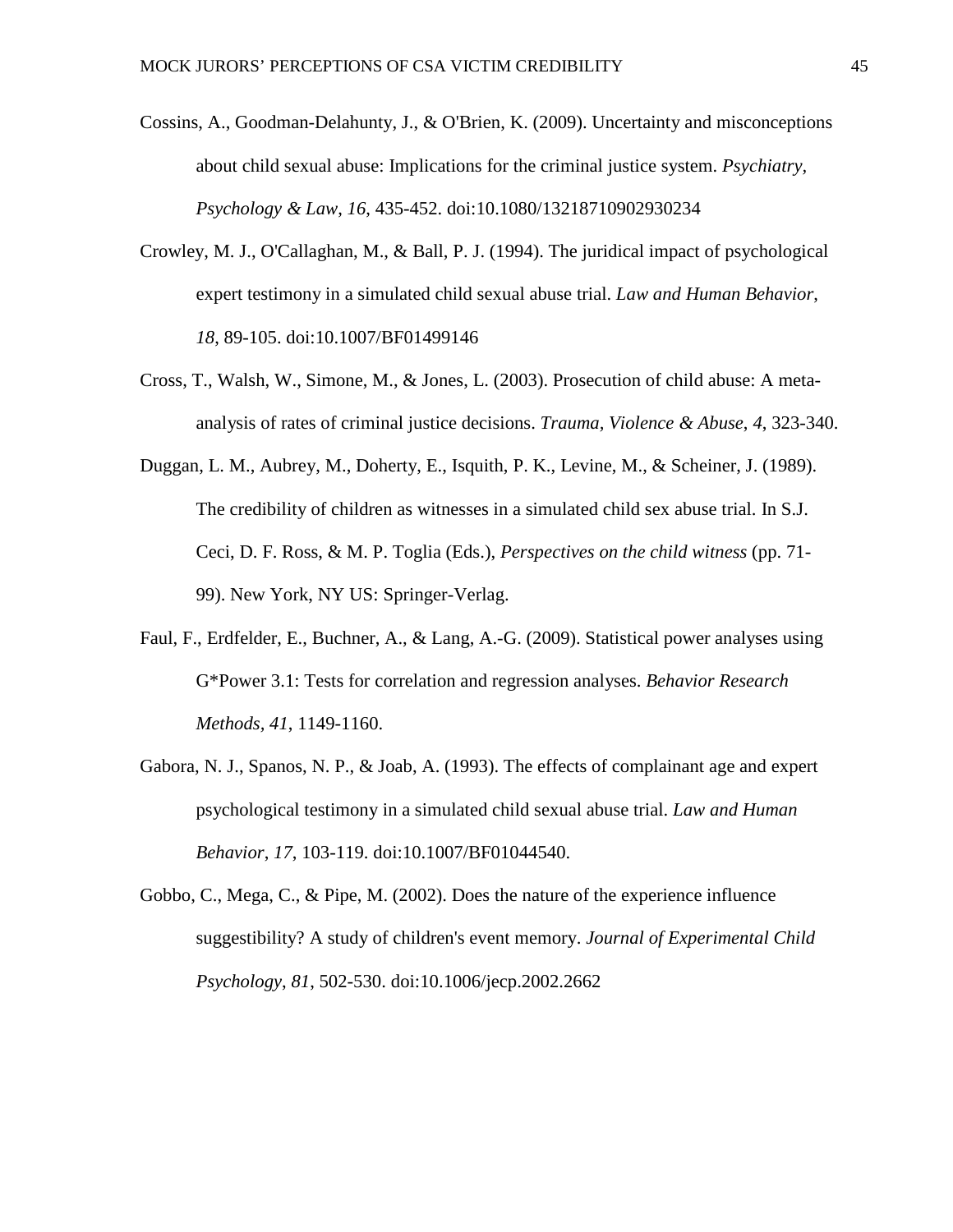- Golding, J. M., Fryman, H. M., Marsil, D. F., & Yozwiak, J. A. (2003). Big girls don't cry: The effect of child witness demeanor on juror decisions in a child sexual abuse trial. *Child Abuse & Neglect*, *27*, 1311-1321. doi:10.1016/j.chiabu.2003.03.001
- Golding, J. M., Sanchez, R. P., & Sego, S. A. (1999). Brief research report: Age factors affecting the believability of repressed memories of child sexual assault. *Law and Human Behavior*, *23*(2), 257.
- Golding, J. M.*,* Sego, S. A., Sanchez, R. P., & Hasemann, D. (1995). The believability of repressed memories. *Law and Human Behavior, 19*, 569-592.
- Goodman, G. S., Aman, C. J., & Hirschman, J. (1987). Child sexual and physical abuse: Children's testimony. In S. J. Ceci, M. P. Toglia, & D. F. Ross (Eds.), *Children's eyewitness memory* (pp. 1-23). New York, NY US: Springer-Verlag.
- Goodman, G. S., Batterman-Faunce, J., Schaaf, J. M., & Kenney, R. (2002). Nearly 4 years after an event: Children's eyewitness memory and adults' perceptions of children's accuracy. *Child Abuse & Neglect*, *26*, 849-884. doi:10.1016/S0145-2134(02)00354-X
- Goodman, G. S., Bottoms, B. L., Herscovici, B. B., & Shaver, P. (1989). Determinants of the child victim's perceived credibility. In S. J. Ceci, D. F. Ross, & M. P. Toglia (Eds.), *Perspectives on children's testimony* (pp. 1-22). New York, NY US: Springer-Verlag.
- Goodman, G. S., Golding, J. M., & Haith, M. M. (1984). Jurors' reactions to child witnesses. *Journal of Social Issues*, *40*, 139-156. doi:10.1111/j.1540-4560.1984.tb01098.x
- Goodman, G. S., Rudy, L., Bottoms, B. L., & Aman, C. (1990). Children's concerns and memory: Issues of ecological validity in the study of children's eyewitness testimony. In R. Fivush, J. A. Hudson (Eds.), *Knowing and remembering in young children* (pp. 249-284). New York, NY US: Cambridge University Press.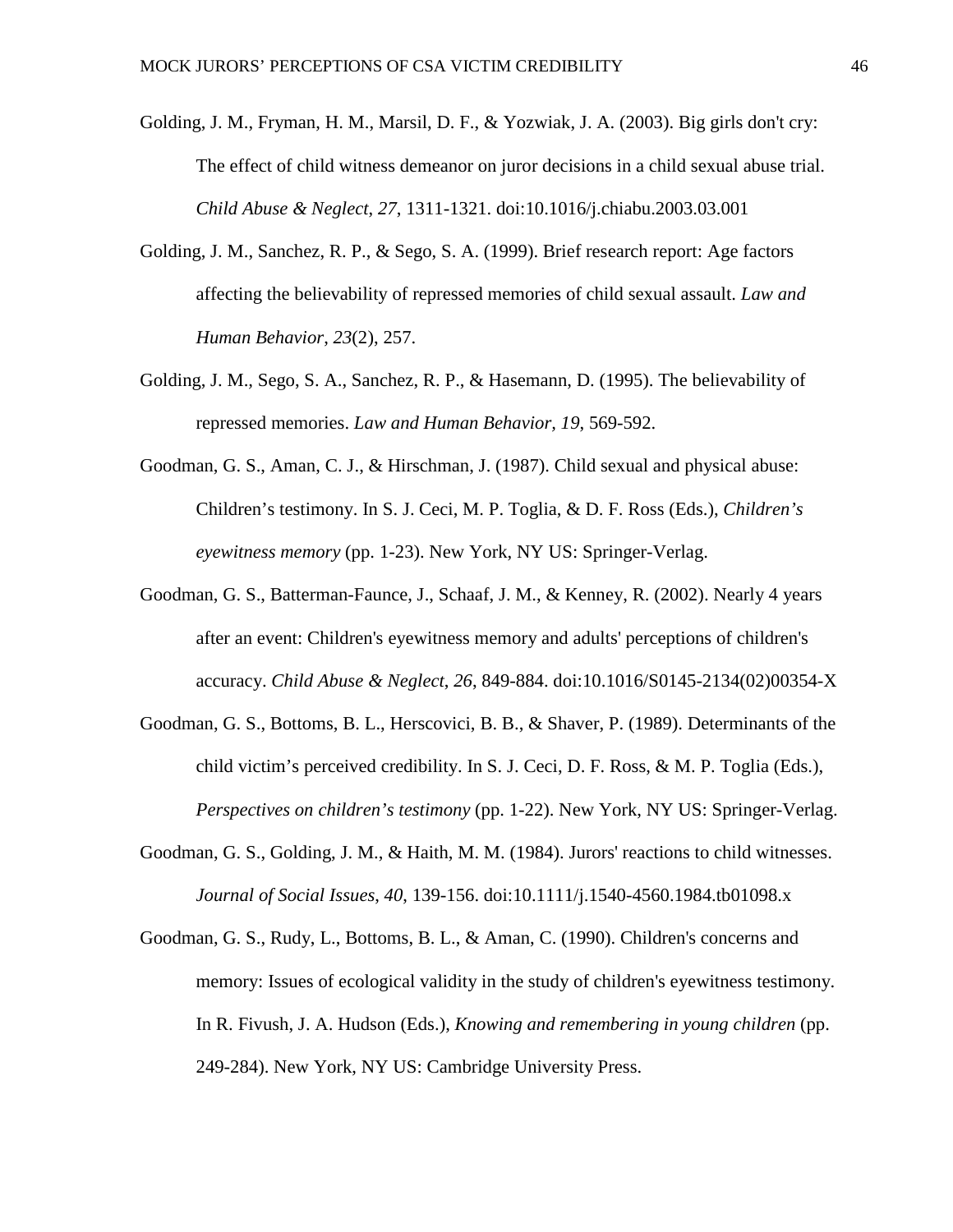- Goodman, G. S., Tobey, A. E., Batterman-Faunce, J. M., Orcutt, H., Thomas, S., Shapiro, C., & Sachsenmaier, T. (1998). Face-to-face confrontation: Effects of closed-circuit technology on children's eyewitness testimony and jurors' decisions. *Law and Human Behavior*, *22*, 165-203. doi:10.1023/A:1025742119977
- Goodman-Delahunty, J., Cossins, A., & O'Brien, K. (2010). Enhancing the credibility of complainants in child sexual assault trials: The effect of expert evidence and judicial directions. *Behavioral Sciences & The Law*, *28*, 769-783. doi:10.1002/bsl.936
- Kennedy, T. D., & Haygood, R. C. (1992). The discrediting effect in eyewitness testimony. *Journal of Applied Social Psychology*, *22*(1), 70-82.
- Kovera, M., & Borgida, E. (1997). Expert testimony in child sexual abuse trials: The admissibility of psychological science. *Applied Cognitive Psychology*, *11*(Spec Issue), S105-S129. doi:10.1002/(SICI)1099-0720(199712)11:7<S105::AID-ACP529>3.0.CO;2-#
- Kovera, M. B., Gresham, A. W., Borgida, E., Gray, E., & Regan, P. C. (1997). Does expert testimony inform or influence juror decision-making? A social cognitive analysis. *Journal of Applied Psychology, 82,* 178-191.
- Kovera, M. B., Levy, R. J., Borgida, E., & Penrod, S. D. (1994). Expert testimony in child sexual abuse cases: Effects of expert evidence type and cross-examination. *Law and Human Behavior*, *18*(6), 653.
- Leippe, M. R., Manion, A. P., & Romanczyk, A. (1992). Eyewitness persuasion: How and how well do fact finders judge the accuracy of adults' and children's memory reports? *Journal of Personality and Social Psychology, 63,* 181-197.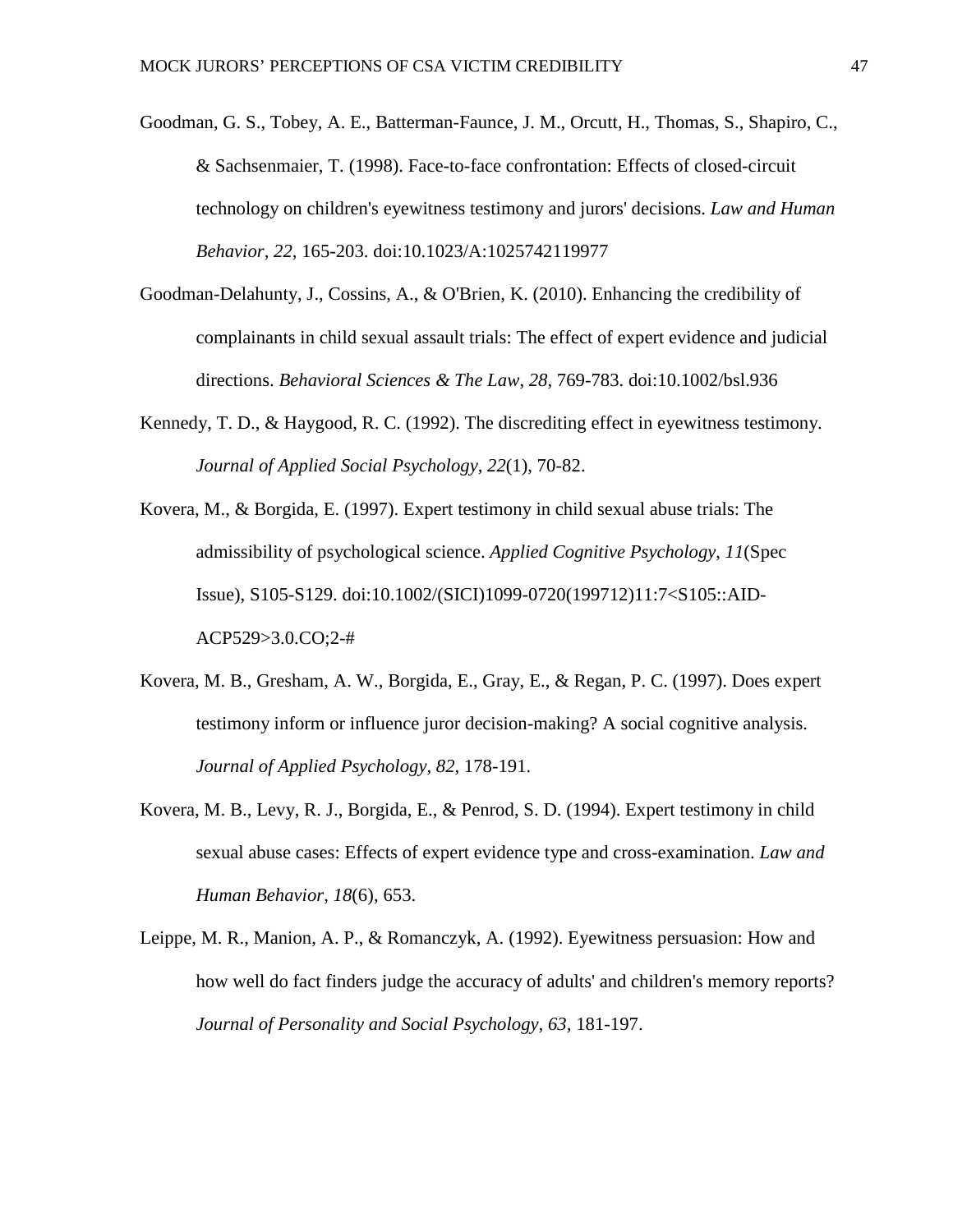- Leippe, M. R., Manion, A. P., & Romanczyk, A. (1993). Discernability or discrimination? Understanding jurors' reactions to accurate and inaccurate child and adult witnesses. In G. S. Goodman & B. Bottoms (Eds.), *Understanding and improving children's eyewitness testimony* (pp. 169-201). New York: Guilford Press.
- Leippe, M. R., & Romanczyk, A. (1989). Reactions to child (versus adult) eyewitnesses: The influence of jurors' preconceptions and witness behavior. *Law and Human Behavior*, *13*, 103-132. doi:10.1007/BF01055919
- Morison, S., & Greene, E. (1992). Juror and expert knowledge of child sexual abuse. *Child Abuse & Neglect*, *16*, 595-613. doi:10.1016/0145-2134(92)90075-3
- Myers, J. B. (1998). *Legal issues in child abuse and neglect practice (2nd ed.)*. Thousand Oaks, CA US: Sage Publications, Inc.
- Myers, J. B., Redlich, A. D., Goodman, G. S., Prizmich, L. P., & Imwinkelried, E. (1999). Jurors' perceptions of hearsay in child sexual abuse cases. *Psychology, Public Policy, and Law*, *5*, 388-419. doi:10.1037/1076-8971.5.2.388
- Nightingale, N. (1993). Juror reactions to child victim witnesses: Factors affecting trial outcome. *Law and Human Behavior*, *17*, 679-694. doi:10.1007/BF01044689
- Quas, J. A., Bottoms, B. L., Haegerich, T. M., & Nysse-Carris, K. L. (2002). Effects of victim, defendant and juror gender on decisions in child sexual assault cases. *Journal of Applied Social Psychology*, *32*, 1993-2021. doi:10.1111/j.1559- 1816.2002.tb02061.x
- Quas, J.A., Thompson, W.C., & Clarke-Stewart, K. A. (2005). Do jurors "know" what isn't so about child witnesses? *Law and Human Behavior, 20,* 581-606. doi: 10.1007/s10979-005-5523-8.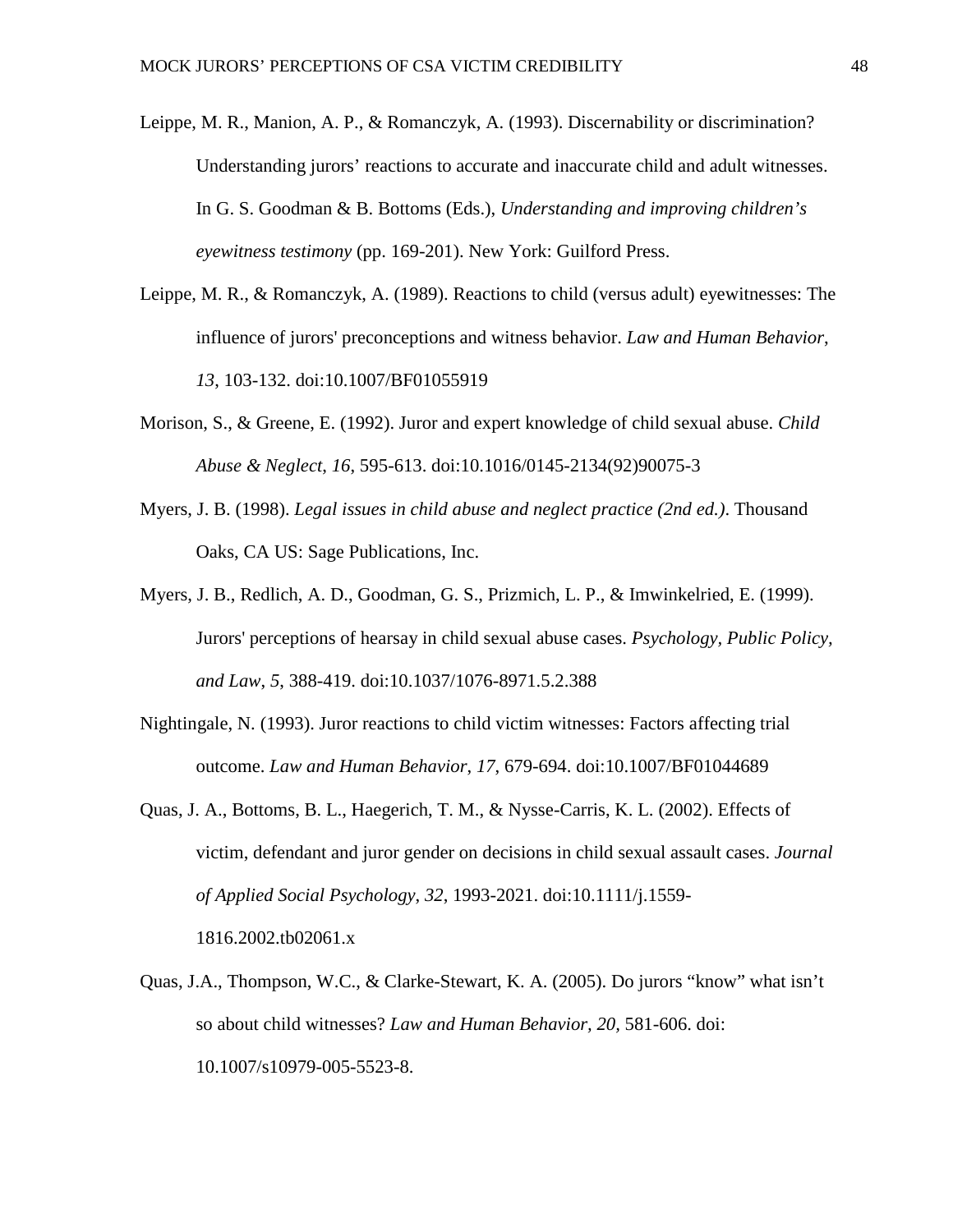- Regan, P. C., & Baker, S. J. (1998). The impact of child witness demeanor on perceived credibility and trial outcome in sexual abuse cases. *Journal of Family Violence*, *13*, 187-195. doi:10.1023/A:1022845724226
- Ross, D. F., Hopkins, S., Hanson, E., Lindsay, R. L., Hazen, K., & Eslinger, T. (1994). The impact of protective shields and videotape testimony on conviction rates in a simulated trial of child sexual abuse. *Law and Human Behavior*, *18*, 553-566. doi:10.1007/BF01499174
- Schmidt, C. W., & Brigham, J. C. (1996). Jurors' perceptions of child victim-witnesses in a simulated sexual abuse trial. *Law and Human Behavior*, *20*(6), 581-606. doi:10.1007/BF01499233
- Snyder, H. N. (2000). *Sexual assault of young children as reported to law enforcement: Victim, incident, and offender characteristics.* Washington, DC: U.S. Department of Justice, Office of Justice Programs and Bureau of Justice Statistics.
- Taylor, N. (2007). Juror attitudes and biases in sexual assault cases. *Trends and Issues in Crime and Criminal Justice, 344,* 1-6.
- Vidmar, N. (1997). Generic prejudice and the presumption of guilt in sex abuse trials. *Law and Human Behavior*, *21*, 5-25. doi:10.1023/A:1024861925699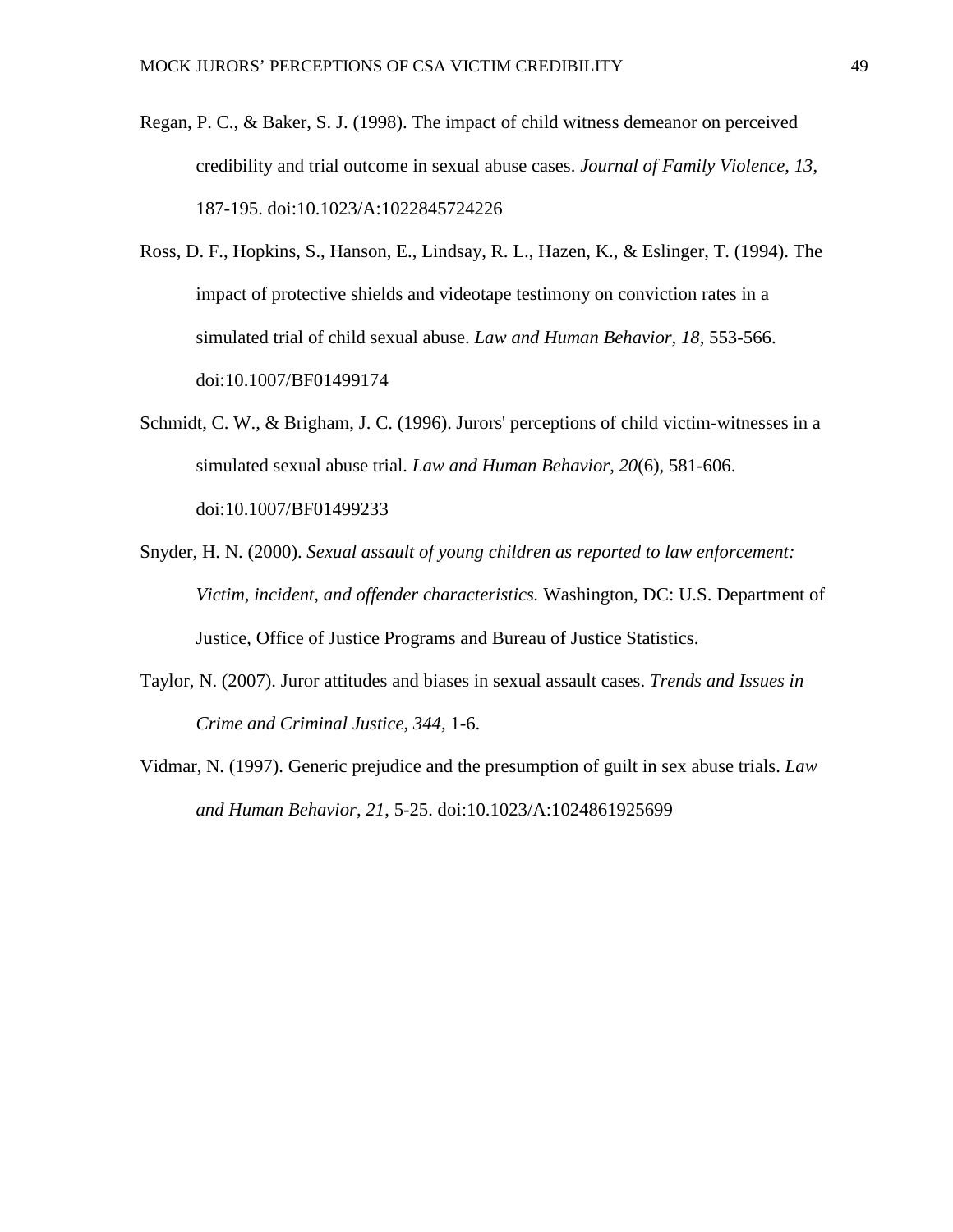# Appendix A

## Notice of IRB Approval

**To:** Alissa Anderson EMAIL.

**From:** Dr. Stan Aeschleman, Institutional Review Board Chairperson **Date:** 9/16/2013 **RE:** Notice of IRB Approval by Expedited Review (under 45 CFR 46.110) **Study #:** 14-0035

**Study Title:** Legal Decisions and Perceptions of Victims **Submission Type:** Initial **Expedited Category:** (7) Research on Group Characteristics or Behavior, or Surveys, Interviews, etc. **Approval Date:** 9/16/2013 **Expiration Date of Approval:** 9/15/2014

The Institutional Review Board (IRB) approved this study for the period indicated above. The IRB found that the research procedures meet the expedited category cited above. IRB approval is limited to the activities described in the IRB approval materials, and extends to the performance of the described activities in the sites identified in the IRB application. In accordance with this approval, IRB findings and approval conditions for the conduct of this research are listed below.

## **Regulatory and other findings:**

The IRB waived the requirement to obtain a signed consent form for some or all subjects because the research presents no more than minimal risk of harm to subjects and involves no procedures for which written consent is normally required outside of the research context.

## **Approval Conditions:**

Appalachian State University Policies: All individuals engaged in research with human participants are responsible for compliance with the University policies and procedures, and IRB determinations.

Principal Investigator Responsibilities: The PI should review the IRB's list of PI responsibilities. The Principal Investigator (PI), or Faculty Advisor if the PI is a student, is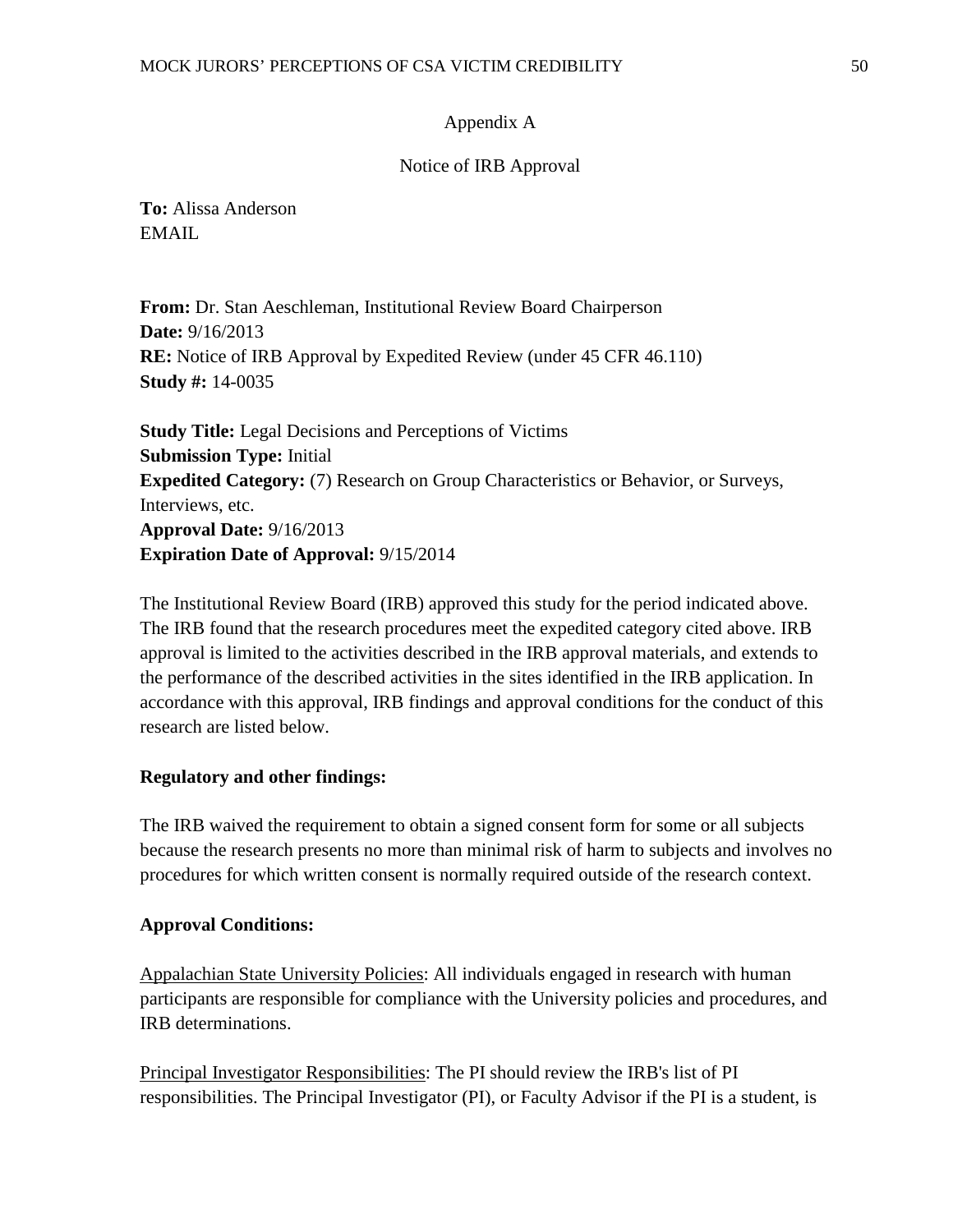ultimately responsible for ensuring the protection of research participants; conducting sound ethical research that complies with federal regulations, University policy and procedures; and maintaining study records.

Modifications and Addendums: IRB approval must be sought and obtained for any proposed modification or addendum (e.g., a change in procedure, personnel, study location, study instruments) to the IRB approved protocol, and informed consent form before changes may be implemented, unless changes are necessary to eliminate apparent immediate hazards to participants. Changes to eliminate apparent immediate hazards must be reported promptly to the IRB.

Approval Expiration and Continuing Review: The PI is responsible for requesting continuing review in a timely manner and receiving continuing approval for the duration of the research with human participants. Lapses in approval should be avoided to protect the welfare of enrolled participants. If approval expires, all research activities with human participants must cease.

Prompt Reporting of Events: Unanticipated Problems involving risks to participants or others; serious or continuing noncompliance with IRB requirements and determinations; and suspension or termination of IRB approval by an external entity, must be promptly reported to the IRB.

Closing a study: When research procedures with human subjects are completed, please complete the Request for Closure of IRB review form and send it to irb@appstate.edu.

# **Websites:**

1. PI responsibilities:

http://researchprotections.appstate.edu/sites/researchprotections.appstate.edu/files/PI%20Res ponsibilities.pdf

2. IRB forms: http://researchprotections.appstate.edu/human-subjects/irb-forms

CC: Twila Wingrove, Psychology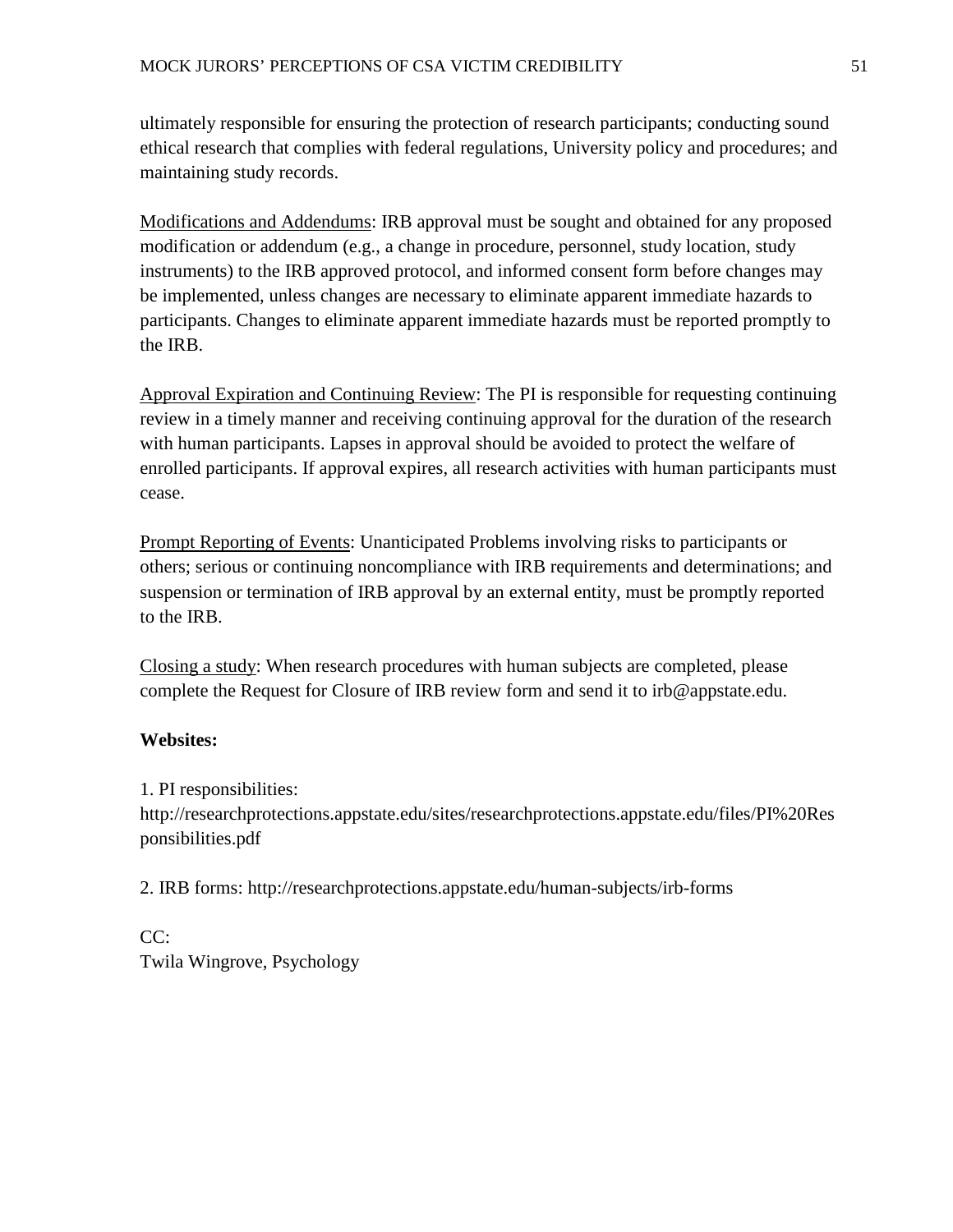#### Appendix B

#### Informed Consent

### **PRE-SURVEY/ENTRY SCREEN MESSAGE:**

**Title of Project**: Legal Decisions and Perceptions of Victims (IRB #14-0035) **Investigators**: Alissa Anderson, Dr. Twila Wingrove

#### **Purpose**

The purpose of this survey is to explore perceptions of victims allegedly involved in a vague sexual encounter that occurs in a summer camp setting, involving a female camper and the camp doctor. Your participation in completing this survey is voluntary and you may decide to stop at any time for any reason with no penalty, or you may choose not to answer any of the survey questions. All responses will be kept confidential, meaning that your responses will not be linked back to you in any way, other than to pay you for your participation. The researcher does acknowledge a risk of breach of confidentiality.

#### **Procedure**

Your participation in completing this survey is voluntary and you may decide to stop at any time for any reason with no penalty, or you may choose not to answer any of the survey questions. All responses will be kept confidential meaning that the instructor will not know whether you participated in the study, but only that you were paid. You will be asked to complete 12 questions regarding a shortened version of a trial transcript and four brief surveys; this process should not take more than 30 minutes. You should not volunteer for this study if you are under 18 years of age.

#### **Other Information**

There may be no other personal benefit from your participation but knowing that you provided information today that may help others in the future and that you are advancing the science of psychology. You will be paid \$.25 (if you HIT is accepted) for your initial participation and completing all study materials. An additional \$.25 will be awarded for taking the present study seriously and paying close attention to the trial transcript. To the best of our knowledge, the risk of harm for participating in this research study is no more than you would experience in everyday life.

If you have any questions or concerns about the nature of this research or the survey please contact:

Alissa Anderson, B.S.; Principal Investigator; andersonaz@appstate.edu; or Dr. Twila Wingrove; Faculty Advisor; wingroveta@appstate.edu; or irb@appstate.edu.

**By continuing to the survey, I acknowledge that I am at least 18 years old, have read the above information, and provide my consent to participate under the terms above.**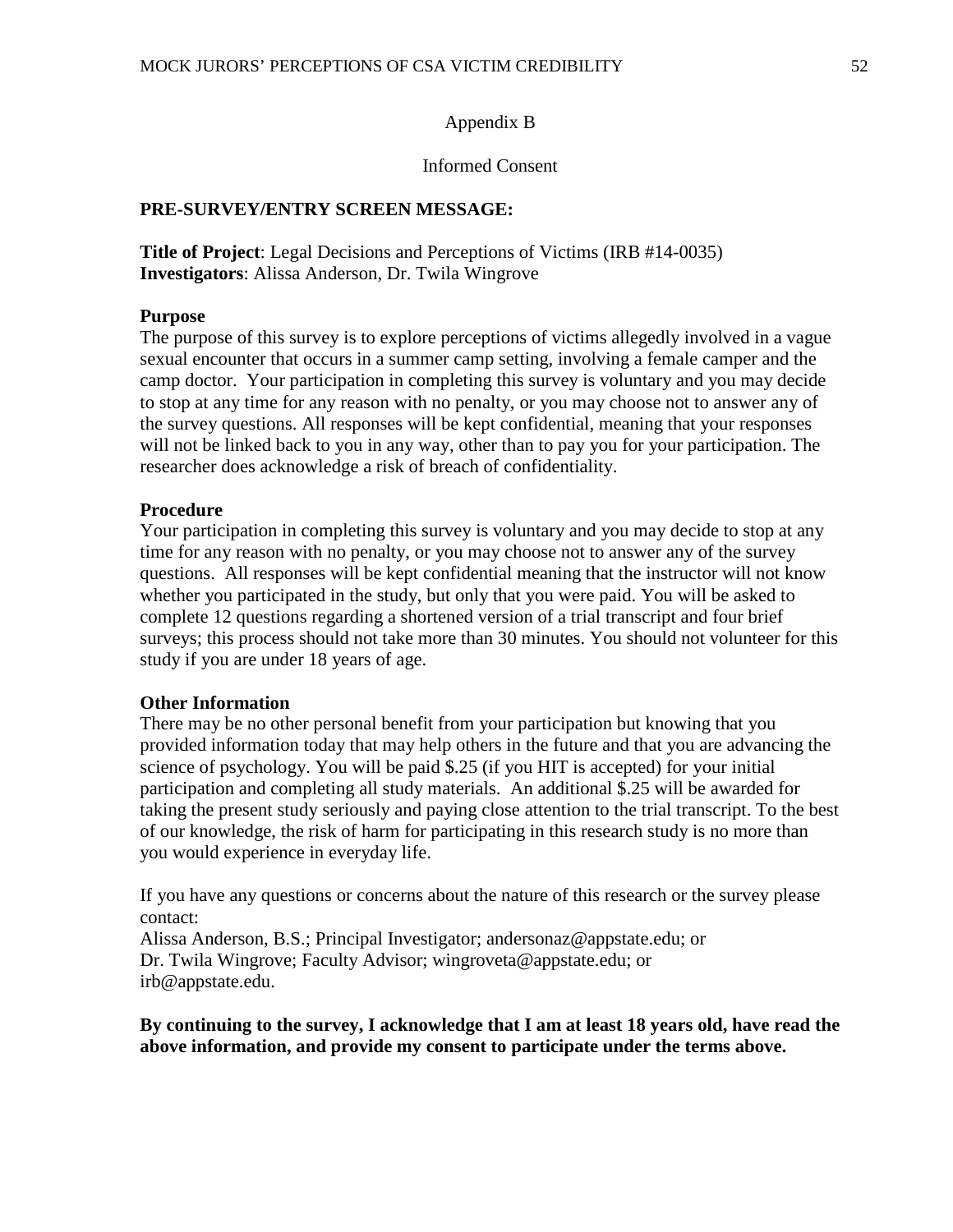**By typing your 'Amazon Mturk Worker ID' in the blank below you are indicating your agreement (all results are still confidential, your 'Amazon Mturk Worker ID' will not be associated with your answers):**

# **[Text box]**

# **POST-SURVEY/EXIT SCREEN MESSAGE:**

Thank you for your participation in this research study.

If you have any questions or comments please contact: Alissa Anderson, B.S.; Principal Investigator; andersonaz@appstate.edu; or Dr. Twila Wingrove; Faculty Advisor; wingroveta@appstate.edu; or irb@appstate.edu.

Again, there may be no other personal benefit from your participation but knowing that you provided information today that may help others in the future and that you are advancing the science of psychology. You will be paid \$.25 (if your HIT is accepted) for your initial participation and completing all study materials. An additional \$.25 will be awarded for taking the present study seriously and paying close attention to the trial transcript. To the best of our knowledge, the risk of harm for participating in this research study is no more than you would experience in everyday life.

Please enter this 'Completion Code' in the text box below and in the text box on the Mturk HIT page:

CSAS4866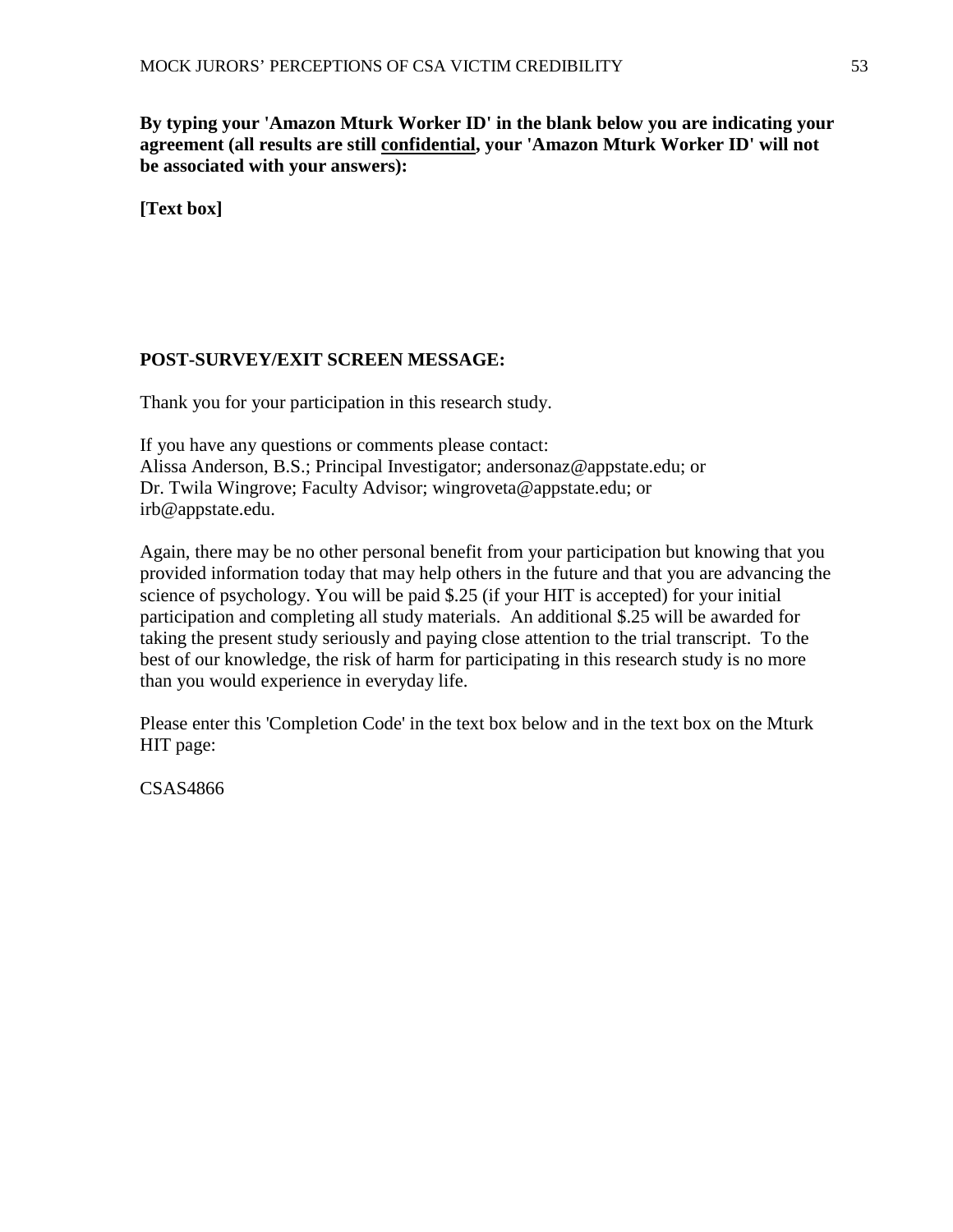### Appendix C

# Trial Transcript **UNITED STATES V. PATRICK 09-5006-cr Unofficial Oral Argument Transcript**

The following is an abbreviated, unofficial transcript from a sexual assault trial involving a minor, Cindy Maine, and Dr. Landon Patrick. The alleged assault occurred on private property owned by the Sunny Hills Summer Day Camp on the afternoon of July 17, 2010.

#### *[Jury Instructions conditions (present/ not present)]*

# **DIRECTIONS CONCERNING CHILDREN'S ABILITIES AS WITNESSES & DIRECTIONS CONCERNING CHILDREN'S RESPONSES TO SEXUAL ABUSE (Cossins, 2008)**

### *Judge Barnes then spoke to the jury.*

**Judge Barnes:** Even very young children can accurately remember and report things that have happened to them in the past, but, because of developmental differences, children may not report their memories in the same manner or to the same extent as an adult would. This does not mean that a child witness is any more or less reliable than an adult witness. Sometimes children give incomplete or inconsistent accounts of events that have happened to them but there is no research to show that inconsistencies and incompleteness mean a child is fabricating. Research has shown that children over the age of 5 years are highly resistant to abuse suggestions and it is difficult to make children give false reports of abuse. And when deciding how much weight to give to a child's evidence, it is important for you to consider the way in which he or she was questioned and to distinguish between open-ended questions aimed at obtaining information from leading questions that might put words into their mouths.

Furthermore, there is no one set of symptoms or behaviors that all sexually abuse children display; depending upon the individual child and their circumstances, some children may exhibit a number of symptoms where some children may exhibit none at all. Only infrequently does sexual abuse result in physical symptoms and physical evidence that can be detected by a medical examination. Very often victims of sexual abuse do not cry out for help, resist or escape from the offender. Some children may exhibit particular behaviors as a result of being sexually abused that are counterintuitive and may not appear to make sense to the adult lay person. The behaviors that have been reported in the scientific literature include: delay in complaint for months or years; disturbed sleep patterns and/or nightmares; bedwetting; disturbed behavior patterns; learning difficulties, fearfulness and general emotional upset; retraction of the complaint; sexualized behavior; and ongoing contact and/or affection for the alleged offender. Finally, it is important to remember that, on their own, none of these behaviors is diagnostic of sexual abuse having occurred.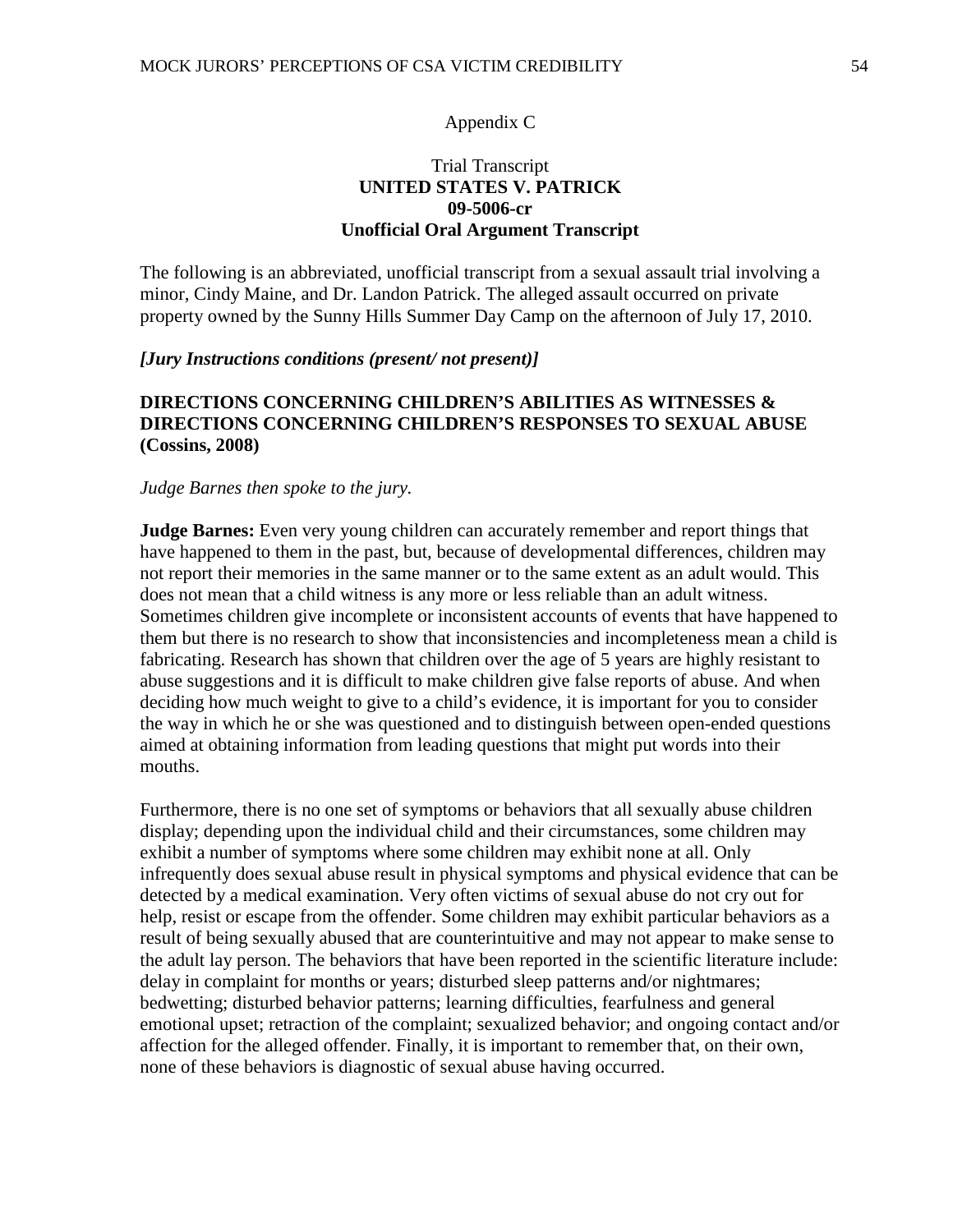*Witness 1: The first witness was John Maine, the father of the complainant. Mr. Maine was the first person to be made aware of the alleged sexual assault by his daughter Cindy Maine.*

**Prosecuting Attorney**: Mr. Maine can you recall for the court exactly what happened on the night of July 24, 2010?

**John Maine**: Yes, that was the night that my daughter, Cindy, told to me that that Dr. Patrick sexually assaulted her when she saw him at the summer camp which she attends while her mother and I are working during the summer season.

# **CHILD COMPLAINANT AGE CONDITION: FIVE/FIFTEEN**

**Prosecuting Attorney**: And how old is your daughter Mr. Maine?

**John Maine**: She is *[five/fifteen]* years old.

**Prosecuting Attorney**: Thank you Mr. Maine, please continue.

# **CHILD COMPLAINANT AGE CONDITION: MINOR**

**Prosecuting Attorney**: And how old is your daughter Mr. Maine?

**John Maine**: She is *[a minor]*.

**Prosecuting Attorney**: Thank you Mr. Maine, please continue.

**John Maine**: Okay, she told me after dinner, I was having coffee and reading in the den around 9PM on July 24. It was just me and Cindy, and we talked for about an hour. I asked about what she did at summer camp was last week. She told me that she went swimming with her friends, made some crafts on Tuesday for me and her mom, and she told me about when she was not feeling well at camp one day last week. She said she felt really bad so she asked a camp counselor to take her to the doctor's office on the summer camp grounds. The camp counselor walked her to the office and walked her back to her camp group but waited for her outside the office while Cindy was seeing the doctor.

Cindy said that while in the doctor's office, the Dr. Patrick performed the routine check-up on her, said that she was fine and that she should try to eat something small, drink plenty of water, and take it easy for the rest of the day. She said that she thought the visit was over and stood up, but the doctor asked her to sit down and said that a backrub was needed to make her feel better. She sat down but said she felt uncomfortable and did not think it was part of a doctor's job to give her a backrub. She told me after a couple of minutes she stood up off of the examination table and told Dr. Patrick she needed to leave and get back with her camp group. She said that as she turned around she saw that his penis was exposed and he asked her if she wanted to touch it…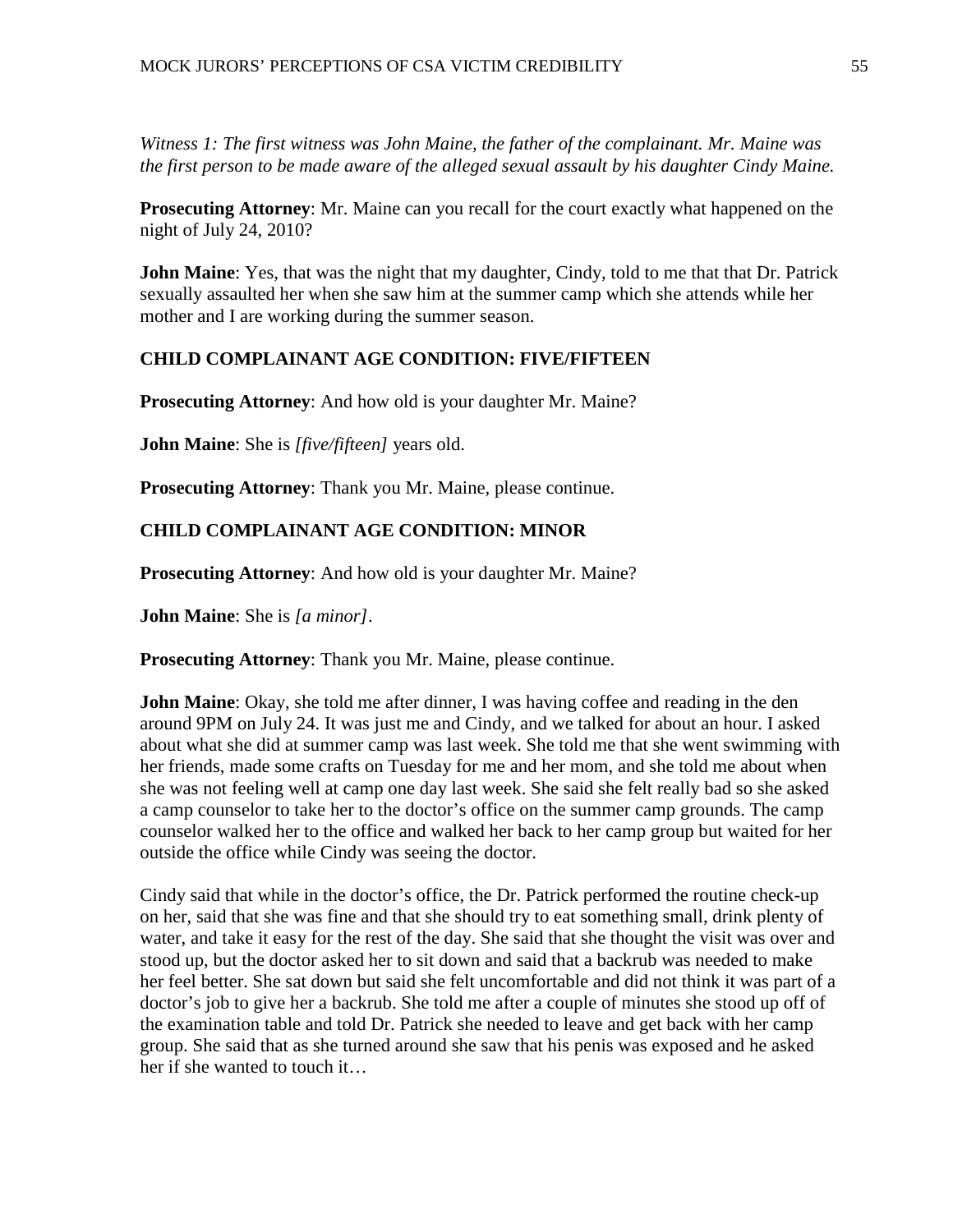**Prosecuting Attorney:** Please continue Mr. Maine. What did Cindy tell you happened next?

**John Maine:** Well, she told me she did not touch Dr. Patrick and that when he saw how uncomfortable she was he covered himself, told her it was alright, asked her to keep what happened between them, and finally said that she "could not tell anyone about what happened because she may get them both into trouble". And then he told her that if she was feeling bad again she could come by his doctor's office at any time. He walked her out to the area where the camp counselor was waiting for Cindy. After Dr. Patrick spoke with the camp counselor for a few moments, she and the camp counselor left and walked back to her camp group.

**Prosecuting Attorney:** On what date did the alleged event occur Mr. Maine?

**John Maine:** Cindy said that it happened the day she went horse-back riding at camp. That day was July 17 and the day she told me was July 24.

**Prosecuting Attorney:** And what did you do with this information that Cindy gave you?

**John Maine:** Well, Cindy was very upset by the end of our talk. She seemed scared to tell me exactly what happened, like she was afraid that I would become angry with her, which is crazy! I told her that I loved her no matter what and that she did a really good thing by telling me the truth. I comforted her and when she calmed down I tucked her into bed. When Cindy fell asleep, I found my wife in the kitchen and told her exactly what Cindy told me, which is exactly what I just told you and the jury. She and I decided to wait until the morning to call the police and file a report.

**Prosecuting Attorney**: One more question Mr. Maine, what details do you know about the defendant, Dr. Landon Patrick?

**John Maine:** Well, I know that he is a well-regarded doctor who works for the camp that my daughter attends during summers. We met him once during an open house for the summer camp and he seemed very polite and professional. I also know that he owns and oversees a local medical practice downtown. It was a total surprise for me to hear the story that Cindy told me. I will never bring my daughter around Dr. Patrick ever again!

**Prosecuting Attorney:** Thank you Mr. Maine.

# **CROSS EXAMINATION BY DEFENSE ATTORNEY**

**Defense Attorney:** Mr. Maine, did you ask Cindy why she waited an entire seven days to tell someone about what allegedly happened to her on July 17?

**John Maine**: I did ask Cindy why she waited so long and she told me that she was afraid of how I would react and she did not want me to think badly of her and she did not want to get her and Dr. Patrick into trouble.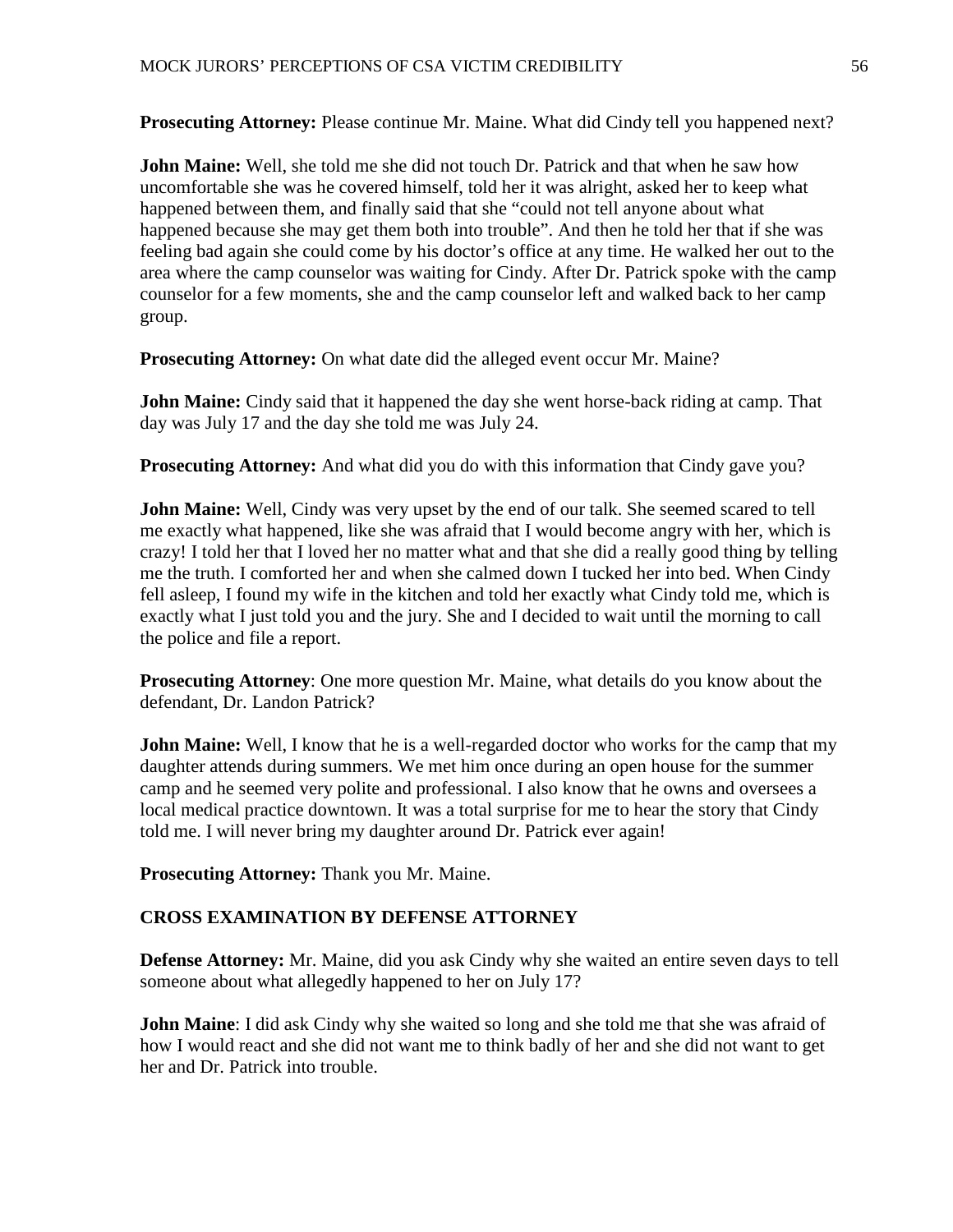**Defense Attorney:** Is it true that Cindy recanted her story during a conversation with Pastor Canyon who came to visit her a few weeks after the alleged incident?

**John Maine**: Yes, my wife and I took Cindy to visit Pastor Canyon a few weeks later. After the visit, Pastor Canyon asked to speak to both me and my wife, and told us that when he asked Cindy about what happened; she told him that she "made up the entire story." My wife and I immediately contacted the prosecutor and we scheduled a group conversation with both my wife and I, Cindy, the prosecutor, and Pastor Canyon. When we confronted her, Cindy began to cry and said she did not want to tell Pastor Canyon the truth because she didn't want him to be mad at her. She also said that she thought if she did not talk about it anymore that everything would be "okay". That was the only time that Cindy has recanted her story.

**Defense Attorney:** Has your daughter ever told a lie Mr. Maine?

**John Maine**: Yes, she has, but they are usually white lies about things her mother and I ask her to do around the house, like clean up her room.

**Defense Attorney:** Thank you Mr. Maine, you may step down from the stand and return to your seat.

*Witness 2: The second witness is Dr. Norma Brass, the clinical psychologist that was appointed to Cindy Maine by the State to conduct a psychological interview and provide treatment to the complainant.* 

## **WITNESS TESTIMONY BY DR. NORMA BRASS [LOW SEXUAL KNOWLEDGE]**

**Prosecuting Attorney**: Dr. Brass, can you please tell the court about how you first came in contact with the child complainant, Cindy Maine?

**Dr. Norma Brass:** Yes, I am a clinical psychologist. I met the Maine family when I was appointed to Cindy Maine's case. My job involves interviewing the child complainant and providing the court with an objective, professional report. My associate, Dr. Pamela Yorke, is a pediatrician who conducted Cindy's routine medical examination. She found no signs of physical or sexual abuse. Once the medical exams were completed I interviewed Cindy in an investigation room located in the police precinct. The interview was taped and was observed by Dr. Yorke and a police officer.

**Prosecuting Attorney:** Can you tell the court about Cindy acted during the interview?

**Dr. Norma Brass:** During the interview, Cindy was very nice and polite. She was more open with me about the details of the alleged sexual assault than Dr. Yorke. Cindy described the event in the appropriate language of a *[five year old, 15 year old, minor]*. For example, she said the defendant gave her a *"[backrub/massage/backrub],"* he showed her his *"[private parts/penis/penis],"* and asked for her to *"[pet it/rub it/touch it]."*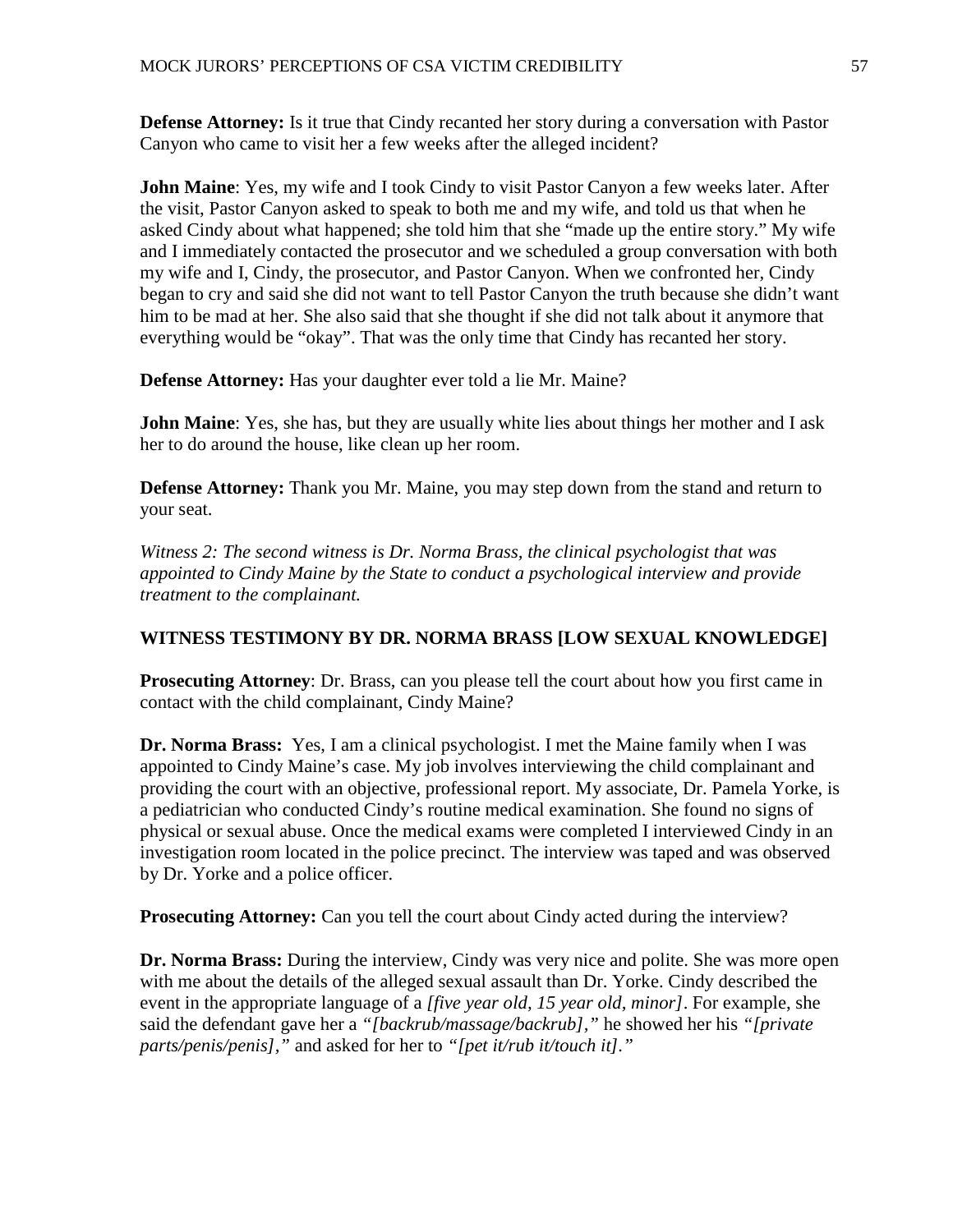**Prosecuting Attorney**: In your professional opinion, how much does Cindy know about sexual reproduction and intercourse?

**Dr. Norma Brass:** Cindy can identify genitalia difference between males and females; she also has some knowledge of "where babies come from."

**Prosecuting Attorney**: Thank you Dr. Brass you may step down from the stand and take your seat.

# **WITNESS TESTIMONY BY DR. NORMA BRASS [HIGH SEXUAL KNOWLEDGE]**

**Prosecuting Attorney**: Dr. Brass, can you please tell the court about how you first came in contact with the child complainant, Cindy Maine?

**Dr. Norma Brass:** Yes, I am a clinical psychologist. I met the Maine family when I was appointed to Cindy Maine's case. My job involves interviewing the child complainant and providing the court with an objective, professional report. My associate, Dr. Pamela Yorke, is a pediatrician who conducted Cindy's routine medical examination. She found no signs of physical or sexual abuse. Once the medical exams were completed I interviewed Cindy in an investigation room located in the police precinct. The interview was taped and was observed by Dr. Yorke and a police officer.

**Prosecuting Attorney:** Can you tell the court about Cindy acted during the interview?

**Dr. Norma Brass:** During the interview, Cindy was very nice and polite. She was more open with me about the details of the alleged sexual assault than Dr. Yorke. Cindy described the event in the appropriate language of a *[five year old, 15 year old, minor]*. For example, she said the defendant gave her a *"[backrub/massage/backrub],"* he showed her his *"[private parts/penis/penis],"* and asked for her to *"[pet it/rub it/touch it]."*

**Prosecuting Attorney:** In your professional opinion, how much does Cindy know about sexual reproduction and intercourse??

**Dr. Norma Brass:** Cindy can identify genitalia difference between males and females; she also has some knowledge of how to make a baby and the birthing process. Cindy also knows some information about sexual intercourse, oral sex, and masturbation.

**Prosecuting Attorney**: Thank you Dr. Brass you may step down from the stand and take your seat.

*(Witness 2, Dr. Norma Brass, steps down from the witness stand.)*

*Witness 3a [5 year old]: The third witness is Cindy Maine, the female child complainant.* 

*WITNESS TESTIMONY: CINDY MAINE – 5 YEAR OLD*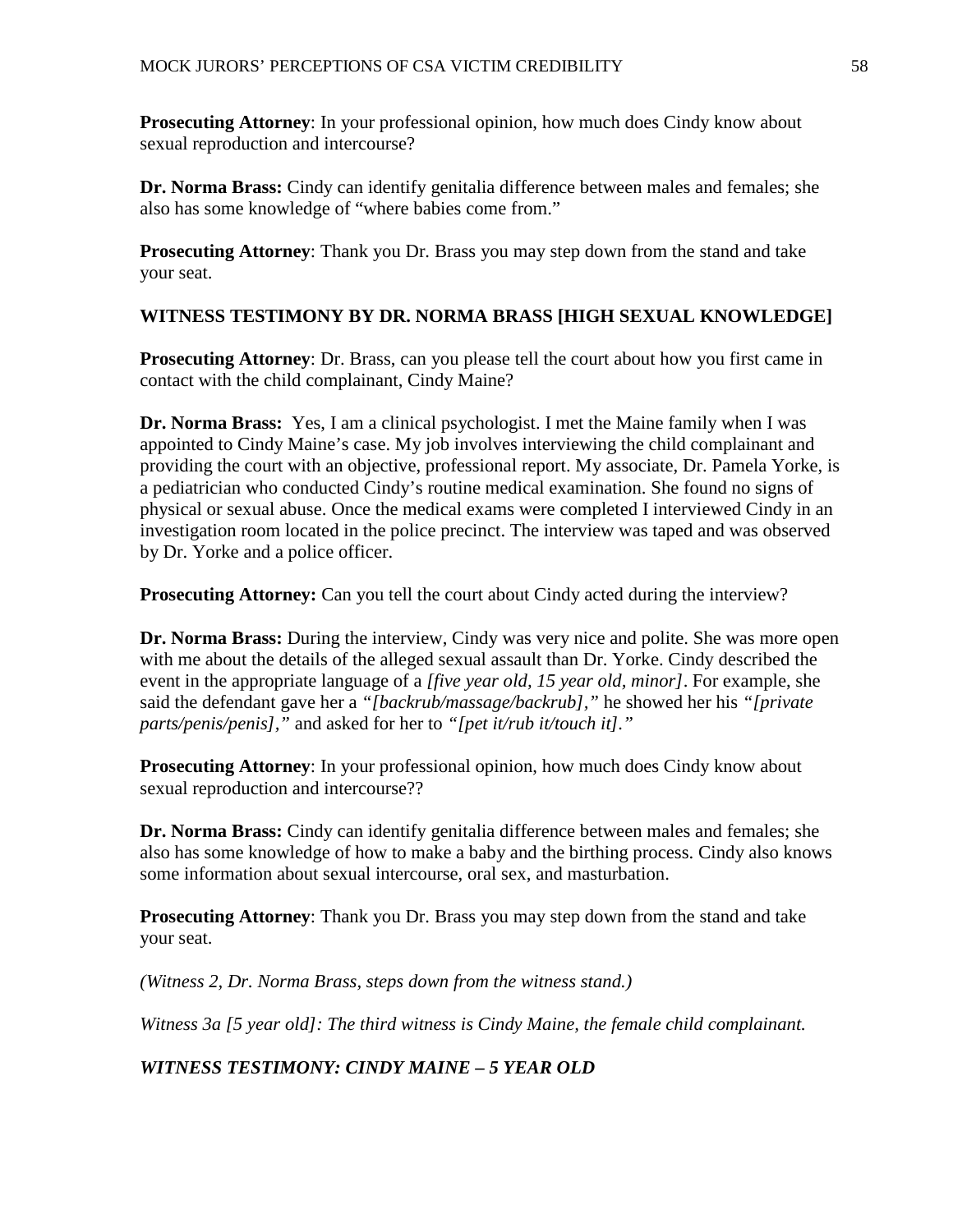**Prosecuting Attorney**: Cindy, can you please tell the court why you went to Dr. Patrick's office on July 17 while at camp?

**Cindy Maine**: Yes, I felt sick and needed to go see the doctor.

**Prosecuting Attorney**: What happened when you went to see the doctor?

**Cindy Maine:** I told Dr. Patrick what was wrong. He did a check up on me and told me I would be okay. He said I just needed to drink some juice, eat some crackers, and relax.

**Prosecuting Attorney:** What happened next, Cindy?

**Cindy Maine:** I stood up, but he told me I wasn't done and I should sit back down. Then, he gave me a backrub.

**Prosecuting Attorney**: Do you know why Dr. Patrick gave you a backrub?

**Cindy Maine:** He said because it would make me feel better.

**Prosecuting Attorney**: Was your back hurting?

**Cindy Maine:** No.

**Prosecuting Attorney**: Did you ask Dr. Patrick to give you a backrub?

**Cindy Maine:** No.

**Prosecuting Attorney**: Did you tell Dr. Patrick it was okay to give you a backrub?

**Cindy Maine:** No.

**Prosecuting Attorney**: Cindy, did anything else happen when you went to see Dr. Patrick?

**Cindy Maine:** Yes, he showed me his private parts and asked me to pet it.

**Prosecuting Attorney**: Did you ask Dr. Patrick to show you his private parts?

**Cindy Maine:** No.

**Prosecuting Attorney**: Did you tell Dr. Patrick it was okay to show you his private parts?

**Cindy Maine:** No.

**Prosecuting Attorney**: What did you do Cindy?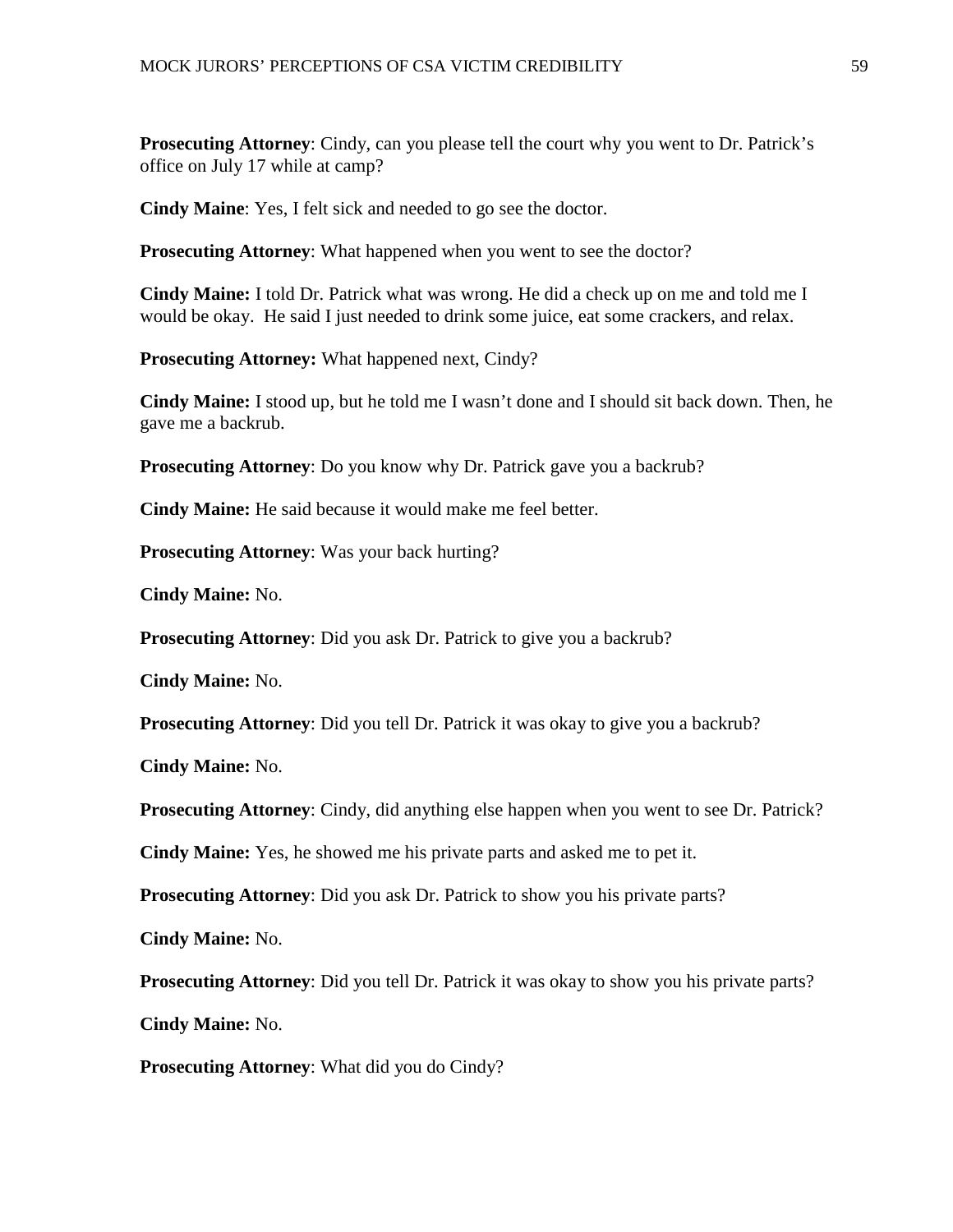**Cindy Maine:** I told him that I had to go back to my camp group.

**Prosecuting Attorney**: Then what happened?

**Cindy Maine:** He put his clothes back on, and told me everything was okay. But I couldn't tell anyone about it or I would get in trouble and he would get in trouble.

**Prosecuting Attorney**: Cindy, is this usually what happens when you go to the doctor's office?

**Cindy Maine:** No, that never happens when I go to the doctor. Only the first part, the checkup. But not the last part, the other thing…

**Prosecuting Attorney**: Cindy, one more thing, can you please point out the person who was in the doctor's office with you that day at camp?

**Cindy Maine:** Yes, his name is Dr. Patrick and he is sitting right over there *(points to Dr. Patrick, sitting on other side of the courtroom).*

**Prosecuting Attorney**: Thank you, Cindy.

## **CROSS EXAMINATION BY DEFENSE ATTORNEY**

**Defense Attorney:** Cindy, how long did it take you to tell someone about what happened with Dr. Patrick?

**Cindy Maine:** I told my Daddy the next week.

**Defense Attorney:** Why did you wait so long to tell someone?

**Cindy Maine:** I was scared to tell and I didn't want to get in trouble or get Dr. Patrick in trouble.

**Defense Attorney:** Did you change your story at any time?

**Cindy Maine:** Yes, I told Pastor Canyon that I made it all up when me and Mommy and Daddy went to see him at the church.

**Defense Attorney:** Why did you tell Pastor Canyon that you made up the whole story?

**Cindy Maine:** Because I didn't want him to think I was bad and I thought he would be mad at me. I just wanted everything to be ok again. I thought if I said I made it all up, everything *would* be ok again.

**Defense Attorney:** What made you change your mind?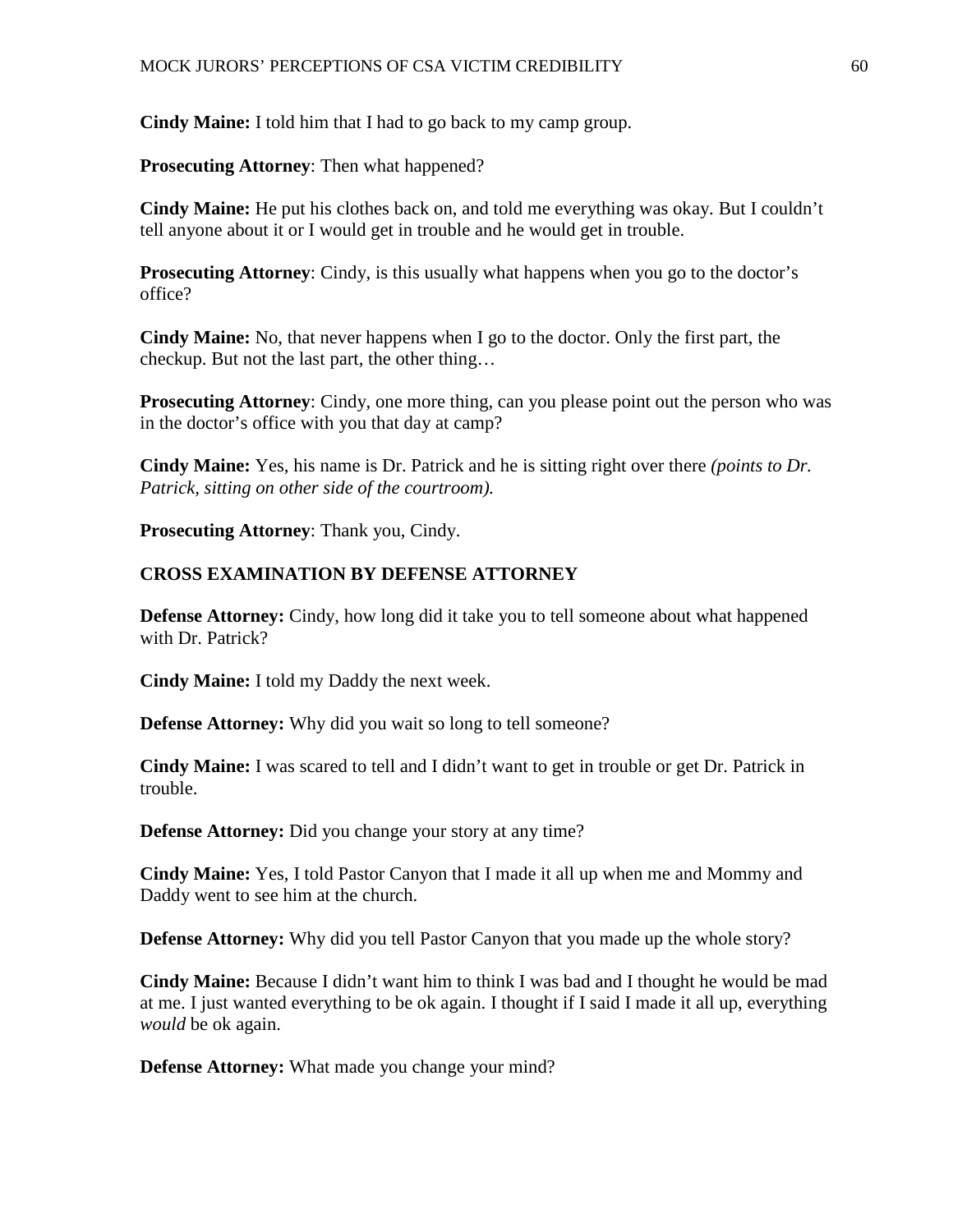**Cindy Maine:** We all had a meeting, me, Mommy, Daddy, the lawyer, and Pastor Canyon. They all told me I wouldn't get in trouble if I told the truth. So I told the truth to all of them.

**Defense Attorney:** Thank you Cindy, you can go back to your seat now.

*(Witness 3a [5 year old] leaves the witness stand).*

*Witness 3b [15 year old]: The third witness is Cindy Maine, the female child complainant.* 

# *WITNESS TESTIMONY: CINDY MAINE – 15 YEAR OLD*

**Prosecuting Attorney**: Cindy, can you please tell the court why you went to Dr. Patrick's doctor's office on July 17while at camp?

**Cindy Maine**: Yes, I felt sick and needed to go see the doctor.

**Prosecuting Attorney**: What happened when you went to see the doctor?

**Cindy Maine:** I told Dr. Patrick what was wrong, he did a check up on me and told me I would be okay. He said I just needed to drink some juice, eat some crackers, and relax.

**Prosecuting Attorney:** What happened next, Cindy?

**Cindy Maine:** I stood up, but he told me I wasn't done and I should sit back down. Then, he gave me a massage.

**Prosecuting Attorney**: Do you know why Dr. Patrick gave you a massage?

**Cindy Maine:** He said because it would make me feel better.

**Prosecuting Attorney**: Was your back hurting?

**Cindy Maine:** No.

**Prosecuting Attorney**: Did you ask Dr. Patrick to give you a massage?

**Cindy Maine:** No.

**Prosecuting Attorney**: Did you tell Dr. Patrick it was okay to give you a massage?

**Cindy Maine:** No.

**Prosecuting Attorney**: Cindy, did anything else happen when you went to see Dr. Patrick?

**Cindy Maine:** Yes, he showed me his penis and asked me to rub it.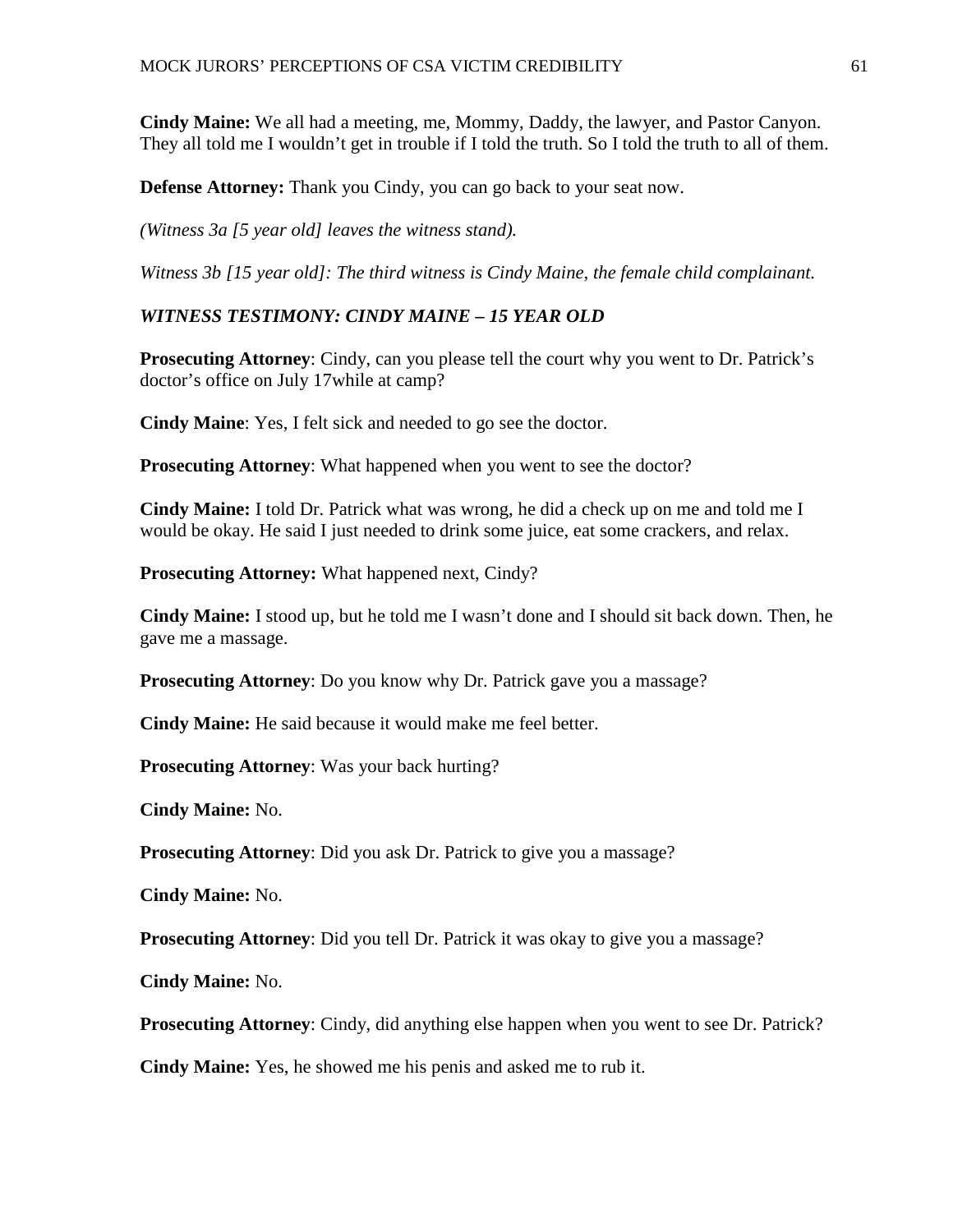**Prosecuting Attorney**: Did you ask Dr. Patrick to show you his penis?

**Cindy Maine:** No.

**Prosecuting Attorney**: Did you tell Dr. Patrick it was okay to show you his penis?

**Cindy Maine:** No.

**Prosecuting Attorney**: What did you do Cindy?

**Cindy Maine:** I told him that I had to go back to my camp group.

**Prosecuting Attorney**: Then what happened?

**Cindy Maine:** He put his clothes back on, and told me everything was okay. But I couldn't' tell anyone about it or I would get in trouble and he would get in trouble.

**Prosecuting Attorney**: Cindy, is this usually what happens when you go to the doctor's office?

**Cindy Maine:** No, that never happens when I go to the doctor. Only the first part, the checkup. But not the last part, the other thing…

**Prosecuting Attorney**: Cindy, one more thing, can you please point out the person who was in the doctor's office with you that day at camp?

**Cindy Maine:** Yes, his name is Dr. Patrick and he is sitting right over there *(points to Dr. Patrick, sitting on other side of the courtroom).*

**Prosecuting Attorney**: Thank you, Cindy.

## **CROSS EXAMINATION BY DEFENSE ATTORNEY**

**Defense Attorney:** Cindy, how long did it take you to tell someone about what happened with Dr. Patrick?

**Cindy Maine:** I told my Daddy the next week.

**Defense Attorney:** Why did you wait so long to tell someone?

**Cindy Maine:** I was scared to tell and I didn't want to get in trouble or get Dr. Patrick in trouble.

**Defense Attorney:** Did you change your story at any time?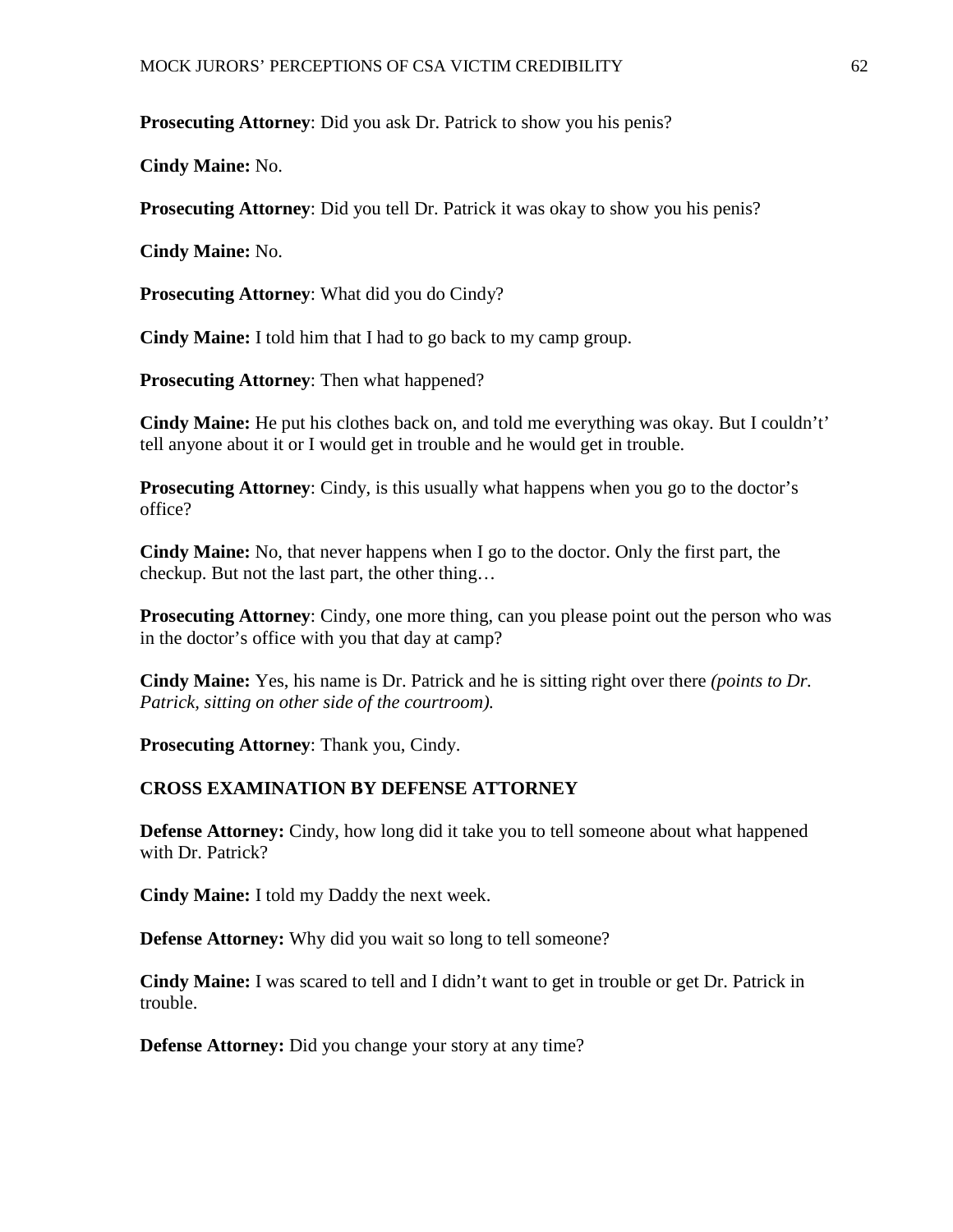**Cindy Maine:** Yes, I told Pastor Canyon that I made it all up when me, my Mommy and my Daddy went to see him at the church.

**Defense Attorney:** Why did you tell Pastor Canyon that you made up the whole story?

**Cindy Maine:** Because I didn't want him to think I was bad and I thought he would be mad at me. I just wanted everything to be ok again. I thought if I said I made it all up, everything *would* be ok again.

**Defense Attorney:** What made you change your mind?

**Cindy Maine:** We all had a meeting with me, Mommy, Daddy, the lawyer, and Pastor Canyon. They all told me I wouldn't get in trouble if I told the truth. So I told the truth to all of them.

**Defense Attorney:** Thank you Cindy, you can go back to your seat now.

*(Witness 3b [15 year old] leaves the witness stand).*

*Witness 3c [control – minor]: The third witness is Cindy Maine, the female child complainant.* 

# *WITNESS TESTIMONY: CINDY MAINE – CONTROL – MINOR*

**Prosecuting Attorney**: Cindy, can you please tell the court why you went to Dr. Patrick's office on July 17 while at camp?

**Cindy Maine**: Yes, I felt sick and needed to go see the doctor.

**Prosecuting Attorney:** What happened when you went to see the doctor?

**Cindy Maine:** I told Dr. Patrick what was wrong. He did a check up on me and told me I would be okay. He said I just needed to drink some juice, eat some crackers, and relax.

**Prosecuting Attorney:** What happened next, Cindy?

**Cindy Maine:** I stood up, but he told me I wasn't done and I should sit back down. Then, he gave me a backrub.

**Prosecuting Attorney**: Do you know why Dr. Patrick gave you a backrub?

**Cindy Maine:** He said because it would make me feel better.

**Prosecuting Attorney**: Was your back hurting?

**Cindy Maine:** No.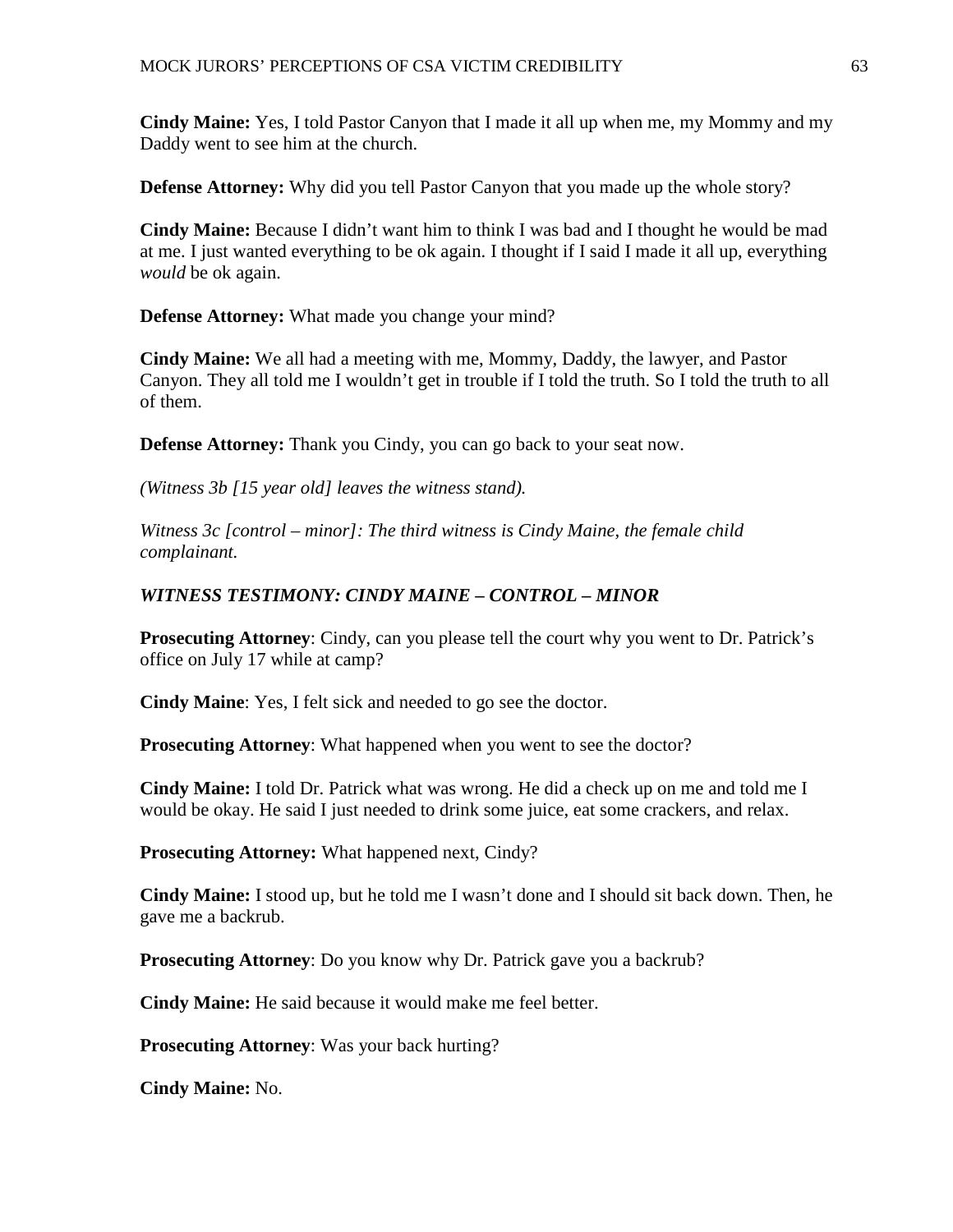**Prosecuting Attorney**: Did you ask Dr. Patrick to give you a backrub?

**Cindy Maine:** No.

**Prosecuting Attorney**: Did you tell Dr. Patrick it was okay to give you a backrub?

**Cindy Maine:** No.

**Prosecuting Attorney**: Cindy, did anything else happen when you went to see Dr. Patrick?

**Cindy Maine:** Yes, he showed me his penis and asked me to touch it.

**Prosecuting Attorney**: Did you ask Dr. Patrick to show you his penis?

**Cindy Maine:** No.

**Prosecuting Attorney**: Did you tell Dr. Patrick it was okay to show you his penis?

**Cindy Maine:** No.

**Prosecuting Attorney**: What did you do Cindy?

**Cindy Maine:** I told him that I had to go back to my camp group.

**Prosecuting Attorney**: Then what happened?

**Cindy Maine:** He put his clothes back on, and told me everything was okay. But I couldn't' tell anyone about it or I would get in trouble and he would get in trouble.

**Prosecuting Attorney:** Cindy, is this usually what happens when you go to the doctor's office?

**Cindy Maine:** No, that never happens when I go to the doctor. Only the first part, the checkup. But not the last part, the other thing…

**Prosecuting Attorney**: Cindy, one more thing, can you please point out the person who was in the doctor's office with you that day at camp?

**Cindy Maine:** Yes, his name is Dr. Patrick and he is sitting right over there *(points to Dr. Patrick, sitting on other side of the courtroom).*

**Prosecuting Attorney**: Thank you, Cindy.

## **CROSS EXAMINATION BY DEFENSE ATTORNEY**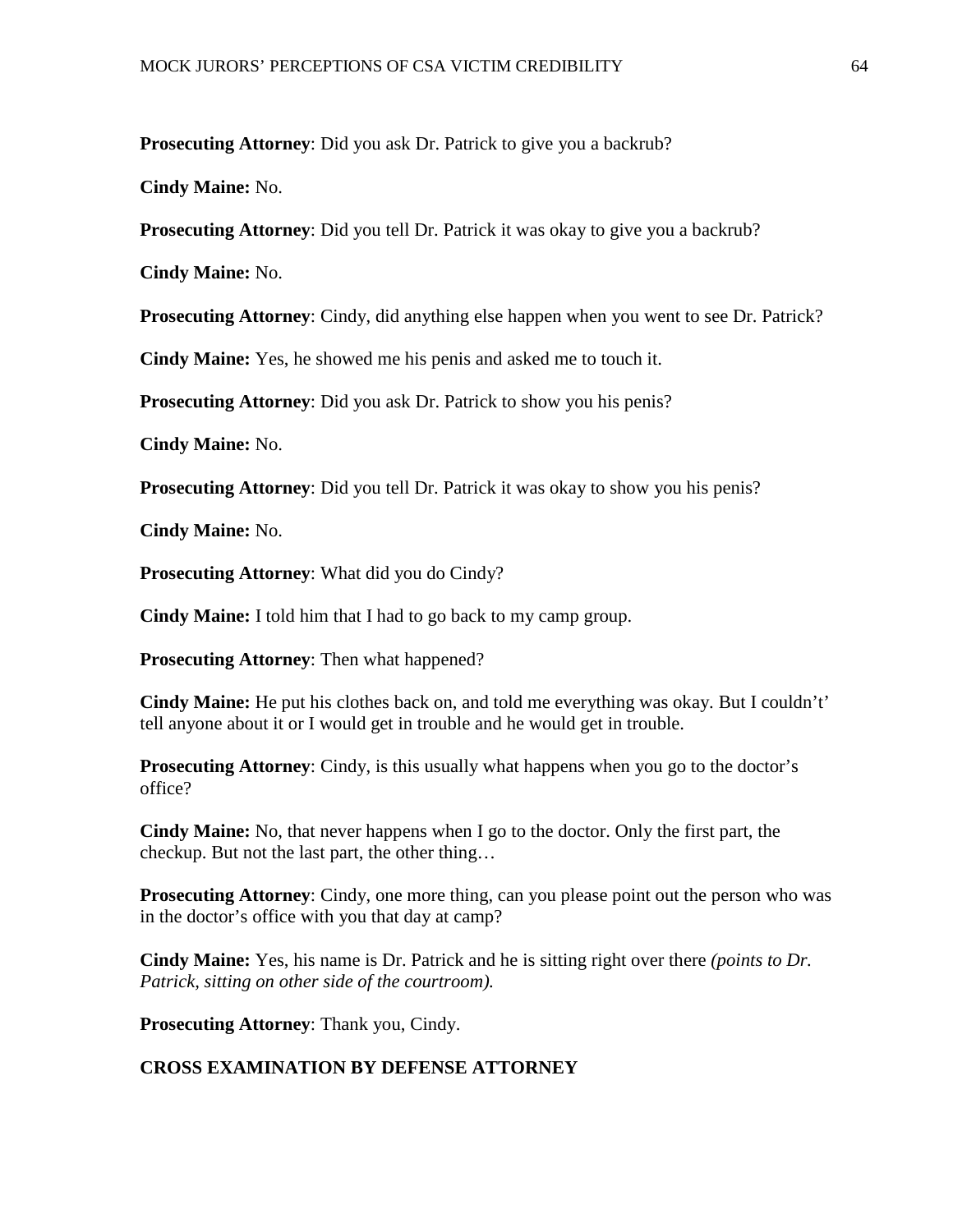**Defense Attorney:** Cindy, how long did it take you to tell someone about what happened with Dr. Patrick?

**Cindy Maine:** I told my Daddy the next week.

**Defense Attorney:** Why did you wait so long to tell someone?

**Cindy Maine:** I was scared to tell and I didn't want to get in trouble or get Dr. Patrick in trouble.

**Defense Attorney:** Did you change your story at any time?

**Cindy Maine:** Yes, I told Pastor Canyon that I made it all up when me, Mommy, and Daddy went to see him at the church.

**Defense Attorney:** Why did you tell Pastor Canyon that you made up the whole story?

**Cindy Maine:** Because I didn't want him to think I was bad and I thought he would be mad at me. I just wanted everything to be ok again. I thought if I said I made it all up, everything *would* be ok again.

**Defense Attorney:** What made you change your mind?

**Cindy Maine:** We all had a meeting with me, Mommy, Daddy, the lawyer, and Pastor Canyon. They all told me I wouldn't get in trouble if I told the truth. So I told the truth to all of them.

**Defense Attorney:** Thank you Cindy, you can go back to your seat now.

*(Witness 3c [control – minor] leaves the witness stand).*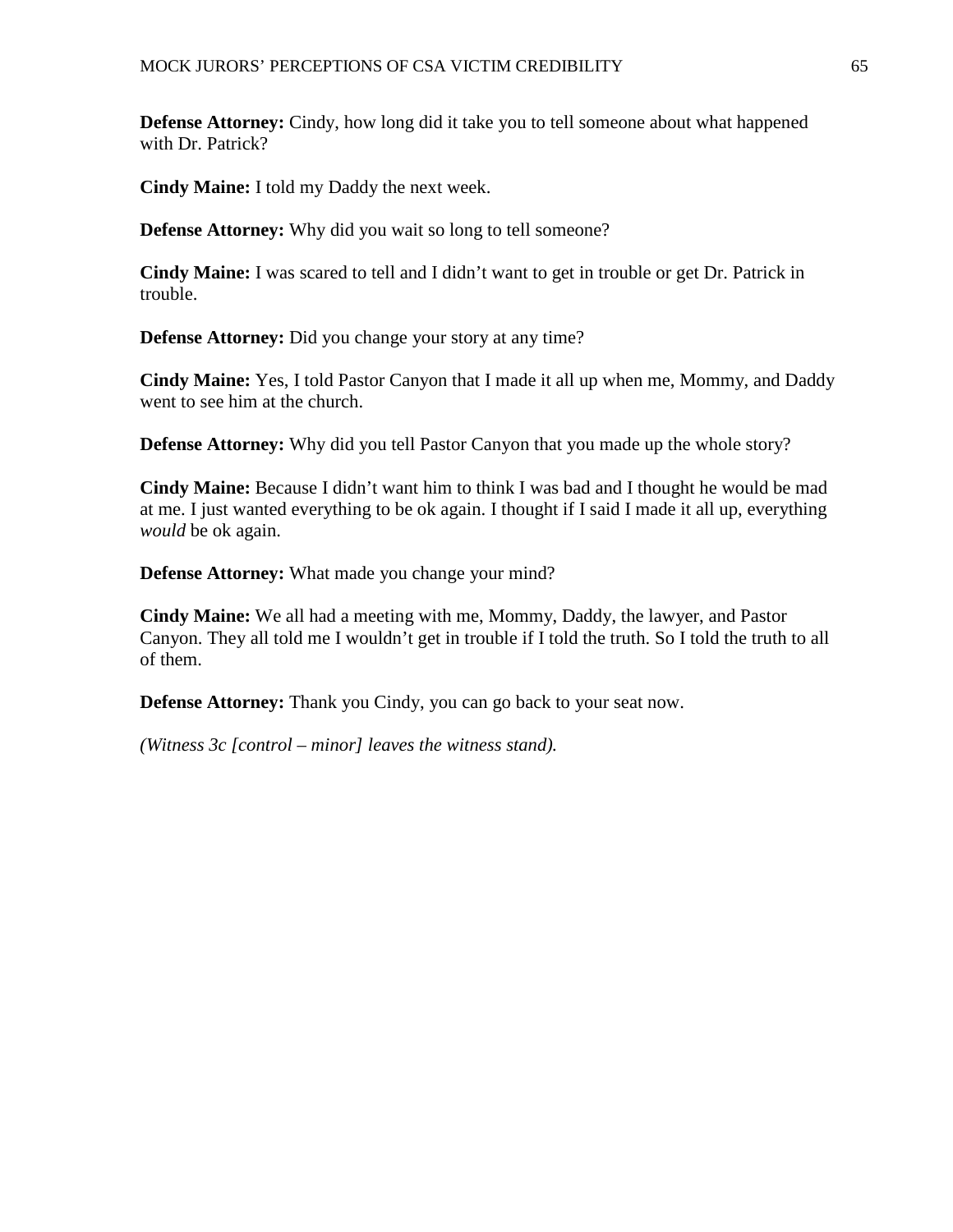## Appendix D

## The CSA Misconceptions Questionnaire (Goodman-Delahunty, Cossins, & O'Brien, 2010)

*Please indicate (by circling the number) the degree to which you agree or disagree with each statement.*

1. An abused child will typically cry for help and try to escape.

| Strongly |  | Neither Agree nor |  | Strongly |
|----------|--|-------------------|--|----------|
| Disagree |  | Disagree          |  | Agree    |
|          |  |                   |  |          |

2. The perpetrator of child sexual abuse is normally a stranger to that child.

| Strongly |  | Neither Agree nor |  | Strongly |
|----------|--|-------------------|--|----------|
| Disagree |  | Disagree          |  | Agree    |
|          |  |                   |  |          |

3. Step-fathers are more likely to abuse children than natural fathers.

| Strongly |  | Neither Agree nor |  | Strongly |
|----------|--|-------------------|--|----------|
| Disagree |  | Disagree          |  | Agree    |
|          |  |                   |  |          |

4. Repeatedly asking children questions such as: "Did he touch your private parts?" leads them to make false claims of sexual abuse.

| Strongly |  | Neither Agree nor |  | Strongly |
|----------|--|-------------------|--|----------|
| Disagree |  | Disagree          |  | Agree    |
|          |  |                   |  |          |

5. A physical examination by a doctor will almost always show whether or not a child has been sexually abused.

| Strongly |  | Neither Agree nor |  | Strongly |
|----------|--|-------------------|--|----------|
| Disagree |  | Disagree          |  | Agree    |
|          |  |                   |  |          |

6. When a child delays in reporting sexual abuse, this is evidence of lying.

| Strongly |  | Neither Agree nor |  | Strongly |
|----------|--|-------------------|--|----------|
| Disagree |  | Disagree          |  | Agree    |
|          |  |                   |  |          |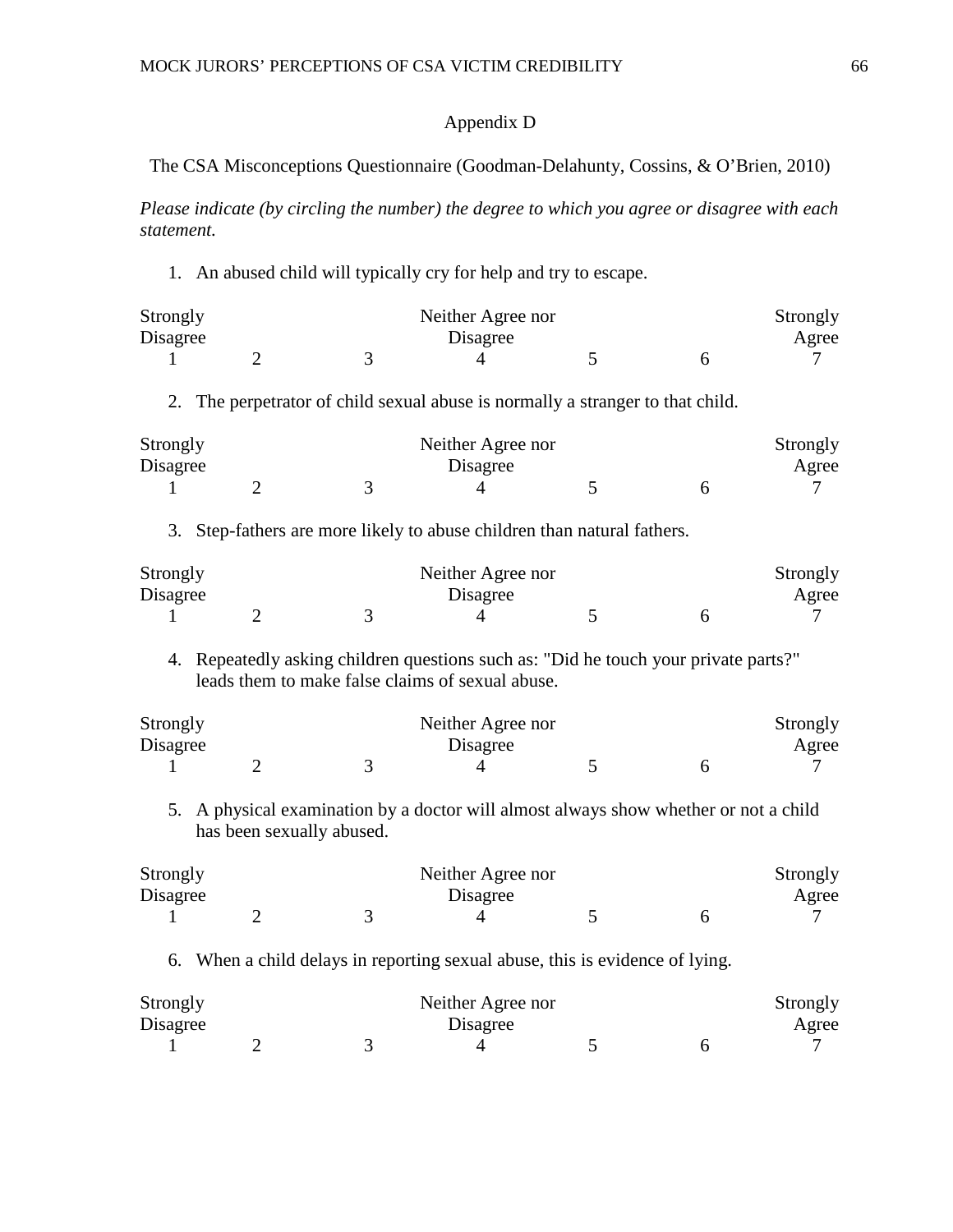| Strongly<br>Disagree<br>1 | $\overline{2}$ | 3                                                                                                                          | Neither Agree nor<br>Disagree<br>$\overline{4}$ | 5 | 6 | Strongly<br>Agree<br>7 |
|---------------------------|----------------|----------------------------------------------------------------------------------------------------------------------------|-------------------------------------------------|---|---|------------------------|
|                           |                | 8. Children sometimes make false claims of sexual abuse to get back at an adult.                                           |                                                 |   |   |                        |
| Strongly<br>Disagree<br>1 | $\overline{2}$ | 3                                                                                                                          | Neither Agree nor<br>Disagree<br>4              | 5 | 6 | Strongly<br>Agree<br>7 |
|                           |                | 9. Affectionate young children initiate sexual contact.                                                                    |                                                 |   |   |                        |
| Strongly<br>Disagree<br>1 | $\overline{2}$ | 3                                                                                                                          | Neither Agree nor<br>Disagree<br>4              | 5 | 6 | Strongly<br>Agree<br>7 |
|                           |                | 10. A victim of sexual abuse will avoid the abuser.                                                                        |                                                 |   |   |                        |
| Strongly<br>Disagree<br>1 | $\overline{2}$ | 3                                                                                                                          | Neither Agree nor<br>Disagree<br>4              | 5 | 6 | Strongly<br>Agree<br>7 |
| place.                    |                | 11. Children who retract their reports of sexual abuse were probably lying in the first                                    |                                                 |   |   |                        |
| Strongly<br>Disagree<br>1 | $\overline{2}$ | 3                                                                                                                          | Neither Agree nor<br>Disagree<br>4              | 5 | 6 | Strongly<br>Agree<br>7 |
|                           |                | 12. A child who shows no signs of distress has not been abused.                                                            |                                                 |   |   |                        |
| Strongly<br>Disagree<br>1 | $\overline{2}$ | 3                                                                                                                          | Neither Agree nor<br>Disagree<br>$\overline{4}$ | 5 | 6 | Strongly<br>Agree<br>7 |
|                           |                | 13. Repeatedly asking children questions such as: "What happened? What else<br>happened?" leads them to make false claims. |                                                 |   |   |                        |
| Strongly<br>Disagree<br>1 | $\overline{2}$ | 3                                                                                                                          | Neither Agree nor<br>Disagree<br>$\overline{4}$ | 5 | 6 | Strongly<br>Agree<br>7 |

7. All victims of sexual assault respond in the same way to sexual abuse.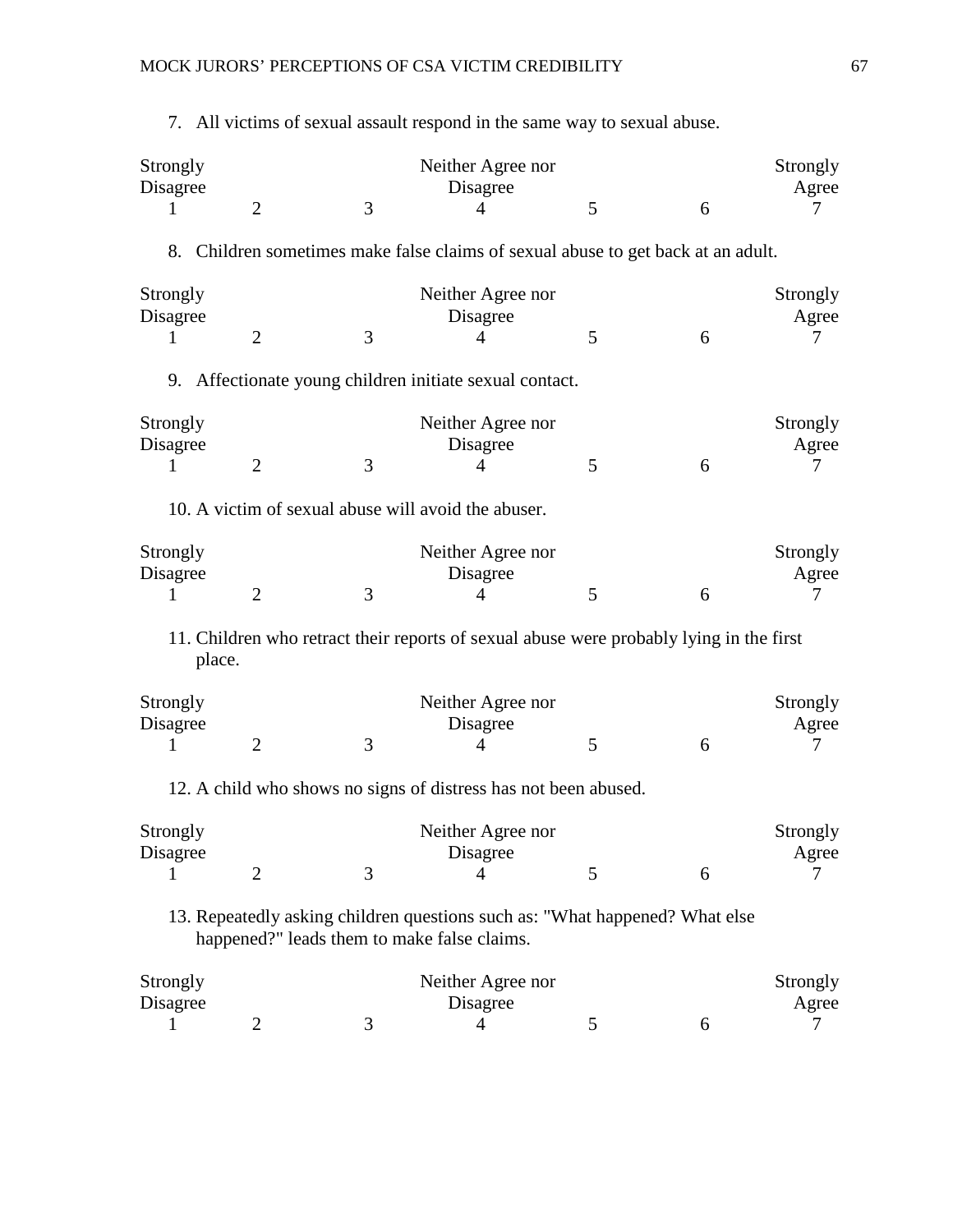| Strongly<br>Disagree<br>$\mathbf{1}$ | 2                   | 3                                                                                         | Neither Agree nor<br>Disagree<br>4              | 5 | 6 | Strongly<br>Agree<br>7 |
|--------------------------------------|---------------------|-------------------------------------------------------------------------------------------|-------------------------------------------------|---|---|------------------------|
|                                      | been abused.        | 15. A child who returns to, or spends time with the alleged offender, is unlikely to have |                                                 |   |   |                        |
| Strongly<br>Disagree<br>1            | $\overline{2}$      | 3                                                                                         | Neither Agree nor<br>Disagree<br>$\overline{4}$ | 5 | 6 | Strongly<br>Agree<br>7 |
|                                      |                     | 16. Few child sex abuse cases are based on physical evidence.                             |                                                 |   |   |                        |
| Strongly<br>Disagree<br>1            | $\overline{2}$      | 3                                                                                         | Neither Agree nor<br>Disagree<br>$\overline{4}$ | 5 | 6 | Strongly<br>Agree<br>7 |
|                                      |                     | 17. Children are easily coached to make false accusations of sexual abuse.                |                                                 |   |   |                        |
| Strongly<br>Disagree<br>1            | $\overline{2}$      | 3                                                                                         | Neither Agree nor<br>Disagree<br>4              | 5 | 6 | Strongly<br>Agree<br>7 |
|                                      |                     | 18. Children who are abused display strong emotional reactions.                           |                                                 |   |   |                        |
| Strongly<br>Disagree<br>1            | $\overline{2}$      | 3                                                                                         | Neither Agree nor<br>Disagree<br>4              | 5 | 6 | Strongly<br>Agree<br>7 |
|                                      | have not.           | 19. Children sometimes make up stories about being sexually abused when they actually     |                                                 |   |   |                        |
| Strongly<br>Disagree<br>1            | $\overline{2}$      | 3                                                                                         | Neither Agree nor<br>Disagree<br>$\overline{4}$ | 5 | 6 | Strongly<br>Agree<br>7 |
|                                      | when they have not. | 20. Children are sometimes led by an adult to report they have been sexually abused       |                                                 |   |   |                        |
| Strongly<br>Disagree<br>1            | $\overline{2}$      | 3                                                                                         | Neither Agree nor<br>Disagree<br>4              | 5 | 6 | Strongly<br>Agree<br>7 |

14. Inconsistencies in a child's report of sexual abuse indicate that the report is false.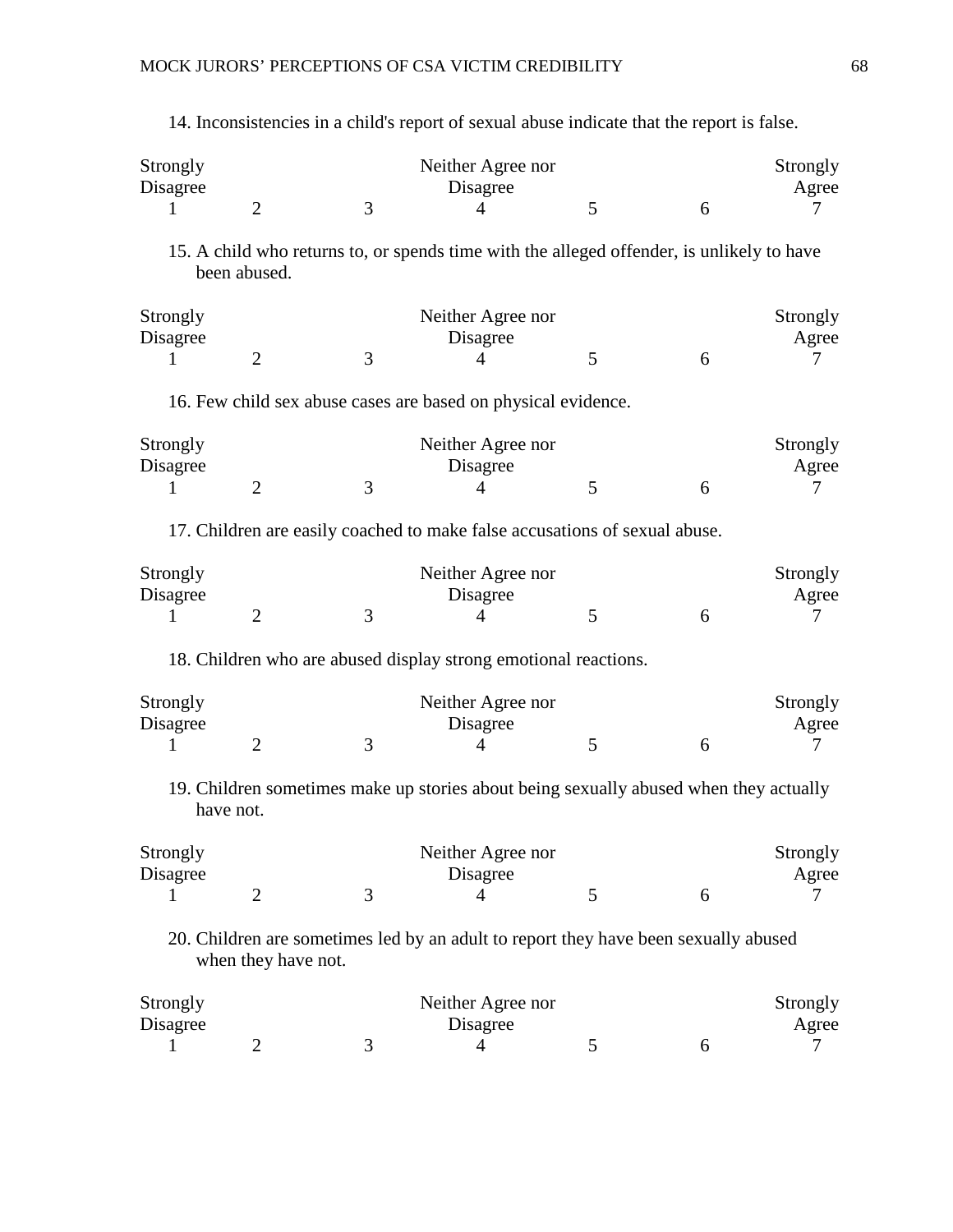| Strongly<br>Disagree<br>$\mathbf{I}$ | 2                                 | 3 | Neither Agree nor<br>Disagree<br>4                                                       | 5 | 6 | Strongly<br>Agree<br>7 |
|--------------------------------------|-----------------------------------|---|------------------------------------------------------------------------------------------|---|---|------------------------|
| old.                                 |                                   |   | 22. It would be wrong to convict someone of a crime if the only eye-witness was a 7-year |   |   |                        |
| Strongly<br>Disagree                 |                                   |   | Neither Agree nor<br>Disagree                                                            |   |   | Strongly<br>Agree      |
| 1                                    | $\overline{2}$                    | 3 | 4                                                                                        | 5 | 6 | 7                      |
|                                      | imagined from experienced events. |   | 23. Children aged 7 to 8 years are no more or less able than adults to distinguish       |   |   |                        |
| Strongly<br>Disagree                 |                                   |   | Neither Agree nor<br>Disagree                                                            |   |   | Strongly<br>Agree      |
| 1                                    | $\overline{2}$                    | 3 | 4                                                                                        | 5 | 6 | 7                      |
| abuse.                               |                                   |   | 24. Children aged 7 to 8 years can be easily manipulated to give false reports of sexual |   |   |                        |
| Strongly                             |                                   |   | Neither Agree nor                                                                        |   |   | Strongly               |
| Disagree                             |                                   |   | Disagree                                                                                 |   |   | Agree                  |
| 1                                    | $\overline{2}$                    | 3 | 4                                                                                        | 5 | 6 | 7                      |
|                                      | as accurate as adults.            |   | 25. The memories of children aged 7 or 8 years for emotionally traumatic events are not  |   |   |                        |
| Strongly                             |                                   |   | Neither Agree nor                                                                        |   |   | Strongly               |
| Disagree                             |                                   |   | Disagree                                                                                 |   |   | Agree                  |
| 1                                    | 2                                 | 3 | 4                                                                                        | 5 | 6 | 7                      |
|                                      | sexually abused.                  |   | 26. There is no one set of symptoms or behaviors that indicate whether a child has been  |   |   |                        |
| Strongly<br>Disagree                 |                                   |   | Neither Agree nor<br>Disagree                                                            |   |   | Strongly<br>Agree      |
| 1                                    | $\overline{c}$                    | 3 | 4                                                                                        | 5 | 6 | 7                      |

21. Children aged 7 to 8 years are no more influenced by leading questions than adults.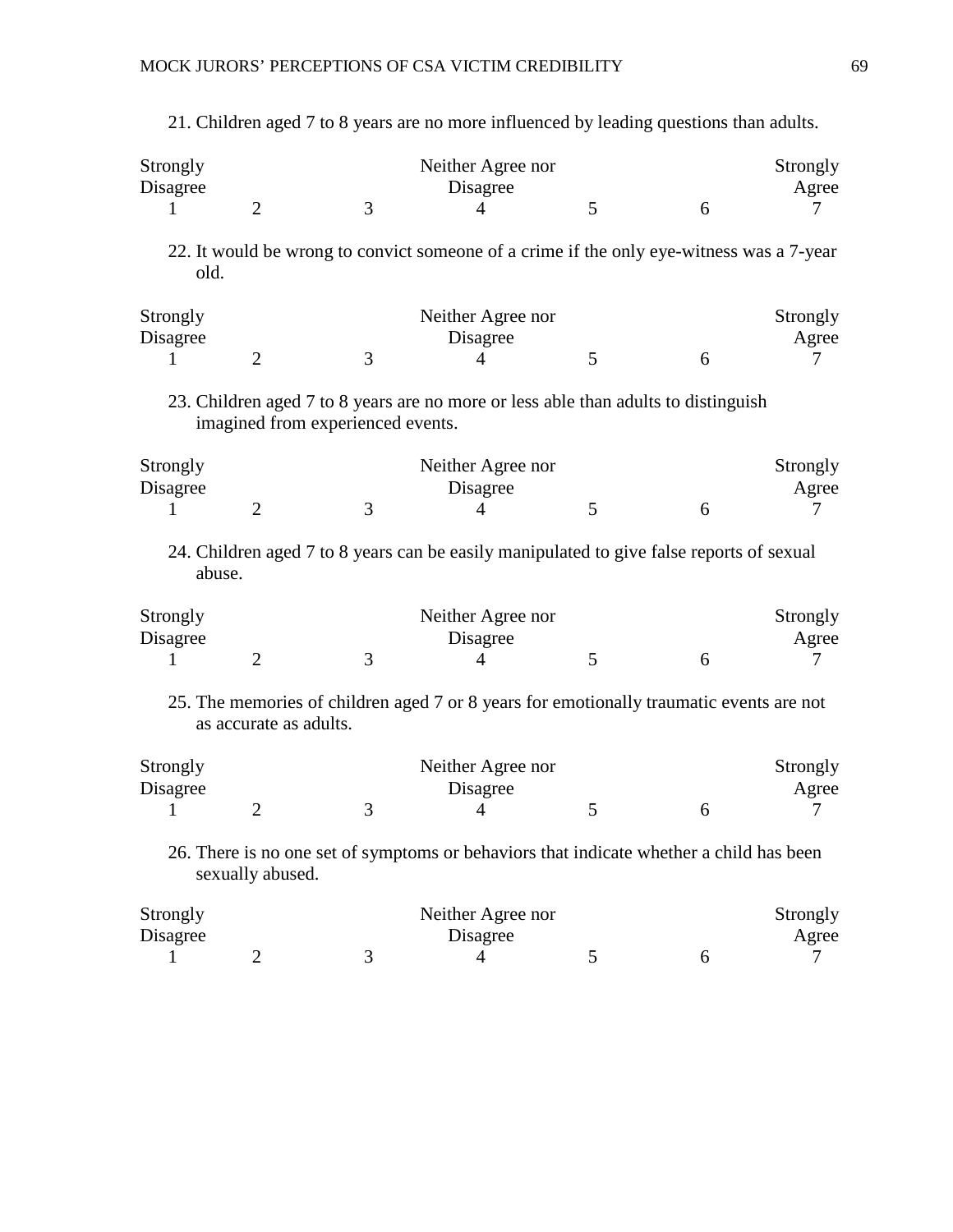# Appendix E

## The Child Sexual Abuse Belief Scale (Gabora, Spanos, & Joab, 1993)

## *Please indicate to what extent you agree/disagree with the following statements.*

|          |                  |                              |  |  |                |                                                                     |          | 1. If a female child was sexually assaulted by her father she would report the abuse soon     |  |
|----------|------------------|------------------------------|--|--|----------------|---------------------------------------------------------------------|----------|-----------------------------------------------------------------------------------------------|--|
|          | after it began.  |                              |  |  |                |                                                                     |          |                                                                                               |  |
|          |                  |                              |  |  |                | $-5$ $-4$ $-3$ $-2$ $-1$ 0 1 2 3 4 5                                |          |                                                                                               |  |
| Disagree |                  |                              |  |  |                |                                                                     |          | Agree                                                                                         |  |
|          |                  |                              |  |  |                |                                                                     |          |                                                                                               |  |
|          |                  |                              |  |  |                | 2. Children are more prone to lying about sexual abuse than adults. |          |                                                                                               |  |
|          |                  | $-5$ $-4$ $-3$ $-2$ $-1$ 0 1 |  |  | $\overline{2}$ |                                                                     | $3 \t 4$ | 5                                                                                             |  |
| Disagree |                  |                              |  |  |                |                                                                     |          | Agree                                                                                         |  |
|          |                  |                              |  |  |                |                                                                     |          |                                                                                               |  |
|          |                  |                              |  |  |                |                                                                     |          | 3. A child's retraction of a sexual abuse allegation is an indication that the allegation has |  |
|          | been fabricated. |                              |  |  |                |                                                                     |          |                                                                                               |  |
|          |                  |                              |  |  |                | $-5$ $-4$ $-3$ $-2$ $-1$ 0 1 2 3 4 5                                |          |                                                                                               |  |
| Disagree |                  |                              |  |  |                |                                                                     |          | Agree                                                                                         |  |
|          |                  |                              |  |  |                |                                                                     |          |                                                                                               |  |
|          |                  |                              |  |  |                |                                                                     |          |                                                                                               |  |
|          |                  |                              |  |  |                |                                                                     |          | 4. An adult, just feeling a child's body without touching his (her) genitals, is not really   |  |
|          |                  | being sexual with the child. |  |  |                |                                                                     |          |                                                                                               |  |
|          |                  |                              |  |  |                | $-5$ $-4$ $-3$ $-2$ $-1$ 0 1 2 3 4 5                                |          |                                                                                               |  |
| Disagree |                  |                              |  |  |                |                                                                     |          | Agree                                                                                         |  |
|          |                  |                              |  |  |                |                                                                     |          |                                                                                               |  |
|          |                  |                              |  |  |                |                                                                     |          | 5. Force is a necessary factor in getting children to consent to sexual activities with a     |  |
| parent.  |                  |                              |  |  |                |                                                                     |          |                                                                                               |  |
|          |                  |                              |  |  |                | $-5$ $-4$ $-3$ $-2$ $-1$ 0 1 2 3 4 5                                |          |                                                                                               |  |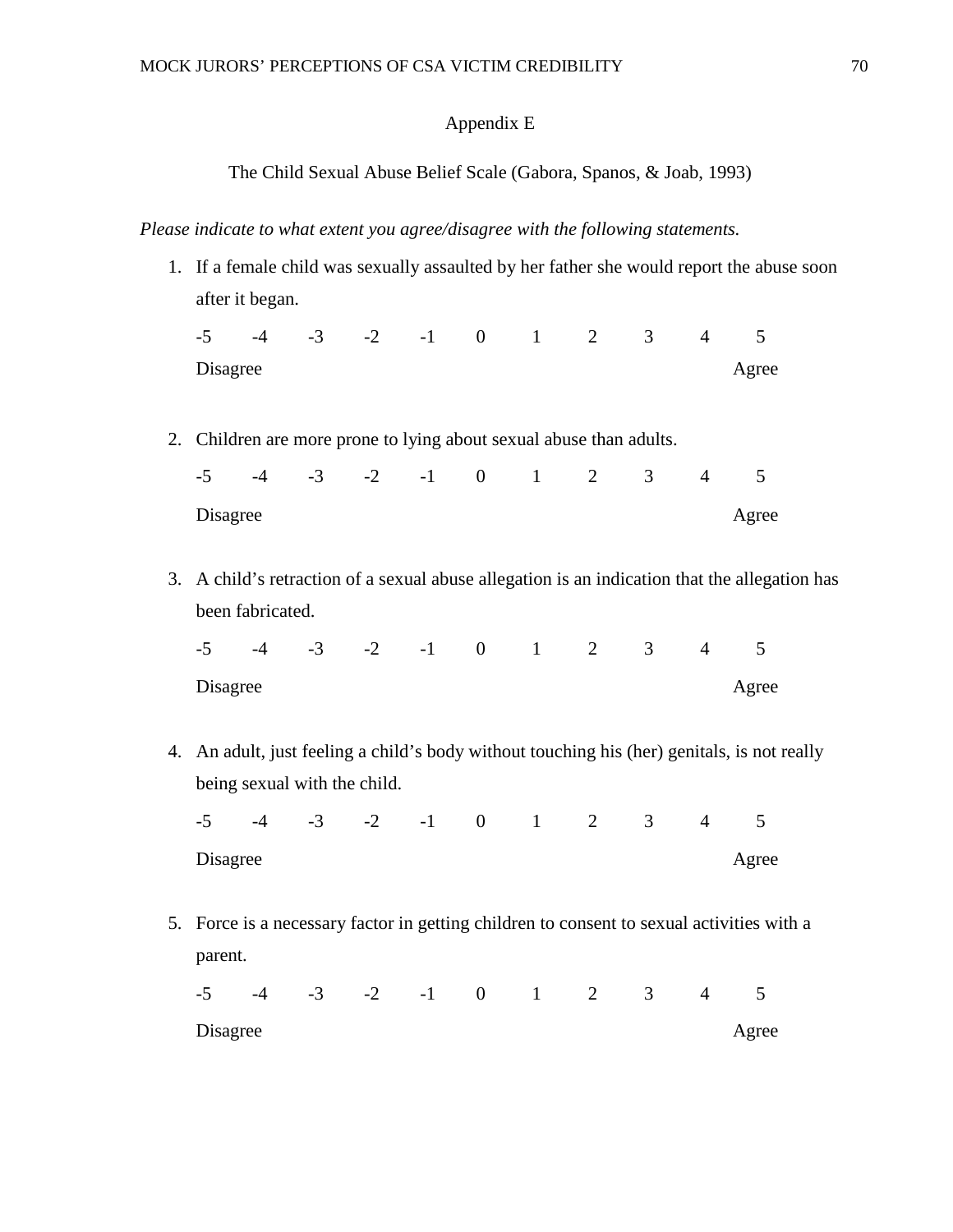|          |                  |                                    |                                                                                 |  |              |                |                | 6. Since children are suggestible they can be persuaded by another person to fabricate     |  |
|----------|------------------|------------------------------------|---------------------------------------------------------------------------------|--|--------------|----------------|----------------|--------------------------------------------------------------------------------------------|--|
|          |                  | false accusations of sexual abuse. |                                                                                 |  |              |                |                |                                                                                            |  |
|          |                  |                                    | $-5$ $-4$ $-3$ $-2$ $-1$ 0 1 2 3 4 5                                            |  |              |                |                |                                                                                            |  |
| Disagree |                  |                                    |                                                                                 |  |              |                |                | Agree                                                                                      |  |
|          |                  |                                    |                                                                                 |  |              |                |                |                                                                                            |  |
|          |                  |                                    | 7. Children are usually sexually assaulted by someone they know well.           |  |              |                |                |                                                                                            |  |
|          |                  |                                    | $-5$ $-4$ $-3$ $-2$ $-1$ 0 1 2 3 4                                              |  |              |                |                | 5                                                                                          |  |
| Disagree |                  |                                    |                                                                                 |  |              |                |                | Agree                                                                                      |  |
|          |                  |                                    |                                                                                 |  |              |                |                |                                                                                            |  |
|          |                  |                                    |                                                                                 |  |              |                |                | 8. It is uncommon for children to misinterpret innocent behavior as being sexually         |  |
| abusive. |                  |                                    |                                                                                 |  |              |                |                |                                                                                            |  |
|          |                  |                                    | $-5$ $-4$ $-3$ $-2$ $-1$ 0 1 2 3 4 5                                            |  |              |                |                |                                                                                            |  |
| Disagree |                  |                                    |                                                                                 |  |              |                |                | Agree                                                                                      |  |
|          |                  |                                    |                                                                                 |  |              |                |                |                                                                                            |  |
|          |                  |                                    |                                                                                 |  |              |                |                | 9. Children don't tell others about having sex with a parent (or other adult) because they |  |
|          |                  |                                    | really like it and want it to continue.                                         |  |              |                |                |                                                                                            |  |
|          |                  |                                    | $-5$ $-4$ $-3$ $-2$ $-1$ 0 1 2 3 4 5                                            |  |              |                |                |                                                                                            |  |
| Disagree |                  |                                    |                                                                                 |  |              |                |                | Agree                                                                                      |  |
|          |                  |                                    |                                                                                 |  |              |                |                | 10. Children often lie about sexual abuse allegations when they are angry and want to get  |  |
|          | back at someone. |                                    |                                                                                 |  |              |                |                |                                                                                            |  |
|          |                  |                                    | $-5$ $-4$ $-3$ $-2$ $-1$ 0 1 2 3                                                |  |              |                | $\overline{4}$ | 5                                                                                          |  |
| Disagree |                  |                                    |                                                                                 |  |              |                |                | Agree                                                                                      |  |
|          |                  |                                    |                                                                                 |  |              |                |                |                                                                                            |  |
|          |                  |                                    |                                                                                 |  |              |                |                |                                                                                            |  |
|          |                  |                                    | 11. It is uncommon for children to fabricate false accusations of sexual abuse. |  |              |                |                |                                                                                            |  |
| $-5$     |                  |                                    | $-4$ $-3$ $-2$ $-1$ 0                                                           |  | $1 \qquad 2$ | 3 <sup>7</sup> | $\overline{4}$ | 5                                                                                          |  |
| Disagree |                  |                                    |                                                                                 |  |              |                |                | Agree                                                                                      |  |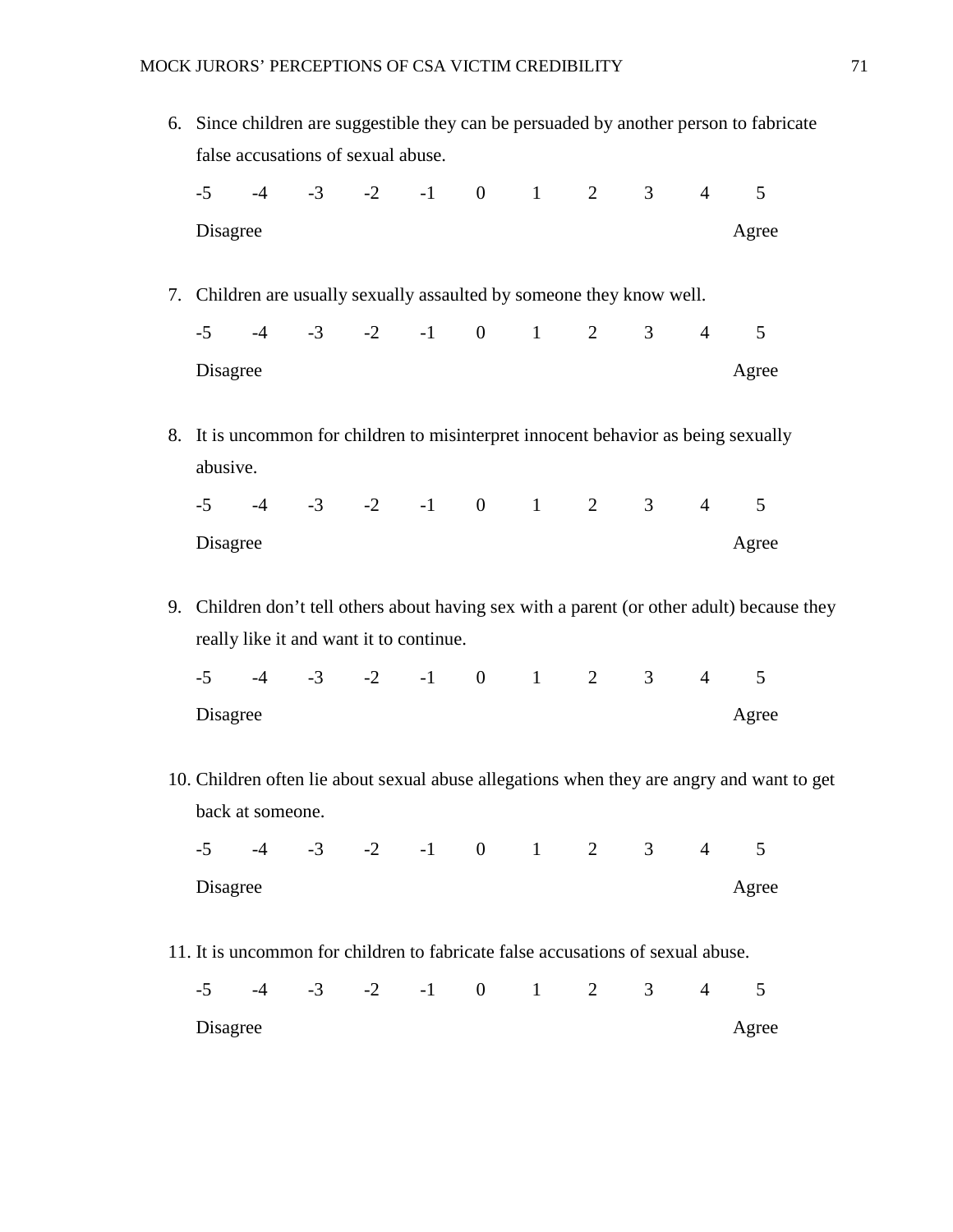|                  |                     |                                      |                    |  |                |                |                | 12. Psychological reactions of children to sexual abuse are so varied that psychologists   |
|------------------|---------------------|--------------------------------------|--------------------|--|----------------|----------------|----------------|--------------------------------------------------------------------------------------------|
|                  |                     | can make accurate assessments.       |                    |  |                |                |                |                                                                                            |
|                  |                     | $-5$ $-4$ $-3$ $-2$ $-1$ 0 1 2 3 4 5 |                    |  |                |                |                |                                                                                            |
| Disagree         |                     |                                      |                    |  |                |                |                | Agree                                                                                      |
|                  |                     |                                      |                    |  |                |                |                |                                                                                            |
|                  |                     |                                      |                    |  |                |                |                | 13. A young child's inconsistent statements describing sexual abuse are an indication that |
|                  | the child is lying. |                                      |                    |  |                |                |                |                                                                                            |
|                  |                     | $-5$ $-4$ $-3$ $-2$ $-1$ 0 1 2 3 4 5 |                    |  |                |                |                |                                                                                            |
| Disagree         |                     |                                      |                    |  |                |                |                | Agree                                                                                      |
|                  |                     |                                      |                    |  |                |                |                |                                                                                            |
|                  |                     |                                      |                    |  |                |                |                | 14. A child 13 or younger can make his (her) own decisions as to whether she (he) wants    |
|                  |                     | to have sex with an adult or not.    |                    |  |                |                |                |                                                                                            |
|                  |                     | $-5$ $-4$ $-3$ $-2$ $-1$ 0 1 2 3 4   |                    |  |                |                |                | 5                                                                                          |
| Disagree         |                     |                                      |                    |  |                |                |                | Agree                                                                                      |
|                  |                     |                                      |                    |  |                |                |                |                                                                                            |
|                  |                     |                                      |                    |  |                |                |                | 15. Sex between a child and an adult need not necessarily cause the child emotional        |
| problems.        |                     |                                      |                    |  |                |                |                |                                                                                            |
|                  |                     |                                      |                    |  |                |                |                |                                                                                            |
|                  |                     | $-5$ $-4$ $-3$ $-2$ $-1$ 0 1 2 3 4   |                    |  |                |                |                | 5                                                                                          |
| Disagree         |                     |                                      |                    |  |                |                |                | Agree                                                                                      |
|                  |                     |                                      |                    |  |                |                |                |                                                                                            |
|                  |                     |                                      |                    |  |                |                |                | 16. Most children who complain about being sexually abused by a parent are probably        |
| lying.           |                     |                                      |                    |  |                |                |                |                                                                                            |
|                  |                     | $-5$ $-4$ $-3$ $-2$ $-1$ 0 1 2 3 4   |                    |  |                |                |                | 5                                                                                          |
| Disagree         |                     |                                      |                    |  |                |                |                | Agree                                                                                      |
|                  |                     |                                      |                    |  |                |                |                |                                                                                            |
|                  |                     |                                      |                    |  |                |                |                | 17. Children often lie about sexual abuse allegations to gain sympathy and attention.      |
| $-5$<br>Disagree | $-4$                |                                      | $-3$ $-2$ $-1$ 0 1 |  | $\overline{2}$ | 3 <sup>7</sup> | $\overline{4}$ | 5<br>Agree                                                                                 |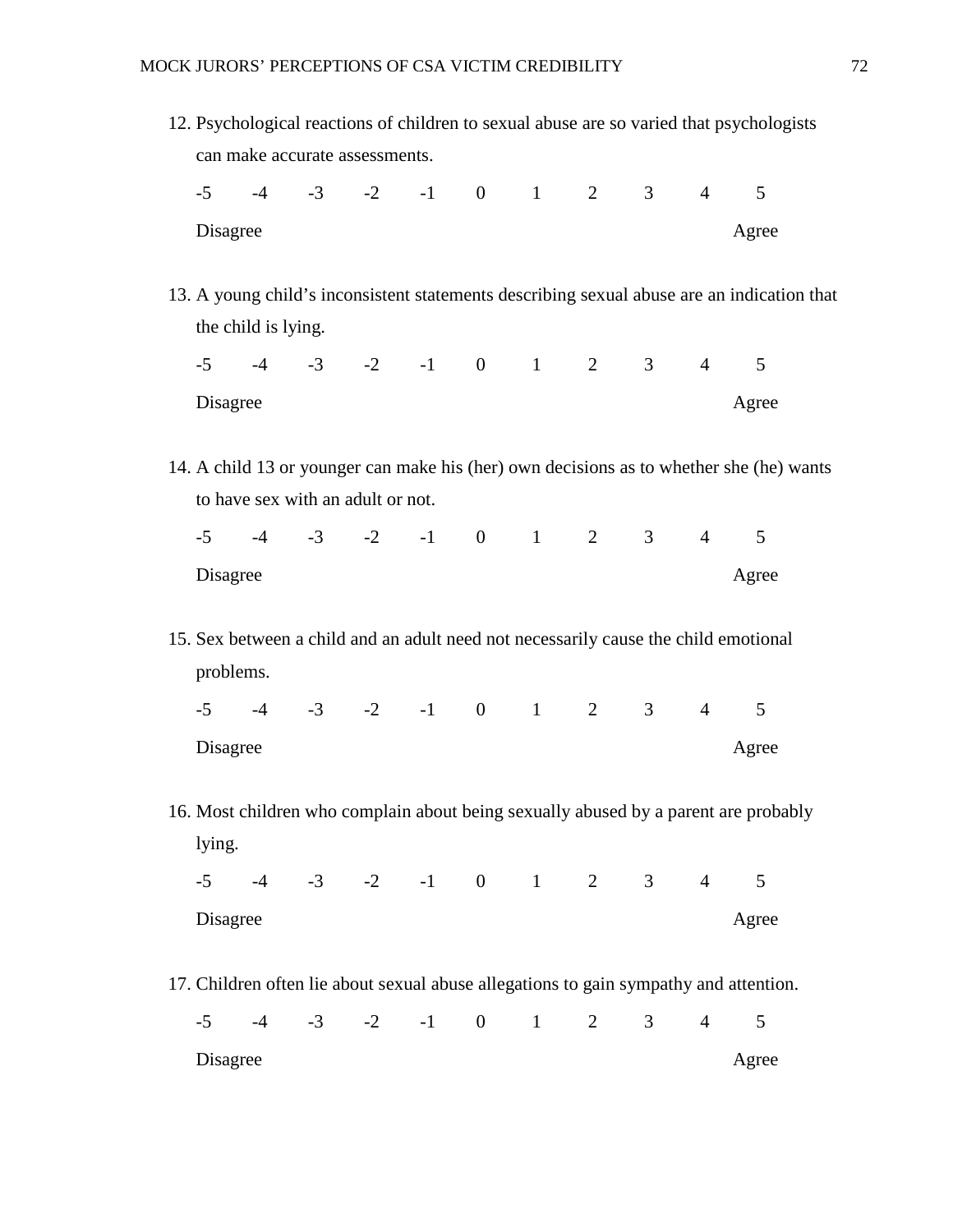## Appendix F

### Manipulation and Comprehension Checks Survey

#### **Manipulation Checks**

- 1. How old was Cindy in the story? (open ended)
- 2. How much knowledge did Cindy have about sexual reproduction and intercourse? *(please choose a number)*

| Very   |  |  | Very |
|--------|--|--|------|
| Little |  |  | Much |
|        |  |  | 7    |

- 3. Did the judge speak to the jury in the story?
	- a. Yes
	- b. No

#### **Comprehension Checks**

- 4. Who allegedly sexually abused Cindy in the story?
	- a. The summer camp doctor
	- b. Her father
	- c. Her church's pastor
	- d. Her teacher
- 5. Where did the alleged sexual encounter occur?
	- a. At school
	- b. At home
	- c. At summer camp
	- d. At church
- 6. Who did Cindy first tell about the alleged sexual abuse?
	- a. A police officer
	- b. Her teacher
	- c. Her mother
	- d. Her father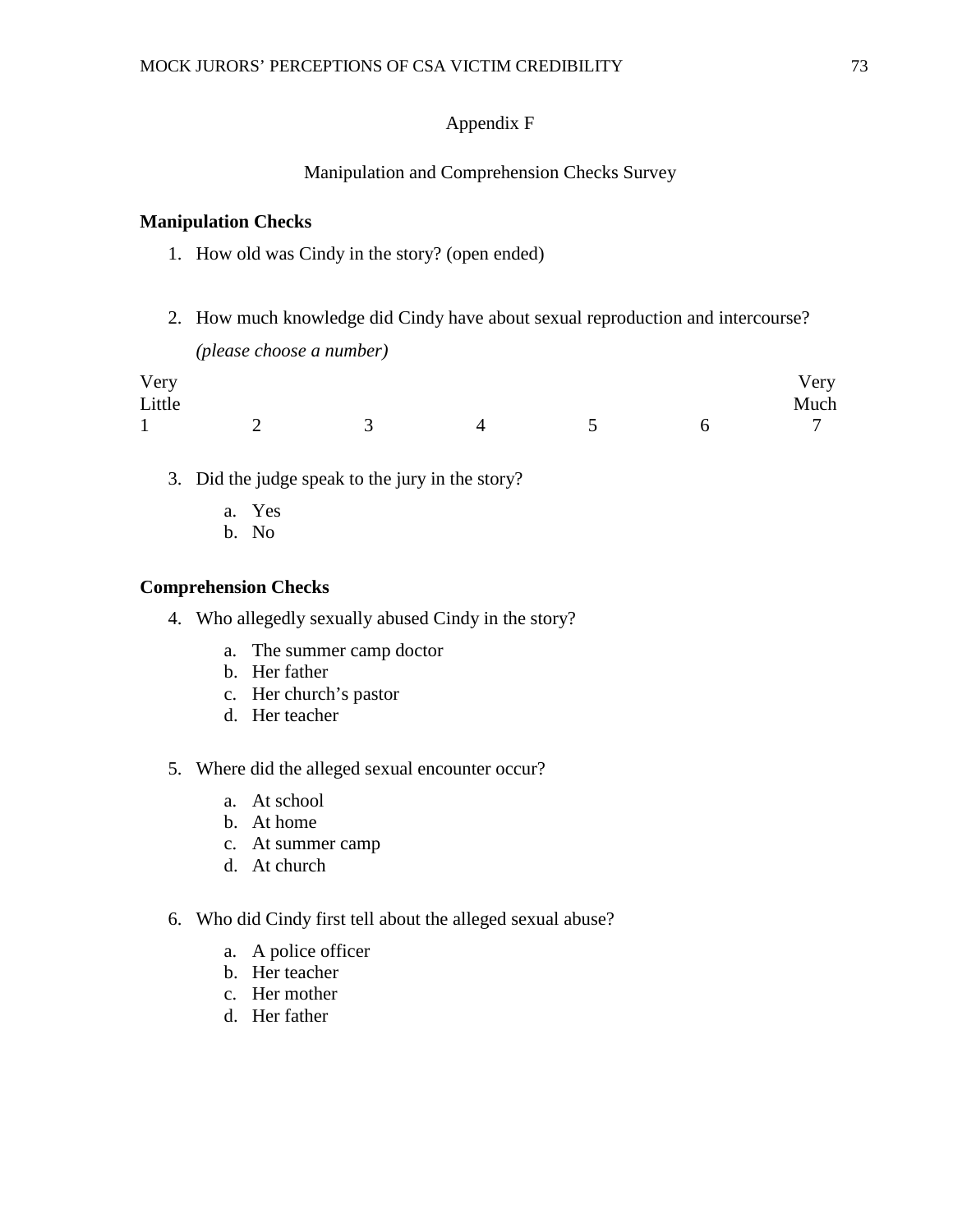## Appendix G

## Case-Related Survey

## **Legal Decisions**

1. Would you convict the defendant based on the trial transcript you read?

Yes No

2. Please indicate how confident are you with your verdict decision?

| Very<br>Little |  |  | Very<br>Much |
|----------------|--|--|--------------|
|                |  |  |              |

## **Factual Guilt**

*Please indicate how strongly you agree or disagree with the following statements.* 

3. The defendant sexually abused the child.

| Strongly |  | Neither Agree nor | Strongly |       |
|----------|--|-------------------|----------|-------|
| Disagree |  | Disagree          |          | Agree |
|          |  |                   |          |       |

4. The victim fabricated the allegation.

| Strongly |  | Neither Agree nor | Strongly |       |
|----------|--|-------------------|----------|-------|
| Disagree |  | Disagree          |          | Agree |
|          |  |                   |          |       |

5. The victim had the knowledge to fabricate the allegation.

| Strongly |  | Neither Agree nor |  | Strongly |
|----------|--|-------------------|--|----------|
| Disagree |  | Disagree          |  | Agree    |
|          |  |                   |  |          |

## **Perceptions of Child Complainant**

*Please indicate how strongly you agree or disagree with the following statement.*

6. The child complainant had the ability to distinguish fact from fantasy.

| Strongly |  | Neither Agree nor |  |       |  |
|----------|--|-------------------|--|-------|--|
| Disagree |  | Disagree          |  | Agree |  |
|          |  |                   |  |       |  |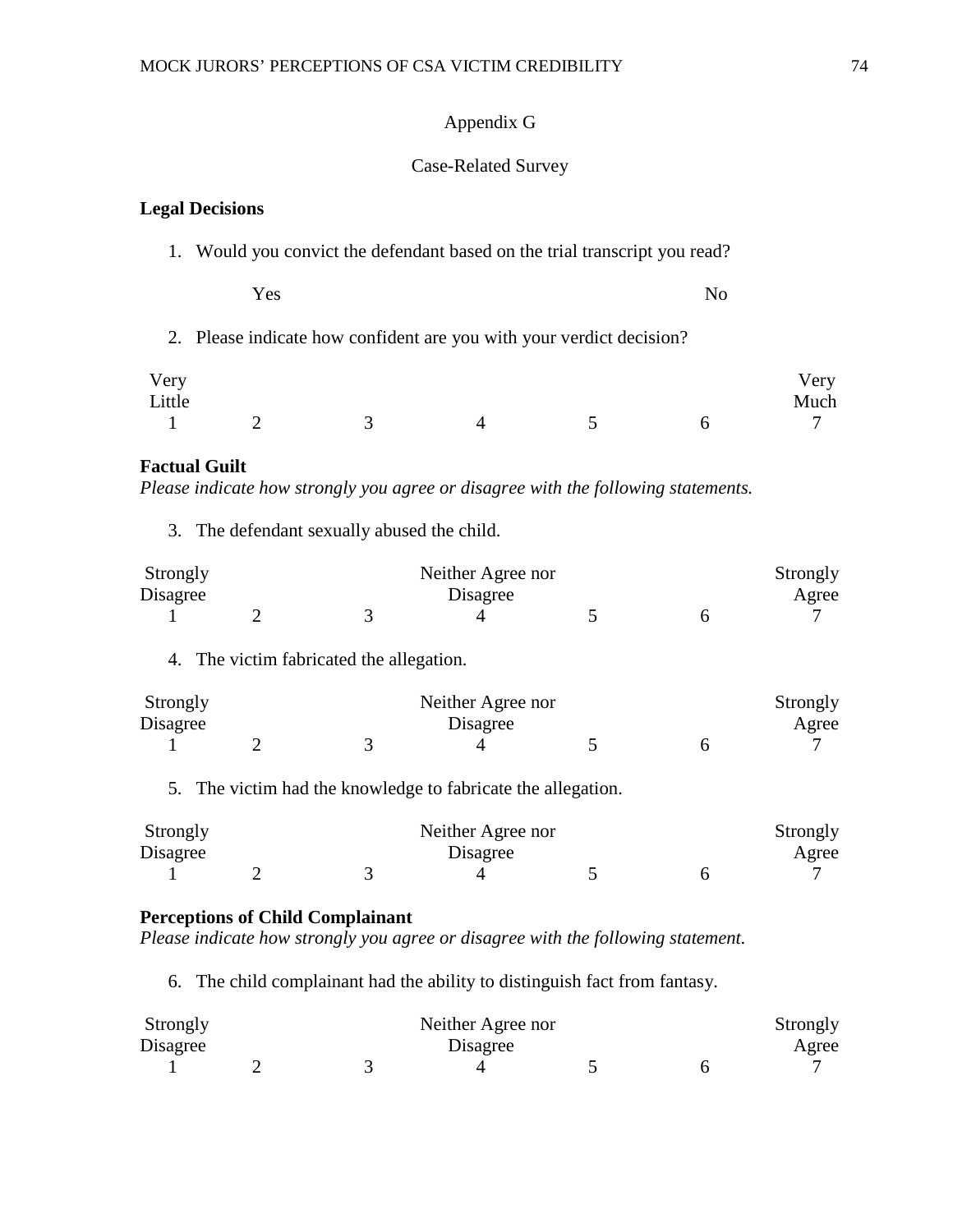7. How consistent was the child complainant?

*Please answer the following questions by choosing the number that best represents your opinions.*

| Very<br>Little<br>$\mathbf{1}$ | $\overline{2}$ | 3                                              | $\overline{4}$                                      | 5 | 6 | Very<br>Much<br>$\overline{7}$ |
|--------------------------------|----------------|------------------------------------------------|-----------------------------------------------------|---|---|--------------------------------|
|                                |                |                                                |                                                     |   |   |                                |
|                                |                | 8. How reliable was the child complainant?     |                                                     |   |   |                                |
| Very<br>Little<br>$\mathbf{1}$ | $\overline{2}$ | 3                                              | $\overline{4}$                                      | 5 | 6 | Very<br>Much<br>$\overline{7}$ |
|                                |                | 9. How believable was the child complainant?   |                                                     |   |   |                                |
| Very<br>Little<br>$\mathbf{1}$ | $\overline{2}$ | 3                                              | $\overline{4}$                                      | 5 | 6 | Very<br>Much<br>7              |
|                                |                | 10. How credible was the child complainant?    |                                                     |   |   |                                |
| Very<br>Little<br>$\mathbf{1}$ | $\overline{2}$ | 3                                              | $\overline{4}$                                      | 5 | 6 | Very<br>Much<br>$\tau$         |
|                                |                | 11. How trustworthy was the child complainant? |                                                     |   |   |                                |
| Very<br>Little<br>$\mathbf{1}$ | $\overline{2}$ | 3                                              | $\overline{4}$                                      | 5 | 6 | Very<br>Much<br>$\overline{7}$ |
|                                |                |                                                | 12. How competent did the child complainant appear? |   |   |                                |
| Very<br>Little<br>$\mathbf{1}$ | $\overline{2}$ | 3                                              | $\overline{4}$                                      | 5 | 6 | Very<br>Much<br>7              |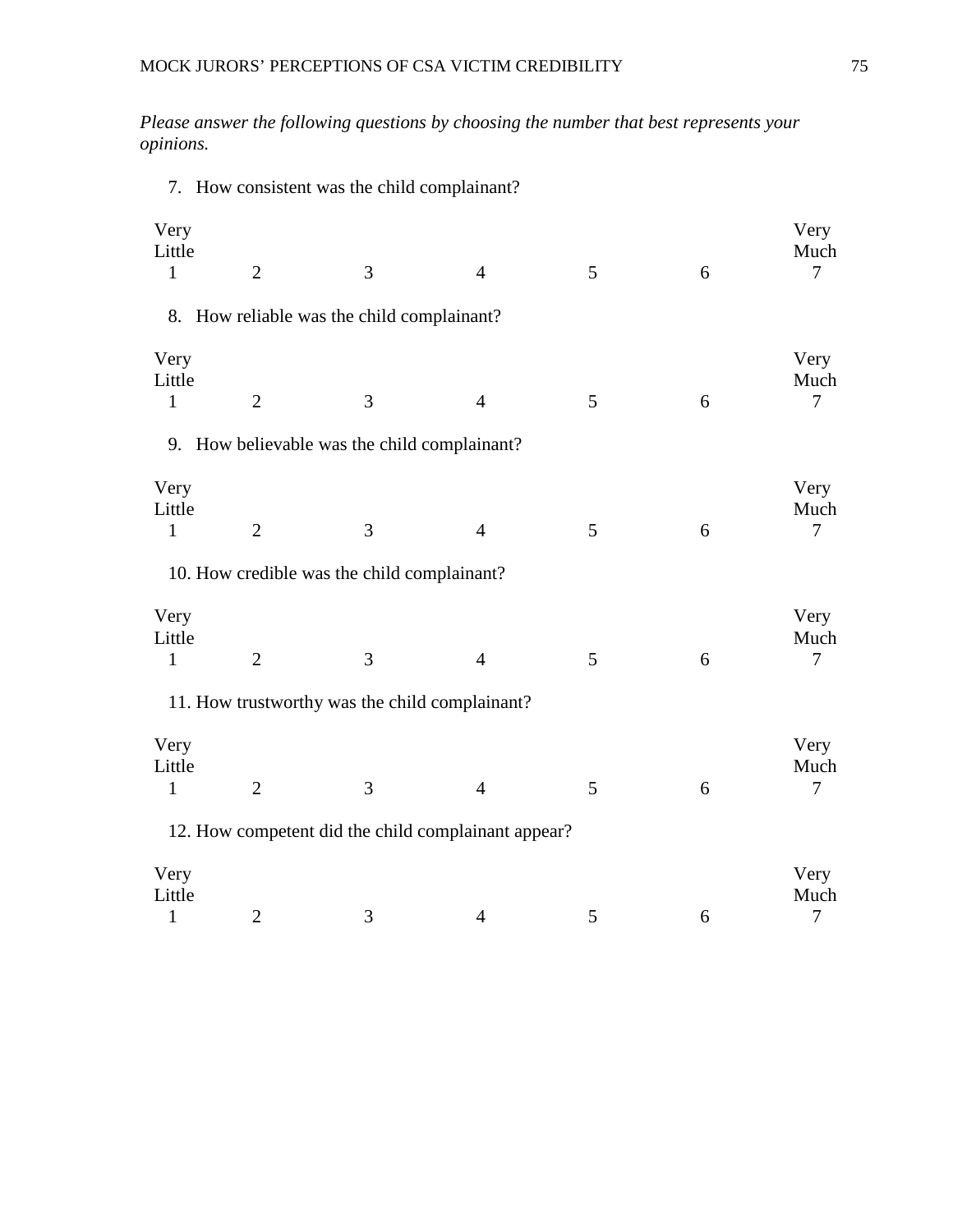## Appendix H

### Demographic Information Survey

*Please answer the following questions:*

- 1. Age: (open ended)
- 2. Sex: Male or Female
- 3. Race: (optional) (please choose one)

Caucasian African American Hispanic, Latino, Spanish Asian American Indian Other: \_\_\_\_\_\_\_\_\_\_

- 4. Highest achieved education level: (please choose one)
	- High School No College Some College College Degree Advanced Degree
- 5. Sexual Orientation: (optional) (please choose one)
	- Straight Bisexual Gay

6. Political Ideology: (please choose a number)

| Conservative |  |  | - 1<br>⊿iberal |
|--------------|--|--|----------------|
|              |  |  |                |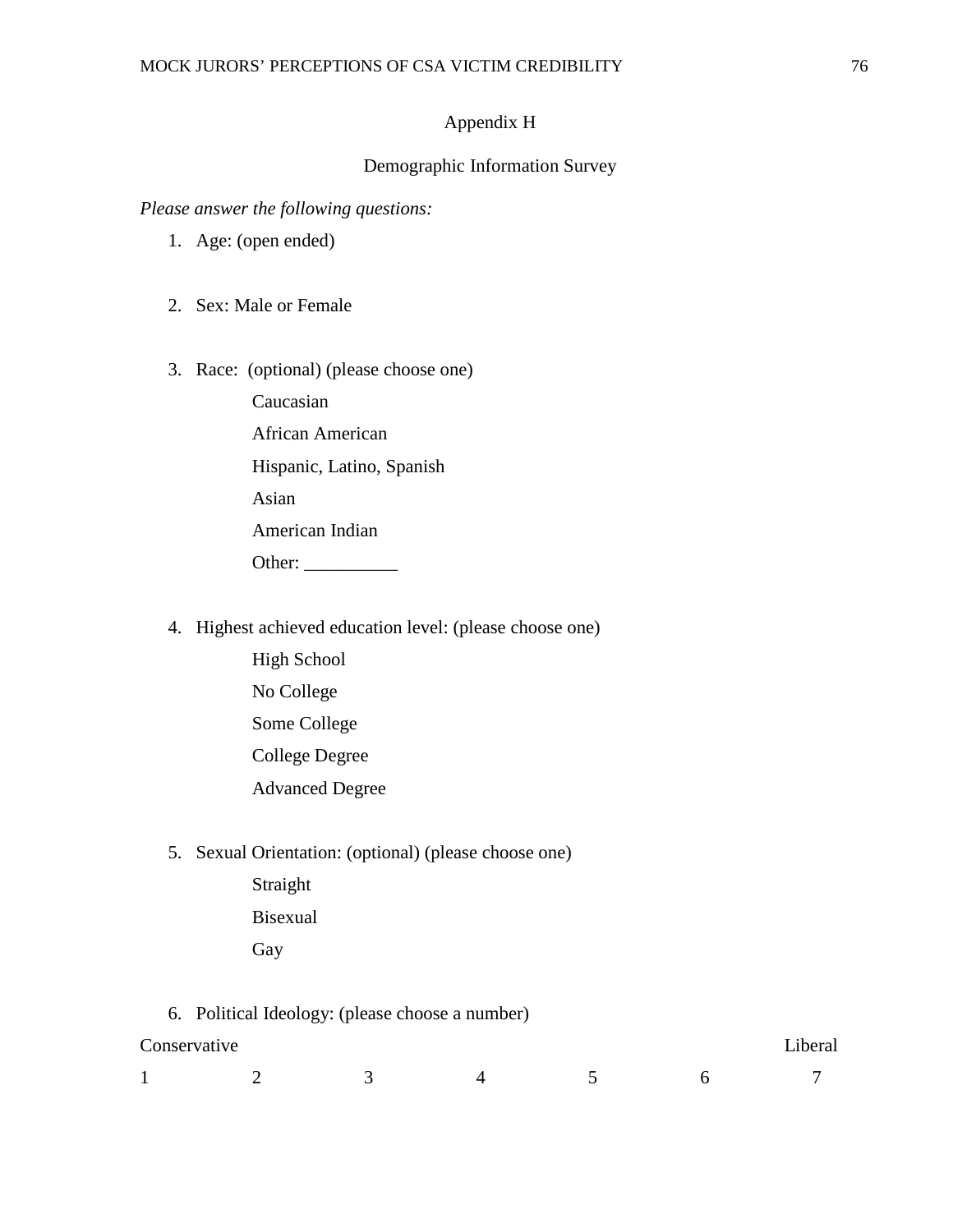7. Have you ever served on a jury? (optional) (please choose one)

Yes No

8. How often do you practice your religion? (optional) (please choose one)

Everyday More than once a week Once a week Once a month Once a year Never Not religious